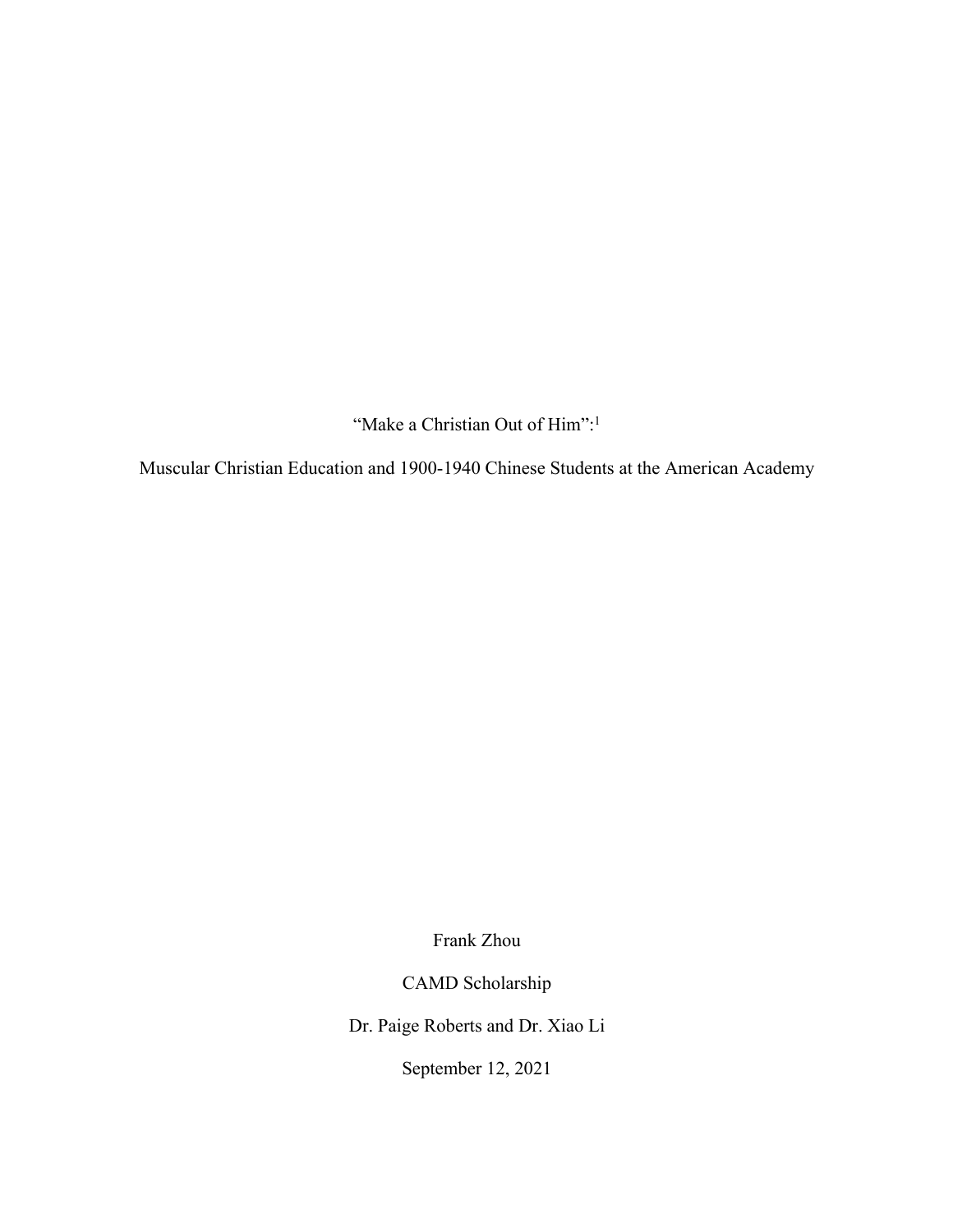# **Table of Contents**

| Project Description                                                                      | 3              |
|------------------------------------------------------------------------------------------|----------------|
| Introduction                                                                             | $\overline{4}$ |
| Section One: Theological Hostility and Political Expectation                             | 10             |
| Theological Hostility: Chinese Resistance to Nineteenth-Century Western Exceptionalism   | 10             |
| Political Expectation: Theodore Roosevelt as a Champion of Muscular Christianity         | 12             |
| Section Two: Alfred Stearns and Chinese Receptiveness towards Muscular Christianity      | 17             |
| Malleable Christianity: Protestantism as a Catalyst for Patriotism and Cultural Exchange | 18             |
| Frugality: Pinching Pennies, Holding Fast to Protestantism                               | 28             |
| Athleticism: The "Muscle" in Muscular Christianity                                       | 31             |
| Section Three: Stearns' Advocacy vis-à-vis American Protestant Advocacy in China         | 37             |
| A Revised Rhetoric: Twentieth-Century Protestant Attempts at Sinicization                | 37             |
| Distorting Ancestor Worship to Fabricate Symmetries                                      | 42             |
| Conclusion                                                                               | 50             |
| Acknowledgements                                                                         | 54             |
| <b>Notes</b>                                                                             | 55             |
| Bibliography                                                                             | 66             |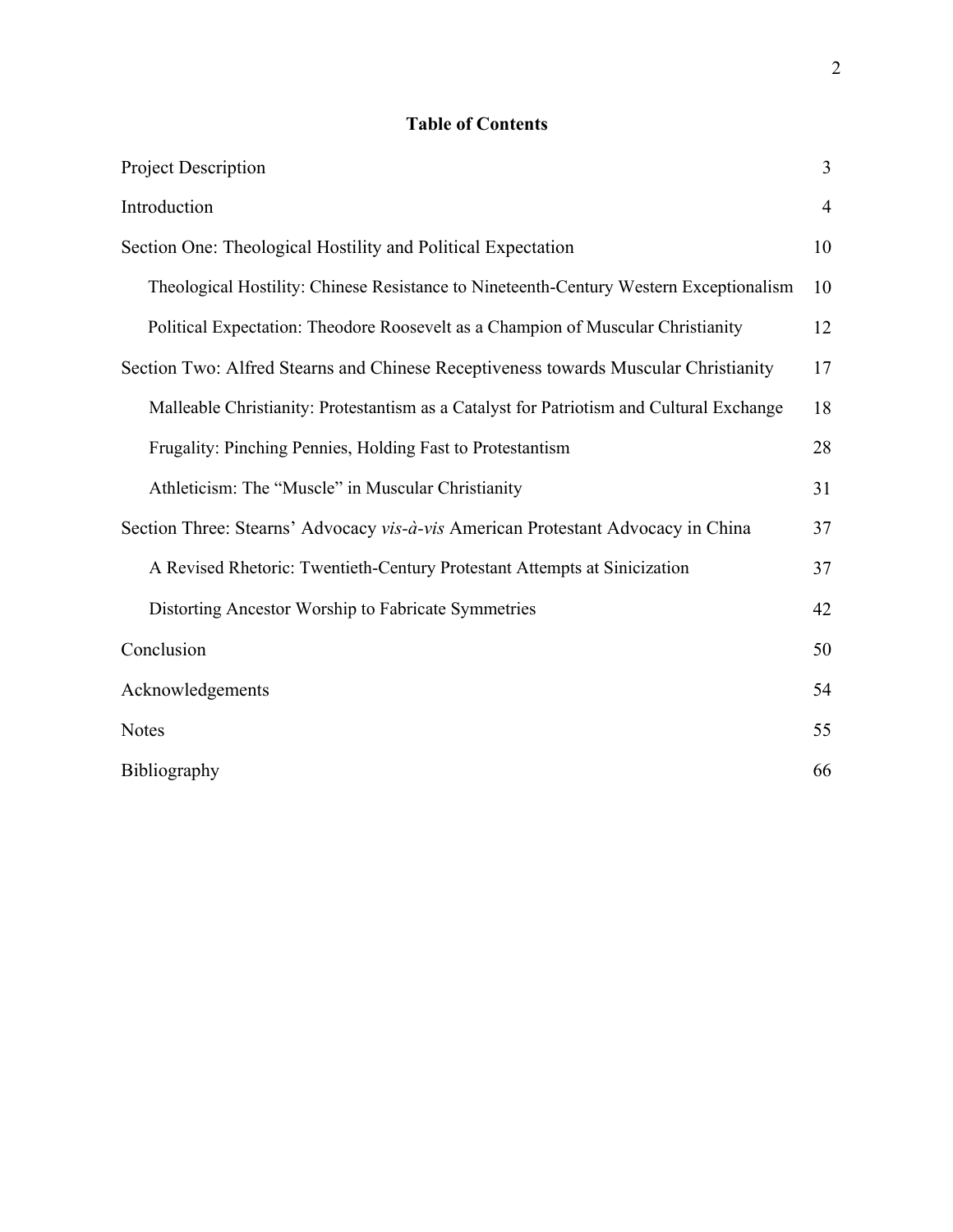# **Project Description**

When a modest volume with a bold title made its debut on U.S. bookshelves in September 1935, Lin Yutang's *My Country and My People* catapulted the Chinese Harvard alumnus to unlikely prominence among a 1930s literary community dominated by Anglo-American bylines. In the effusive words of *The New York Times*' front page, Lin's incisive survey of Chinese society "burst like a shell over the Western world."

If Lin's prose reached countless American literati, his identity—a U.S.-educated, prolific man of letters in both English and Chinese—etched the legacies of Chinese students in America into transnational history. This project explores the stories of Chinese students at Phillips Academy Andover as a case study in twentieth-century influences of the American Academy on Chinese students that passed through its gates.

Drawing from a survey of 1,900+ archival documents, this paper argues that Phillips Academy Headmaster Alfred Stearns (1871-1949) modeled rhetorical and actionable commitments to American Protestantism—writing not just about, but as the type of muscular Christian citizen he wanted the Chinese students to become. Stearns used this two-fold commitment to amplify Chinese constituencies' faith in the Academy's muscular Christian education. Chinese families' ultimate adherence to muscular Christian values of patriotism, discipline, and athleticism evidenced Stearns' successful dissemination of American Protestant rhetoric among his Chinese wards. This study then contextualizes Stearns' evangelizing within concurrent Chinese reactions to American Protestant proselytization. This contextualization seeks to position Stearns' transnational influence as a Christian writer within the twentiethcentury canon of American Protestant rhetoric in China.

As an elite American secondary educational institution, Phillips Academy shaped its Chinese students into pious, patriotic ambassadors of cultural exchange. This project explores their stories to complicate the legacies of twentieth-century American Protestant cultural imperialism, Progressive-Era foreign policy, and Chinese Americans of the twentieth century.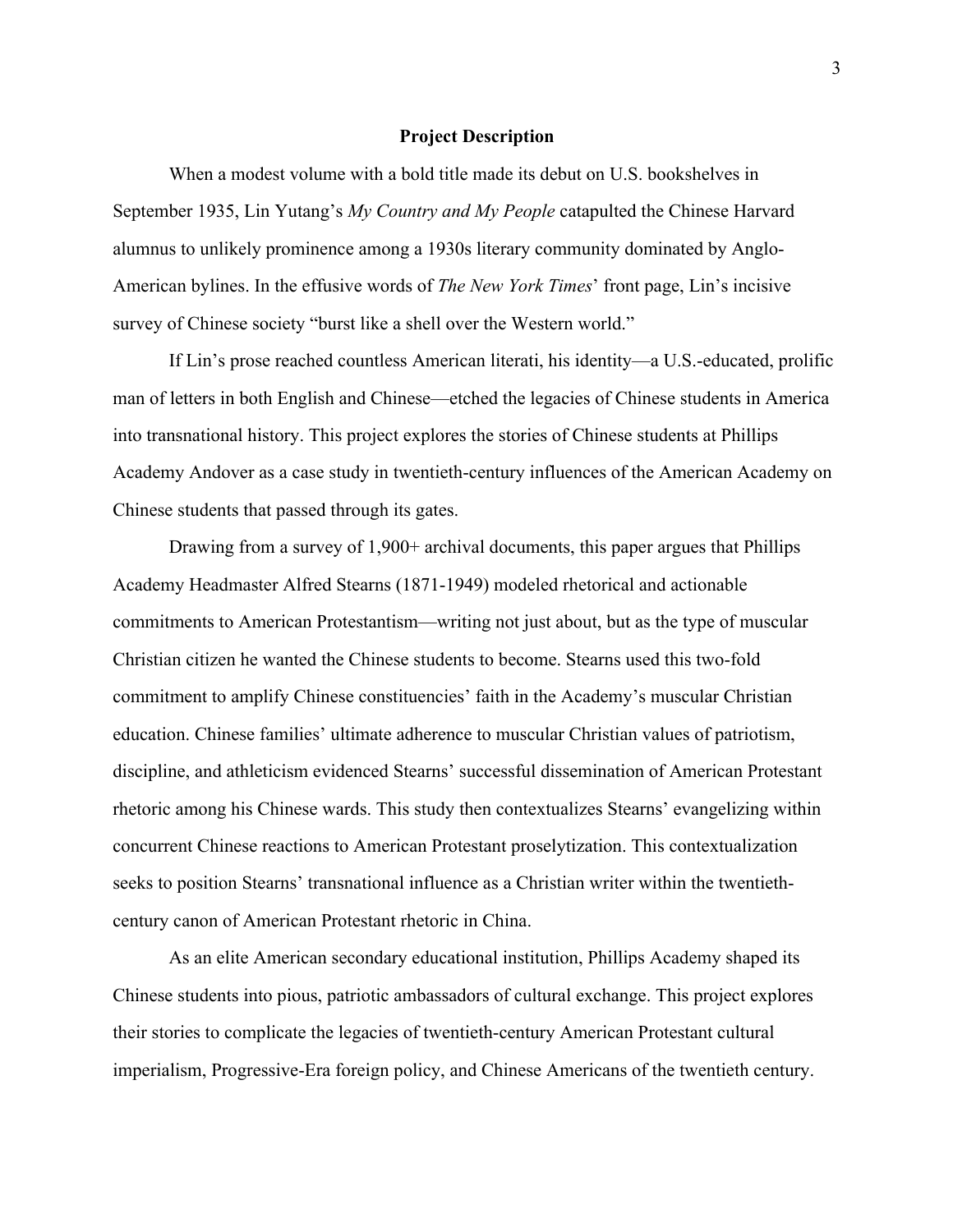# **Introduction**

When a modest volume with a bold title made its debut on U.S. bookshelves in September 1935, few imagined that *My Country and My People* would soon grace the reading lists and conversations of countless American literati.2 Even amidst the other titles published in 1935—a star-studded lineup featuring Laura Ingalls Wilder's *Little House on the Prairie* and Sinclair Lewis' *It Can't Happen Here*, among other literary greats—*My Country and My People* would set a precedent only bolder than its title. The incisive assessment of Chinese society and cultural memory became the first of Lin Yutang's long list of bestsellers and even longer list of literary accomplishments, the latter of which would include the first Chinese typewriter and first Chinese-English dictionary.3 Lin, a Harvard-educated son of Presbyterian missionaries and prolific man of letters in both English and Chinese, was himself an unprecedented rarity among the 1930s Anglo-American monopoly of bestseller bylines.<sup>4</sup> His volume, furthermore, was one of the first hits of Reynal and Hitchcock, a then-nascent publishing house whose "published" list would boast *Strange Fruit* and *Le Petit Prince* by the late 1940s.5 *My Country and My People* marked many nascent beginnings: that of a literary career, burgeoning publishing house, and the widespread introduction of China to American society. In the effusive words of *The New York Times*' front page, "the book burst like a shell over the Western world."6

By 1935, however, the publication of Lin's novel was hardly the beginning of American exposure to Chinese civil society. Those introductions came decades before, by way of government-sponsored educational envoys to the United States. When a Qing dynasty government desperate to emulate Western technologies sent dozens of Chinese youths to American secondary and undergraduate institutions in the 1870s, American administrators and students marveled at Chinese habits of dress, decorum, and academic and extracurricular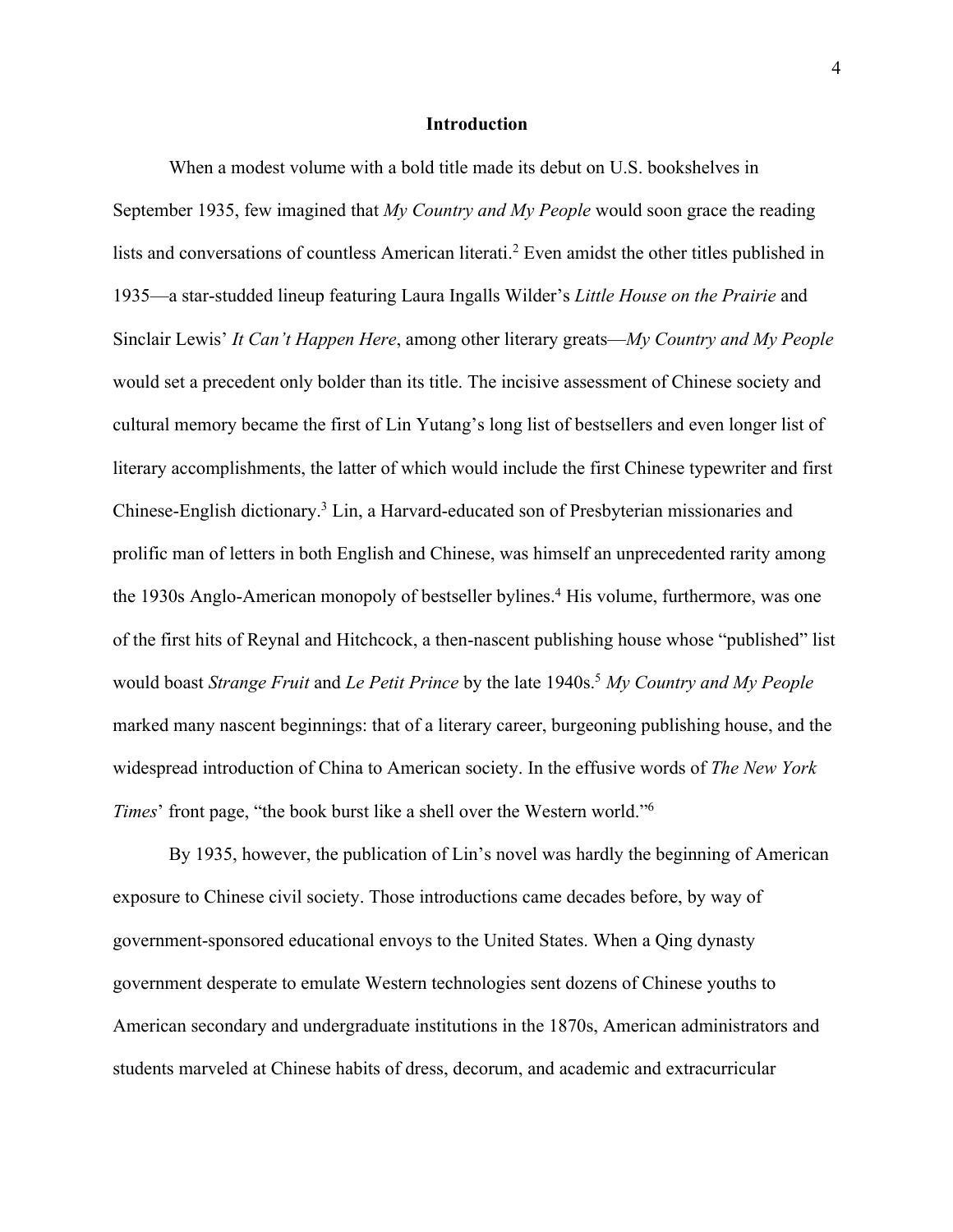performance. <sup>7</sup> Phillips Academy Andover ranked among the select few secondary institutions that received Chinese students in this first wave of educational exchange. For Andover, it would hardly be the last.

The second wave of Chinese students, however, would not come until some two decades following the introduction of the 1882 Chinese Exclusion Act that terminated the first wave of exchange programs.<sup>8</sup> A twentieth-century Andover featured a new headmaster and a renewed enthusiasm to receive Chinese students. Between 1906 and 1930, over one hundred Chinese students attended the Academy under Headmaster Alfred Stearns' tutelage and relied on the 1890 Andover graduate for financial management, moral stability, and academic counsel.<sup>9</sup> Indeed, for the families of Andover's Chinese students at the turn of the twentieth century, Stearns ranked among the most intimate of mentors during students' time abroad.

A large swath of Stearns' ideological mentorship came through the thousands of letters he exchanged with parents, students, diplomats, and external constituencies throughout students' time in America. Across hundreds of letters, Stearns modeled both rhetorical and actionable commitments to American Protestant ideals—writing not just about, but as the type of muscular Christian citizen he wanted the Chinese students to become. This paper argues that Stearns used this dual commitment as a consistent mechanism to amplify Chinese constituencies' trust in and adoption of the Academy's muscular Christian tenets. It concludes that Chinese families' ultimate adherence to muscular Christian values of patriotism, discipline, and athleticism evidenced Stearns' contribution to the expansion of American Protestant rhetoric abroad.

In addition to a case study in American Protestant proselytization, Stearns' Christian mentorship offers an unparalleled study of the Academy's twentieth-century positions and impact on Chinese affairs. The Andover headmaster's muscular Christian philosophies were a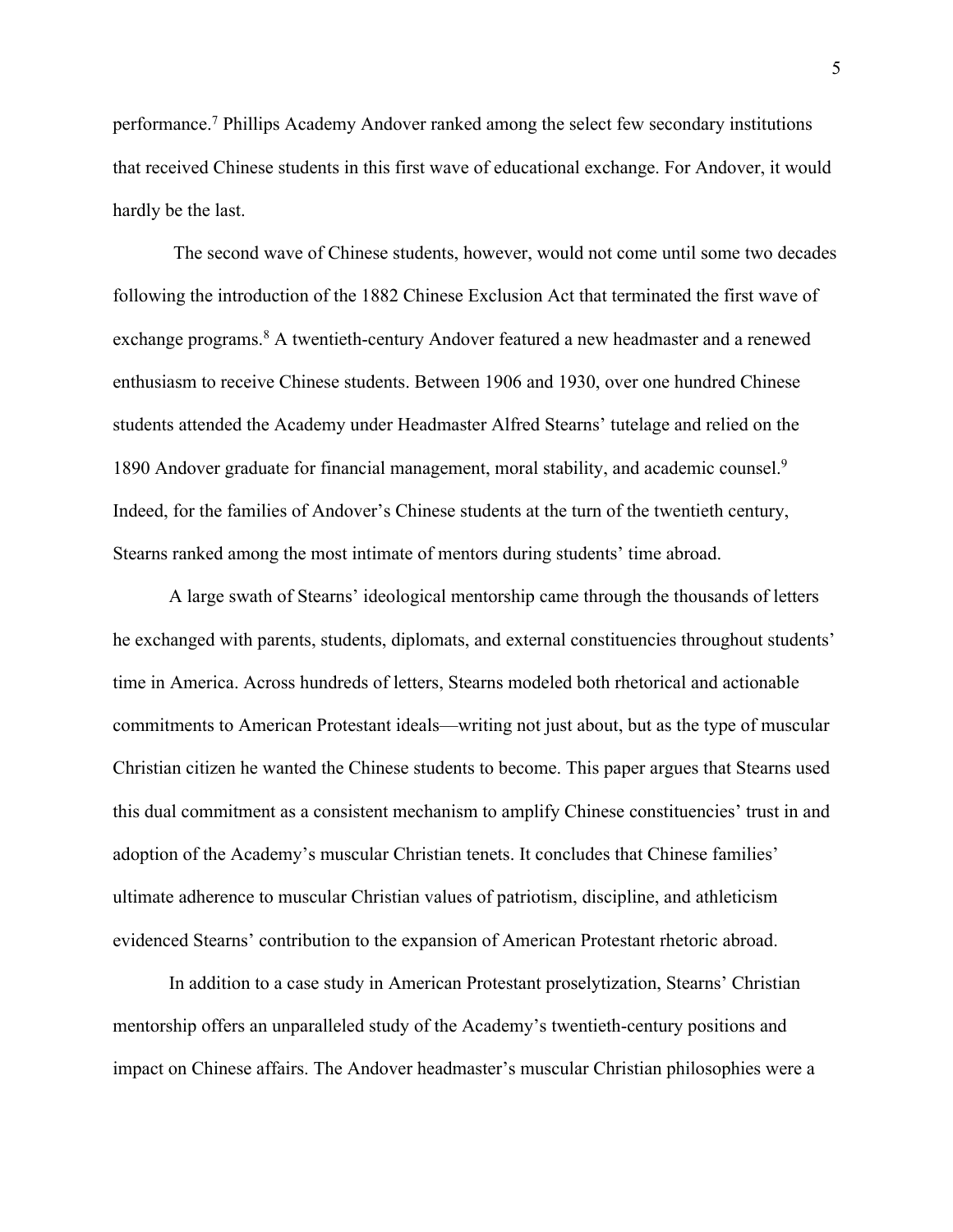natural extension of his position at the helm of the Academy: a Calvinist seminary at its founding that adopted a tempered evangelicalism in the twentieth century.<sup>10</sup> As the Academy's figurehead, seldom did Stearns explore applications of the Academy's muscular Christian pedagogy in the context of foreign affairs, but for the Chinese students he made notable exceptions. Correspondence was the principal medium through which Stearns commented on Sino-U.S. pedagogy, politics, and culture with the specificity and emotional investment notably absent in his published treatises.<sup>11</sup> Even as Sino-U.S. relations were embroiled in conflict, the correspondence thus captured Andover's most unfettered engagement with and commentary on Republican China.

Stearns' writing was transnational not only in subject but also in influence. Historians Fred Jordan and Henry F. May write that Stearns belonged to a class of prominent public intellectuals, "custodians of culture" whose commentary was sought on public and cultural affairs.12 Stearns' rhetorical positions thus informed both the Academy's developmental philosophy and public opinion beyond Andover Hill. <sup>13</sup> Indeed, Stearns' commentary on Chinese happenings offered his American followers and Chinese families a perspective through which to process Chinese events with a decidedly accommodationist and muscular Christian lens. Stearns' writing thus participated within a twentieth-century discourse of American Protestant sympathy towards Chinese society even as the Chinese Exclusion Act—which limited Chinese migrants' access to the United States to meager quotas until 1943—eroded China's cultural receptiveness towards all things "American."<sup>14</sup> That Chinese students promoted this muscular Christian rhetoric upon their return to China, then, only attests to the strength of Stearns' influence within larger histories of exclusion-era Chinese engagement with American Protestantism.<sup>15</sup> However, current studies of Stearns explore little beyond his domestic influence.16 To fill this academic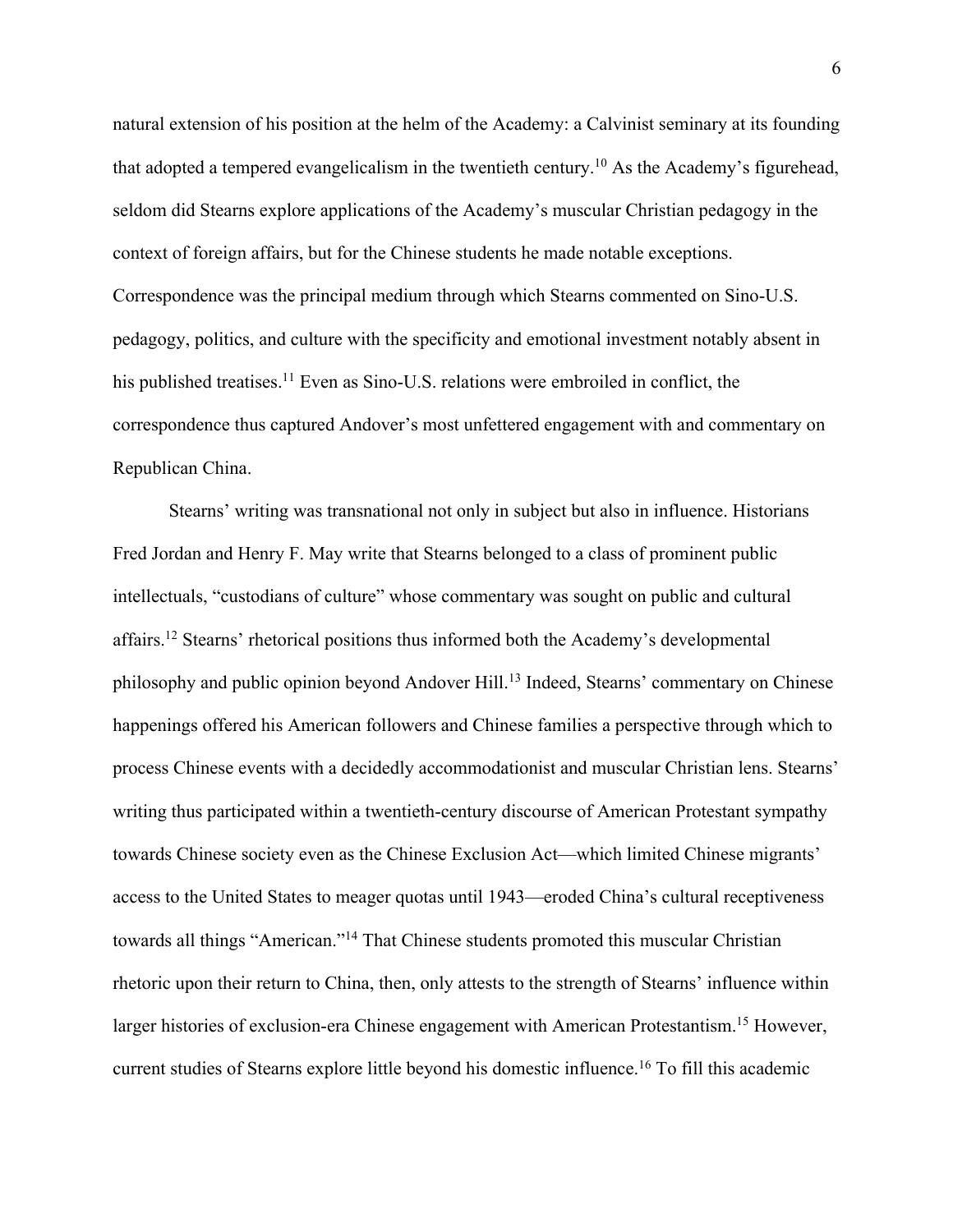lacuna, this paper—in addition to arguing for Stearns' preaching and embodiment of muscular Christian ideals—contextualizes Stearns' evangelizing within concurrent Chinese reactions to American Protestant proselytization. With this contextualization, this study seeks to position Stearns' transnational influence as a Christian writer within the twentieth-century canon of American Protestant rhetoric in China.

That this study centers around Stearns—a white Anglo-American and powerful figure in Chinese students' lives—rather than the Chinese students proper has not gone uninterrogated. Because documentation of Andover's Chinese students beyond the headmaster's correspondence is limited to the occasional newspaper entry and conference program, both studies—though nominally different in emphasis—would rely heavily on Stearns' correspondence.<sup>17</sup> Knowing that the Chinese students' communication with Stearns constitutes hardly the bulk of their total communication as Chinese students, to declare a study of the Stearns correspondence a goodfaith, comprehensive study of the Chinese students would be misleading at best and a travesty at worst. Taking Stearns' correspondence as the necessary inspiration for and subject of this study, it is not the Chinese students but Stearns' relationship with the Chinese students that can be most faithfully explored. Such relationships, furthermore, were seldom tit-for-tat; the correspondence reveals that Chinese students relied overwhelmingly on Stearns for mentorship in this variable, formative chapter of their lives.<sup>18</sup> To frame this study in the Stearns correspondence as one of Stearns' influence, then, is most faithful to the inherent dynamics and conditions of the correspondence's creation. It assumes that Stearns was but one influence, albeit a formative one, that offers one singular window into the students' rich and untold stories. That this window—the one for which institutional records are most readily available—is delivered through the lens of a white, male figure of power within the Academy offers a revealing bias in institutional history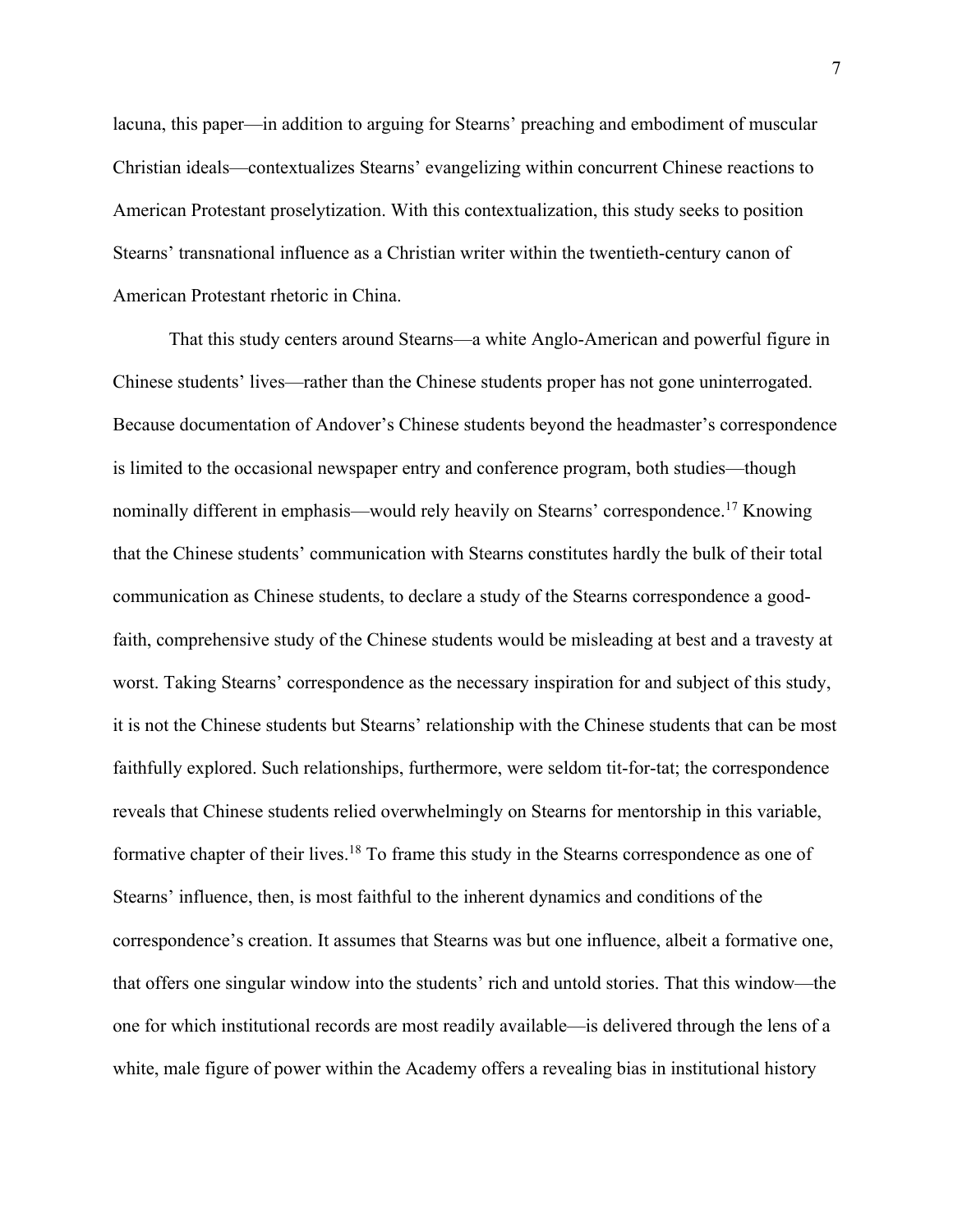that extends far beyond the scope of just Stearns' correspondence. But the headmaster's social background does not detract from the intimate, formative influence he had on the Chinese students, nor does it disqualify his correspondence as fodder for meaningful study. In fact, that Stearns was able to bridge cultural gaps in correspondence—and that this is the largest trove of documents that remains on the Chinese students—makes a study of it all the more necessary.

This study opens with Section One, an examination of the theological and political environment from which Andover's twentieth-century Chinese students emerged. Section One first explores one of the most significant rhetorical channels through which Chinese families received an introduction to Christian thought and American education: American Protestant missionaries. A study of nineteenth-century American Protestant rhetoric in China reveals that missionary conceptions of Western supremacy undermined not only the Chinese reception of Protestantism but also the Roosevelt administration's attempts to transplant muscular Christian ideals into China. Turning to educational exchange as a conduit through which to realize this transplantation, Roosevelt vested tremendous faith in Chinese cohorts like those that arrived at Andover in the early twentieth century.<sup>19</sup> That Stearns' relationships with the Chinese students only strengthened amidst this backdrop of political expectation and theological hostility attests to the strength of families' trust in Stearns' instantiation of muscular Christian values—for it was this instantiation that formed the fulcrum of intimacy between the two parties.

Given the theological and political backdrop of Stearns' mentorship, Section Two investigates the ideological cornerstones underpinning Stearns' muscular Christian rhetoric. Taking the principal values of muscular Christianity—Christianity, patriotism, discipline, and athleticism—as an organizational rubric for three subsections, each subsection first examines Stearns' preaching and embodiment of each value through the page. Each subsection then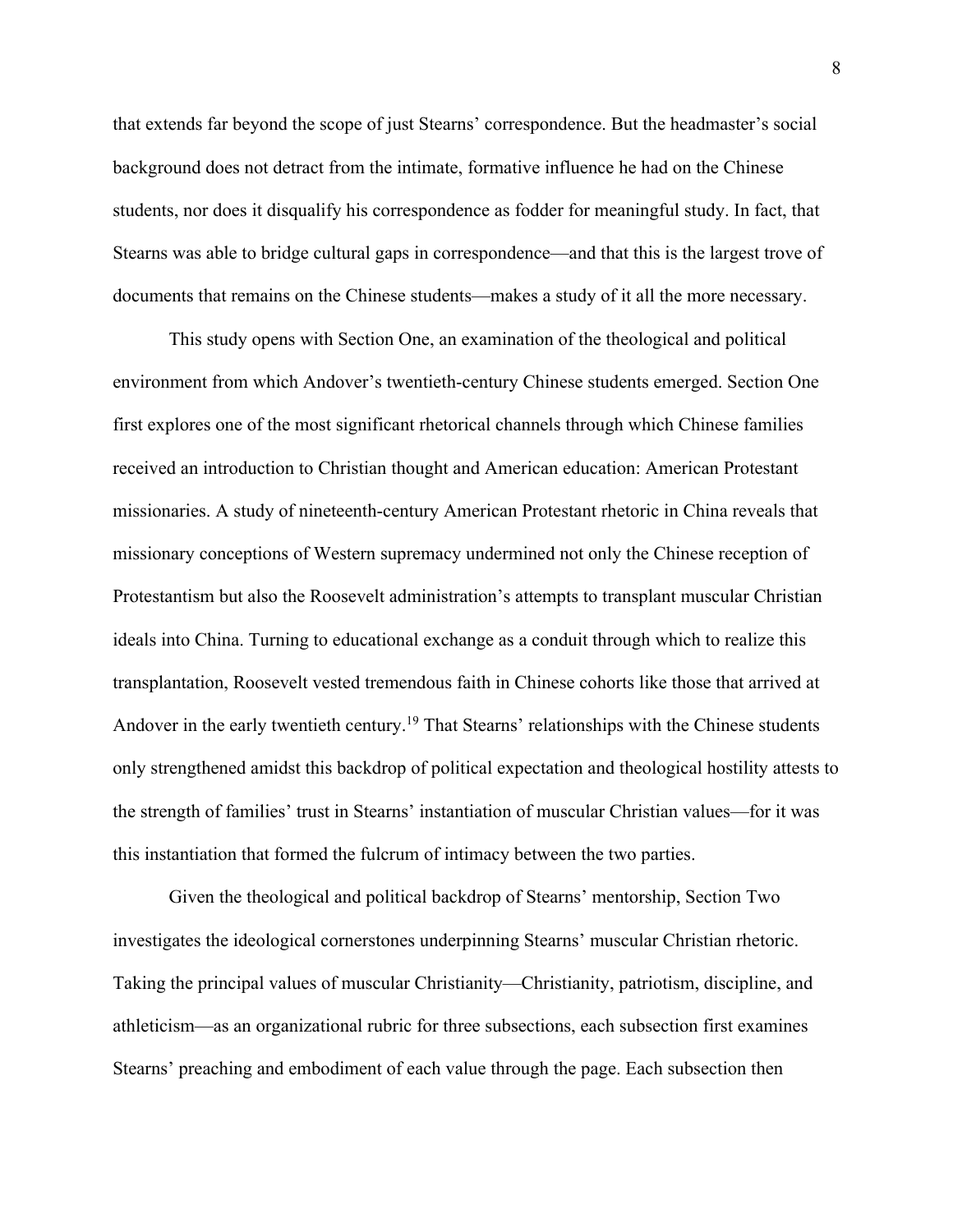describes the effect of such values on Chinese students and families, arguing that both parties demonstrated rhetorical support for all four values after Stearns' example. Finally, this section concludes with a case study in alumni career trajectories and gratitude towards Stearns' rhetoric to argue that each of the four muscular Christian values grew into cornerstones of Andover's twentieth-century Chinese alumni worldviews. Indeed, Chinese students in adulthood spilled ink about Stearns' formative influence in correspondence that extended decades past Commencement.20 The longevity of such relationships attests to their strength and influence. Considering Chinese students' influence on China's modernization, such values shaped those of an entire class of Chinese cosmopolitans. This study aspires to an examination of that influence.

However, despite the intensity of Stearns' muscular Christian influence, the Chinese students nonetheless returned to a China where non-elite populations were far from sympathetic to their more affluent countrymen. Section Three offers a study of reactions to twentieth-century American Protestant rhetoric among the Chinese populace. Such a study reveals that Stearns' rhetorical sympathy towards China coincided with twentieth-century Protestant attempts at attentiveness towards Chinese culture. However, missionaries' attentiveness devolved into distortions of Chinese tenets—including ancestor worship, a folk religious practice integral to rural and suburban communities—in overzealous attempts at proselytization.<sup>21</sup> This distortion undermined the Chinese reception of Protestant missionaries and, in turn, the popularity of the Christian ideals to which Andover's Chinese graduates subscribed. Stearns' influence, and the Chinese adaptation of Christian ideals, ultimately split sharply along socioeconomic lines. Stearns' mentorship to the Chinese students, although formative among a band of internationally educated Chinese, failed to curb widespread Chinese hostility towards Christianity.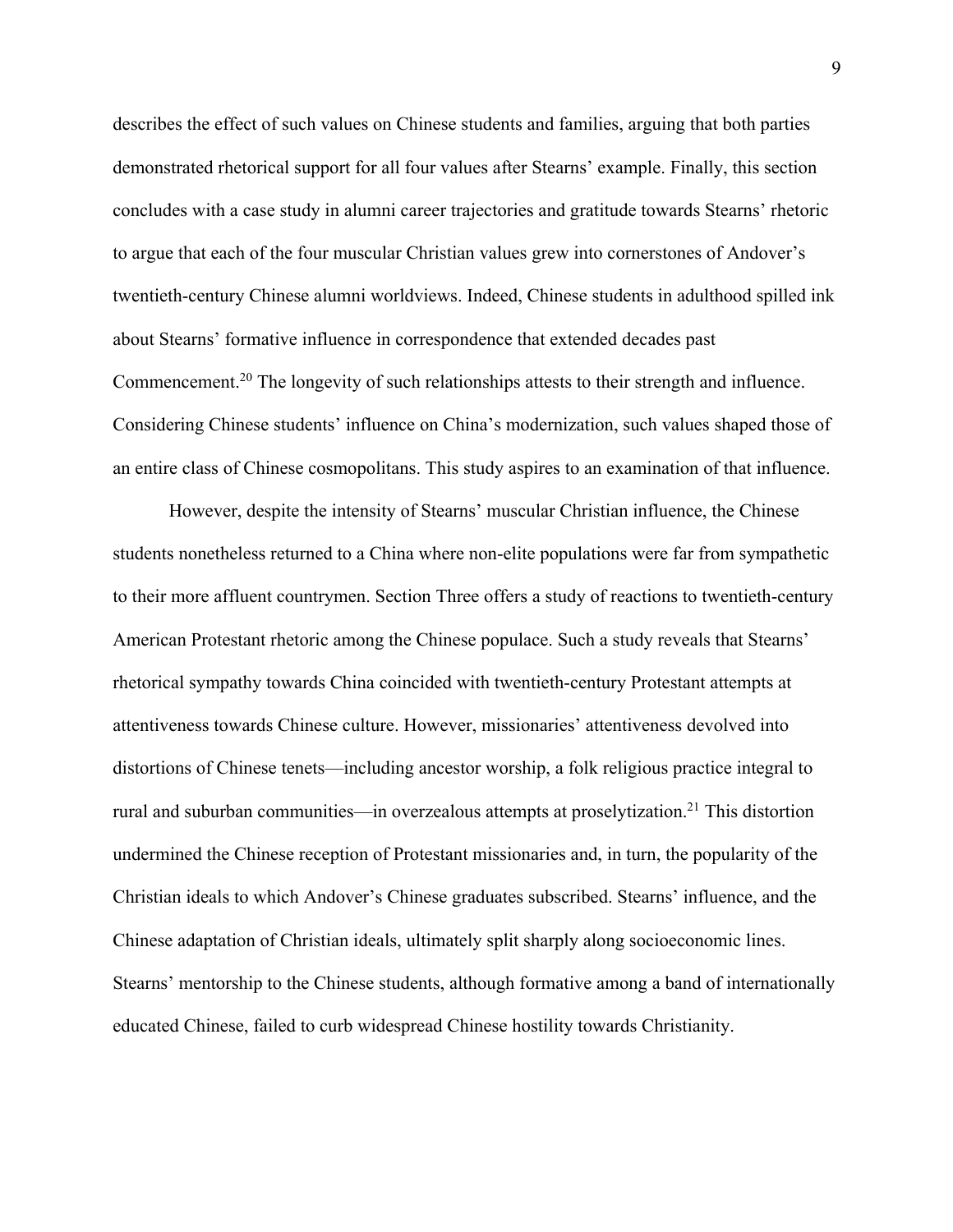## **Section One: Theological Hostility and Political Expectation**

Dominant narratives of American Protestant evangelizing in China have often cast missionaries as insensitive towards the populations they sought to convert.<sup>22</sup> Indeed, nineteenthcentury missionaries—many of whom were graduates of the New England theological seminaries from which Andover also recruited its instructors—embraced Western exceptionalism and scorned Chinese culture.<sup>23</sup> This ignorance exacerbated Chinese animosity towards evangelizing efforts and sparked numerous anti-foreigner demonstrations at the turn of the twentieth century.24 In subsequent decades, however, American Protestant missionaries proved more attentive than their predecessors. In response to mounting hostility towards Western influences, twentieth-century missionaries sought to develop an apologetic consonant with Chinese culture.<sup>25</sup> The Chinese students thus emerged from a nation embroiled in anti-Christian resentment that scorned Western access to and influence over the Chinese populace.<sup>26</sup> As such, even as missionaries' nominal attentiveness towards Chinese culture echoed Stearns' reverence towards the same, the former was received with distaste and the latter appreciation. This appreciation, in turn, formed a foundation of amicability that Stearns leveraged to transmit his American Protestant guidance.

# **Theological Hostility: Chinese Resistance to Nineteenth-Century Western Exceptionalism**

By the twentieth century, the Chinese populace associated American Protestant missionaries with a history of insensitive Christian evangelizing efforts. Since the early nineteenth century, missionaries had entered a China crippled by the opium trade and internationally ridiculed as "the Sick Man of Asia."27 Derogatory foreign perceptions of China led nineteenth-century Christian missionaries to exude arrogance and turn a blind eye to Chinese culture. Elijah Bridgman, the first American Protestant missionary appointed to China, was an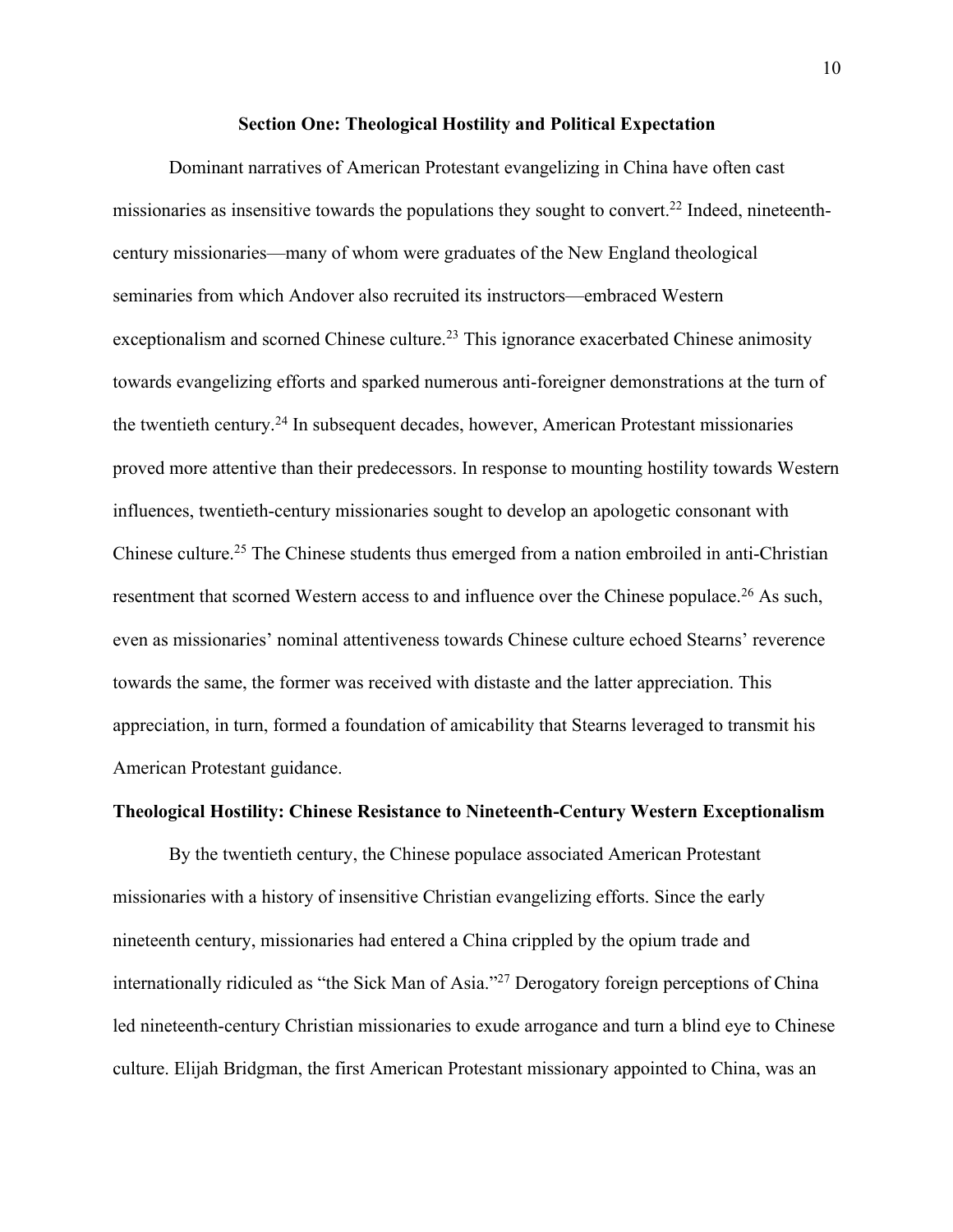outspoken proponent of this contempt. Upon founding *The Chinese Repository,* a missionary publication for Western readers first published in 1832, Bridgman declared, "we have no very strong expectation of finding much that will rival the arts and sciences, and various institutions of the Western nations."28 This declaration enabled *The Chinese Repository* to frame the missionary enterprise in China as a project to "take the lead in remodeling society, in purifying it and in forming [*sic*] it on the basis of those principles of the Christian religion."29 A chorus of similar assessments corroborated Bridgman's: in 1834, for instance, American missionary S. Wells Williams lauded efforts to catalyze China's "elevation from her present state of moral, intellectual, and civil debasement."30 Bridgman's and Williams' commentaries brimmed with distaste towards Chinese society. Both Americans considered Western understandings of Christianity to be the paragon of religious thought and thus labeled any Chinese divergence from Western Christianity a theological impurity.<sup>31</sup> Accordingly, Chinese culture became an impediment to—rather than a conduit for—Chinese conversion to Christianity. Only the imitation of Western civilization, missionaries like Bridgman and Williams maintained, would catalyze China's ideological and social modernization. In the nineteenth century, this approach alienated Chinese who despised missionaries' dismissal of Chinese etiquette, culture, and intellectual output. Missionaries nonetheless positioned themselves as sponsors of an American ideology with no appetite to understand Chinese thought.

Chinese reactions to this decades-long ignorance proved acute. In 1900, anti-foreigner sentiment culminated in the Boxer Rebellion as Christian missionaries and Chinese converts experienced "widespread attacks… in a flurry of insurrectionary activity."32 Anti-foreigner sentiments peaked again during the 1919 May Fourth Movement; advocates declared that China's passivity towards Western encroachments exacerbated national benightedness and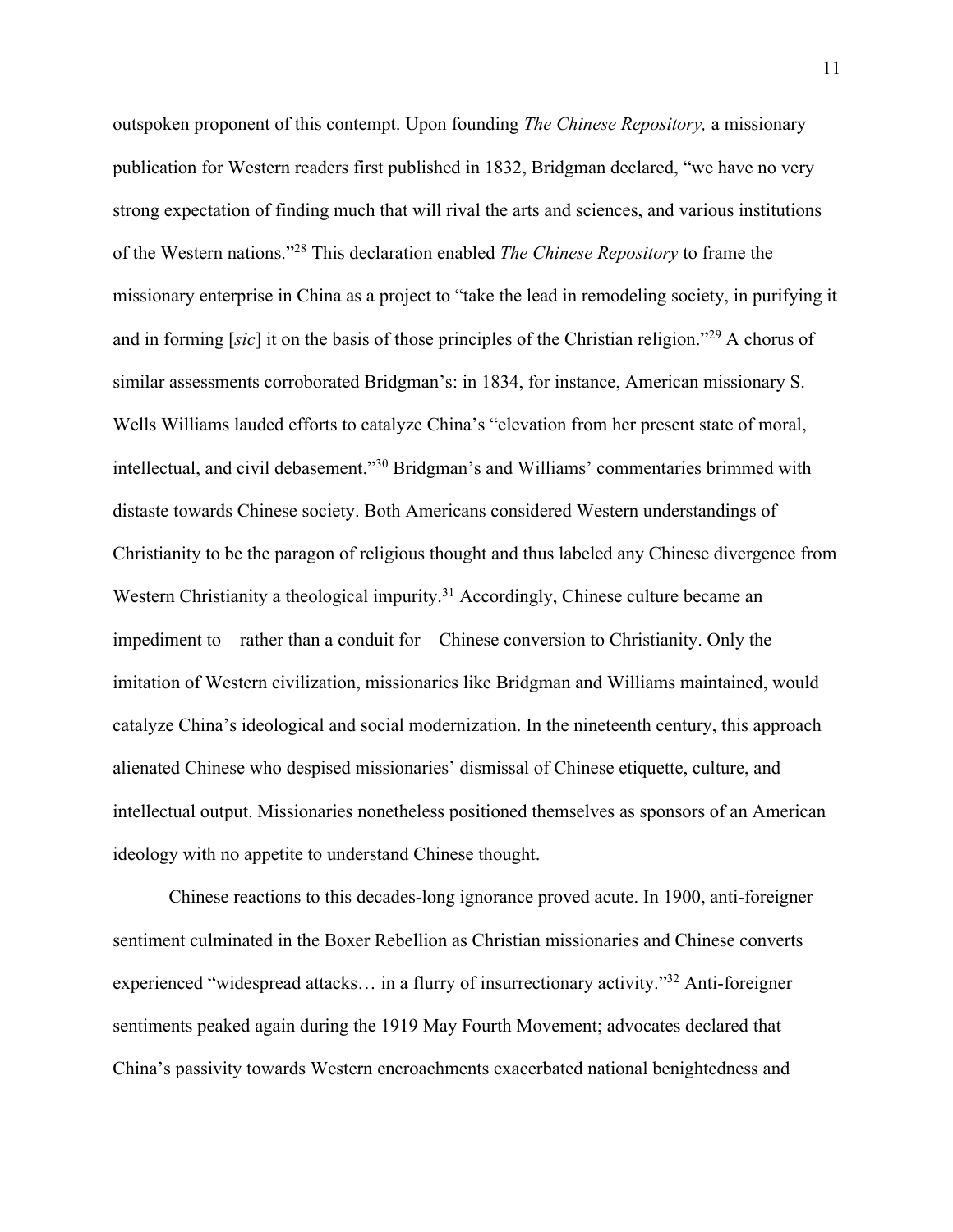faulted foreign influence for distorting Chinese identity.<sup>33</sup> Accordingly, May Fourth thinkers decried extraterritoriality, foreign tariff collection, and missionaries as embodiments of Western imperialism.34 American Protestants, though not the sole subject of such anti-Western declarations, faced particular hostility due to their national presence and regular interaction with potential converts and the Chinese populace.<sup>35</sup> Twentieth-century arguments against evangelizing arose from an aversion to the Western triumphalism that suffused the nineteenthcentury missionary enterprise. A twentieth-century China, May Fourth intellectuals argued, must dispense with that triumphalism without exception.<sup>36</sup>

#### **Political Expectation: Theodore Roosevelt as a Champion of Muscular Christianity**

Chinese anti-Christian movements, however, proved but one influence on Chinese students' access to and reception of American thought prior to their arrival in the United States. Across the Pacific Ocean, President Theodore Roosevelt proved just as eager to facilitate the transmission of American Protestant thought into China as May Fourth intellectuals were to subvert it. Writing in 1905 to William Woodville Rockhill, the American Minister to China, Roosevelt reiterated his stance as a passionate patron of American Protestant missionaries.<sup>37</sup> "All the Protestant missionaries… [should] count upon your absolute friendliness and kindliness of attitude towards them," Roosevelt exhorted, "of course it is unnecessary for me to say that I am more than anxious that the missionaries should feel that in you they have a constant and considerate friend and that you will keep as closely in touch with them as possible."38 This commitment and friendship, Roosevelt instructed, required Rockhill to maximize the convenience of American Protestant missionaries in scheduling the activities of the minister's office.<sup>39</sup> The support of the American government towards its missionaries, Roosevelt implied,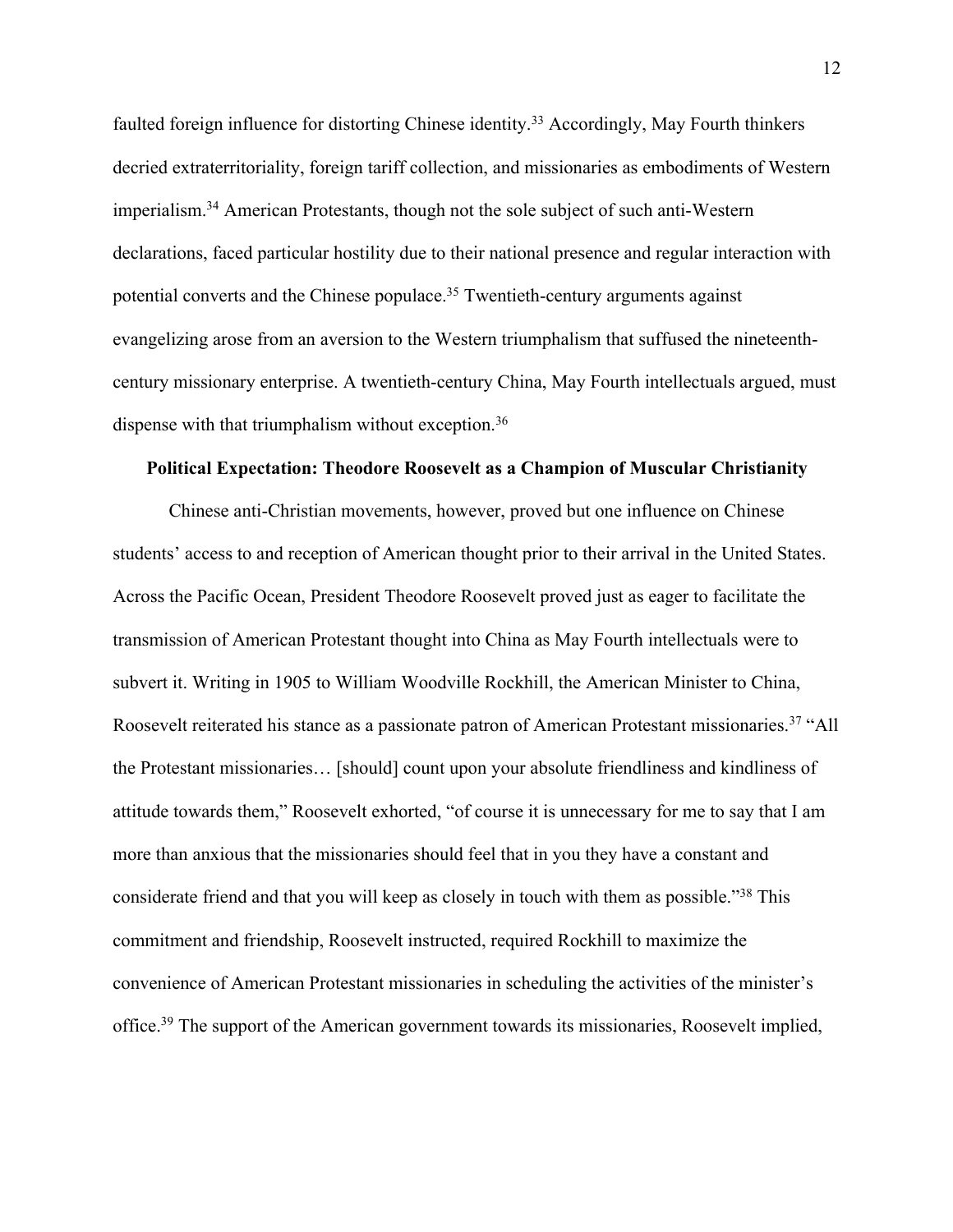was to be unequivocal and reflected in both rhetorical and actionable commitments. As a beacon of American government abroad, the ministers' office was to echo this support without fail.

By the early twentieth century, however, Roosevelt's support for the American Protestant missionaries proved an ever more isolated commitment amidst deteriorating public support for missionary activities.40 In requesting Rockhill's support for the missionaries, Roosevelt sought to make friends for the missionaries where their friends were in short supply.

Given missionaries' middling support among the Chinese populace, Roosevelt also turned to Chinese students to facilitate the introduction of American thought into China. The President concluded his 1905 letter to Rockhill with promises to support Chinese students at all costs: "I am trying in every way to make things easy for the Chinese here… I want to secure the best possible treatment for [Chinese] students and travelers."41 Roosevelt's promises came at the height of the 1882-1943 Chinese Exclusion Act, which limited Chinese entry into the United States under the pretense of dampening economic competition between more industrious Chinese workers and an irate American labor force.<sup>42</sup> Roosevelt's support of Chinese students' entry to the United States thus ran directly contrary to official United States policy positions—a seeming paradox of limiting Chinese presence in America while encouraging it all the same. The thrust behind this rationale Roosevelt explained to George B. Cortelyou, Secretary of Commerce and Labor, in a 1904 letter outlining his position on Chinese entry:

The policy of the law is to favor merchants and students... We wish to make ever firmer our intellectual hold upon China[; it] is for our interests that Chinese… students should come here. It is very much against our interests that Chinese laborers should come here and compete with our own workmen. Everything should be done to prevent the latter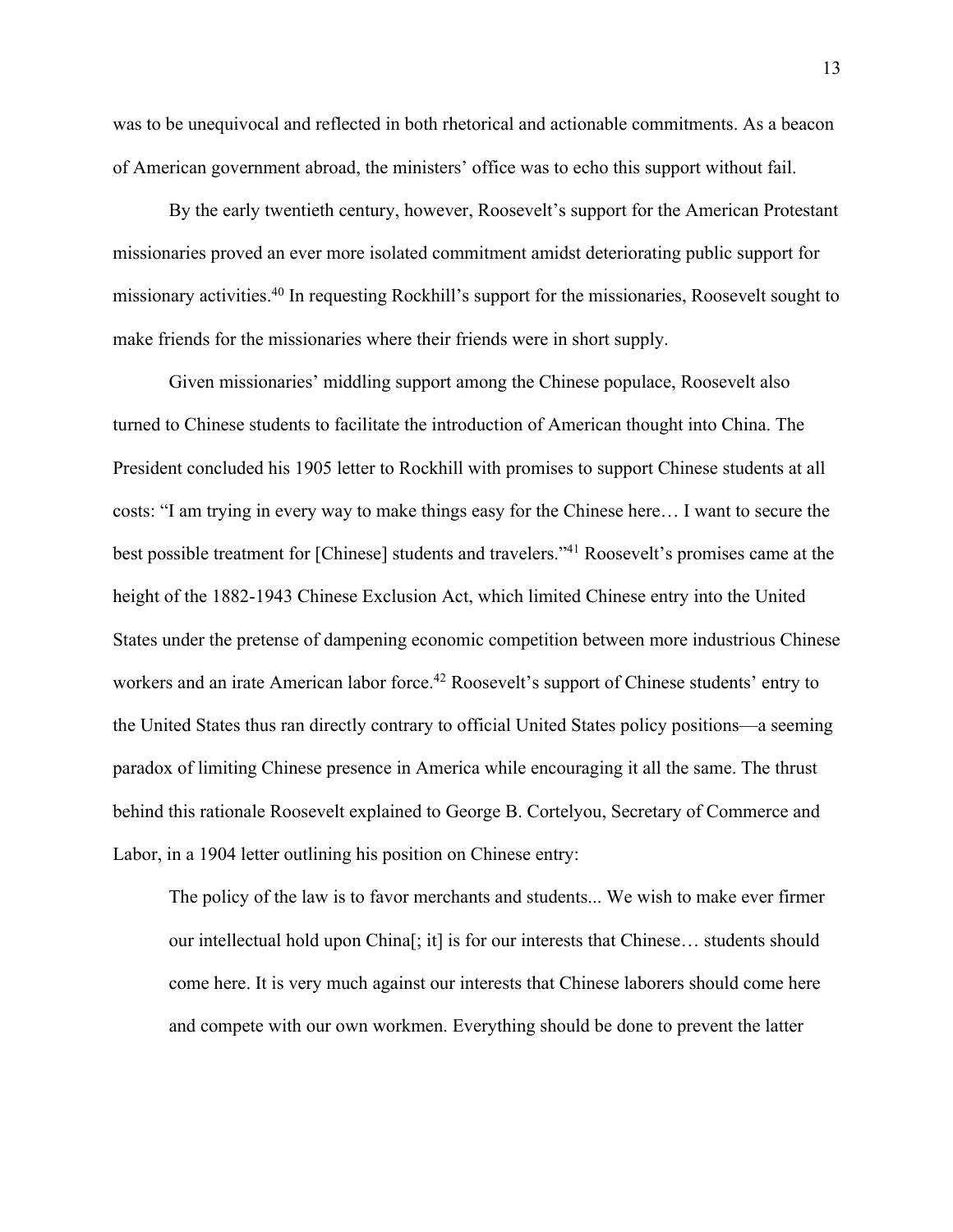coming in by any fraud or evasion, but we should at the same time do everything to prevent harshness being done to the ... students.<sup>43</sup>

Roosevelt's support for the Chinese students was conditional upon students' capacity to transplant American ideologies into China following graduation; exclusion was reserved exclusively for the Chinese laborers who were purported threats to competition. Roosevelt thus positioned the project of Chinese access to twentieth-century America as an enterprise in extending the United States' intellectual influence abroad. As a former student at Harvard College—an institution for which Andover was a reliable intermediary—and colleague of several Andover-educated diplomats, Roosevelt was keenly aware that Chinese students' attendance at New England institutions would confer an American education and "intellectual hold" that was decidedly Protestant.<sup>44</sup> That Protestant missionaries and Chinese students were prime subjects of Roosevelt's care and concern, then, revealed the president's commitment to the expansion of American Protestant rhetoric abroad. Phillips Academy, with its history as a Protestant institution and proximity to the Andover Theological Seminary, was expected to be a prime bastion of the Protestant "intellectual hold" Roosevelt so desired.

Roosevelt's commitment to American Protestant evangelizing was hardly a coincidence—he himself subscribed religiously to muscular Christianity, an American Protestant movement part and parcel of the American education students would receive in the States, not least of which under Stearns. Muscular Christianity positioned physical vitality as an enabling condition for intellectual vitality and argued that the strength of Western civilization relied upon the literal strength of each Protestant practitioner.<sup>45</sup> Raised in a Presbyterian household, a young Roosevelt pursued athletics zealously and would maintain a lifelong affinity for hiking, equestrian, and swimming.<sup>46</sup> Such pursuits, undertaken under the masculine pretense of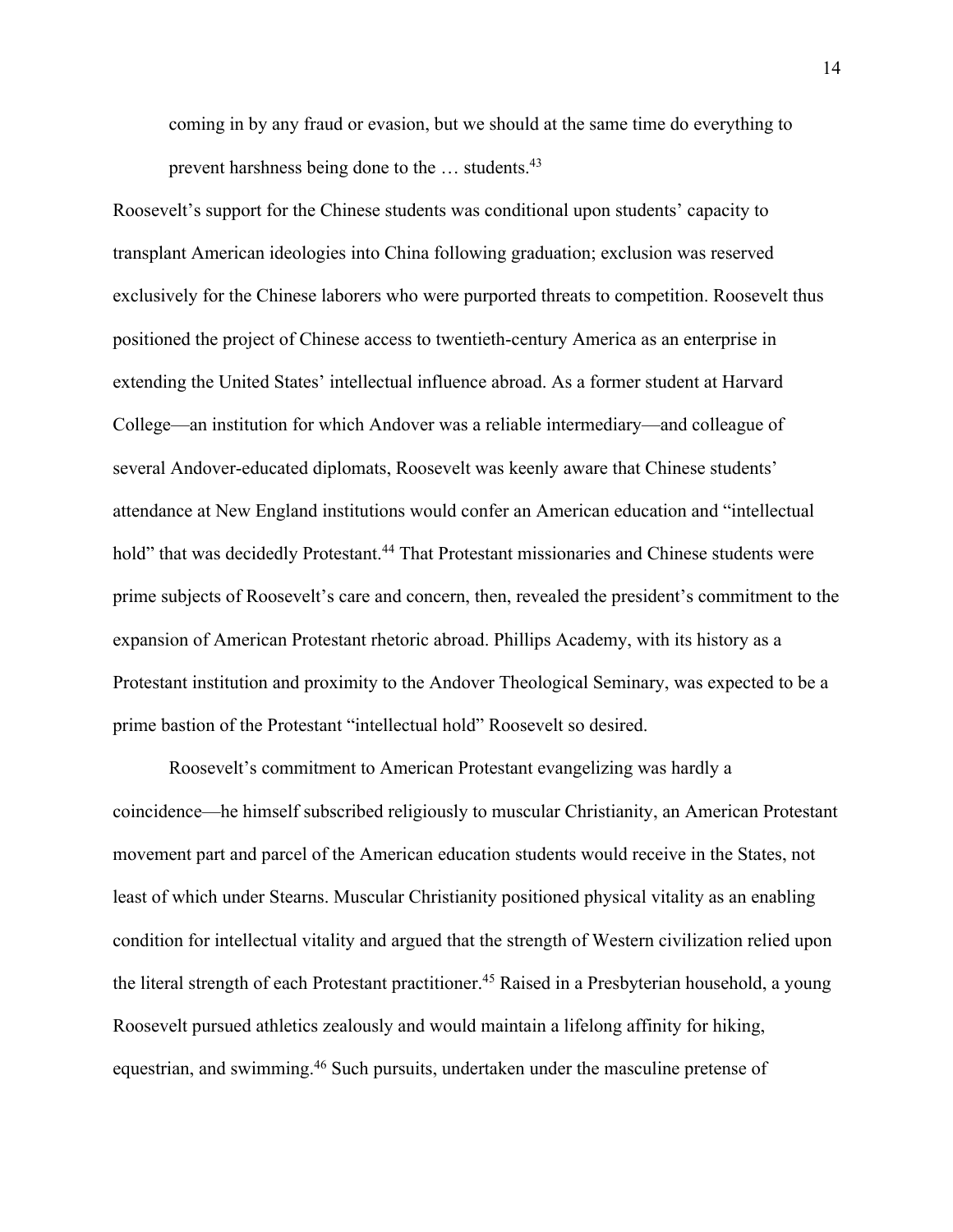"mak[ing] his body," made Roosevelt a passionate proponent of muscular Christianity at the turn of the twentieth century.47

Roosevelt shared this affinity for muscular Christianity with Liang Cheng, an 1882 Andover alumnus who proved intimate diplomatic advisor to Roosevelt on Chinese policy between 1903 and 1907.<sup>48</sup> The relative brevity of their relationship did little to limit its productivity. In four years as the Chinese Ambassador to the United States, Liang—a member of the first wave of nineteenth-century educational exchange—extended the tradition of China-U.S. educational exchange by negotiating the Boxer Indemnity Scholarships, the largest earlytwentieth-century program of government-funded support for Chinese students' education in America.<sup>49</sup> While few of the students at Liang's alma mater under Stearns' tutelage leveraged the government-sponsored program, Andover nonetheless proved an instrumental factor in Liang's relationship with the president and ultimate diplomatic productivity. In fact, Liang—a standout base runner of the Academy baseball team who, braving a chorus of racial jeers, drove home three runs at the 1881 Andover-Exeter showdown—found his athletic achievements to be of tremendous interest to Roosevelt.<sup>50</sup> In an early meeting with the president, Liang unabashedly declared himself the Academy's best baseball player of his time; years later, the ambassador related that thereafter "the relations between President Roosevelt and myself became tenfold stronger and closer."<sup>51</sup> Liang thus recounted his athletic exploits as fodder for rapport and a rhetorical strategy to advance his diplomatic relationship with the president. Furthermore, just as Stearns would do years later, Liang extended his love of Andover beyond a rhetorical strategy and into actionable commitments. A consistent Academy patron who regularly rubbed elbows with Stearns at alumni functions, Liang never hesitated to wax poetic about the merits of Andover's muscular Christian education and ranked among Stearns' most prolific and eager of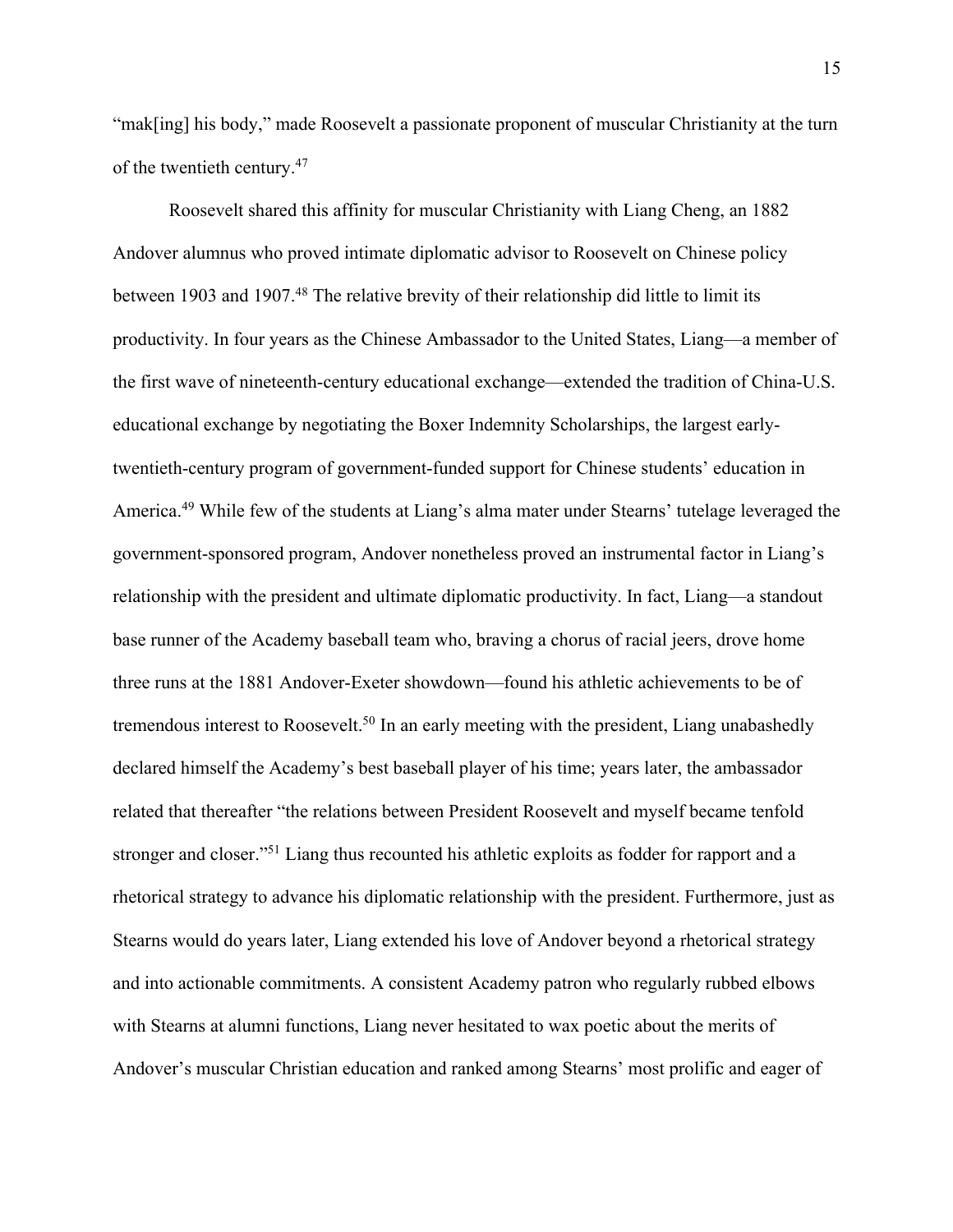advisors on the Chinese students years following his diplomatic heyday.<sup>52</sup> As such, years before Stearns began his mentorship to the Chinese students, a tradition of dual commitments to Andover's muscular Christian education had impressed heavily on the trajectory of China-U.S. educational exchange. Indeed, Liang's position as an Andover alumnus yoked the Academy intimately with Roosevelt's understanding of policymaking towards twentieth-century China. This central positioning of Andover alumni in diplomacy surrounding Sino-U.S. education only heightened expectations around Andover's capacity to contribute to Roosevelt's vision of ideological colonialism.

At the turn of the twentieth century, Chinese students entered the Academy with loads of baggage and only more political strings attached. Stearns, embedded within a backdrop of theological hostility and political expectation, found himself and Andover at the confluence of two-pronged pressures to deliver and foster trust in muscular Christian mentorship. Indeed, each Chinese student arriving at Andover Hill set forth into a nexus of pressures that extended as far up the political hierarchy as the Oval Office and as far in geography as missionary happenings halfway across the globe. At the center of this nexus of rhetoric lie one man and one school: Alfred Stearns and Phillips Academy.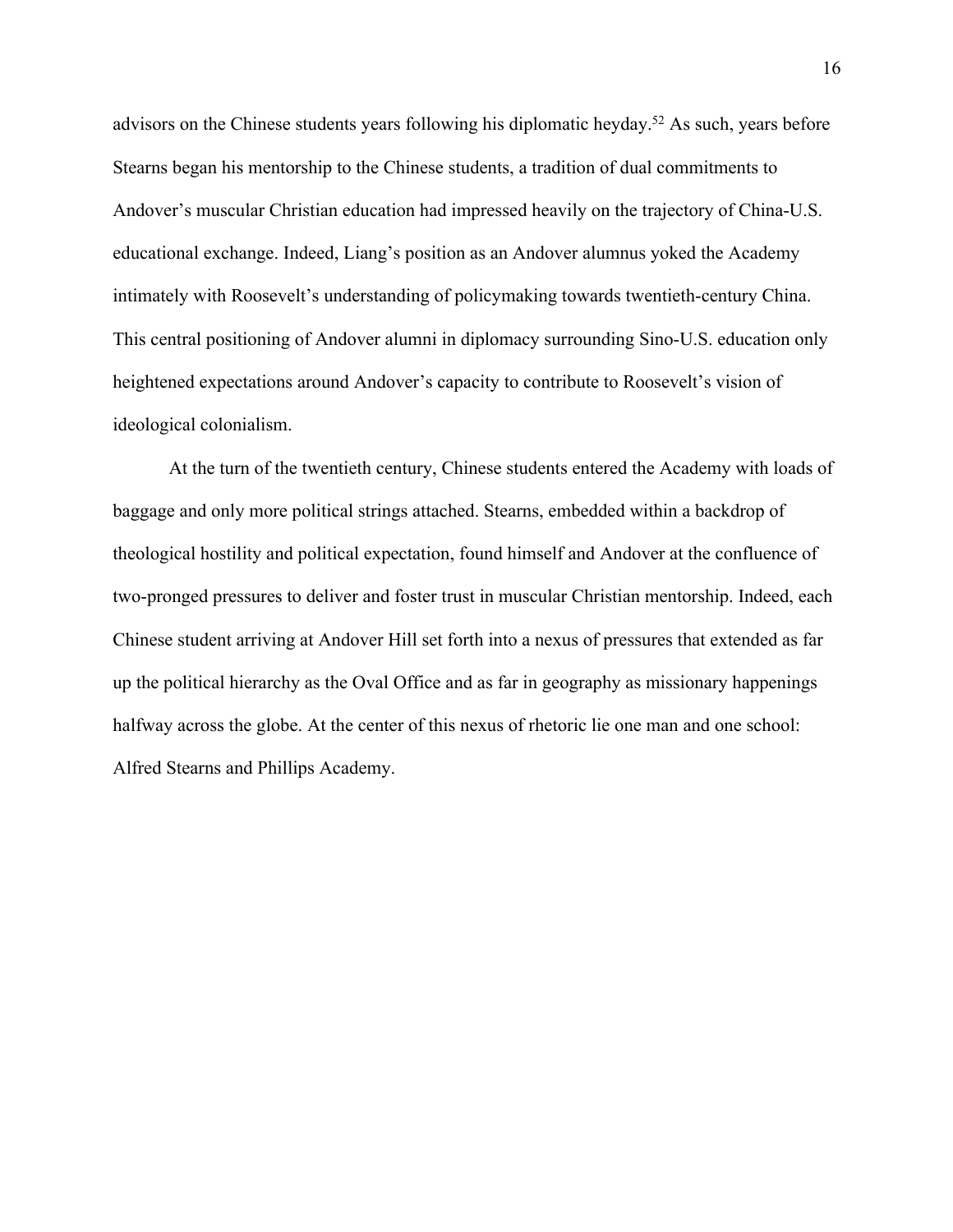#### **Section Two: Alfred Stearns and Chinese Receptiveness towards Muscular Christianity**

Alfred E. Stearns belonged to a family of Philippians. Within his genealogy are Johnathan French and Josiah Stearns, two of Stearns' great grandfathers and the Academy's founding trustees; William A. Stearns, Stearns' grandfather, an 1823 graduate of the Academy, and eventual president of Amherst College; Presbyterian pastor Johnathan French Stearns, Stearns' great-great-uncle, an 1826 graduate of the Academy, and founder of the Philomathean Society; and Cecil A. Bancroft, Stearns' uncle, an 1867 graduate of Andover Theological Seminary, and the Academy's eighth headmaster from 1873 to 1901.<sup>53</sup> When Bancroft recruited Stearns to the Academy in the fall of 1897 as its Director of Athletics, then, Stearns became but the latest chapter in a storied tradition of the Stearns' involvement in Academy administration.<sup>54</sup> Indeed, the Stearns family's fingerprints were all over the Academy's first three centuries of institutional history; the development of the Academy tracked intimately with that of the Stearns genealogy.

Stearns' initial posting as the Academy's Director of Athletics was scarcely a coincidence. Stearns, himself an 1890 graduate of the Academy, had a childhood where the ubiquity of a Protestant "Phillips Academy" was second only to that of sports.<sup>55</sup> As a teenager, he ranked among the Academy's finest athletes in football, tennis, and baseball.<sup>56</sup> By the time Stearns graduated the most popular boy and best athlete of his class, he had boasted a singles tennis victory over Exeter and two-year tenure as varsity baseball captain. <sup>57</sup> Stearns' athletic exploits continued into his undergraduate studies at Amherst College, where his prowess at second base earned him numerous offers in professional baseball.<sup>58</sup> If athletics were a driving force behind Stearns' identity, however, theology was his north star. The budding athlete duly rejected offers for a professional athletic career to pursue theology at Andover Theological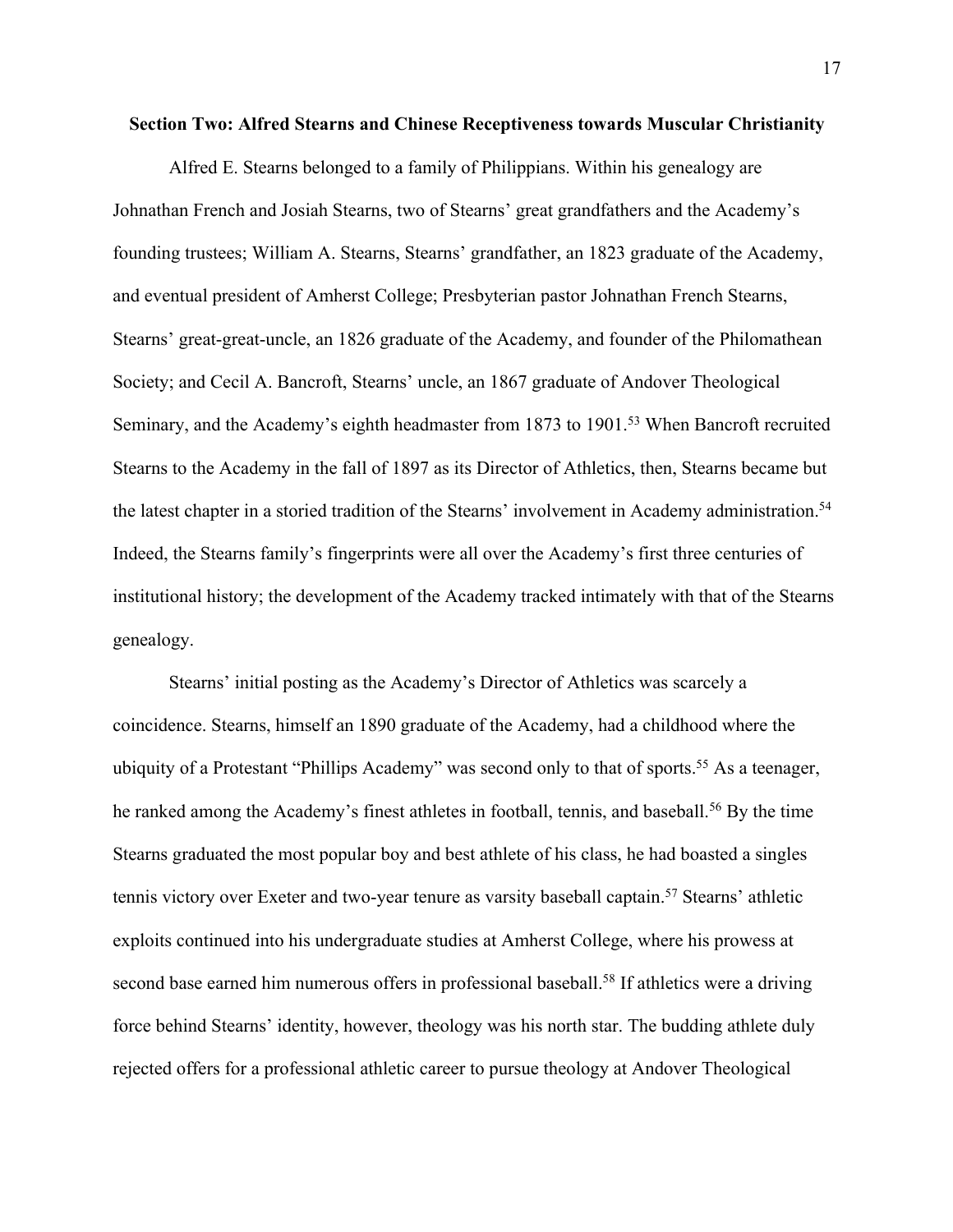Seminary alongside his administrative duties at the helm of the Academy's athletic program.<sup>59</sup> Stearns' upbringing and career thus embodied central tenets of muscular Christianity: athleticism, discipline, and the Protestant faith.

By the time Stearns moved from Director of Athletics to Headmaster in 1903, his commitments had only solidified—in fact, during his tenure as headmaster he would prove the staunchest of advocates for the Academy's muscular Christian pedagogy. The Chinese students offered Stearns a forum through which to channel this enthusiasm. With his Chinese wards, Stearns launched into a decades-long campaign to inculcate into their families the three values at the center of muscular Christianity—Christianity, frugality, and athletics—as a means to promote trust in the American Protestant education that had served his own family for decades.

#### **A Malleable Christianity:**

# **Stearns' Protestantism as a Catalyst for Patriotism and Cultural Ambassadorship**

While a select few Chinese parents discovered Andover by way of referrals from the muscular Christian institutions with which they were affiliated, many twentieth-century Chinese parents seeking study abroad opportunities for their children were not explicitly Christian.<sup>60</sup> Given Andover's ideological orientation, however, Stearns needed to warm Chinese parents to American Protestantism before even broaching the possibility of an Andover matriculation. As the first pillar of Stearns' American Protestant advocacy, the headmaster employed actionable and rhetorical commitments to demonstrate to Chinese students the merits of the Christian faith. Indeed, Stearns' actionable commitments to Christianity were only more numerous than his athletic accolades. If his decision to study at Andover Theological Seminary was not explicit enough a commitment to Protestant theology, his recollections of his religious education at Amherst committed his piety to writing.<sup>61</sup> Of his philosophy classes under Charles E. Garman,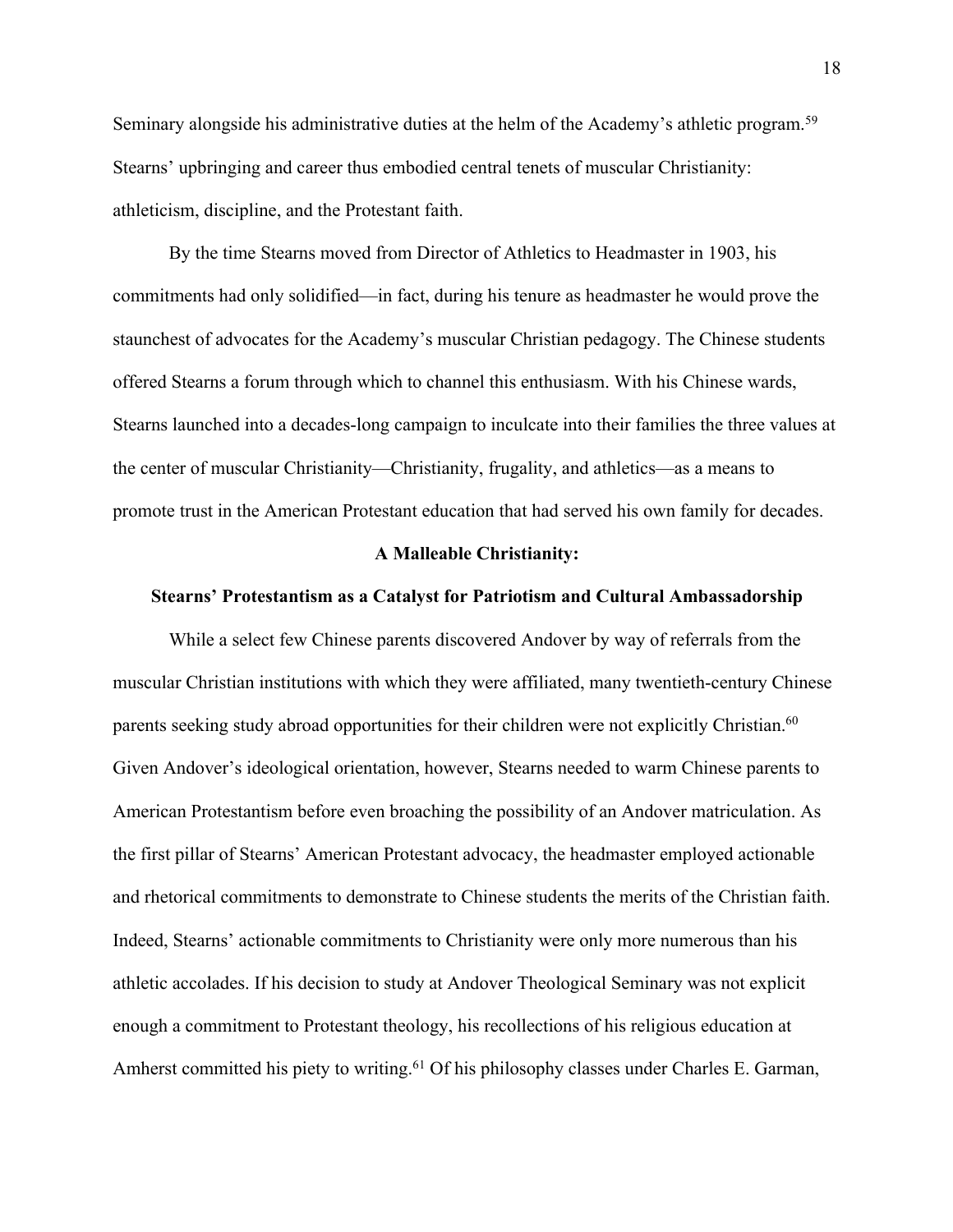Professor of Moral and Mental Philosophy at Amherst College, Stearns relayed the following account in his *The Challenge of Youth*, a 1923 treatise well-circulated among his Chinese wards: 62

The closing bell would ring, but no one would stir. With a smile on his face, Mr. Garman, to whom this was no new experience, would say quietly: 'Gentlemen, the bell has rung. I am willing to go on if you desire, but I wish no one to stay under compulsion.' And none left. The class would go on, fifteen minutes, a half hour [*sic*], sometimes three-quarters of an hour beyond the closing bell… During those never-to-be-forgotten days the atmosphere became charged with a veritable spiritual electricity.63

A cursory skim of the Amherst College Course of Study confirms that the religious education about which Stearns effused was decidedly Christian; among Stearns' full-year Senior courses was Christian Evidences, a course that explored Christian apologetics and their global resonances.64 Stearns' undergraduate course of study, then, explicitly encouraged Stearns to consider Christianity in transnational contexts. This curriculum reflected the growing prominence of "world Christianity" in late-nineteenth-century American Protestant parlance and offered a vision that Stearns absorbed with seemingly insatiable zeal.<sup>65</sup>

A decade later, Stearns would channel this commitment to transnational evangelizing by projecting his enthusiasm for muscular Christianity onto the Chinese students. As headmaster, Stearns continued his actionable commitments to American Protestantism. A frequent sight at Andover's pulpit, Stearns also institutionalized Phillips Academy's administrative support for religious education by hiring a chaplain in 1907, the first such hire among New England boarding schools.<sup>66</sup> It was with Stearns' devout faith in mind that Chinese parents first sent their children to the Academy.<sup>67</sup> In the early twentieth century, the Academy's first twentieth-century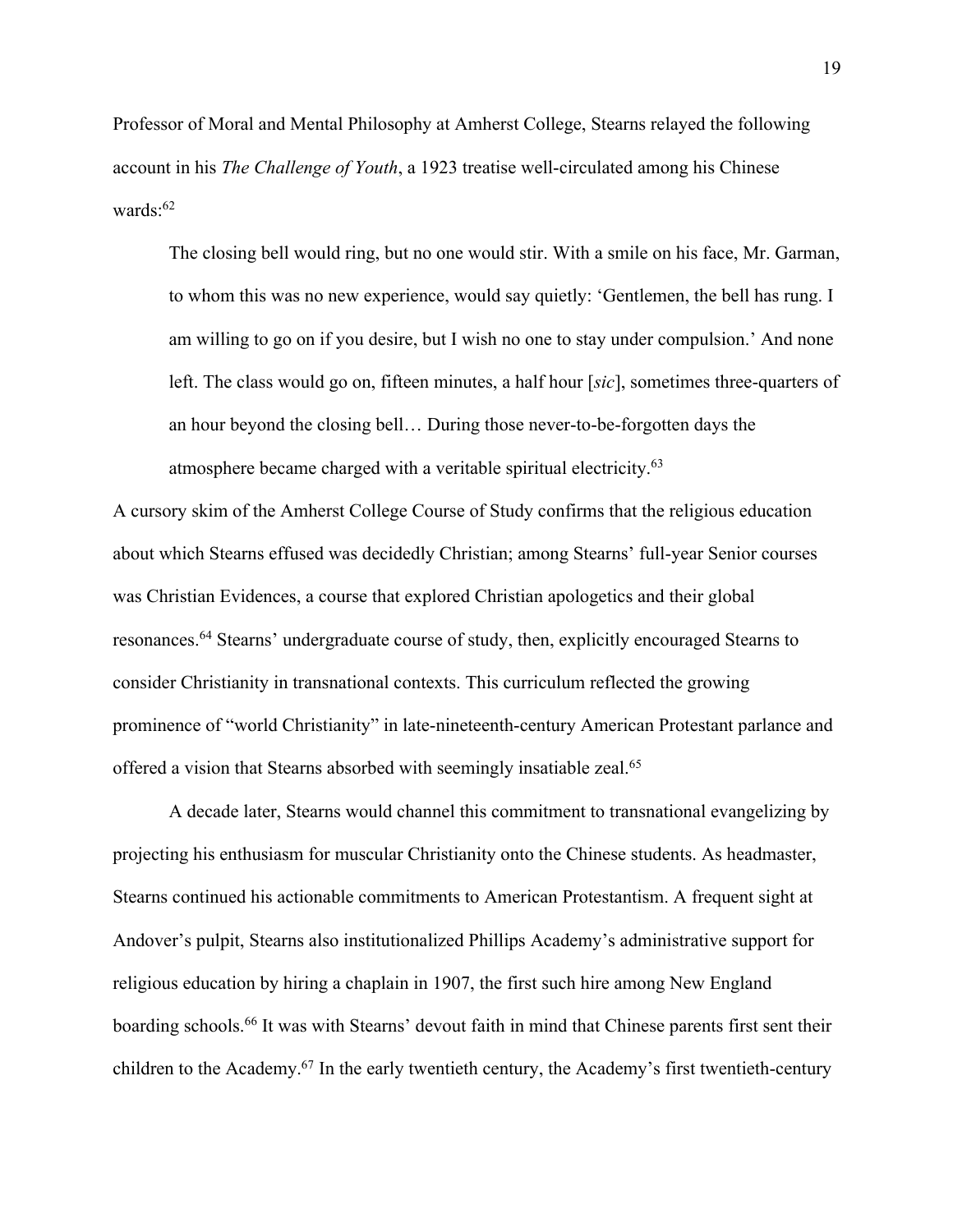Chinese students entered an Andover where manifestations of Stearns' actionable commitments to Christianity were ubiquitous.

For the Chinese students, Stearns complemented such actionable commitments with rhetorical appeals to the merits of Christian practice. Among the most frequent of such appeals to Christianity came through references to "ideals" and idealism across dozens of letters to Chinese families. Stearns summarized the thrust of his rhetorical invocations in a July 1920 address reprinted in the alumni magazine, *The Phillips Bulletin.* "To implant into these young minds and hearts [the] ideals and visions... so splendidly thought out by our founders, so eloquently described in their Constitution," Stearns gushed, "that, pray God, may always be what the School attempts to accomplish."68 In lavishing praise for the Academy's founding ideals, Stearns implied that the Academy's constitutional commitments to limit all members of its faculty and trustees to Protestants and inculcate in its students "the truth of Christianity… One true GOD, the Father, Son, and Holy Ghost… [and] the other important doctrines and duties of our Holy Christian Religion" had served the Academy well into the twentieth century—and, in the best of circumstances, would remain so for decades beyond. <sup>69</sup> Stearns' every reference to "ideals and visions" thus directly invoked those of the founding documents and, in turn, redoubled the Academy's institutional alignment with Christian ideals. That Stearns immediately followed such invocations of idealism in his July 1920 remarks with a rhetorical prayer to God, then, only made this religious alignment explicit. A dozen years into Stearns' mentorship of the Chinese students, the headmaster's remarks positioned the Academy's central project—and his rhetorical invocation of "ideals and visions"—as unmistakably Christian. By 1920, dozens of Chinese students under Stearns' tutelage had become alumni and thus among the recipients of *The*  Phillips Bulletin.<sup>70</sup> For many Chinese alumni among Stearns' readership, the headmaster's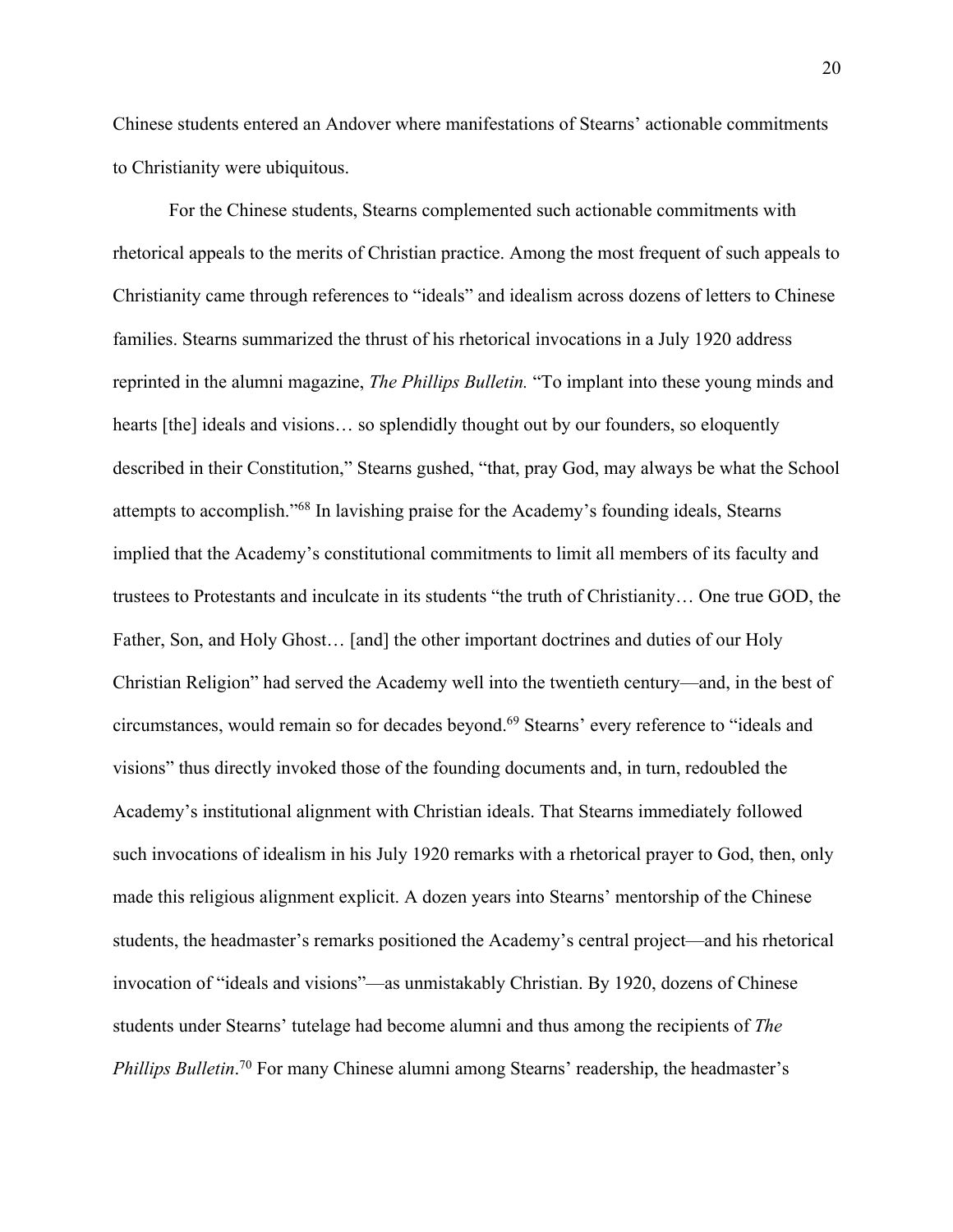address offered a published reminder of the Christian rhetoric extended through private correspondence years before.

Indeed, by 1920, Stearns's rhetoric of "ideals and visions" had promoted families' trust in the Academy for years. In fact, so frequent were Stearns' references to ideals that he seldom found the need to reiterate their religious dimensions upon every invocation.71 Referring to the excellence of an Andover education in a 1908 letter to a Chinese parent, Stearns professed that "the Westerner has much to learn from the Easterner, as well as the Easterner from the Westerner... I know of no better place [than Andover] in which to make such a [realization] among developing boys whose habits and ideals are still in the making."<sup>72</sup> Stearns thus framed Andover as an institution guiding students towards ideals that cherished cultural exchange. Given that Stearns' references to ideals were decidedly religious, Stearns implied that it was Protestant ideals that would ultimately encourage students to learn willingly from any culture, East or West. For Chinese parents willing to field the financial and emotional bill of sending their children to study abroad, cultural exchange and transnational learning ranked among the most attractive of lessons for their children.<sup>73</sup> Stearns' rhetorical strategy thus deftly positioned Christianity as a most effective conduit for realizing Chinese families' goals. As Chinese students flocked to Andover in droves, Chinese families came to view the study of Christian ideals as synonymous with progress towards East-West learning.<sup>74</sup>

This rhetoric of multiculturalism became all the more enticing following the 1911 fall of the Qing dynasty, which left a Republican China overrun with nationalist sentiment while scrambling to find its place in an increasingly cosmopolitan world.<sup>75</sup> Stearns, conscious of this delicate balance, wrote in a 1912 note to a Chinese parent that "I can only express the hope that the new China may realize to the fullest extent the high and pure ideals which those who love her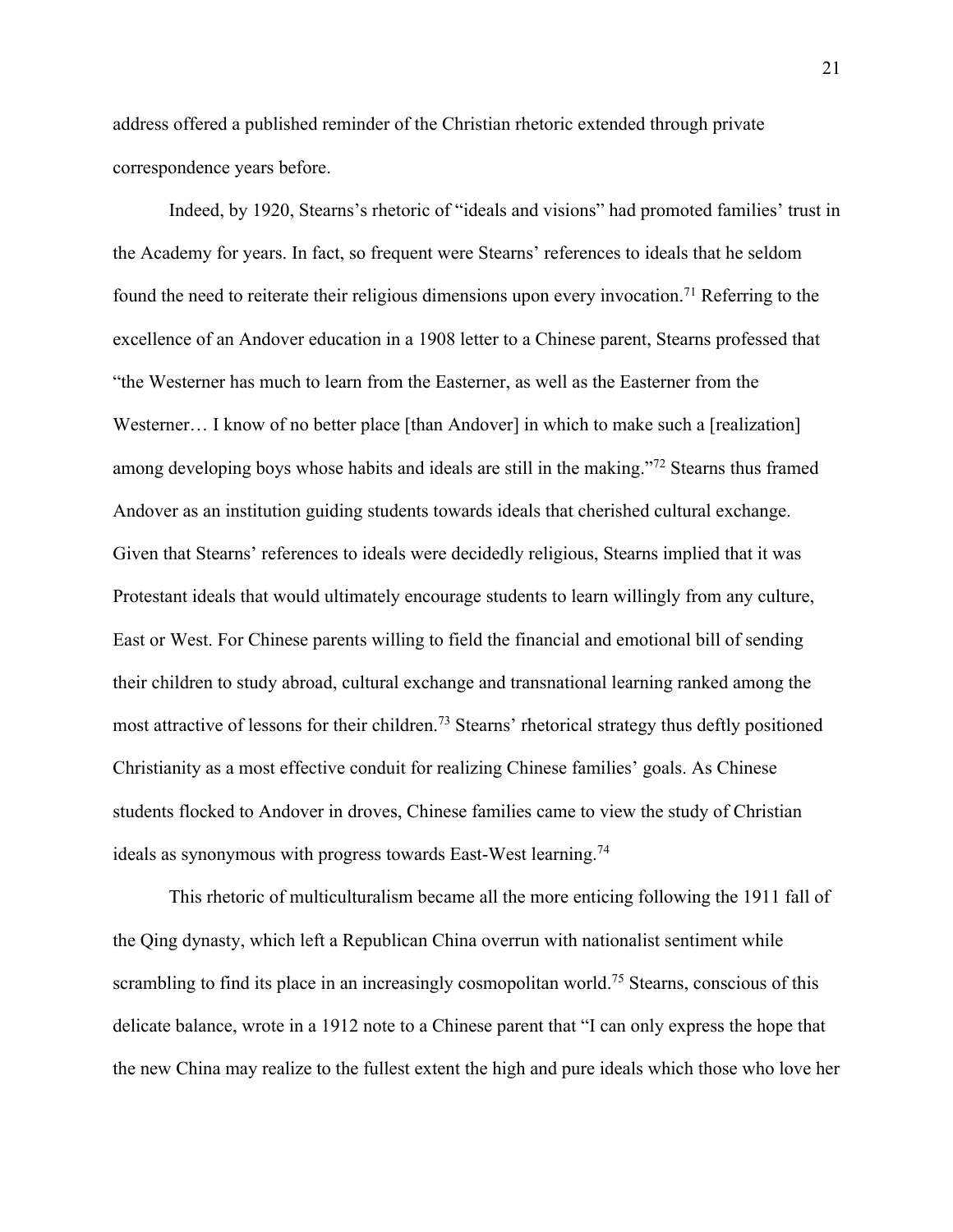best at home and abroad cherish for her."76 The implication of such a statement was lost on neither sender nor recipient: Stearns suggested that those who loved China best wished her to realize "the high and pure ideals" of Protestantism. Protestant practice, Stearns implied, graced each Chinese practitioner with the capacity for this highest love of country. In an increasingly nationalist Republican China, the prospect of an education that cultivated cultural exchange alongside patriotism proved both timely and politically expedient.77 Where Stearns' rhetoric of three years prior positioned Christianity as a means to promote cultural exchange, his rhetorical strategy in 1912 had evolved to also position the "high and pure ideals" of Protestantism as a badge of patriotism. Stearns' rhetorical maneuvering thus portrayed an Andover education intimately aligned with Chinese interests because of—not despite—its Protestant emphasis. Such rhetorical strategies sought to elevate the value of Andover's American Protestant education in the minds of the Chinese families and garner a critical mass of trust that would ultimately result in students' entry into Andover.

If Stearns was a salesman for muscular Christianity, he both walked the walk and talked the talk—and Chinese families were sold. On Andover Hill, students echoed Stearns' commitment to a religious education by hosting the 1907 Chinese Students Conference, the largest annual gathering of Chinese students in New England, at the Andover Theological Seminary.<sup>78</sup> The seven-day, one-hundred-student conference organized by the Chinese Students' Alliance featured a slate of daily athletic contests and addresses by Protestant leaders; the function was steeped in muscular Christian ideals in both programming and location.<sup>79</sup> Delivering the conference's opening address was none other than Stearns himself, his prominence within the Chinese students' gathering reflecting his seminal role as an advocate for the Chinese students' Protestant education. "Chinese students close a very enjoyable program,"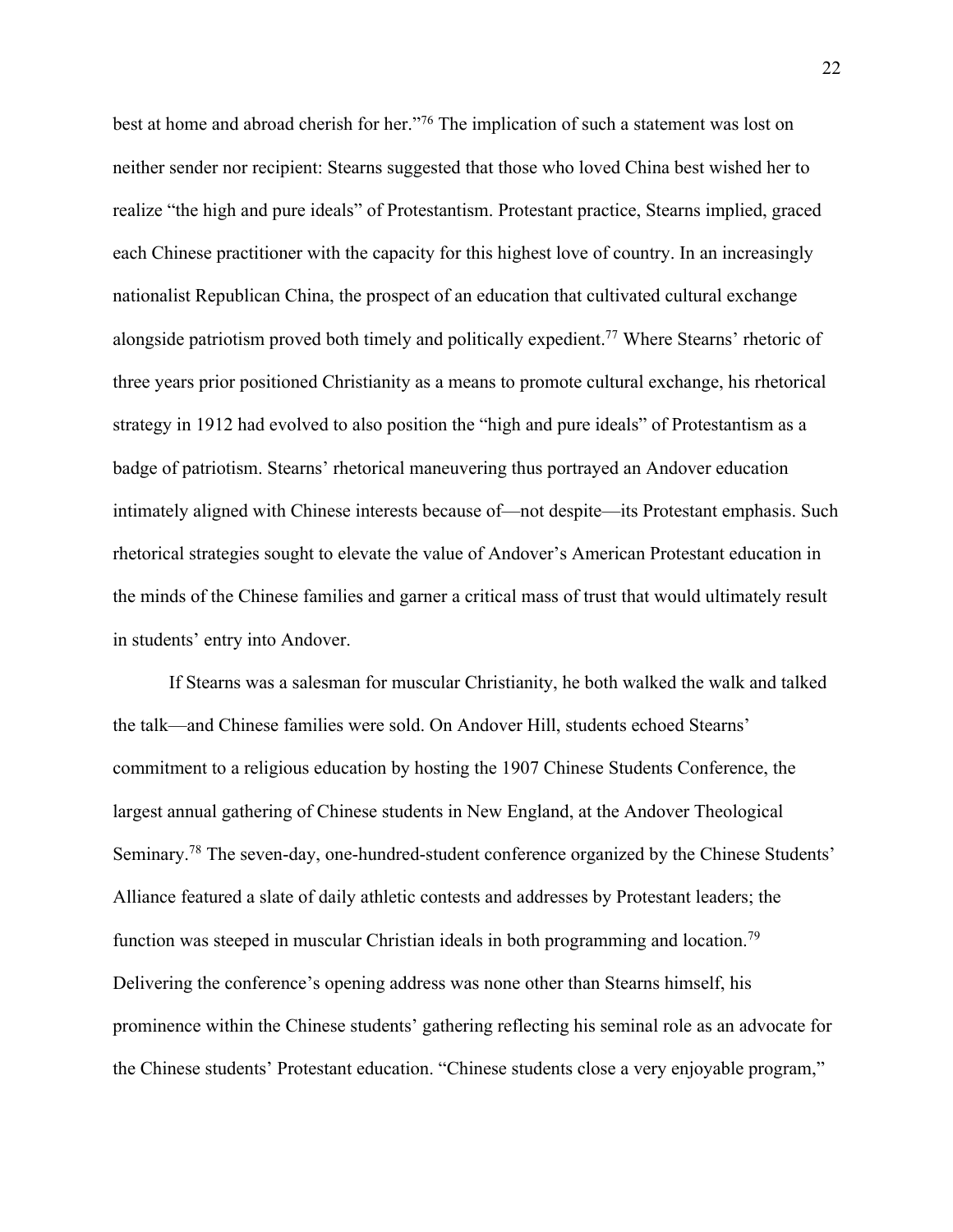wrote *The Andover Townsman* seven days later, reporting the successful execution of the Chinese students' religious and athletic engagements.<sup>80</sup> This laudatory 1907 report was hardly the last. Students repeated the success of the 1907 conference in 1916, when the conference returned to Andover and yet again featured a message of welcome from Stearns.<sup>81</sup> Chinese students thus reciprocated Stearns' Christian commitments through actionable commitments of their own: curating their largest gatherings to reflect Stearns' muscular Christian values and placing the headmaster front and center on its programs.

Across the Pacific Ocean, Chinese parents compensated for their lack of geographical proximity with an abundance of rhetorical intimacy. "I have the honor to thank you for the kind protection which you have extended to [my children]. It is really fortunate on my part to have such a Christian-like and liberal minded [*sic*] person as you are to look after the Chinese boys whose future happiness and improvement of their country depend upon your good guidance," a Chinese parent gushed in 1908.<sup>82</sup> Indeed, Chinese parents viewed the cultural exchange that Stearns positioned as a benefit of Christianity to be critical to the betterment of China—and did not hesitate to express their gratitude to that end. "I am quite confident that the advantages of an American education under your good guidance will benefit the Chinese at large, and the memory of your kind energy shall never be erased from those young hearts that derived their enlightenment from such a Christian-like Principal as yourself," read a letter dated 1909.<sup>83</sup> Accounts such as these attested to Chinese parents' awareness of and pride in Stearns' rhetorical and actionable commitments. Indeed, just as Stearns' every rhetorical assurance that Christianity aligned with Chinese interests encouraged Chinese parents to laud an American education, it was with appreciation towards Stearns' personal commitment to Christianity at the pulpit and in his administrative hires that Chinese parents crowned him "a Christian-like principal." From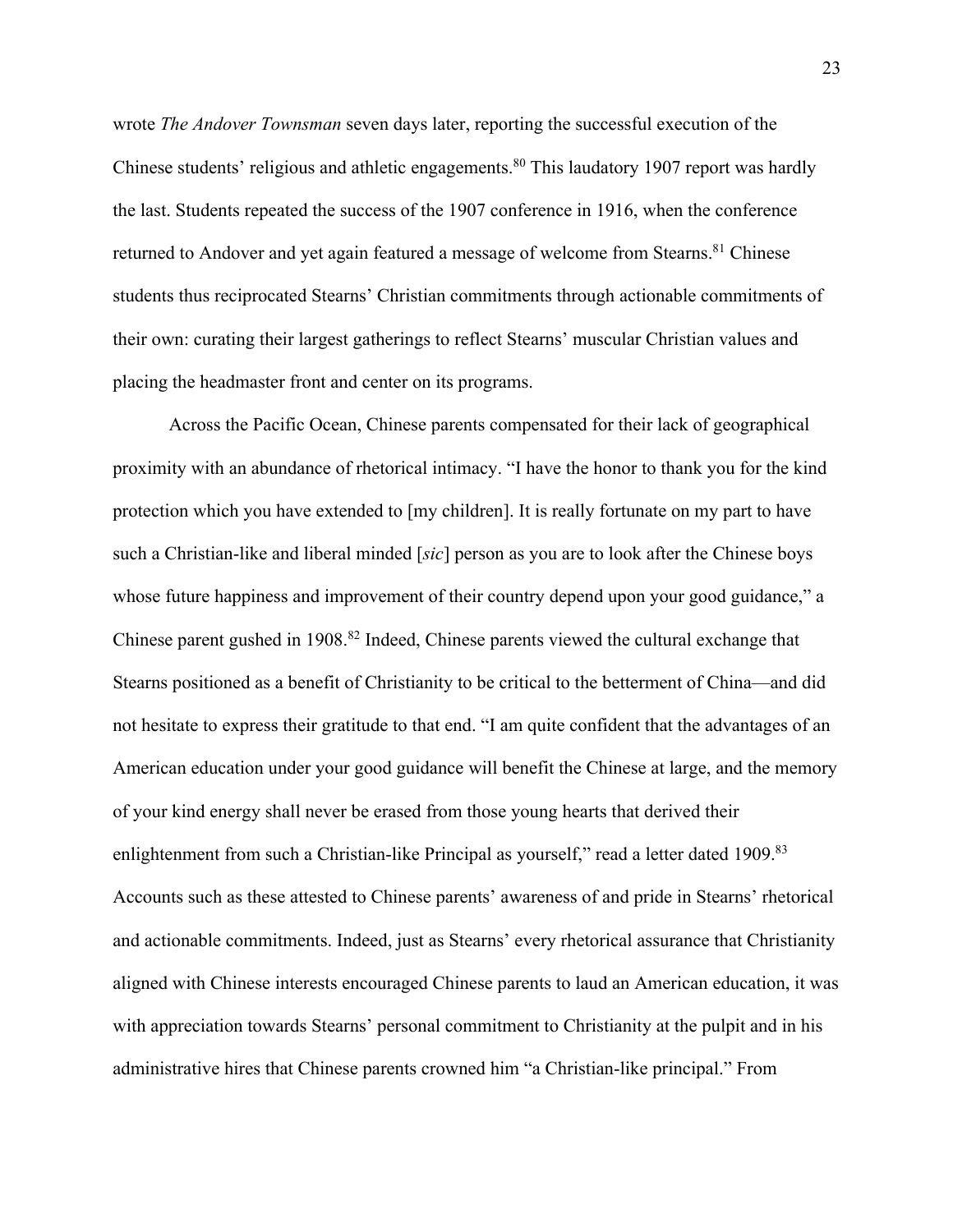describing the "honor" and fortune of corresponding the headmaster to lauding his "kind energy," Chinese parents brimmed with confidence in Stearns' and the Academy's capacity to deliver the religious education the Chinese parents grew to desire. Stearns' dual commitments to Christianity did not go unappreciated by Chinese families; in fact, to repurpose Liang's commentary on Roosevelt in 1904, Stearns' commitments only made families' trust in Stearns "tenfold stronger and closer."84

This trust continued into the ensuing decades. In 1920, as nationalist sentiment and domestic uncertainty reached a fever pitch in China, Stearns' 1912 observations of Protestantism as a catalyst of patriotism remained pertinent. "China must feel very grateful to you for your individual services to her sons at this time—time of regeneration in more ways than one," a Chinese parent remarked in  $1920$ .<sup>85</sup> By "regeneration," the parent alluded to China's thenongoing process of rediscovering the national identity and value systems of a nation wrenching itself into modernity. Amidst this volatility, Stearns' assurances that a Protestant education promoted patriotism was a welcome constant and anchor for the Chinese parents. In referring to the Chinese students as China's "sons," the parent brimmed with patriotic pride in the students' heritage. It was this same pride that aligned a Protestant education and its supposed cultivation of patriotism with Chinese interests. Beyond such rhetorical promises, Stearns' "individual services"—his actionable commitments to Christianity—only amplified Chinese parents' fondness towards Protestant practice. This fondness became explicit when Chinese parents began invoking God in a manner not unlike Stearns' 1920 address.<sup>86</sup> But it was in a July 1920 note outlining the expressed interests of Chinese parent C. Y. Sun, sent scarcely weeks before Stearns' alumni magazine publication, that offered the most explicit validation for Stearns' American Protestant advocacy. "The training of Christian homes will mean more to these boys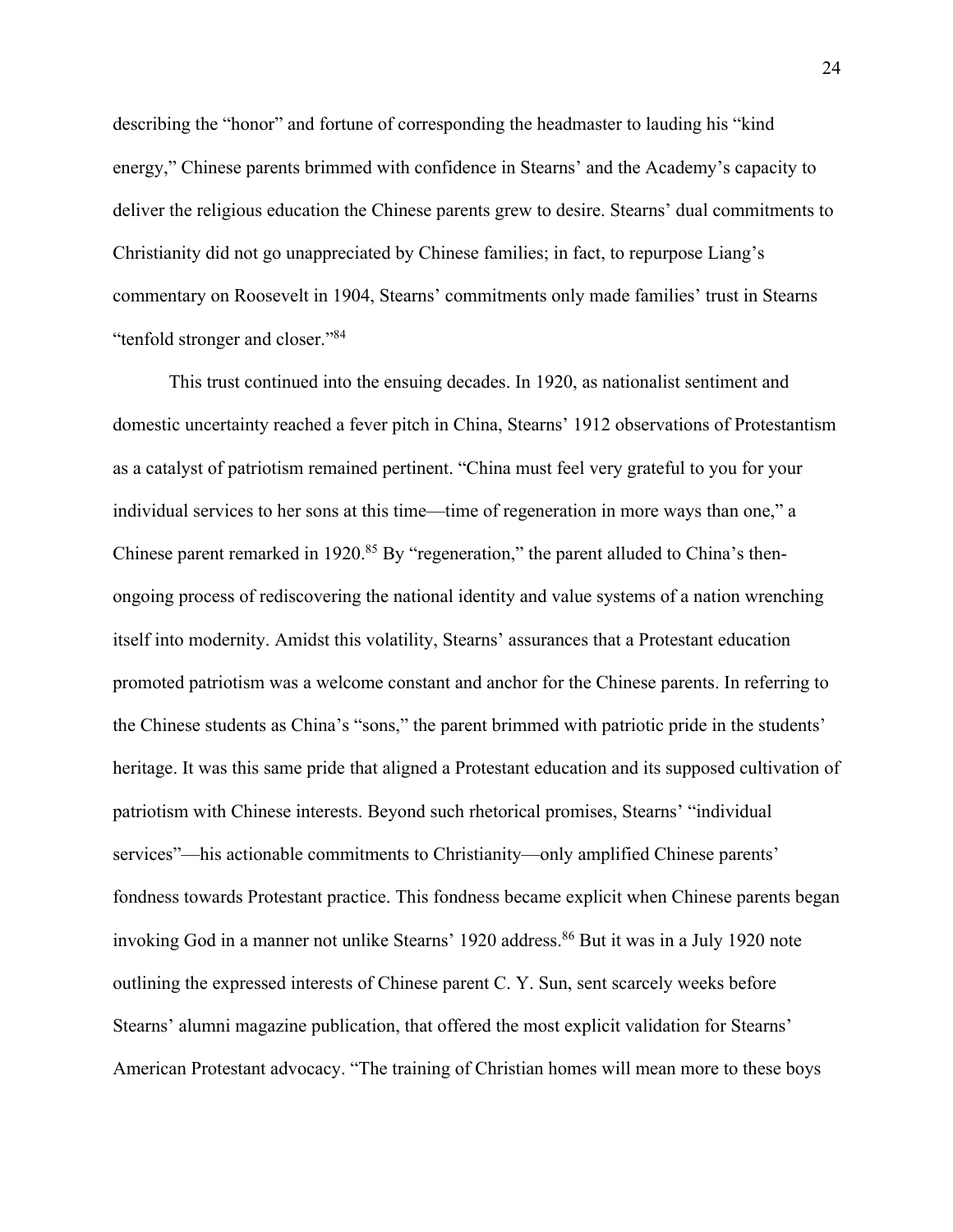and girls than a lot of good 'schooling,'" read the Chinese parent's directions, "[and] I very much hope they will get both."<sup>87</sup> Sun paired his wishes for a "Christian Home" with an explicit request that Stearns become their personal guardian.<sup>88</sup> The two requests combined to form an implicit request that, given Stearns' guardianship, the training of a Christian home would ideally take place in Stearns' own. Conscious of such wishes, Stearns housed the children in his own residence upon their arrival at Andover Hill, where they remained Stearns' wards and housemates for the entirety of their Andover career.<sup>89</sup> Sun's explicit request for the training of Christian homes, then, expressed deep trust in and expectations for Stearns' mentorship. "Good schooling," of course, evidenced Sun's confidence in an Andover education. This, too, proved a validation of Stearns' American Protestant advocacy, for it was Stearns' rhetorical assurances that fostered parents' trust in the Academy's capacity for exceptional pedagogy. <sup>90</sup> So satisfied was Sun with Stearns' ultimate arrangements that he offered the most effusive of congratulations following Stearns' alumni magazine feature three months later. Between praise for frugality and assurances of his continued preference for good Christian homes, Sun gushed that Stearns' commentary "represented… a perfect knowledge of the Chinese youth and their mission to Phillips" by positioning the Academy's mission as Christian at heart.<sup>91</sup> Stearns could have received no more decisive a testament to Chinese parents' support and, by extension, the efficacy of his American Protestant advocacy. Where Stearns' dual commitment to Christianity sought to encourage parents' trust in American Protestantism and Christian pedagogy, Chinese families reciprocated by adopting Stearns' religious lexicon and waxing lyrical about Stearns' guidance and Andover's American Protestant education.

Stearns' two-pronged advocacy for a Christian education hardly stopped at Chinese parents and students; the headmaster extended this strategy to Christian evangelists themselves.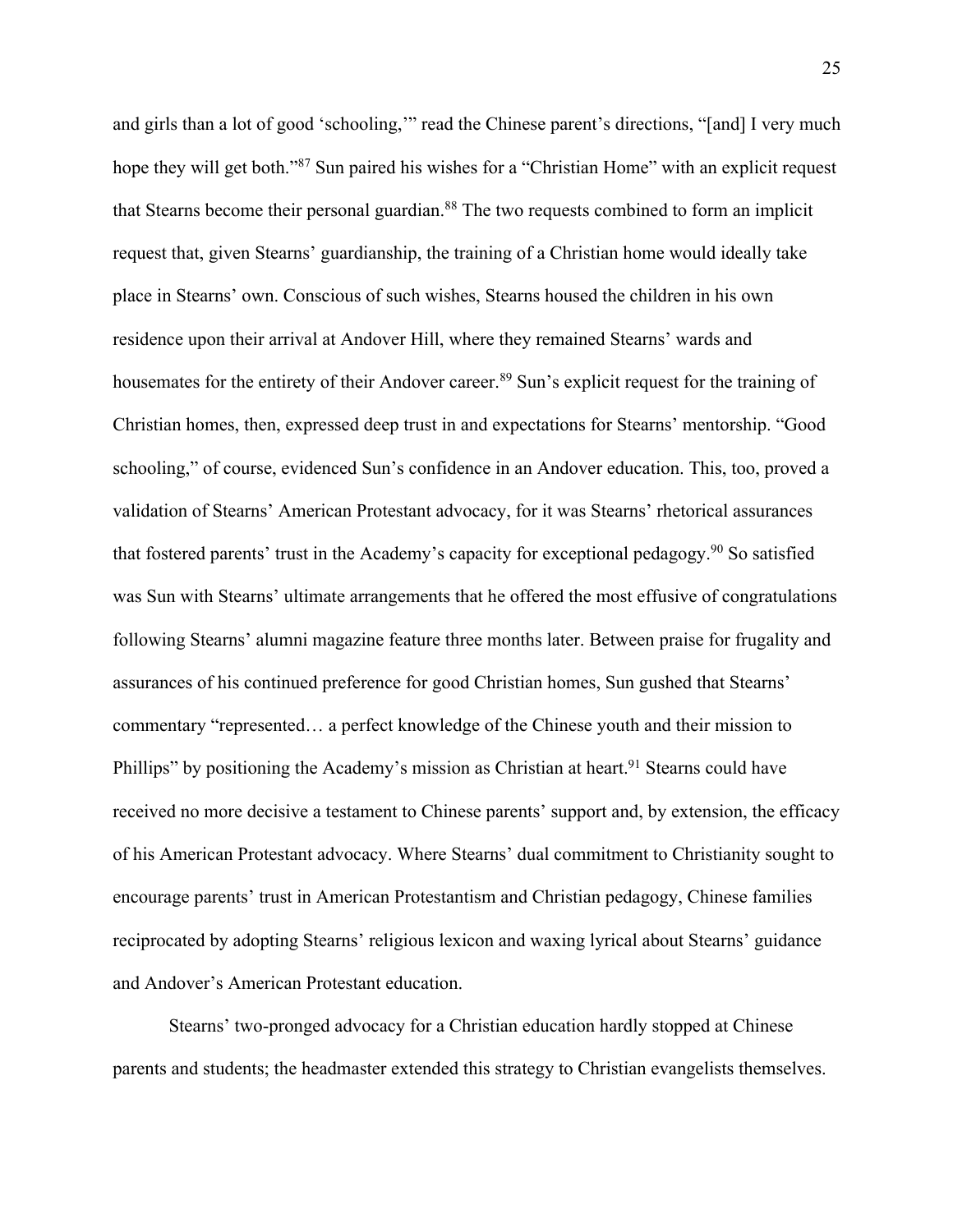Indeed, Stearns' frequent correspondence with missionaries in China sought to curry favor among American Protestants abroad and revealed both the strength and religious dimensions of his mentorship to—and Andover's education of—the Chinese students.<sup>92</sup> In a 1920 letter to Henry Smith Leiper, an American Mission Board missionary stationed in China since 1918 and friend of many of Andover's Chinese families, Stearns gushed about the faith that Chinese parents placed in his tutelage.<sup>93</sup> "I shall not betray the trust and confidence which [the Chinese parents] have so generously placed in me. I have been more than touched by it all…. [O]f one thing these parents may rest assured, and that is that their children will have as constant and thoughtful care from me as would my own."<sup>94</sup> From being personally "touched" to promising care "as would my own," Stearns' rhetoric betrayed an immediate intimacy with the Chinese parents. Indeed, given that Leiper shared this intimacy, the headmaster's effusive recollections of their mutual Chinese friends thus became a rhetorical strategy to warm Leiper to Stearns' mentorship. Beyond this rhetorical intimacy, Stearns proceeded in the letter to reiterate his commitment to housing the Chinese students in his own home, a service that marked an actionable commitment to the thoughtfulness and intimacy he promised Leiper rhetorically.<sup>95</sup> Stearns' rhetorical and actionable commitments thus proved a two-pronged strategy to redouble Leiper's trust in students' experiences at Andover. Knowing that Leiper was an evangelist of the same American Protestant guidance that Phillips Academy espoused, Stearns assured the missionary that the students "would gain as much in the way of American education as could reasonably be expected."<sup>96</sup> Such promises of student growth positioned Stearns' mentorship and the Academy's curriculum as paragons of American Protestant education and reminded Leiper of his ideological alignment with the Academy. Converting Leiper, an American Protestant abroad, into an Andover supporter only expanded the scope of Stearns' American Protestant advocacy in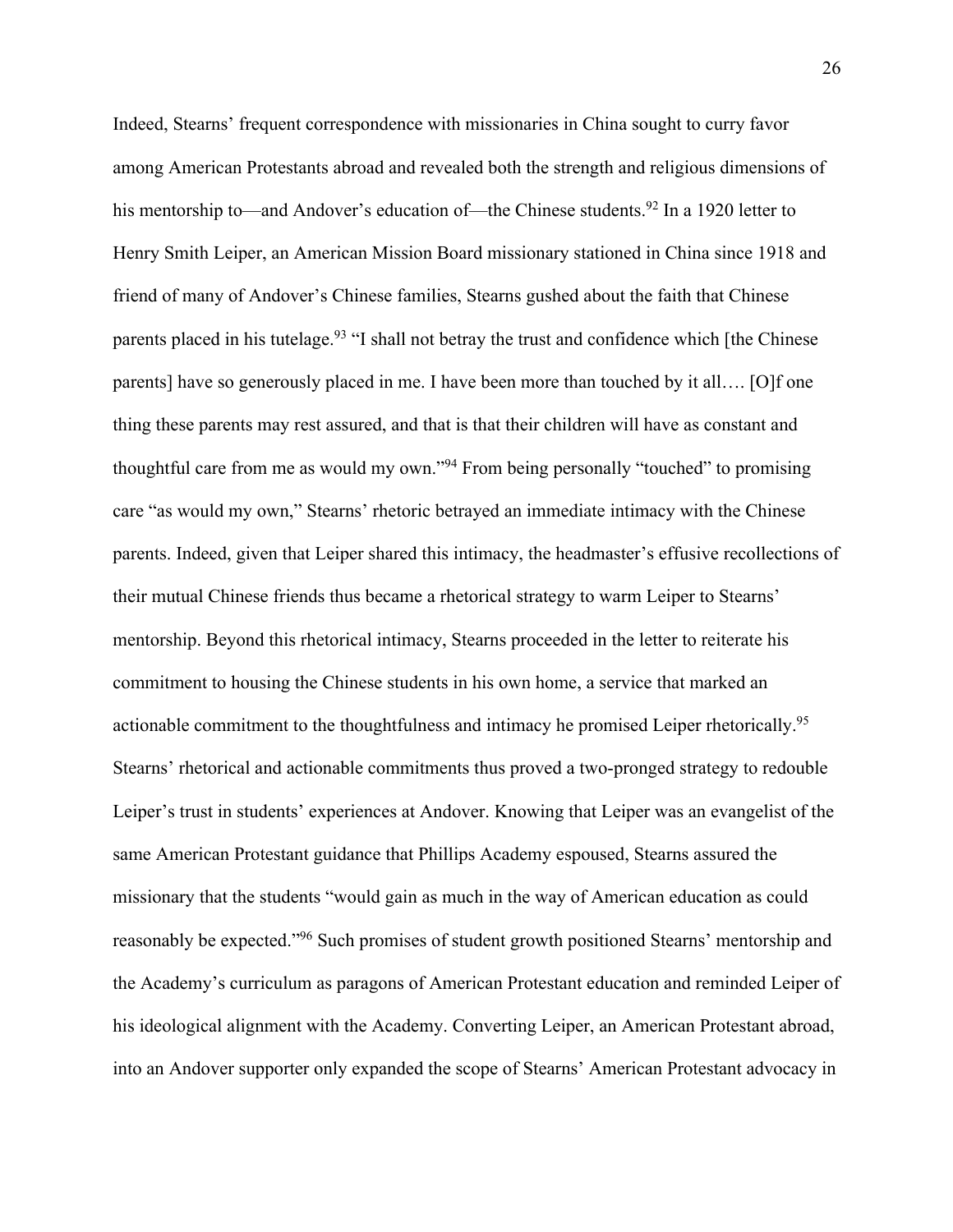China. In 1920, Leiper's support became evident as Stearns' correspondence with the missionary—like those with other China-bound evangelists—continued enthusiastically into the coming months.97 Indeed, Stearns' rhetorical promises communicated Chinese families' trust and actionable examples proved that trust well-founded. Stearns shared such dual commitments among American Protestant missionaries as a strategy to cultivate trust in the Academy's muscular Christian education abroad.

By the time Stearns address was published in *The Phillips Bulletin* in 1920, the headmaster had engaged in a decades-long campaign to, in rhetoric and action, encourage confidence in an American Protestant education from a wide swath of Chinese constituencies. Nonetheless, with an ever-conscious awareness towards the interests of his Chinese readership, Stearns took care to connect his rhetoric of "ideals and visions" back to the Chinese students in 1920. The academy's institutional responsibility to inculcate Christian values likewise extended to students who, "bringing with them the culture and refinement of the East, [seek a] broad and virile manhood [from] the Oriental point of view."98 After decades of rhetorical and actionable advocacy for an American Protestant education, the 1920 address' references to "manhood and virility" were hardly the first of Stearns' reminders that the Academy education was both Christian and muscular. Indeed, taking Chinese families' trust in Christianity as a foundation, Stearns likewise cultivated Chinese trust in frugality and athleticism through dual commitments explored in the following two subsections. By 1920, as such, Stearns' appeals to Christian education were not so much attempts at persuasion as a reminder to Chinese constituencies that their trust in the Andover education was well-placed. Rather than the concurrent scramble to convert the Chinese undertaken by his missionary colleagues abroad, Stearns' 1920 remarks better resembled a victory lap, a triumphant summary of the trust garnered from Chinese families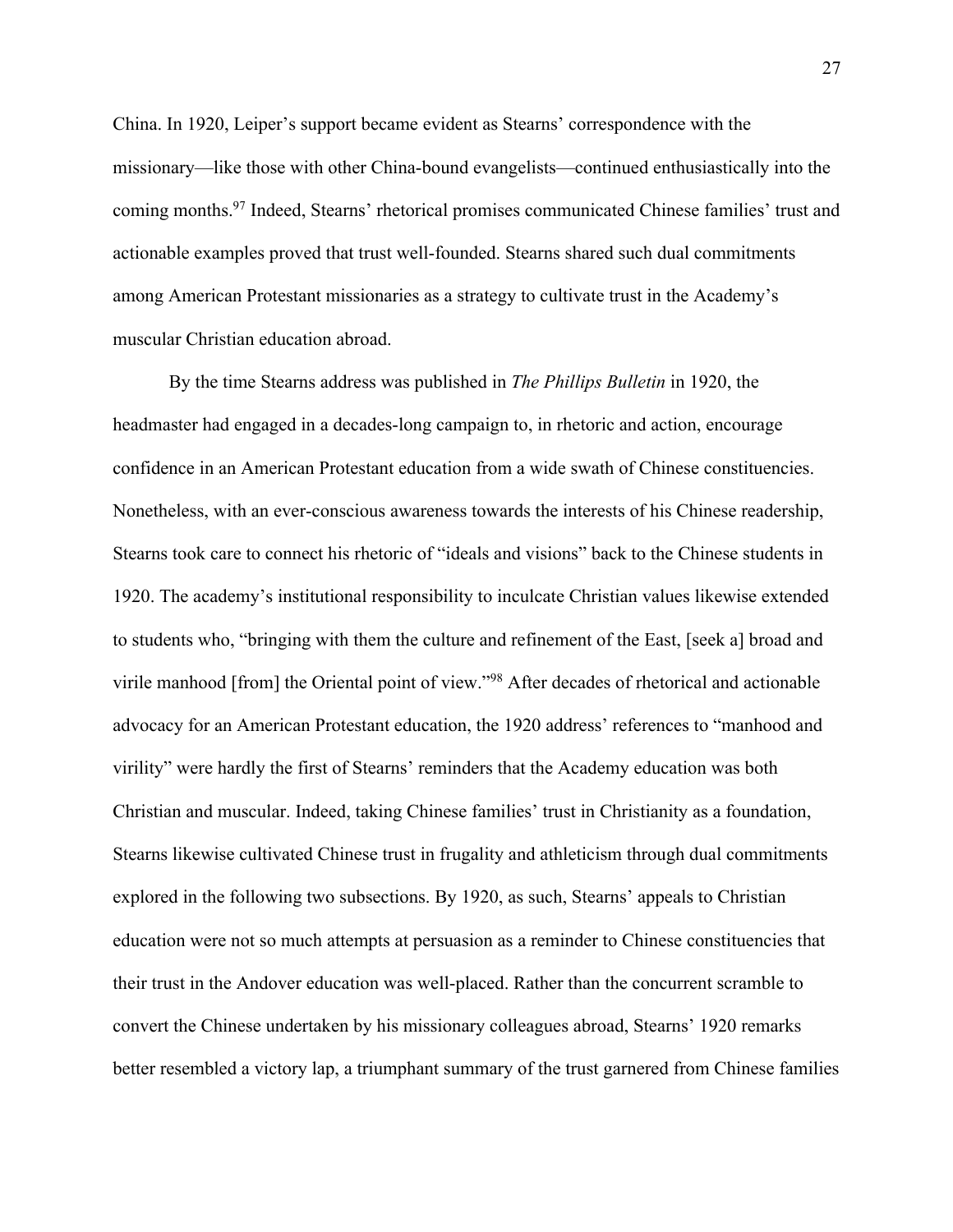over decades of American Protestant advocacy. At the heart of this trust was a dual commitment to the strength of Protestant practice through both rhetorical and actionable commitments. Just as his great-great-grandfathers declared a commitment to propagate knowledge of Christianity upon the Academy's founding, Stearns did just that—though rather than to just the modest New-England student body of the Academy's initial years, to hundreds of Chinese students and their families halfway across the globe.<sup>99</sup>

# **Frugality: Pinching Pennies, Holding Fast to Protestantism**

Stearns' rhetoric positioned patriotism as but one benefit of Protestantism in alignment with Chinese interests. In the 1910s, amidst a volatile political environment that threatened the livelihoods of many Chinese parents—several of whom were government officials in the outgoing Qing administration and doctors whose financial interests were yoked with those of the Qing dynasty government—frugality proved of utmost priority for families committed to an expensive Andover education but suddenly strained at the bankroll.<sup>100</sup> Stearns thus leveraged the American Protestant commitment to frugality, a quality lauded by the likes of Ben Franklin, Cotton Mather, and Andrew Carnegie, as yet another alignment with Chinese practices.<sup>101</sup> As the personal manager of the Chinese students' financial accounts, Stearns offered Chinese parents frequent updates on the accounts' balance, students' spending habits, and upcoming deposits often recounting bills and individual expenses down to the dollar across dozens of letters.<sup>102</sup> Such actionable efforts to care for the students' spending continued even beyond students' departure from the Academy. A particular series of 1912 correspondence illustrates the meticulousness of Stearns' commitments to economy. Just a few months before in the summer of 1911, King Yin Kwan—a doctor at the Imperial Medical College in Tientsin, China impacted adversely by the events of 1911—had withdrawn his son, Sung Sing Kwan, from the Academy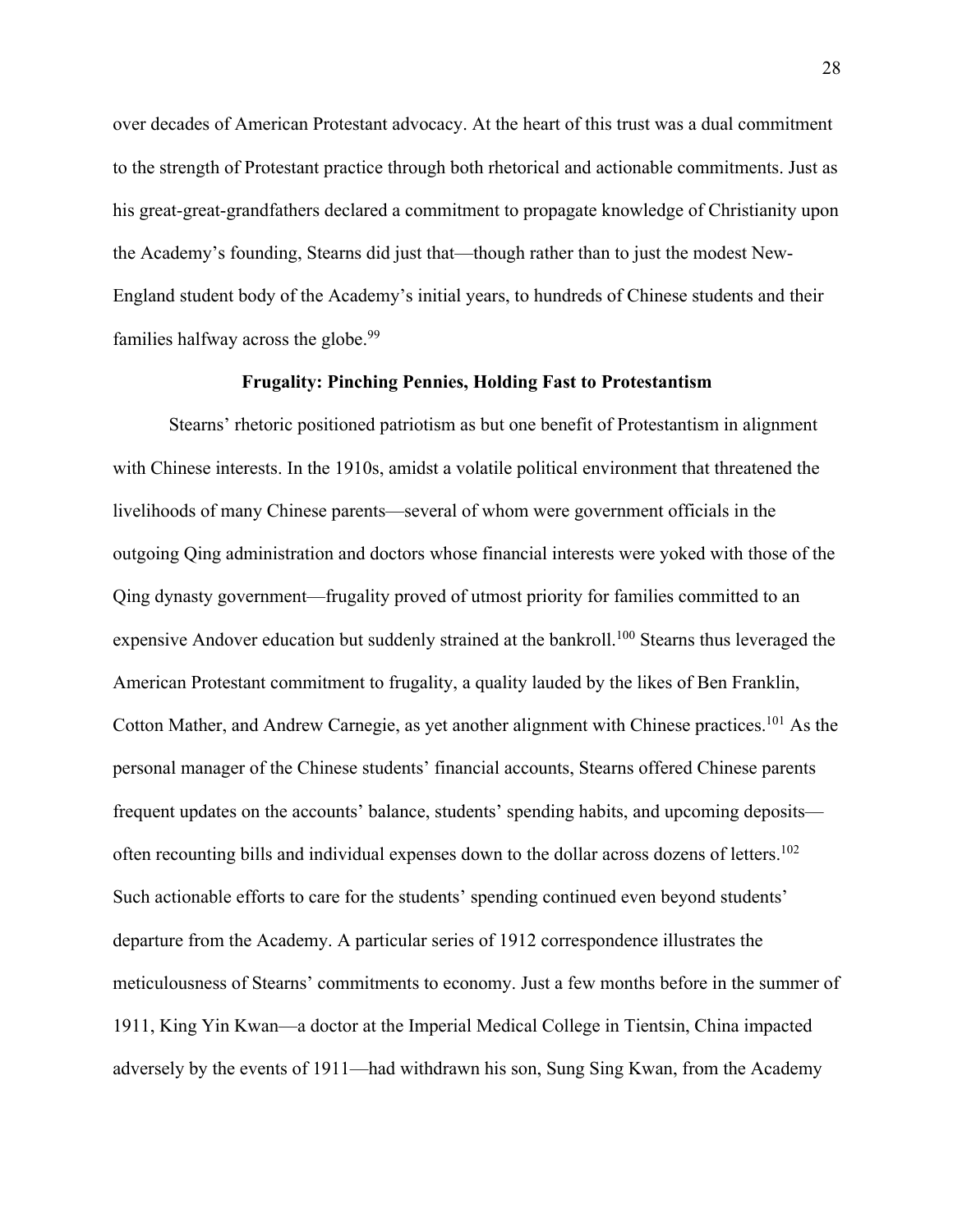prior to the beginning of Sung Sing's senior year.<sup>103</sup> The travel and miscellaneous expenditures resulting from Sung Sing's sudden departure left his father with a deficit in his son's account that had grown to \$985.36 by March of 1912.<sup>104</sup> With obvious concern for the Kwan family's financial condition, Stearns wrote King Yin and Sung Sing on three separate occasions to warn the Chinese father and son of this threat to their economical tendencies. "I realize also that the unsettled conditions in China today must have their effect on the financial situation in general and on the means of individuals," Stearns began a March 1912 letter, before detailing the state of Kwan's financial accounts and outstanding payments.<sup>105</sup> "I can well understand that the unsettled conditions in China must have been a source of constant anxiety to all of you," Stearns reiterated two months later after King Yin settled his son's balance.<sup>106</sup> Stearns' frequent follow-ups on the students' financial standing thus also featured the sensitivity towards Chinese affairs characteristic of his appeals to cultural exchange and patriotism. If Stearns' repeated attempts to maintain the health of Chinese accounts marked his actionable commitments towards economy, his solace evidenced his rhetorical tact in encouraging financial next steps humanely. Indeed, this dual commitment to financial health sought to convince Chinese parents that Stearns, operating under a Protestant conviction, approached frugality with an abundance of responsibility and even more care towards Chinese families' tribulations. The Chinese families, in turn, thus associated Protestantism with a compassionate financial acumen that worked in families' emotional and financial best interests.

For all his rhetorical sensitivity, nonetheless, Stearns was quick to state bluntly the importance of frugality. "If your boy is to return to America in the fall I earnestly hope that he can be impressed in advance with the importance of limiting his expenses. He needs to learn how to practice economy," Stearns concluded in his May 1912 to King Yin Kwan.<sup>107</sup> The firmness in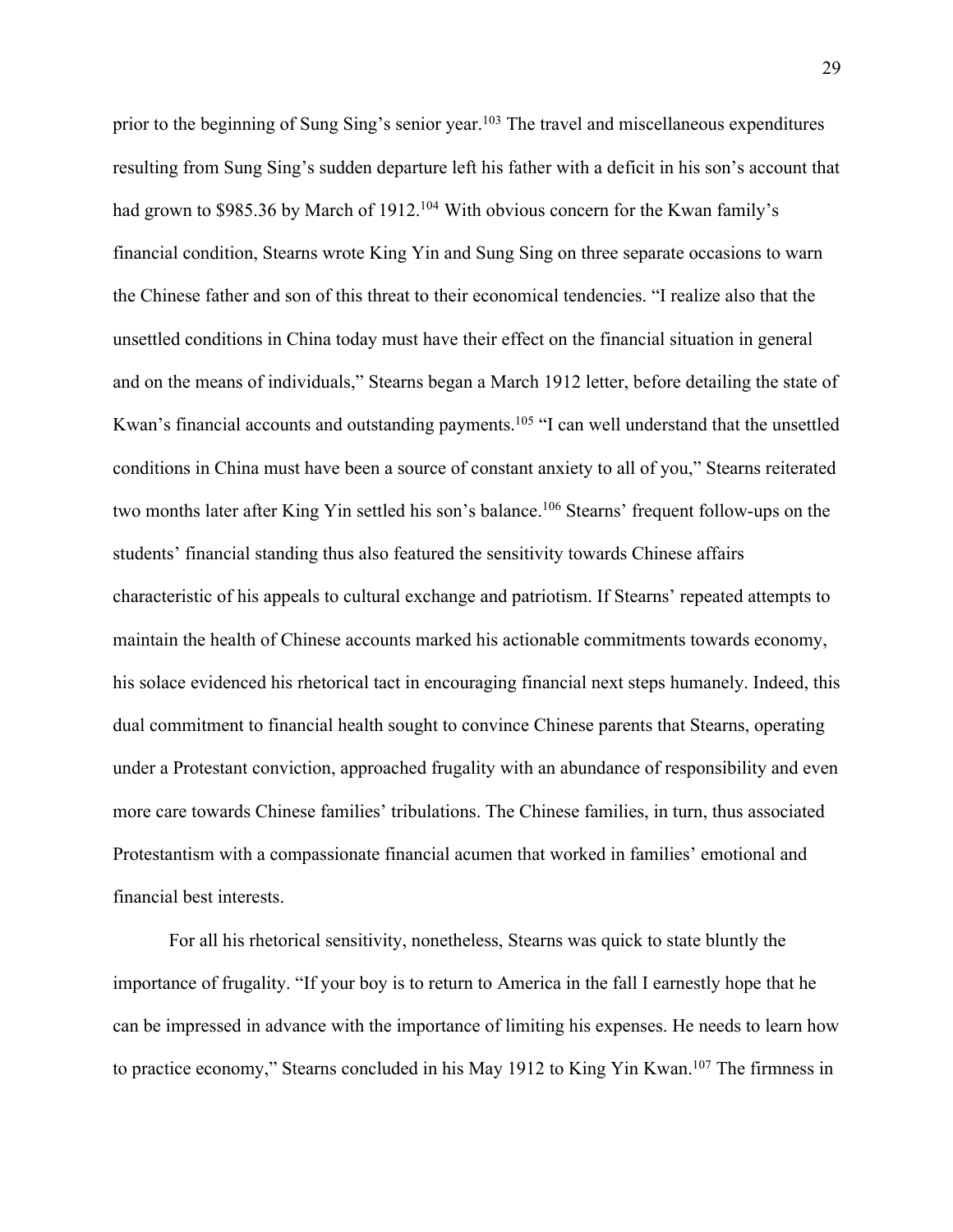such a statement declared Stearns' personal commitment to American Protestant ideals of frugality and unwavering resolve to enforce the same in Chinese students. Indeed, Sung Sing was hardly the sole target of Stearns' pleas for economy. Similar requests addressed to Sun Faeyun, K. Y. Tu, Mary Sun, F. S. Tu, and H. K. Tu between 1908 and 1927 featured dozens of pleas for financial restraint, rebukes for extravagance, and effusive praise upon its faithful execution. 108 Stearns' commitments aligned Protestantism with the interests of Chinese families and cemented families' trust in the Academy's Protestant education. "You should learn to be economical," H. K. Tu wrote to his son K. Y. Tu in 1927, "as China goes through this terrible crisis… and civil strife… it is wise for all of us to be thrifty."109 This alignment between Stearns and the Chinese parents only confirmed for the latter that a Protestant worldview corroborated countless values they wished to inculcate. Indeed, H. K. Tu's 1927 note was prompted by none other than one of Stearns' reports. Two months prior, Stearns had compiled an account of the child's financial expenditures and written F. S. Tu—an uncle of K. Y. Tu in regular contact with the Andover student's father—with a reminder of their shared values and a recommendation for "greater restraint in the handling of his funds."110 Stearns, as the Chinese students' financial guardian, thus served as families' pulse on students' financial standing, a responsibility he realized through both rhetorical reminders and actionable commitments as liaison. On encouraging frugality, then, Stearns and Chinese families were in such agreement that the two parties often became collaborators in their mission to inculcate economy in the Chinese students. This collaboration proved a most salient manifestation of the intimate trust Chinese families vested in an American Protestant education and the values it entailed.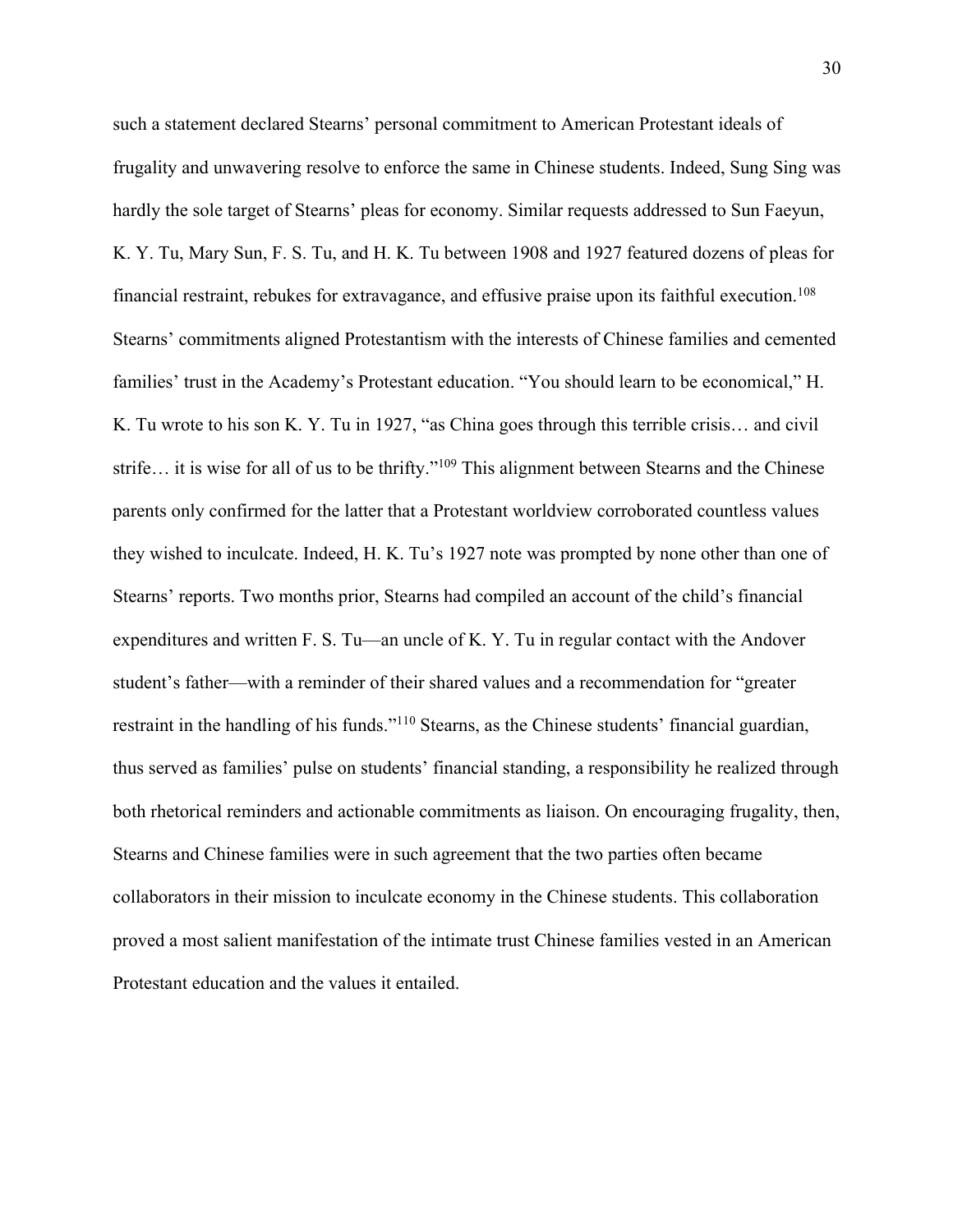## **Athleticism: The "Muscle" in Muscular Christianity**

Beyond commitments to Christian patriotism and frugality, one distinctive feature explicitly identified Stearns' Protestant advocacy with muscular Christian ideals: his championing of athletic engagement. To this end, Stearns likewise employed rhetorical and actionable commitments not unlike those he advanced for patriotism and frugality in order to garner Chinese families' trust in athletic pursuits. Unlike frugality and patriotism, however, many families of the incoming students initially approached athletics with reactions ranging from apathy to aversion.<sup>111</sup> Stearns' advocacy thus sought to convince Chinese parents of a central tenet of muscular Christianity: athletics, if encouraged properly, would only enrich the Protestant education that Chinese families so zealously desired.

That Stearns only encouraged athletics in service of, rather than instead of, theological study stemmed from his negative experiences with the latter as early as his studies at Amherst. Writing in *Youth From Every Quarter*, Stearns outlined his annoyance towards the oftenincompatible scheduling of religious and athletic commitments:

Several of us were members of the college ball-nine [in Senior] spring, and I shall never forget the feelings akin to resentment with which we faced the necessity of missing occasional [philosophy] classes in order to play scheduled games away from home with rival college teams. Under the leadership and inspiration of a master-teacher we were dealing at first hand with the great facts of religion and the spiritual world, and… that experience was the most exhilarating and satisfying we had ever known.<sup>112</sup>

In articulating his resentment upon sacrificing theological study for athletic commitments, Stearns reflected that his enthusiasm for the latter was secondary to that for the former. Thus, even as an undergraduate, Stearns came to understand a fundamental tenet of muscular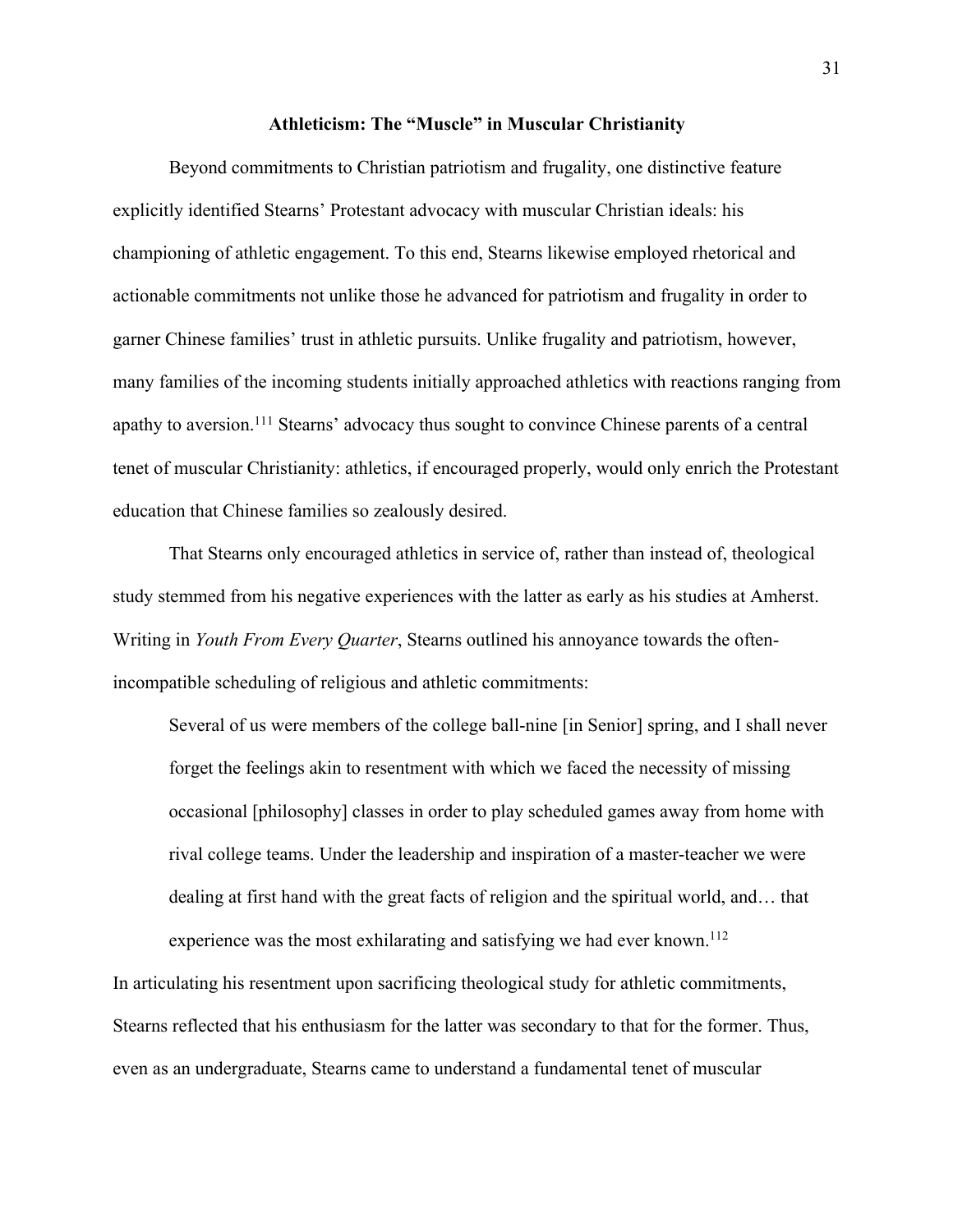Christianity: athleticism, although important to physical vitality, proved a conduit to enrich but not replace Christian theology. Stearns' resentment, then, was not so much resentment towards athletics itself as resentment towards pursuing athletics at the expense of Christian study. When Stearns elected to forgo a career in professional baseball and pursue a course of study at the Andover Theological Seminary alongside his responsibilities as Phillips Academy Director of Athletics, he acted explicitly on this muscular Christian conviction.<sup>113</sup> Athletics, Stearns maintained throughout his professional career, was but a means to cultivate the physical discipline part and parcel of muscular Christian practice. Underpinning his every encouragement of athletic pursuits were decidedly Christian aims.

This conviction he shared openly with Chinese families in his correspondence decades following his Amherst graduation. As headmaster, Stearns—having embodied physical vigor as a standout athlete and the Academy's Director of Athletics—extended financial support for Chinese students' athletic pursuits as an actionable commitment towards the cultivation of athleticism. In 1910, faced with the purchase of athletic equipment and recurring payments in support of athletic activities for the Chinese students, Stearns displayed none of his characteristic financial restraint.<sup>114</sup> "I beg to say that I thoroughly approve of your plan to require a subscription of \$10.00 a year [per student]... for the support of athletics," Stearns exclaimed in a letter to the athletic association.<sup>115</sup> In begging to express his "thorough" approval, Stearns expressed unequivocal enthusiasm towards equipping students with athletic opportunities. Accordingly, Stearns positioned athletics as worthy of both rhetorical passion and financial investment. Indeed, Stearns, repurposing his well-tested habit of dual commitments, did not hesitate to buttress such actionable commitments with rhetoric directed at the Chinese parents themselves. In a 1926 letter to C. Y. Sun, Stearns offered that any praiseworthy educational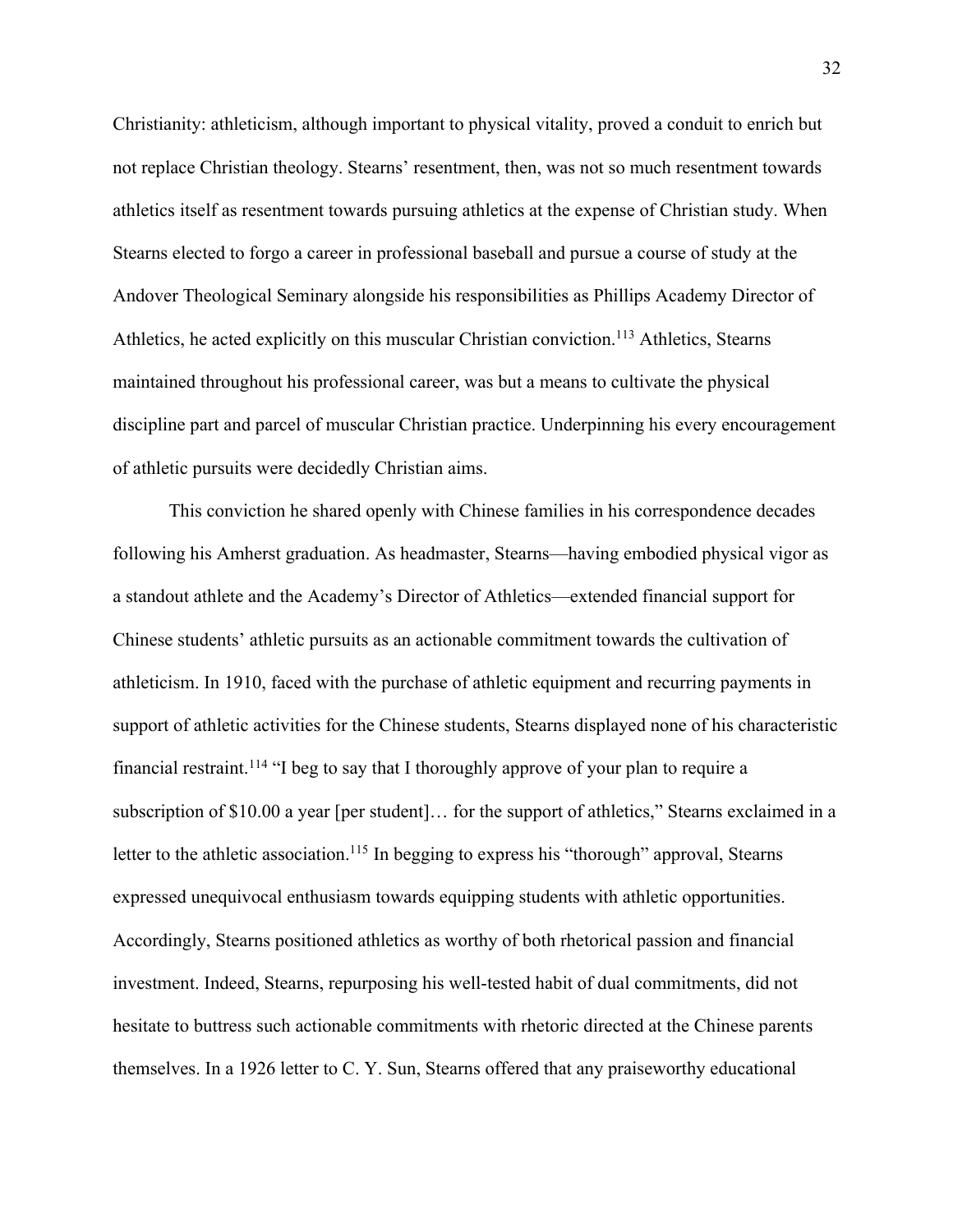environment featured "marked emphasis placed on the Christian character and… an exceptionally wholesome physical life provided for the pupils, a life [filled with] outdoor activities."116 Stearns' listing of qualities was hardly an accident. In naming Christian qualities ahead of any athletic emphasis, Stearns positioned the former as the principal criterion forming the foundation for the second. Indeed, Stearns implied, both features worked in tandem to produce pupils of both spiritual and physical virtue; one without the other resulted in the tarnishing of both and overall diminishing of educational quality. Such statements aligned Stearns with muscular Christian theologians like Protestant missionary bishop Charles H. Brent, who proved himself a missionary counterpart to Stearns in their shared project of muscular Christian advocacy towards Asian and Pacific Islander populations through his engagement with Philipino converts between 1902 and 1918.<sup>117</sup> As a champion of muscular Christianity, Brent "considered the body to be a mirror of the soul," physical exercise "necessary as training the mind and spirit for improving oneself."118 Stearns' rhetoric towards the Chinese students echoed such sentiments and positioned exercise as enrichment to theological practice.<sup>119</sup> While Stearns never explicitly described his positions as muscular Christian, his rhetorical and actionable commitments nonetheless embodied its principal features. This advocacy sought to warm Chinese parents already attracted to a theological education—given Stearns' advocacy on Christian patriotism and frugality—to the prospect of athletic pursuits.

The Chinese parents soon came to agree. In 1927, following Stearns' reports on K. Y. Tu's progress at the Academy, his father H. K. Tu expressed his acquired approval towards athletics. "Recently [my son] has been taking greater interest in his studies owing to his… athletic activities," H. K. remarked, articulating approval for "the wise regulation of the school requiring the students to maintain a comparatively high scholarship [concurrently]."<sup>120</sup> Such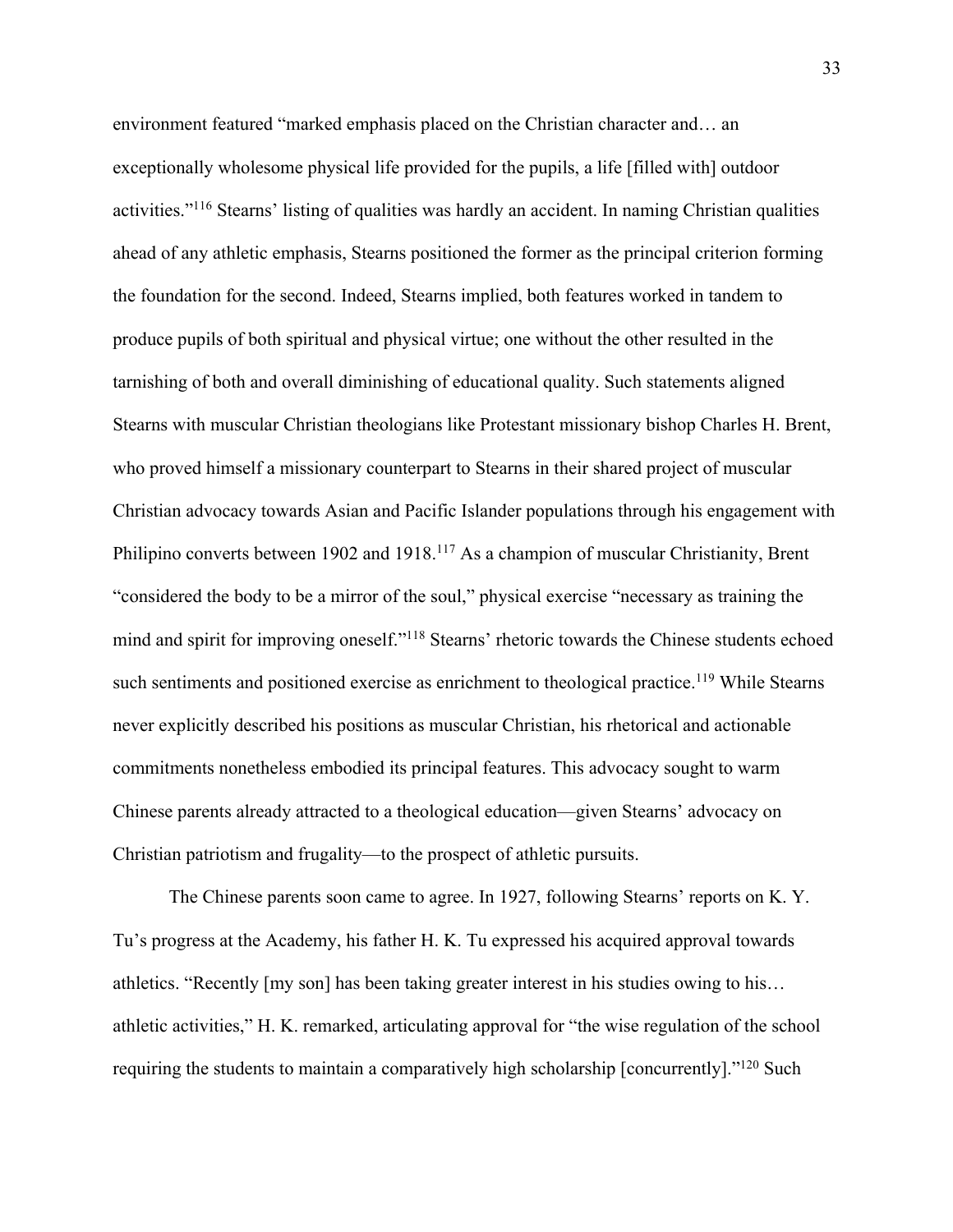parental accounts indicate that not only did Academy rules reflect Stearns' commitment to athletics practiced as a buttress to—rather than at the expense of—their religious studies, but parents likewise lauded such policies and extended their approval for religious studies to athletics thanks to Stearns advocacy. Indeed, H. K. did not neglect to credit Stearns' formative influence. "This is an [*sic*] encouraging news and I must thank you sincerely for your continuous and successful efforts [to reform my son]," he concluded, referencing Stearns' efforts to cultivate athletic pursuits alongside high performance in the Academy's intellectual education.121 With such statements of approval, Chinese parents reiterated their trust in Stearns' athletic recommendations and illustrated the success of Stearns' rhetorical and actionable advocacy. Indeed, mirroring Stearns' philosophies, Chinese parents carefully qualified their approval with faith in athletics' capacity for intellectual and spiritual improvement. That Chinese parents advanced such qualifications only demonstrated their wholehearted approval of the nuanced interplay between athletics and theology part and parcel of a muscular Christian education.

Where commitments to Christian patriotism and frugality cemented families' trust in Christianity, athleticism made that commitment decidedly muscular. Stearns' successful attempts to cultivate Chinese parents' trust in athletics not only aligned American Protestant ideals with Chinese families' existing interests but also shaped those interests to accommodate muscular Christianity. That Stearns successfully catalyzed this nuanced cross-pollination and alignment of ideals attested to the deftness of his rhetorical and actionable commitments. This dual-faceted advocacy, in turn, amplified Chinese families' trust in Stearns' ability to center Protestantism and thus their best interests—in his guidance. In fact, so strong grew this commitment to American Protestantism that, under Stearns' influence, Chinese families even reconsidered and adjusted their value systems in attempts to maximize the effectiveness of a theological education.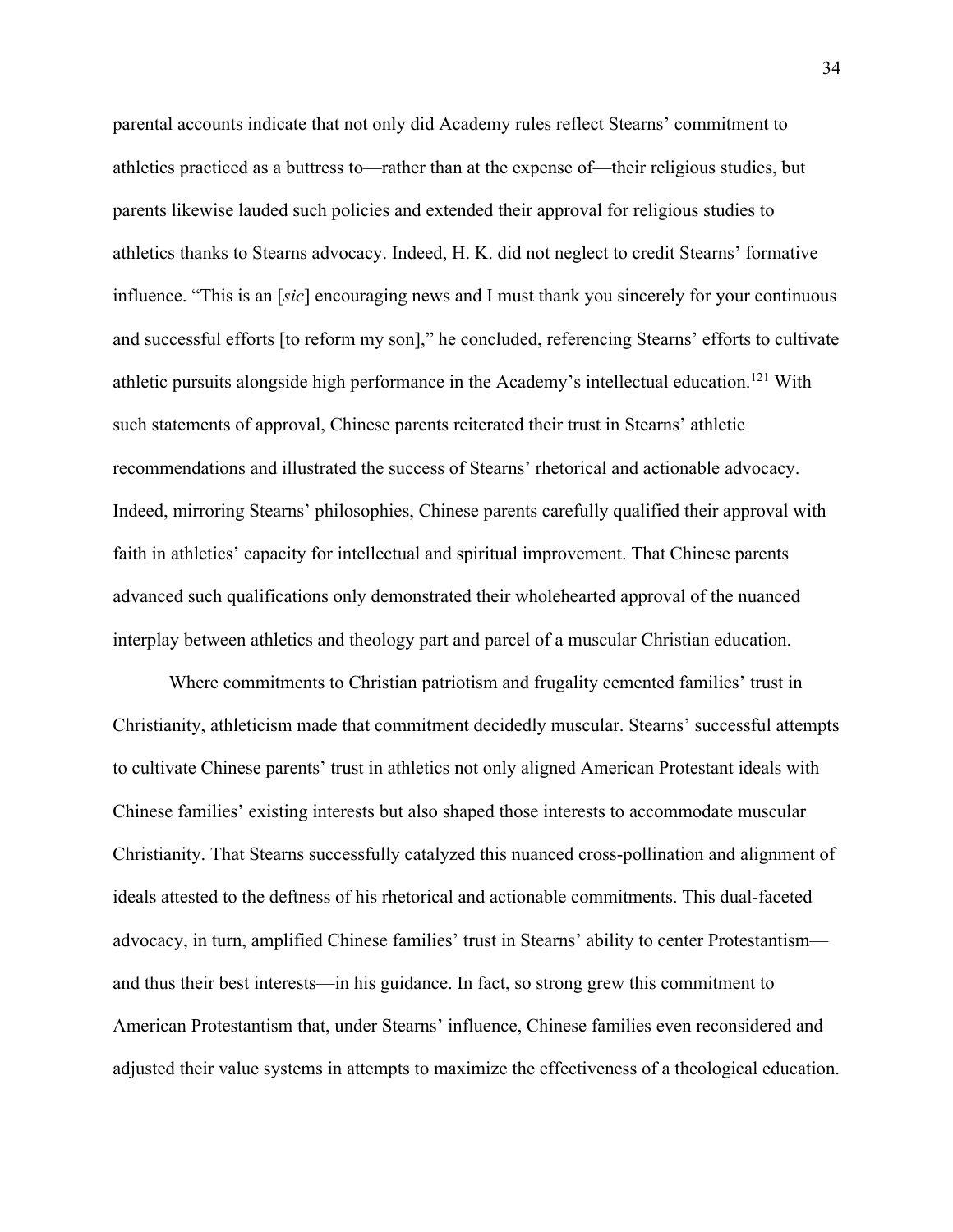By the time the Chinese students concluded their studies at Andover, Stearns' rhetorical and actionable commitments to muscular Christian ideals had made devout Christians of the Chinese families familiar with his guidance.<sup>122</sup> Upon their return to China, furthermore, many Chinese alumni proved eager to continue what Stearns dubbed the "missionary work" of promoting the Academy and the muscular Christian values for which it stood.123 Years following their departure from Andover Hill, alumni wrote Stearns enthusiastically upon convincing prospective Chinese students of Andover's capacity to cultivate "both [their] studies and the development of [their] minds."<sup>124</sup> In the summer of 1914, for example, following a three-year hiatus in China between his abruptly curtailed studies at Andover and enrollment at the Massachusetts Institute of Technology, Sung Sing Kwan found himself among a delegation of 88 male students and 10 female students set to sail for America.<sup>125</sup> Two months before, a forwardthinking Stearns had sent the college-bound Kwan a selection of Andover's catalogs and a renewed reminder to "influence some of your young men to come to Andover before entering college."126 True to his "missionary" commitments, Kwan ultimately persuaded five of the eleven boys of age for secondary school in the delegation to attend the Academy: an institution that, as he experienced three years prior, would offer a thorough education in muscular Christian ideals.127 For Kwan, his 1914 advocacy marked just the beginning of his commitment to muscular Christianity as an Andover alumnus. Some three decades later—having moved to Taiwan following the Chinese Communist Party takeover of mainland China in 1949—Kwan became the Republic of China's foremost champion of track and field.<sup>128</sup> By Kwan's death in 1960, the Andover alumnus had served as the founding president of the Republic of China Track and Field Association, a starter in the sport for the Taiwan Provincial Games from 1952 to 1957, and mentor to two Olympic medalists—including Chuan-Kwang Yang, the first-ever Chinese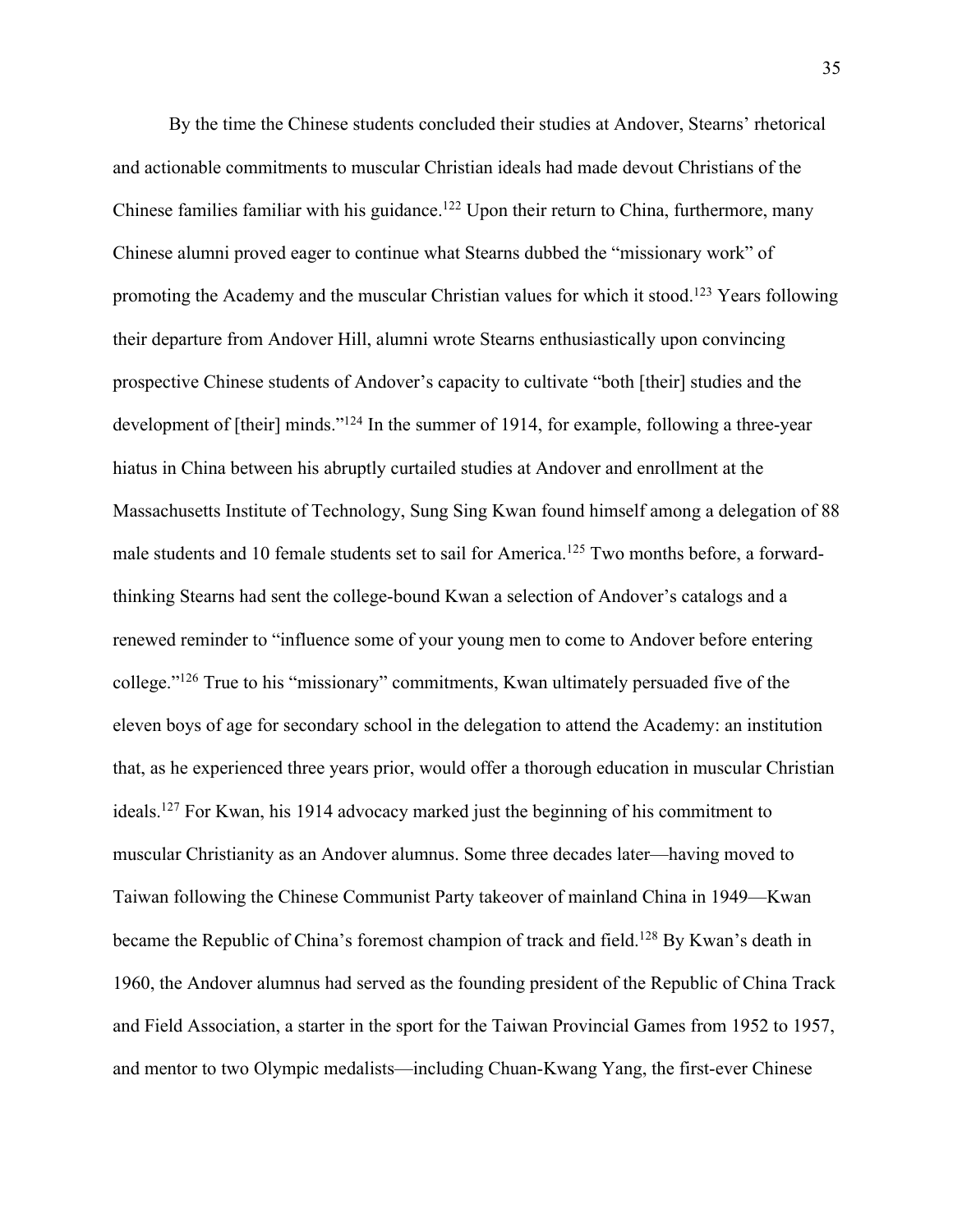athlete awarded an Olympic medal.<sup>129</sup> Kwan thus took after Stearns' advocacy for athletic pursuits. Indeed, Kwan himself became only more zealous a proponent of athletic engagement than Stearns was for him.

Stearns' advocacy for a Protestant education not only encouraged Chinese constituencies' trust in muscular Christianity but also cultivated Chinese students and alumni eager to promote that trust in their younger counterparts. Phillips Academy's influence over its Chinese alumni thus participated within twentieth-century American Protestant attempts to convert the Chinese populace. Furthermore, it was China, not the United States, where the vast majority of the Chinese populace resided and Andover's Chinese alumni conducted the rest of their lives.<sup>130</sup> Accordingly, it is only appropriate to situate analyses of Stearns' influence within the twentiethcentury reception of American Protestantism in China. The following section reveals that, even as a muscular Christian education took Chinese student circles by storm, Chinese popular conceptions of Protestantism proved only more tempestuous than the maritime turbulence that Kwan and the newly Andover-bound students faced during their voyage to the United States. Where Stearns was successful in his immediate "missionary activities" of promoting trust in a Protestant worldview, popular conceptions of Christianity soured as American Protestant missionaries fabricated symmetries between Chinese and Western thought in overzealous attempts at proselytization.131 The legacy of Stearns' muscular Christian guidance thus limited itself to the Chinese families with the financial and political wherewithal to pursue a Christian education and failed to stem the tide of twentieth-century hostility towards Christian activities.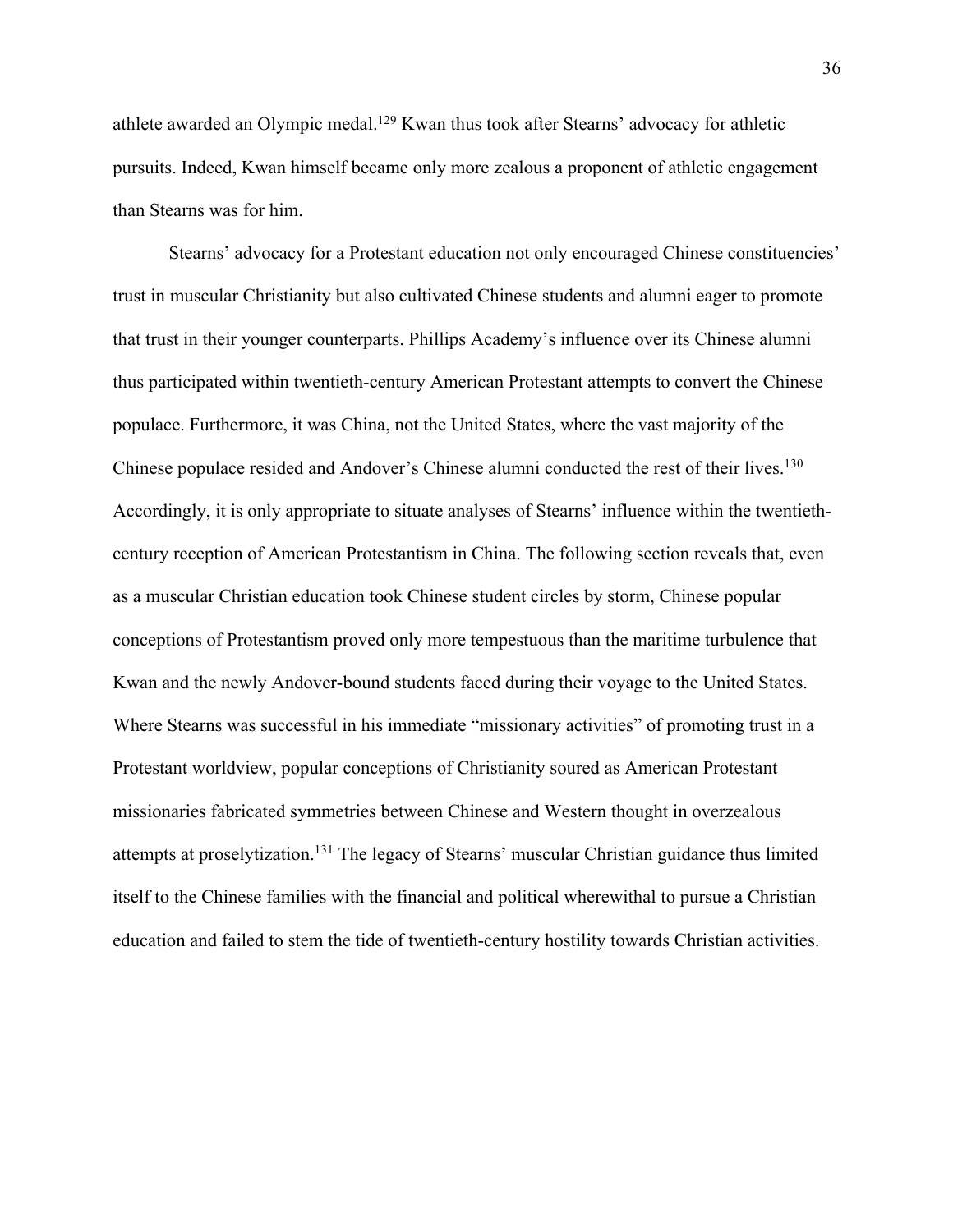# **Section Three: Stearns' Advocacy** *vis-à-vis* **American Protestant Advocacy in China A Revised Rhetoric: Twentieth-Century Protestant Attempts at Sinicization**

Two decades into the twentieth century, the 3,348 Christian missionaries and 58 Protestant missionary boards in China faced both Chinese and international pressures to renounce nineteenth-century arguments and adopt the attentiveness towards Chinese culture that Stearns practiced so deftly.<sup>132</sup> By 1918, chief among missionaries' international pressures was the diminishing credibility of overtly Western supremacist philosophies among American audiences—for many, the unprecedented destruction of World War I disproved what nineteenthcentury missionaries touted as the unmistakable superiority and civility of Western nations.<sup>133</sup> Stearns, himself a proponent of cultural exchange rather than unconditional Western superiority, chastised the socio-political holdouts in 1920. "That we are suffering from this disease there can be no doubt," Stearns lamented in reference to Americans enamored with Western exceptionalism and the American dream. <sup>134</sup> "Our sacrifice and suffering in the great war [*sic*] were not nearly sufficient to bring us to our full senses," he concluded.<sup>135</sup> Sentiments like Stearns', which condemned the fundamental assumptions of nineteenth-century missionary activities, were likewise adopted by missionaries across the Pacific Ocean. Combined with a decades-long Chinese aversion towards Western exceptionalism, such newfound insecurities pressured missionaries in China to declare the theological assumptions of their predecessors tenuous and outmoded. This confluence of domestic and international influences threatened to inundate Protestant populations in China and foretold seismic shifts in missionary arguments.

The first of these shifts, a reaction to the anti-Christian sentiment that began prior to World War I, was an attentiveness towards the Chinese representation that missionaries had long ignored. Whereas Western missionaries dominated Christian leadership in nineteenth-century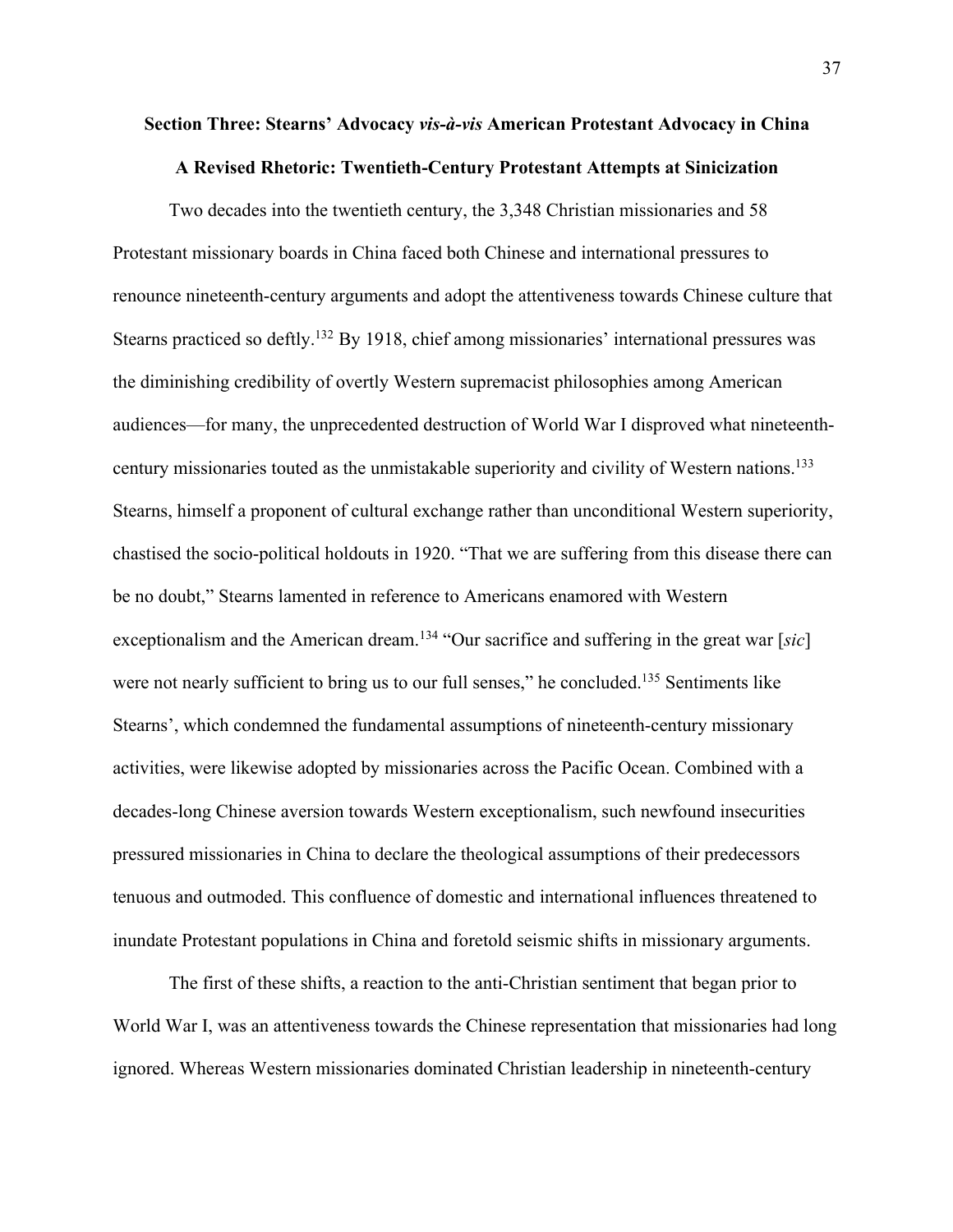China, in 1911 the American Board of Commissioners of Foreign Missions declared "a real advance in the idea of self-support and responsibility for… a Chinese Church."136 The new church would feature Chinese Christian leadership to develop teachings cognizant of Chinese culture and palatable to the Chinese people.<sup>137</sup> As the largest organization of American Protestant missions in the world, the Board of Commissioners validated and amplified calls to institutionalize Chinese-led Protestant evangelizing. Favorable statements from the Board, which included representation from Presbyterian, Congregationalist, and Evangelical constituents, also demonstrated widespread cross-denominational support for a Chinese Church.<sup>138</sup> In 1918, American Protestants in China institutionalized this support and launched the Missionary Movement of the Chinese Church.<sup>139</sup> Such declarations and movements accompanied increases in Chinese membership at American Protestant functions. In 1912, fewer than one-third of the delegates in attendance at the National Conference of Missionaries were Chinese; at the National Christian Conference one decade later, Chinese representation had grown to more than 50%.<sup>140</sup> As a first step in the Sinicization of Protestant evangelizing within China, American Protestants encouraged Chinese Protestant leadership. These efforts challenged the racial and ideological homogeneity of nineteenth-century missionary activities and offered a foundation upon which to reform Protestant messaging.<sup>141</sup> Just as Stearns encouraged the Chinese alumni formerly under his tutelage to continue American Protestant advocacy in China, Stearns' missionary counterparts encouraged the integration of Chinese voices into the development of Christianity in China.

This Chinese missionary involvement encouraged Protestant leaders—both Chinese and American—to integrate Chinese culture into Protestant theology. Addressing the Christian Literature Society in 1920, David T. Z. Yui urged the Society to "aim at presenting the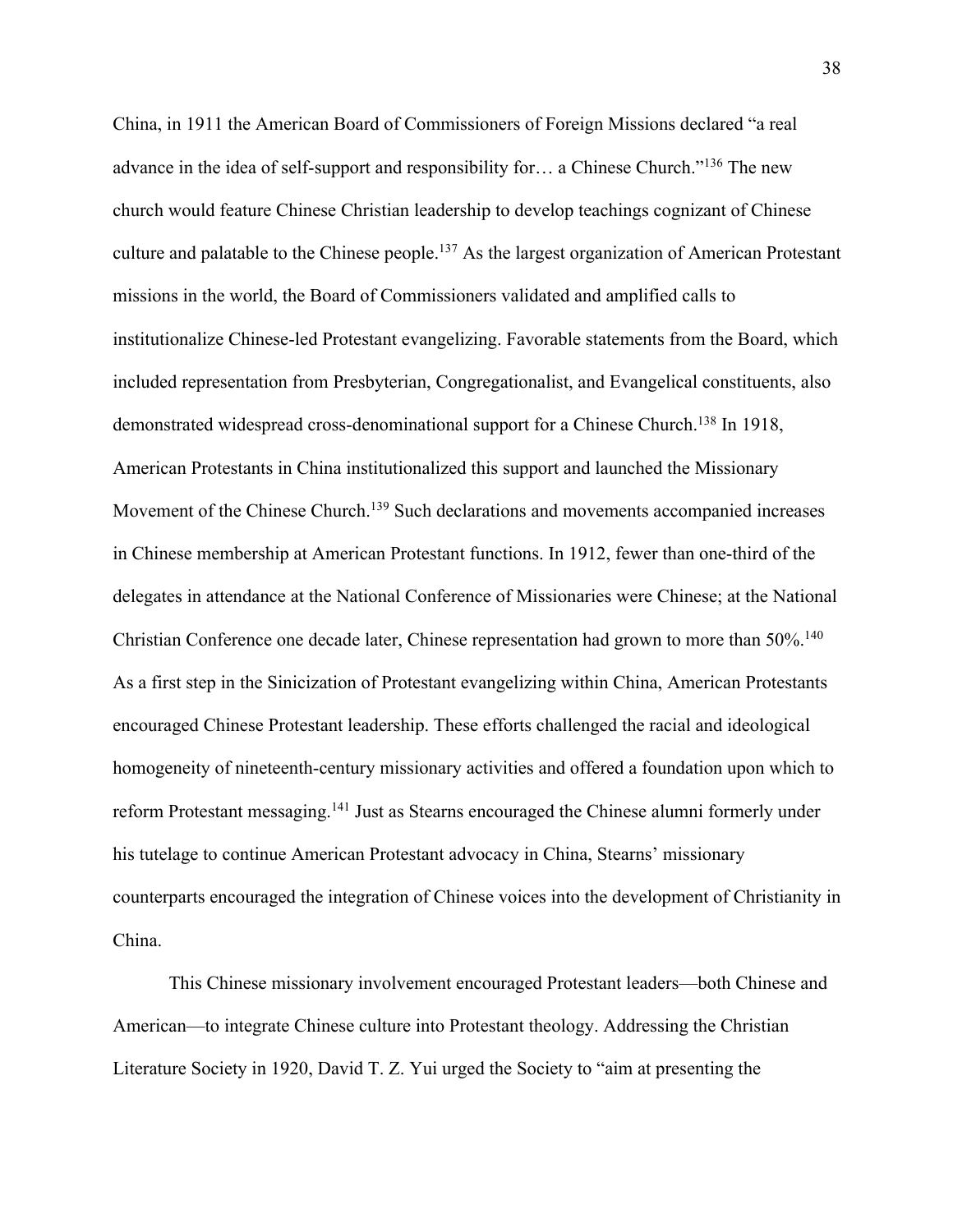fundamental principles of Christianity in a style that would be best appreciated by the people: [steeped in] a knowledge of Chinese psychology [and] the background of centuries of Chinese civilization and experience."142 Two years later, Yui became the founding Chairman of the National Christian Council of China, presiding over an executive leadership team of twentyseven—fourteen of whom were Chinese. Like Yui himself, the Council held that the financial and theological success of the Protestant movement in China required the integration of Chinese culture.143 Where Stearns' rhetoric sought to position Protestant theology as aligned with Chinese interests, Yui's subscribers held that the theology itself must include aspects of Chinese culture in order to codify this alignment. Across China, Protestants echoed the sentiments of the National Christian Council in missionary essays and reports. Among the largest platforms for this discourse was *The Chinese Recorder*, a missionary publication founded in 1867, nationally circulated by the early twentieth century, and lauded for the diversity of Christian agencies represented on its editorial staff.144 In a 1924 issue of *The Chinese Recorder*, American Sinologist Homer H. Dubs encouraged his missionary colleagues to draw upon "the store-houses of this ancient and flourishing civilization… in order to secure the greatest effectiveness in teaching the [*sic*] God."145 In subsequent years, countless missionaries reiterated Dubs' appeals in the pages of *The Chinese Recorder* and *The West China Missionary News*, among other missionary publications.146 A 1925 survey by missionary Phillip McClean found 75% of sixtythree newly arrived American Protestant missionaries keen to incorporate Chinese religious literature in their presentation of Christianity and 80% in favor of integrating Chinese values into Protestant evangelizing.<sup>147</sup> American and Chinese Protestants alike thus found themselves swept into an ever-growing impulse to integrate Chinese thought into Christian dogma. Whereas nineteenth-century Protestant missionaries considered an understanding of Chinese culture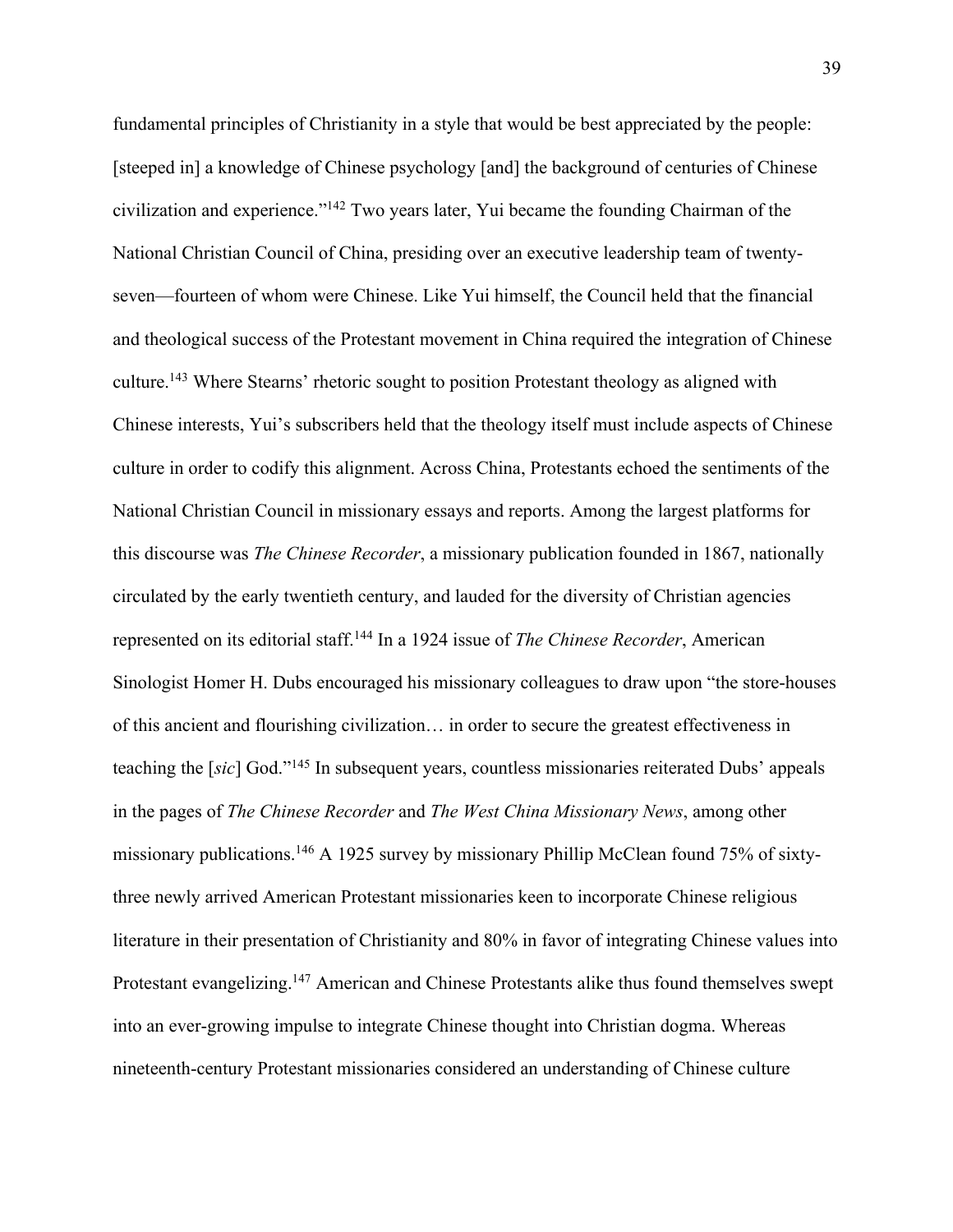redundant at best and a handicap at worst, their twentieth-century counterparts extolled that understanding zealously.<sup>148</sup> American Protestants' increased attentiveness towards Chinese voices and culture conceded that missionaries' previous enterprises had proven short-sighted. The integration of Chinese culture into Christian apologetics, American Protestants and their supporters believed, would only facilitate Chinese conversion. As Yui, Dubs, and McClean's writings gained traction, so did an American Protestant apologetic seeking to accommodate Chinese culture. Indeed, Stearns' attempts to align American Protestant interests with Chinese ones coincided with the shifting landscape of syncretized American Protestant rhetoric in China.

As if to assure Chinese peoples of their goodwill, missionaries likewise issued apologies for the misdeeds of their predecessors. American Protestants lamented that nineteenth-century missionaries tokenized "the seamy side and the bizarre," advanced arguments "based on force and vanity," and "were not sensitive to the injustices which were being done to China."<sup>149</sup> Variations of such apologies proliferated among American Protestants circles, for missionaries who retained the Western triumphalism of preceding decades would remain prime targets for the anti-Western movements threatening to jeopardize the Protestant missionary enterprise. American Protestants thus all but scrambled to repent and disassociate themselves from their forerunners in attempts to mitigate the stigma surrounding Protestant practice. If an embrace of Chinese leadership and culture saw American Protestant missionaries cultivate a Sinicized Christianity, repenting for nineteenth-century missionary activities sought to make that Christianity culturally expedient.

In attempts to maximize this cultural expedience, American Protestant missionaries likewise promoted the universal compatibility of Christian practice. "We are… not in China as the propagandists of any particular type of civilization," read a joint 1925 declaration by 72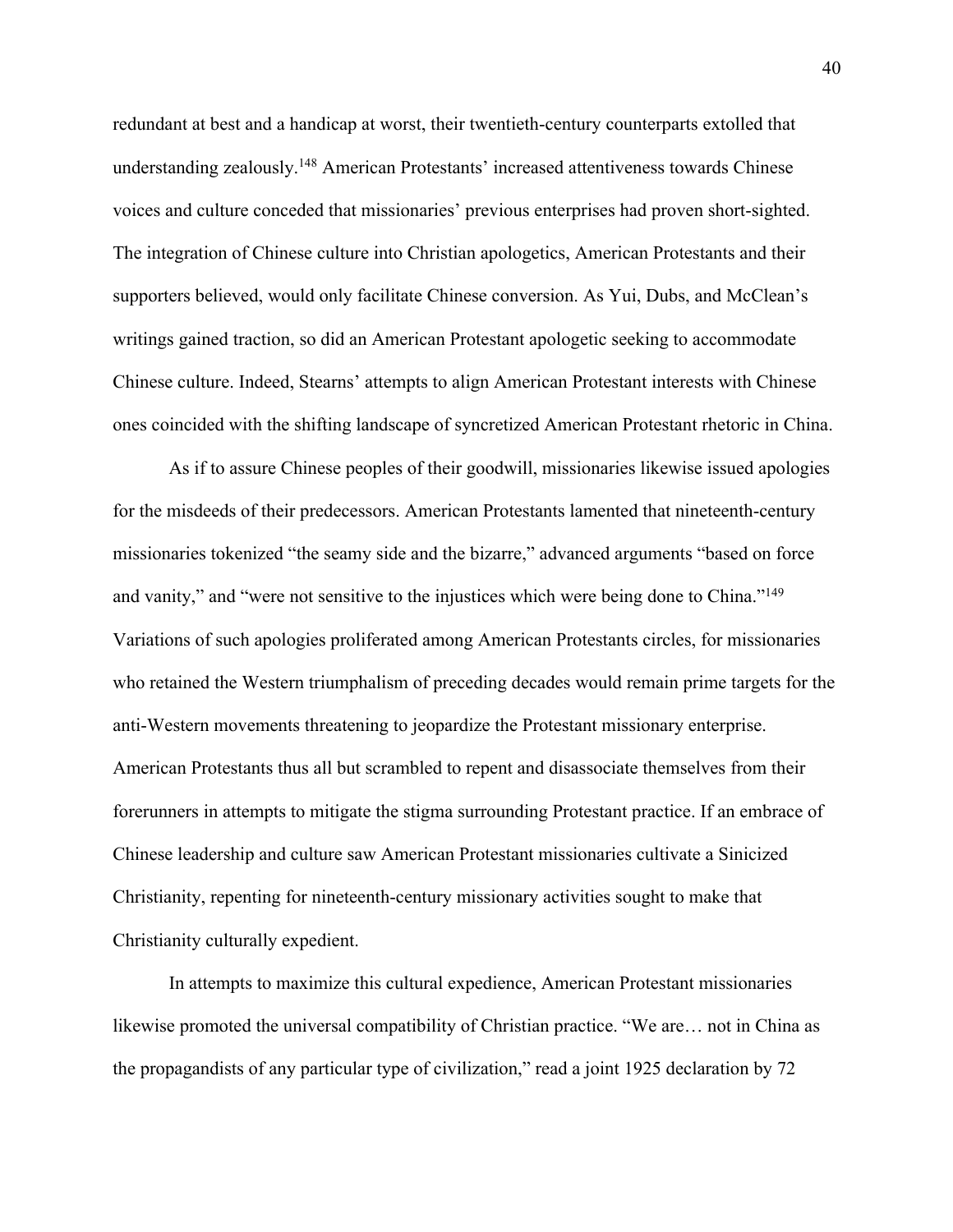Methodist Episcopal missionaries.<sup>150</sup> These assurances sought to convince the Chinese populace that American Protestants in China sought genuine engagement with Chinese culture. In renouncing ties to foreign rhetoric, missionaries sought to dismantle May-Fourth-era accusations that American Protestantism threatened to distort Chinese identities. Indeed, missionaries maintained, the Christian church ought to uplift all cultures and nationalities. Writing in the *West China Missionary News* in 1927, an anonymous editor of *The China Bookman* offered that, despite cultural differences across geographies, "the real Church is the Church of God, and is composed of men and women of all nations and tribes and tongues."151 This rhetoric of inclusivity sought to assuage Chinese reservations that conversion to Christianity came at the expense of Chinese cultural practice. Rather than force civilizations into a Western model of Protestantism, missionaries implied that evangelization and Chinese culture could elevate each other and coexist in harmony. Such missionary arguments sought to convince the Chinese populace that American Protestants aimed to integrate rather than debase Chinese culture in their evangelizing. American missionaries renounced Western affiliations and touted the elasticity of Christianity in order to maximize Protestant consonance with Chinese thought.

Despite the volume and intensity of this rhetoric, the twentieth-century American Protestant movement in China—not unlike Stearns' mentorship of the Chinese students appealed primarily to the Chinese elite.<sup>152</sup> Indeed, since the likes of British Presbyterian missionary James Legge in the nineteenth century, American Protestant missionaries had taking after their British counterparts—conducted discourse through apologetical parlance and lengthy treatises largely inaccessible to the minimally literate Chinese populace.<sup>153</sup> As such, where the Chinese elite warmed to Stearns' mentorship and American Protestant attempts at syncretism in the early twentieth century, missionary arguments became increasingly opaque to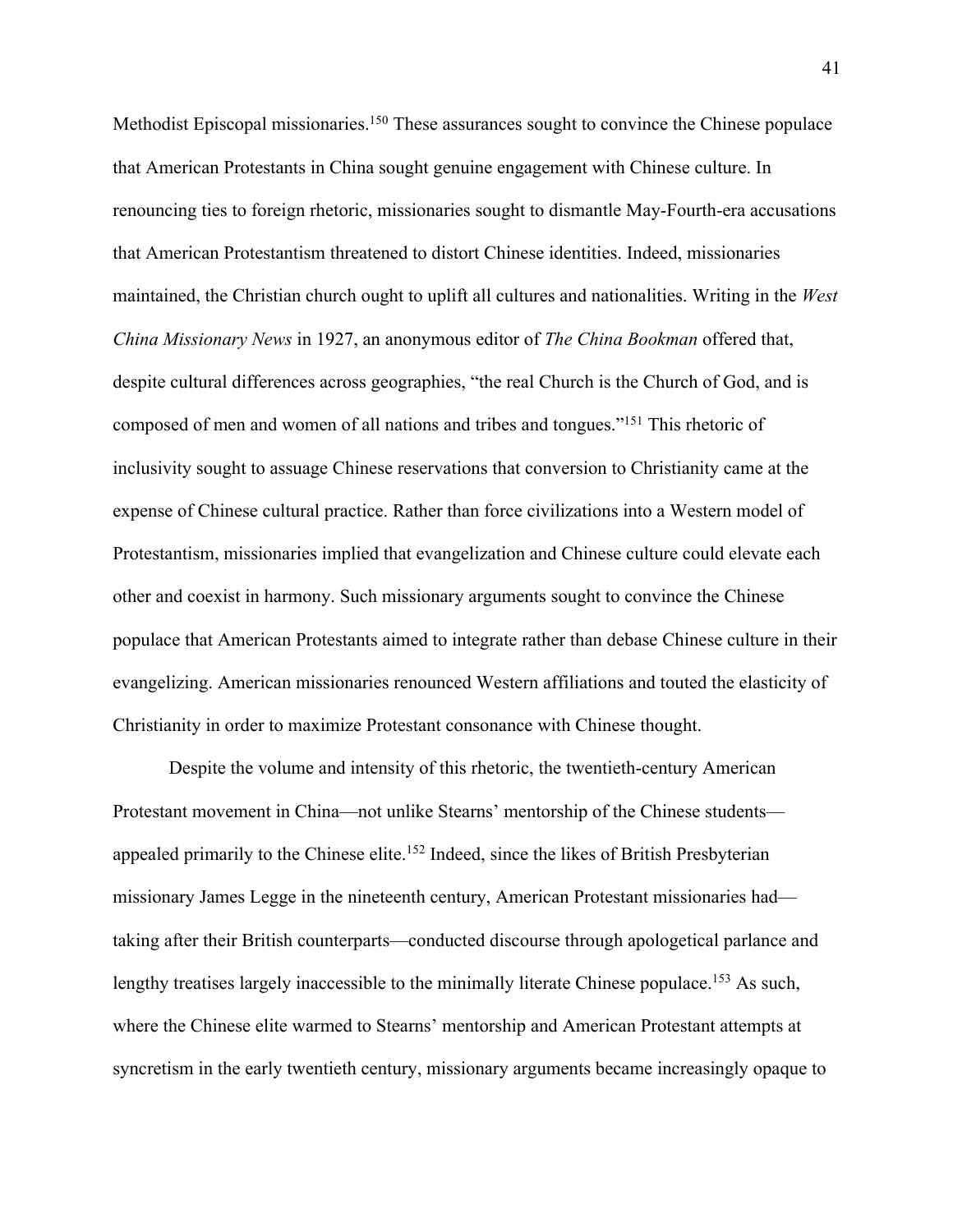those lacking the wherewithal for a thorough humanistic education. Arguments that did reach Chinese populations, in turn, were missionary writings assessing the Chinese folk religious tenets that Chinese citizens understood intimately. Such arguments, in attempts to incorporate Chinese thought into Protestant theology at the expense of faithful portrayals of Chinese culture, were ridden with distortions quickly spotted and condemned by ambivalent prospective converts. As such, the Chinese populace only turned up their nose as the Chinese elite, in part due to Stearns' muscular Christian advocacy, flocked to Christianity in droves.

### **Distorting Ancestor Worship to Fabricate Symmetries**

Although many American Protestant missionaries and their sympathizers sought to align faithfully with Chinese culture, they misconstrued Chinese folk religious thought in practice. Under the pretense of Sinicization, twentieth-century missionaries appropriated everything from the Chinese religious lexicon to Sinicized habits of dress to argue that Chinese thought proved compatible with Protestantism.154 A particularly revealing case study lies in American Protestant misrepresentations of ancestor worship, a millennium-long folk-religious practice central to Chinese religious practice and thought.155 Derived from Confucian philosophies of reverence towards elders, ancestor worship dictated Chinese life—from the layout of Chinese towns to procedures of marriage—and prescribed a network of rituals, offerings, and geomancy.156 Chinese clans trusted that such practices provided sustenance to the dead, who reciprocated with the wisdom and fortune of preceding generations. This capacity to confer wisdom to the living positioned the *citang*, or ancestor hall, as communities' principal site for kowtowing, community gatherings, and communal decision-making.157 Ancestor worship thus proved a "deep-rooted Chinese [practice] of a socio-religious nature" critical to communal order.<sup>158</sup> Adherence to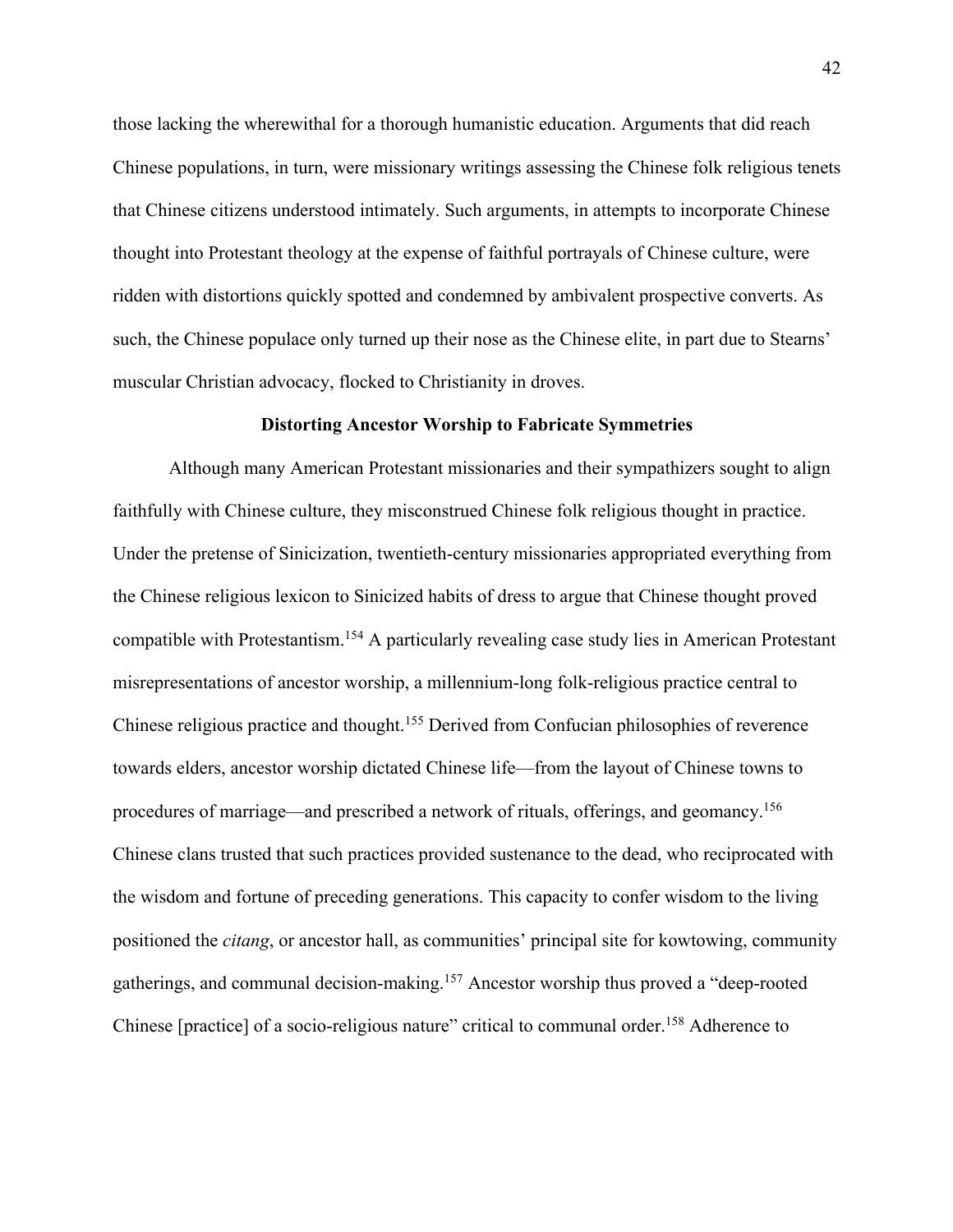ancestor worship lay at the center of Chinese culture as a keystone of the cohesiveness, decorum, and spiritual wellbeing of local polities.<sup>159</sup>

Given the centrality of ancestor worship in Chinese life, Protestant alignment with the practice proved integral to a Sinicized Christianity.160 However, ancestor worship required reverence for numerous idols and clashed with the Christian mandate of monotheistic worship.<sup>161</sup> Furthermore, where ancestor worship outlined the responsibility of the living to worship the dead, Protestantism scorned just that.<sup>162</sup> In attempts to circumvent this theological discordance, Protestant missionaries adopted two principal lines of argument: many declared ancestor worship secular and therefore irrelevant to religious thought and others recast the practice as not the polytheistic worship of the dead but the monotheistic worship of God.<sup>163</sup> The former argument sought to mitigate Protestant friction with ancestor worship and the latter moved further to fabricate symmetries between Chinese and Protestant dogma; both evidenced Protestant attempts to distort Chinese culture for theological expedience.

James Thayer Addison of the American Church Mission argued zealously for the secular interpretation of ancestor worship in a 1924 essay for *The Chinese Recorder*. "The average Chinese performs the ceremonies of ancestor worship without any clearly conscious motive… [and] with no belief implied in the powers," Addison wrote, summarizing the twentieth-century opinions of his missionary colleagues.164 Particularly vocal among Addison's supporters was Chinese-born Protestant and University of Illinois graduate Tze Chung Woo. Writing for the *West China Missionary News* in December 1925, Woo offered that "ancestors are not idols, bowing and kneeling are not worshipping [and do] not conflict with any of the Christian principles."165 In asserting that ancestor worship lacked intent—religious or otherwise—Addison and Woo labeled the practice secular. This reframing enabled missionaries to dismiss ancestor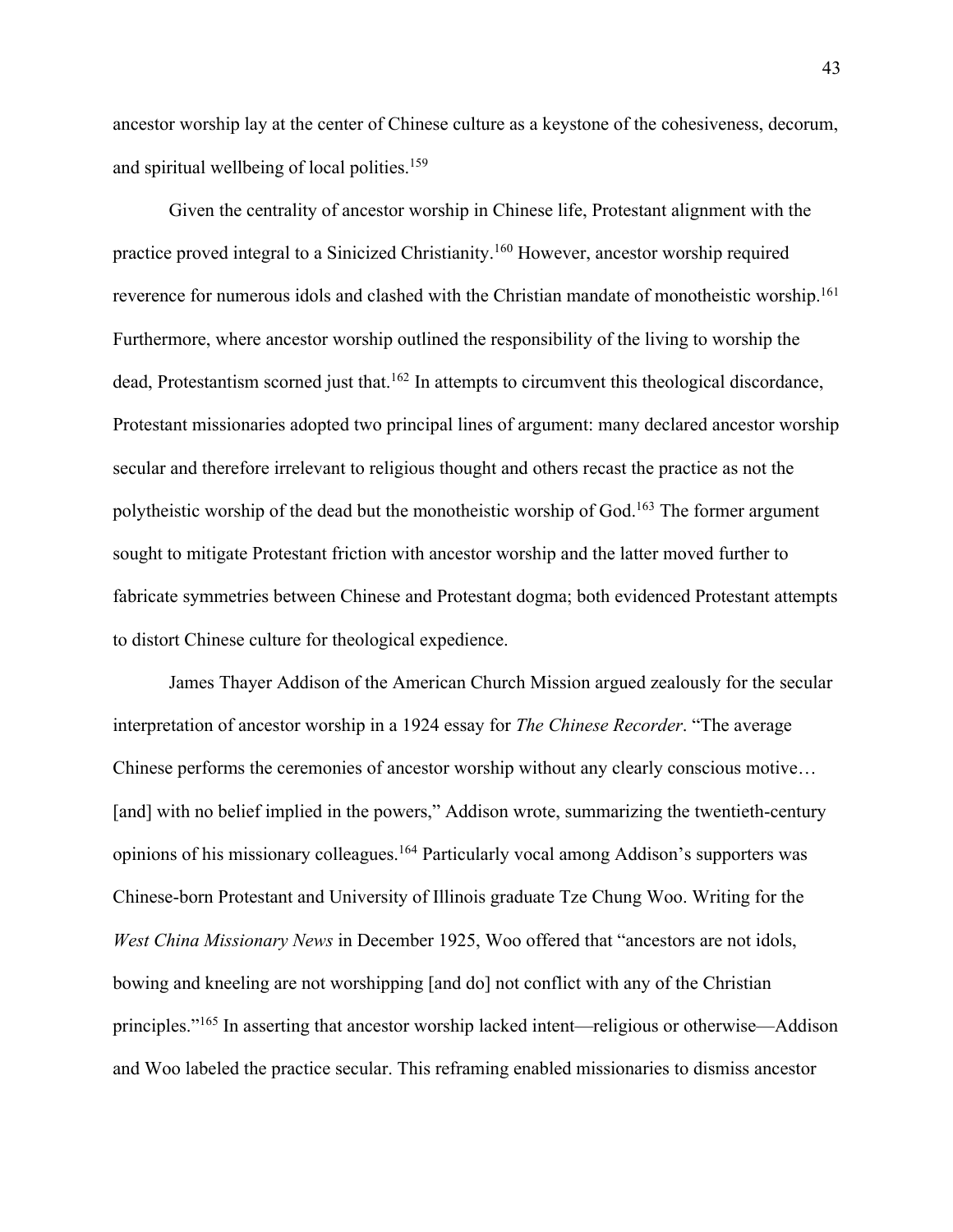worship as a peculiar social activity rather than a problematic religious practice. A non-religious discrepancy, Addison and Woo concluded, posed neither a conflict with Christian theology nor an obstacle to missionaries' attempts at syncretism.<sup>166</sup> Such arguments sought not to actively accord ancestor worship with Christian theology but to position the two in benign coexistence. However, Addison and Woo's accusation that ancestor worship lacked intentionality overlooked the Chinese wishes for spiritual wisdom and guidance behind every prostration and offering.<sup>167</sup> In dismissing these wishes as secular, Addison and Woo minimized the religious importance of ancestor worship within Chinese culture. American Protestant missionaries and their supporters argued that a practice central to Chinese religious thought lay outside of its scope altogether.

Still other missionaries—dissatisfied with the benign coexistence of Chinese and Protestant thought and eager to position the former in active agreement with the latter—distorted the tenets of ancestor worship to introduce unfounded similarities between the two belief systems. Addison observed in his 1924 remarks that many of his colleagues declared the Christian "sublimation" of ancestor worship inevitable under Chinese Protestant leadership.168 This diction highlighted the Christian exceptionalism that underpinned missionaries' nominal attentiveness towards Chinese culture.<sup>169</sup> Indeed, whereas syncretism and sublimation both attempted to promote the resemblance between Chinese and Christian thought, the former treated both on equal footing while the latter treated Chinese cultural practices as inferior. Addison's diction thus assumed that Chinese cultural practices were both mindless and unrefined. Only Protestant attempts to maximize Chinese symmetries with Christian theology, Addison's colleagues maintained, would elevate Chinese cultural practices from their crudity.

Justifications for this sublimation sought to reframe the principal discrepancies between ancestor worship and Protestant thought—reverence for the dead and polytheistic worship—as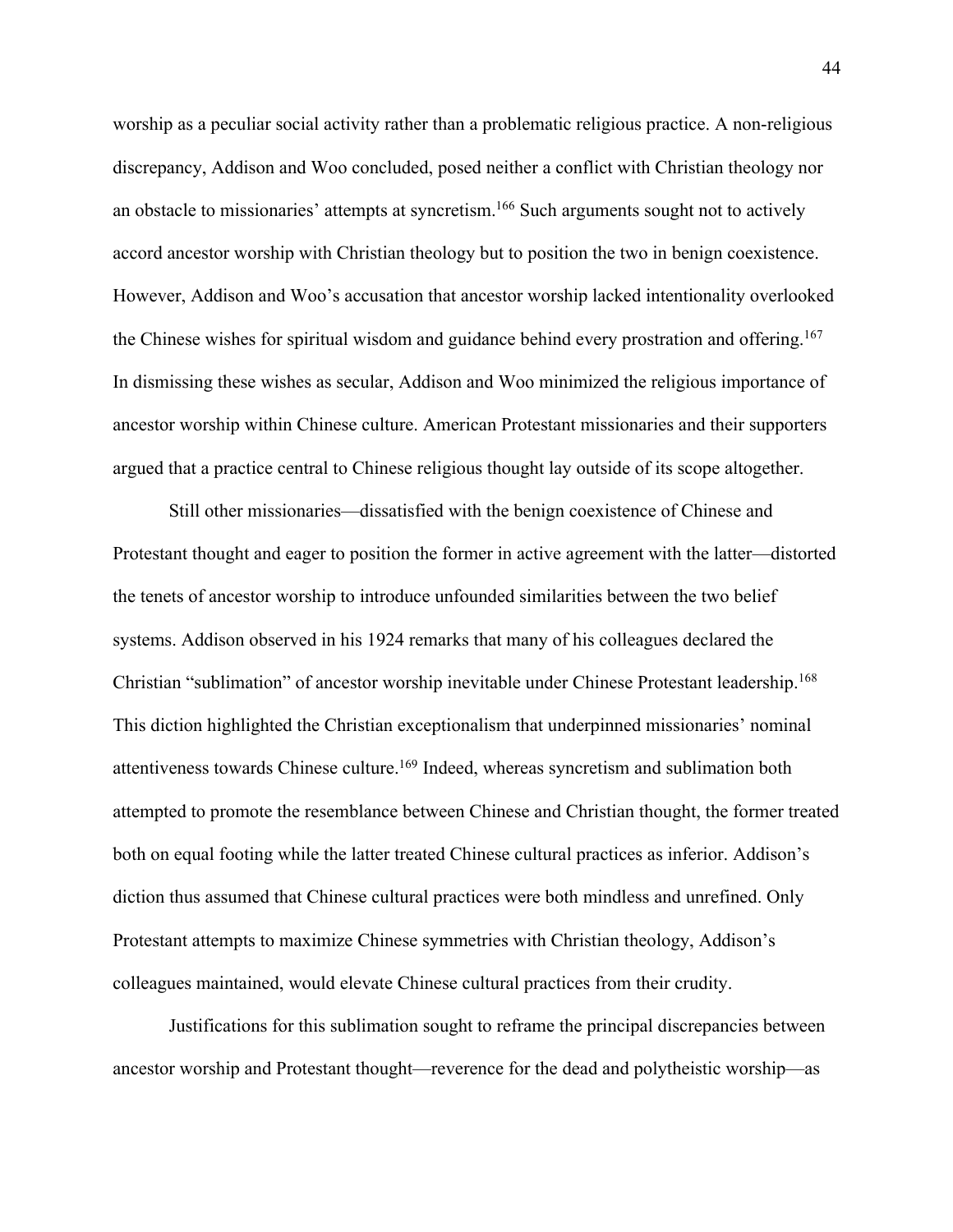either symmetries or peripheral nuisances. On both counts, American Protestants relied on arguments by E. R. Hughes of the London Presbyterian Church, who in the February 1925 issue of *The Chinese Recorder* presented ancestor worship as not idolatry towards the dead but an appeal to "the essence [of the Christian] Family."170 Hughes posited that, for Chinese communities in worship, "beyond the [ancestral] family was Heaven and that dim figure Shang-Ti," invoking a romanized Chinese phrase for God.171 Therefore, the practice marked Chinese attempts to understand Christian truths of "the Son having glorified the Father, the Father glorified the Son": the fundamental principles of the trinitarian family outlined, among other Protestant treatises, in the Phillips Academy Constitution. <sup>172</sup> Hughes thus reframed ancestor worship as a Chinese attempt to discover the monotheistic worship of God and the Christian familial ideal. That the Chinese efforts involved a corrupted intermediate step of worshipping deceased ancestors did not overshadow the Christian truth towards which the practice strived. Indeed, Hughes concluded, the worship of numerous deceased idols exposed but a misinformed Chinese aberration awaiting correction, after which missionaries would finally guide "[Chinese] sheep, tired of wandering," to "the main highway… by which the soul may arrive at the Kingdom of God."173 These statements denied the Chinese populace its religious agency in implying that that worship of the deceased had reduced the Chinese "flock" to but a wandering mass awaiting corralling and salvation. Hughes' references to the "highway," furthermore, positioned the Kingdom of God as the theological paragon and framed Anglo missionaries as shepherds of Chinese enlightenment.<sup>174</sup> Through such Anglo-centric arguments, Hughes dismissed the polytheistic worship of the dead as dispensable imperfections that did little to obscure the symmetries between ancestor worship and Christian thought. Given these symmetries, Hughes concluded that the sublimation of the former became tenable.<sup>175</sup> In fact,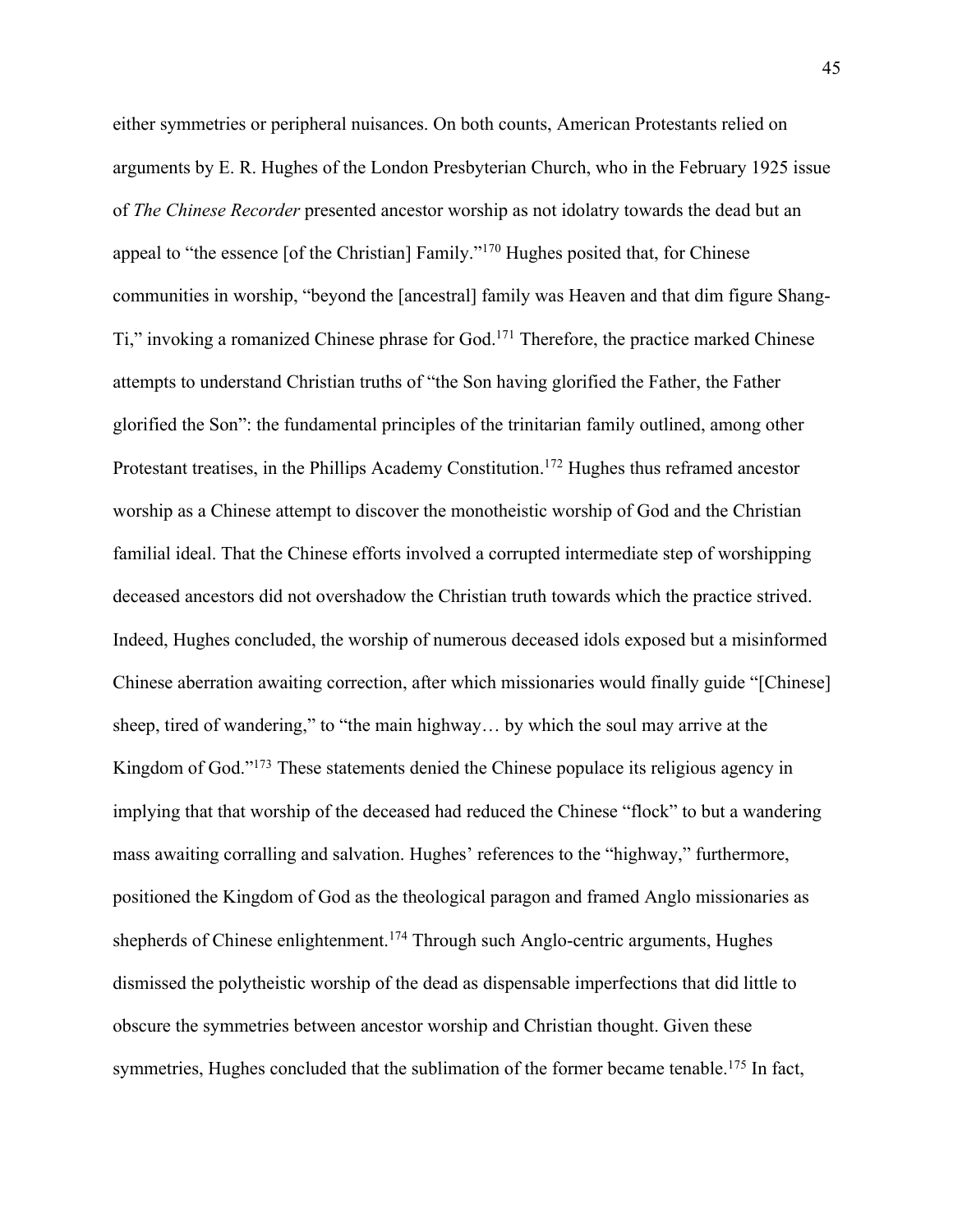sublimation would illuminate the Christian goals of ancestor worship, establish that Chinese culture accorded faithfully with Protestant thought, and enable converts to pursue Christian ideals while retaining theologically acceptable aspects of Chinese spiritual practice.

Arguments like Hughes' gained so much traction among American Protestant audiences that missionary and University of Chicago graduate Lewis C. Smythe's 1928 dissertation observed of his American Protestant colleagues that "a definite tendency is developing to utilize the fundamental values of the ancestor cult… for the [Christian] sanction of the family."176 In framing ancestor worship as a "cult," Smythe's diction echoed the Anglocentrism implied within Addison's and Hughes' calls to sublimate ancestor worship and shepherd the Chinese to the Kingdom of God. Consistent with this Anglocentric rhetoric, Smythe highlighted not isolated attempts but growing missionary "tendencies" to accord a distorted ancestor worship with Christian familial values and thereby lend credence to the American Protestant enterprise. Just as Hughes declared ancestor worship consistent with the Christian ideal of Father and Son, American Protestants maintained that the practice only strengthened the theological symmetries between Chinese and Christian thought. Missionaries upheld these arguments by framing the specific subjects of worship—deceased ancestors—as but superfluous entry-points to access a universal, monotheistic idol.<sup>177</sup> The subjects of ancestor worship, however, were neither universal nor superfluous. As a socio-religious linchpin, ancestor worship enabled Chinese communities to foster communal solidarity around posthumous, clan-specific identities.<sup>178</sup> This shared devotion to the deceased, according to sociologist Anning Hu, cemented the practice as central to Chinese religious wellbeing, "with its rituals, scripts, beliefs, and courtesies penetrating in almost every aspect of an individual's daily life."179 Therefore, the polytheistic and posthumous dimensions of ancestral worship proved central to the relevance and ubiquity of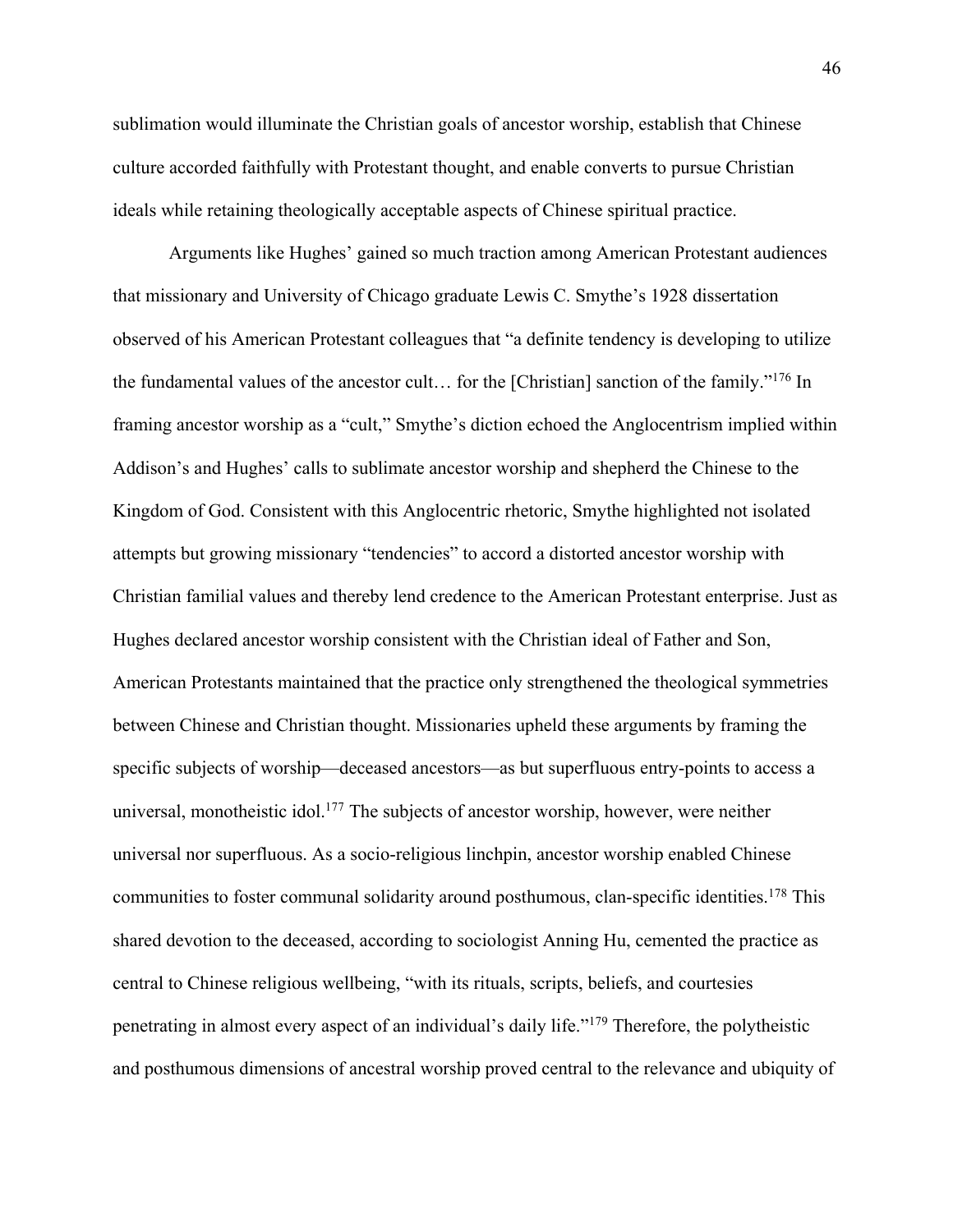the practice. To replace specific clan identities with a single deity would fracture the ancestral solidarity that reinforced both religious and communal wellbeing.<sup>180</sup> The subjects of ancestor worship—the dead—were integral to both the faithful execution of the practice and the identity of each community. Smythe observed American Protestant tendencies to discount and distort both.

Missionaries' dismissiveness towards the religious tenets of ancestor worship—and whether the practice was religious at all—only led the Chinese populace to reject American Protestant commitments to syncretism as unscrupulous.<sup>181</sup> "The question of ancestor worship has long remained a stumbling block for many men to declare openly their Christian faith… [and is] oppressing the propagation of the Christian religion," Woo observed in 1925, not without alarm.182 Woo's assessments proved well-founded; his warnings came amidst a resurgence in anti-Christian movements as missionary distortions eroded public support for Protestant evangelizing. Throughout the 1920s, student federations and local organizations published dozens of anti-Christian articles and proclamations in local newspapers like the *Peking Morning Post*. <sup>183</sup> Realizing that Protestant attempts at syncretism were not beyond the debasement of Chinese culture, May Fourth intellectuals circulated telegrams across the nation's largest cities that urged the Chinese populace to scorn association with Christian influences.184 As missionary C.S. Chang observed in his 1923 summary of anti-Christian arguments, Chinese advocates maintained that American Protestant missionaries had "shackled freedom of thought" and attempted the "unnatural as well as dangerous" imposition of Protestant theology at the expense of the Chinese identity.185 Chinese resentment towards this missionary compromise varied in intensity and method of dissemination but shared a disappointment in the American Protestant inability to abandon the Anglocentric attitudes of the preceding century.<sup>186</sup> Twentieth-century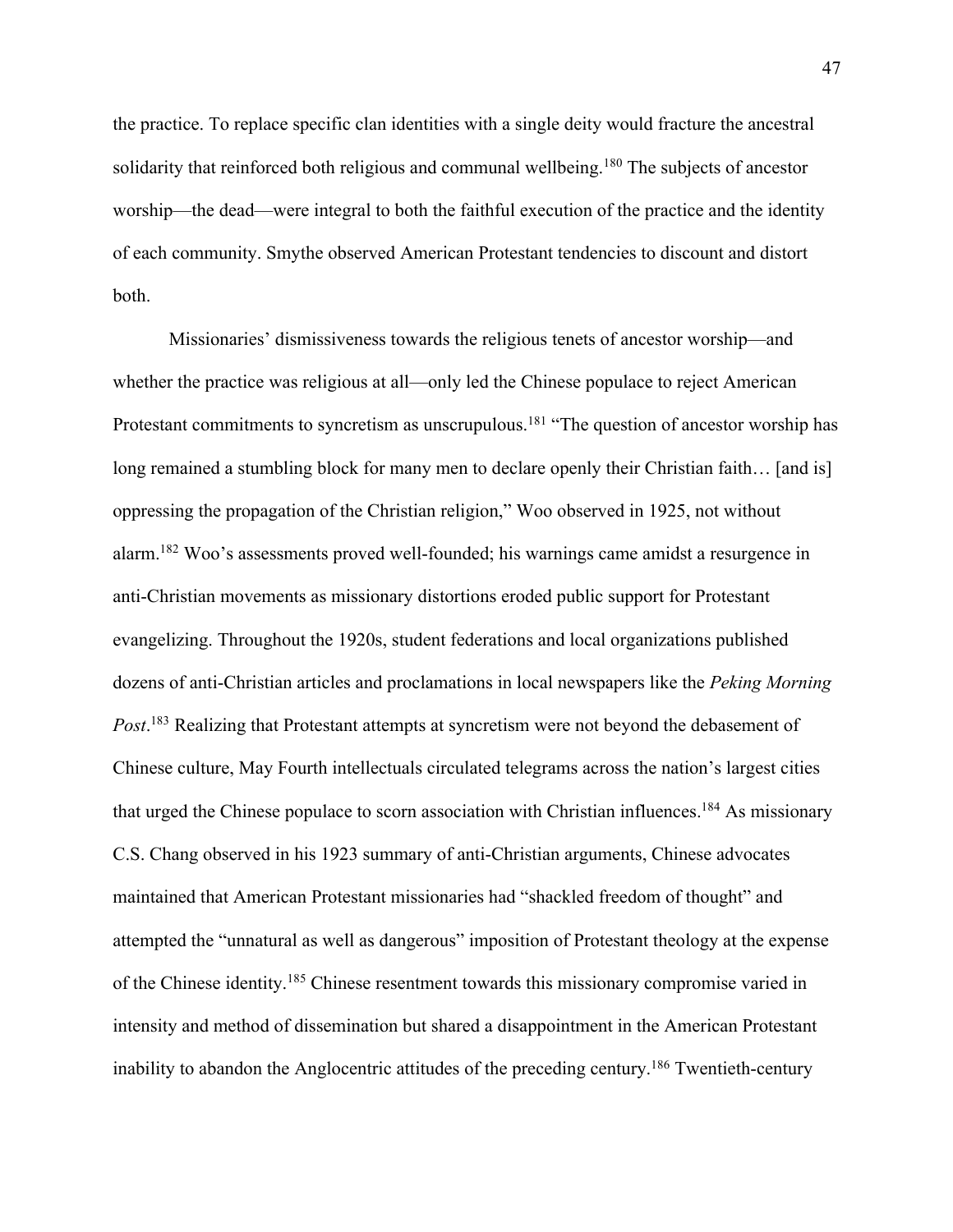political cartoons regularly made these domestic hostilities apparent. One such cartoon, published in a 1927 edition of *The North China Herald,* shows a missionary feasting on the "brains and marrow of the Chinese people" as his dog, labeled "Chinese Christians," terrorizes a crowd of Chinese patriots.187 The caption—"beat this damned dog to death"—offers a visceral representation of public hatred towards missionaries.188 Labeled exclusively in simple Chinese, the cartoon targeted *The North China Herald'*s largely domestic, minimally literate audience. Media representations thus pitted Western influence against the Chinese populace and sanctioned violence against Chinese Christian converts and missionaries alike. The vehemence of Chinese public rhetoric only soured public opinion surrounding Christian proselytization and practice.

Two decades into the twentieth century, unsatisfying evangelizing results attested to the effects of this anti-Christian advocacy. With 340,000 Christian communicants and a total Christian constituency of approximately 600,000, missionary efforts in China swayed just 0.08% and 0.14% of the Chinese population, respectively.<sup>189</sup> World War I and growing anti-foreigner resentment offered impetuses for an American Protestant transition to Sinicization, but many missionaries sought to disguise rather than dispel the Anglocentrism that pervaded the missionary enterprise. Indeed, attempts to strip ancestor worship of its religious importance and tenets offered but two examples of American Protestant attempts to sacrifice faithful depictions of Chinese religion in service of advancing a "modern" American faith.<sup>190</sup> Seeking sublimation under the guise of syncretism, missionary distortions only led the Chinese populace to conclude that the debasement of Chinese culture within twentieth-century American Protestant theology though less blatant than that of ninetieth-century evangelizing efforts—proved no less pernicious.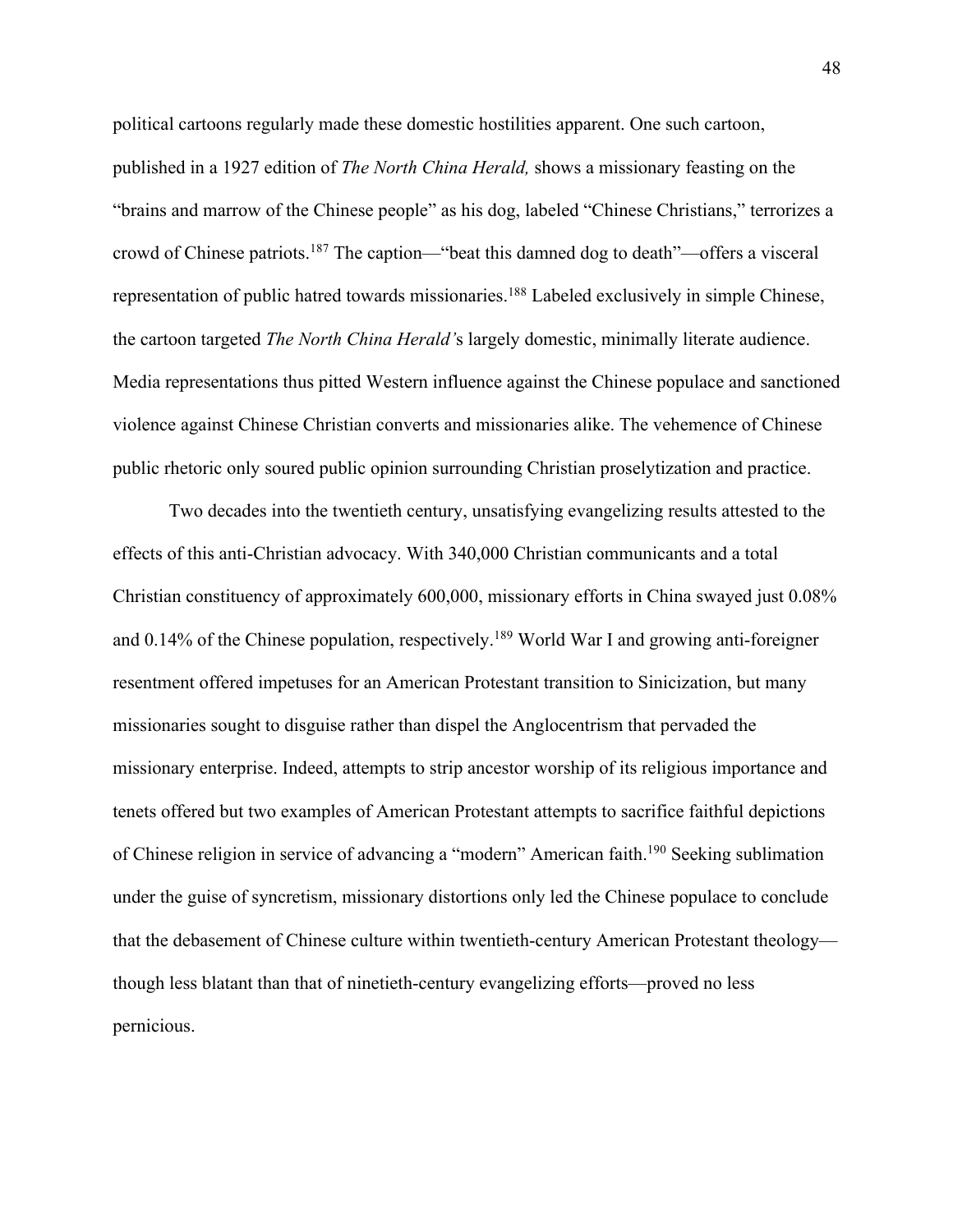Missionaries themselves were not blind to these critiques. Relaying the frustrations of his Chinese counterparts, Woo lamented in December 1925 that many remained convinced that missionaries were "preaching a foreign religion… their [distortion] of ancestor worship [offering] but one example of their degeneration."<sup>191</sup> Frustrated by limited evangelizing success, individual missionaries even condemned this distortion. In August 1923, Chang observed that theological misrepresentations led the Chinese populace to view Protestant missionaries as "the vanguard of Western exploitation" seeking to erode the "national integrity of the Chinese people."192 Indeed, it was not Chinese culture, but the Protestant travesty of Chinese culture, that resembled Christianity. American Protestant distortions thus offered argumentative fodder for select missionaries to chastise Addison, Woo, and Hughes' sympathizers for their wanton misrepresentation of Chinese thought. Just five months following Chang's warnings, Hodgkin redoubled his colleague's alarm and labeled Protestant distortions as catalysts for "moral disaster [and] intellectual futility."<sup>193</sup> The moral and intellectual atrophy resulting from Protestants' travesties, Hodgkin implied, only undermined the theological nuance that a Sinicized Christianity sought to promote. Chinese resentment towards theological distortions evidenced American Protestant missionaries' failure to adopt culturally responsive Protestant apologetics; missionary condemnations suggested that such distortions did not go wholly unchallenged among Protestants themselves.194 In 1935, it was in none other than *My Country and My People*  that Lin, having himself renounced the Protestant affiliations of his upbringing, likewise joined this chorus of condemnation. Missionary distortions only evidenced attempts to "develop [within Chinese] Western mental habits," Lin declared, upon which converts "forgot the realities of their own race."195 In Lin's view, capitulation to the Christian travesty of Chinese culture thus became "denationalize[ing] process" rather than the harmonization of Christian and Chinese thought that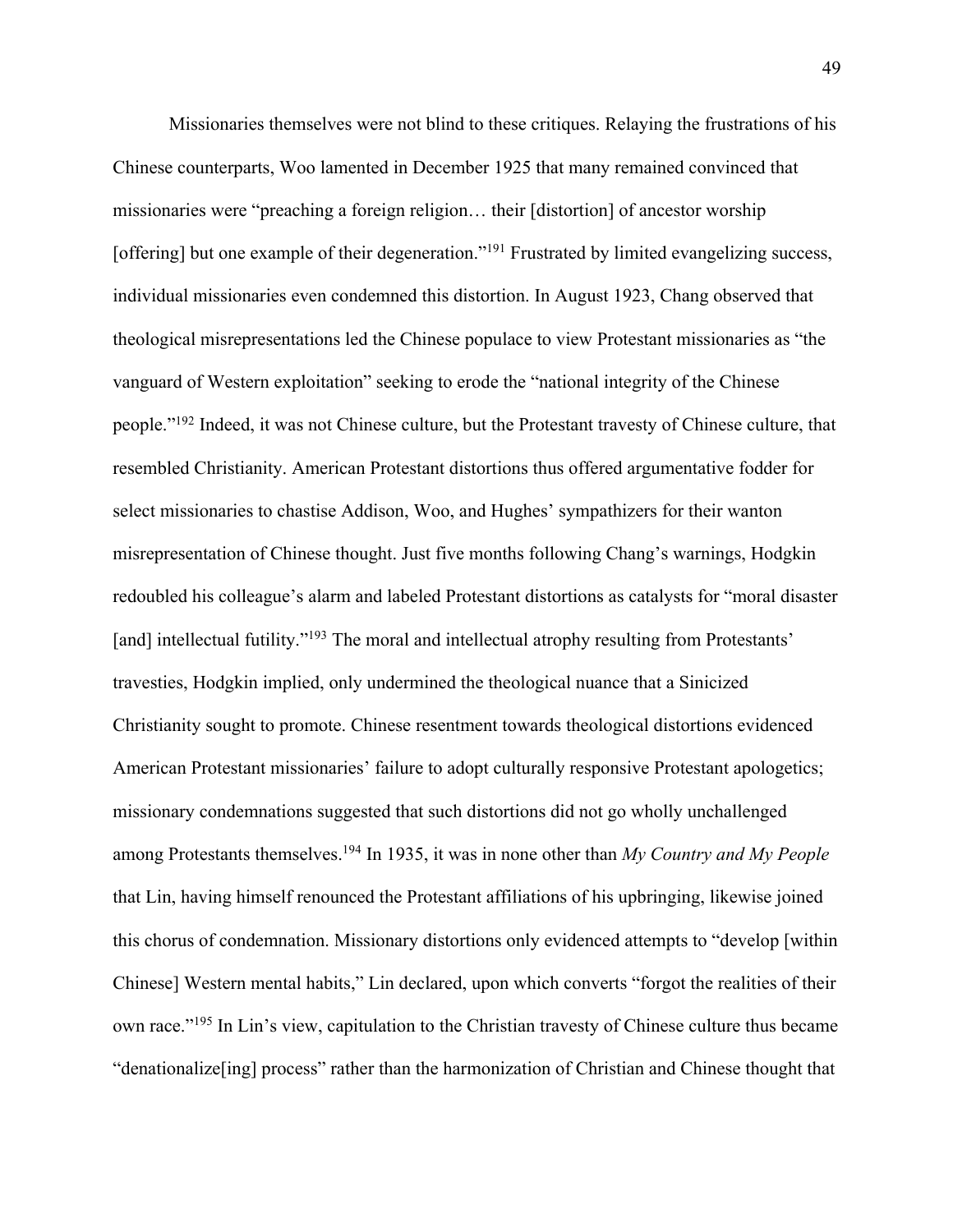missionaries claimed.196 "The blood, surging in our veins in tides of pride and shame, is a Chinese blood," Lin declared, extending the Chinese outrage towards twentieth-century missionary distortions beyond Chinese periodicals and to the coffee tables of thousands of American readers.197 Lin's message was unequivocal: in promoting American Protestants' reinterpretation of Chinese cultural practice rather than Chinese culture itself, missionaries fabricated unfounded symmetries between Chinese thought and Christianity—to the ire of both individual missionaries and the Chinese populace.

## **Conclusion**

The twentieth-century American Protestant enterprise thus proved an amalgam of Protestant campaigns to encourage conversion and Chinese campaigns to limit just that. In attempts to cultivate Chinese trust in Protestant evangelizing, American missionaries introduced Chinese Protestants into positions of leadership, supported efforts to center Chinese culture, and repented for the misdeeds of their forerunners. On Andover Hill, Stearns' efforts to cultivate trust in the Chinese students resulted in a generation of Chinese subscribers to muscular Christian values. As the figurehead of a muscular Christian institution, Stearns thus offered missionary contributions of his own, preaching and modeling the muscular Christianity that became integral to both twentieth-century American Protestantism and the worldview of Andover's Chinese families.

However, where Stearns' preaching appealed to the Chinese elite, evangelizing efforts in China devolved from syncretism into misrepresentation. American Protestant interpretations of ancestor worship sought to present the practice as purposeless and strip it of its essential elements. Both arguments perpetrated distortion in service of theological expedience, alienating the non-elite communities in which ancestor worship was unassailable.<sup>198</sup> This distortion of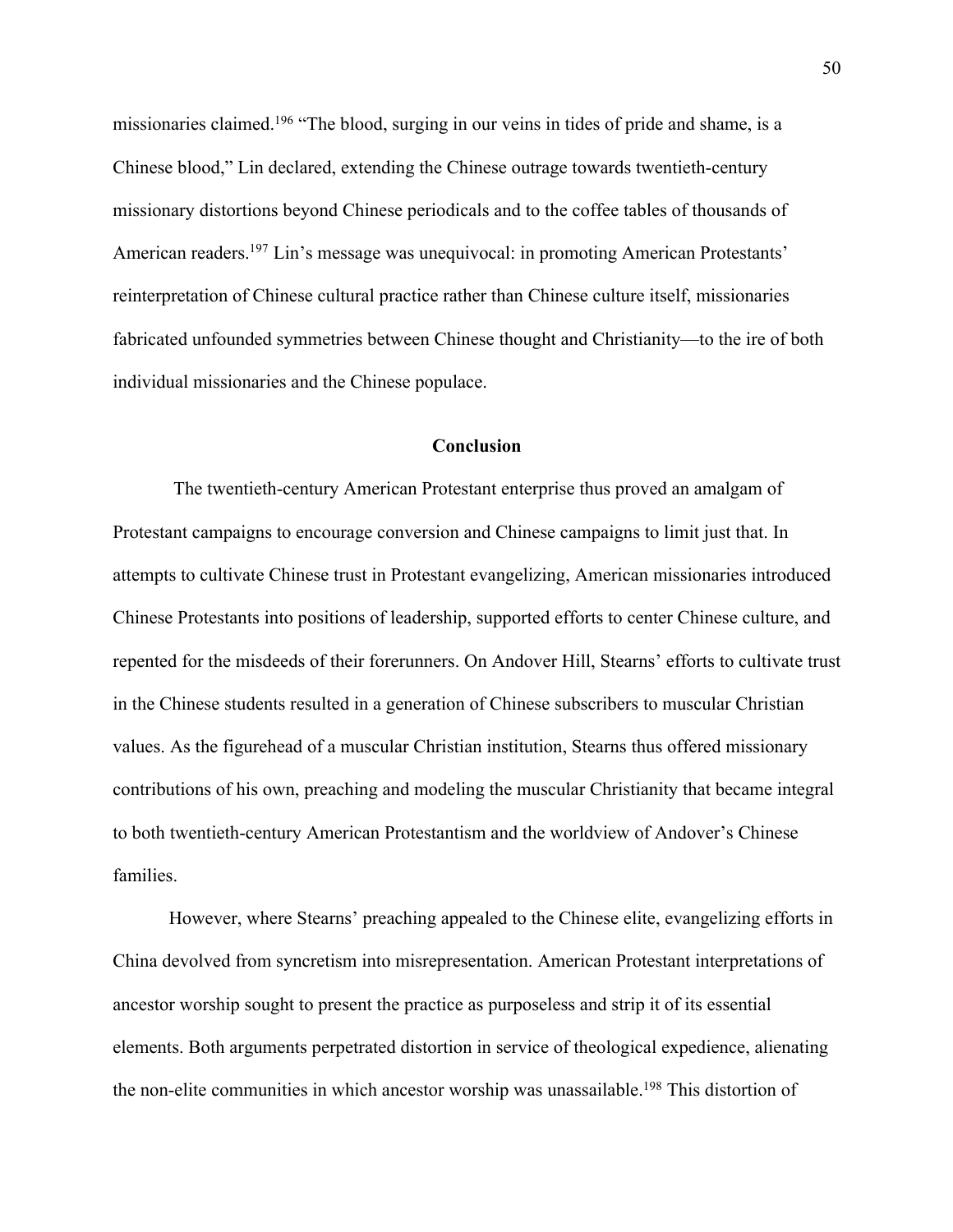Chinese culture arose from American missionaries' convictions of American superiority.199 Embroiled in an ever-growing wave to incorporate Chinese culture into Christian teachings, subscribers to Yui and the National Christian Council committed to overhaul outmoded theological arguments and produce a Sinicized Christianity.200 Others—Bridgman-subscribers masquerading as members of the former camp—sought merely to repackage nineteenth-century arguments with a Chinese wrapping while retaining American exceptionalism at its core.<sup>201</sup> Indeed, American Protestants treated Chinese culture as but an instrument to promote conversion and failed to consider Chinese and American Protestant ideologies on equal terms. This approach condoned the distortion of Chinese religious tenets and alienated nearly all but the Chinese elite, whose understanding of Christianity hinged upon an education in America—for which Stearns' mentorship was a prime example—rather than that of Protestant missionaries.

Between the Chinese elite and the non-elite Chinese populace, twentieth-century Chinese opinions towards Christianity thus diverged notably. The comparative success of Stearns' efforts to, as Roosevelt declared in 1904, "make ever firmer our intellectual hold upon China" stands in sharp contrast to the unsatisfying record of Protestants for whom syncretism proved but a visor to weather volatile political and social conditions.<sup>202</sup> Ultimately, the middling efficacy of missionary arguments in encouraging Chinese conversion attested to their apologetical shortcomings.<sup>203</sup> For all of Stearns' religious advocacy, his dual demonstration of muscular Christian ideals across Chinese constituencies did little to sway Chinese public aversion to American Protestantism. Even as the twentieth century saw American Protestants experiment with syncretism and the Chinese elite warm to Christianity, the inertia of American exceptionalism fettered the expansion of American Protestantism abroad.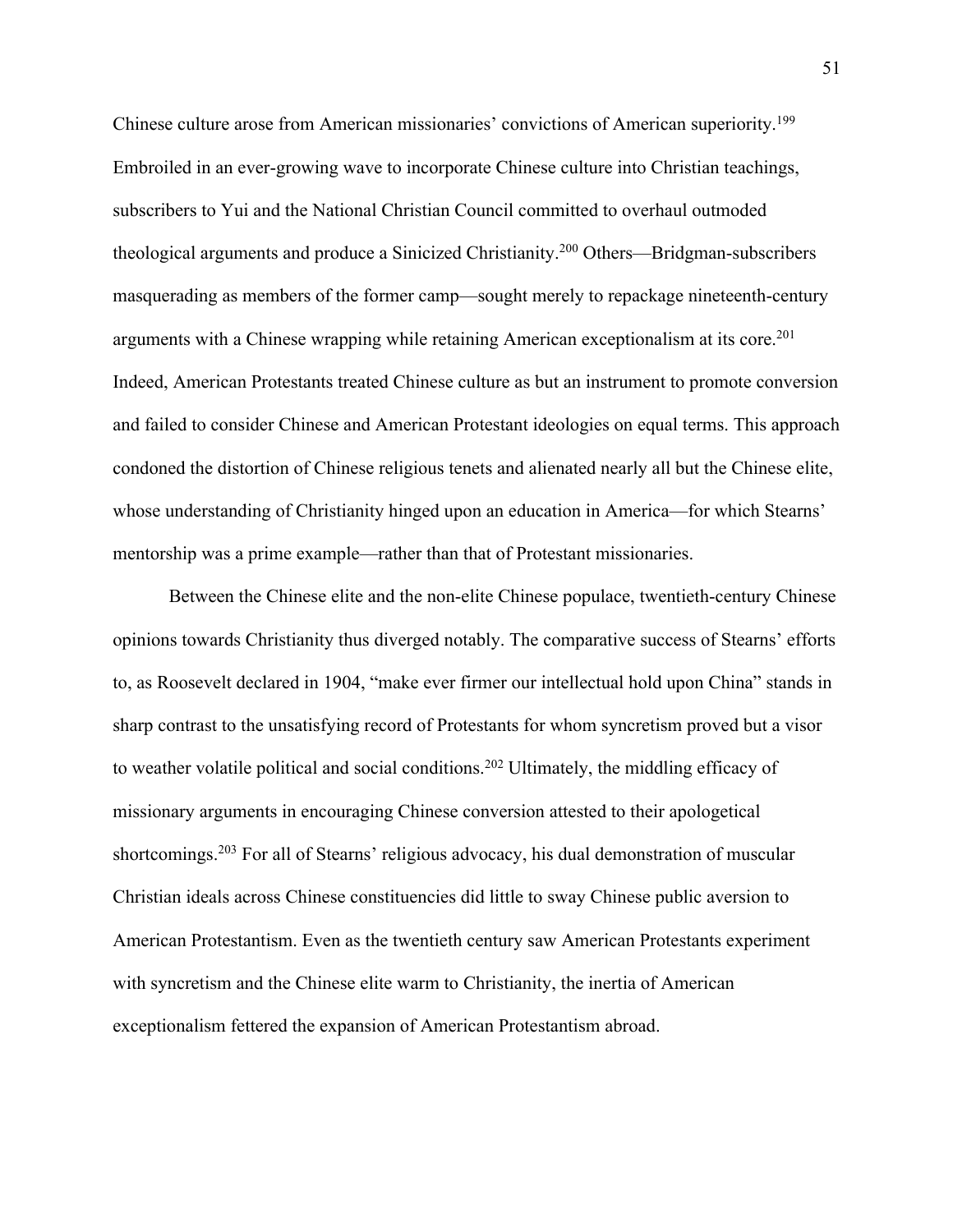However, that Stearns' muscular Christian advocacy did little to impact popular conceptions of Christianity in China does not discount the effectiveness of his advocacy among the Chinese constituents with whom he corresponded. Stearns' rhetorical and actionable commitments enabled the headmaster to embody and apply a muscular Christian lens to the Chinese students' worldview in patriotism, frugality, and athleticism. Such efforts produced scores of Chinese students and parents eager to uphold muscular Christian ideals within the communities to which returned: communities of socioeconomic privilege and therefore hardly representative of China as a whole, but nonetheless an indelible constituency at the confluence of Chinese and American ideological syncretism. A study in Stearns' advocacy thus offers a critical case study in not only the mechanisms by which American Protestant ideals took hold among the Chinese elite but also the arguments that attracted a steady flow of Chinese families to the twentieth-century American Academy.

It was with awareness and gratitude towards this advocacy that, on July 27, 1918, Kwong Yung Kwang sealed a letter addressed to "Alfred E. Stearns" and mailed his halfway across the globe.<sup>204</sup> When Stearns opened the typewritten letter some days later, the headmaster was greeted by a bilingual letterhead printed neatly in Chinese and English—a most explicit reminder of the transnational contexts of his correspondence.<sup>205</sup> The letter body included a reaction to the examinations of Kwang's son and a renewed request for Andover's 1917-1918 catalogs, his previous supply of which he had exhausted after distributing them to family.206 Kwang thus proved himself among the Chinese parents and students who became advocates of an American Protestant education after Stearns' example. The letter included more than incidentals, however. At the conclusion of the letter, Kwang summarized the wishes of the dozens of Chinese parents who preceded and followed him with the following confession: "His mother & I sincerely hope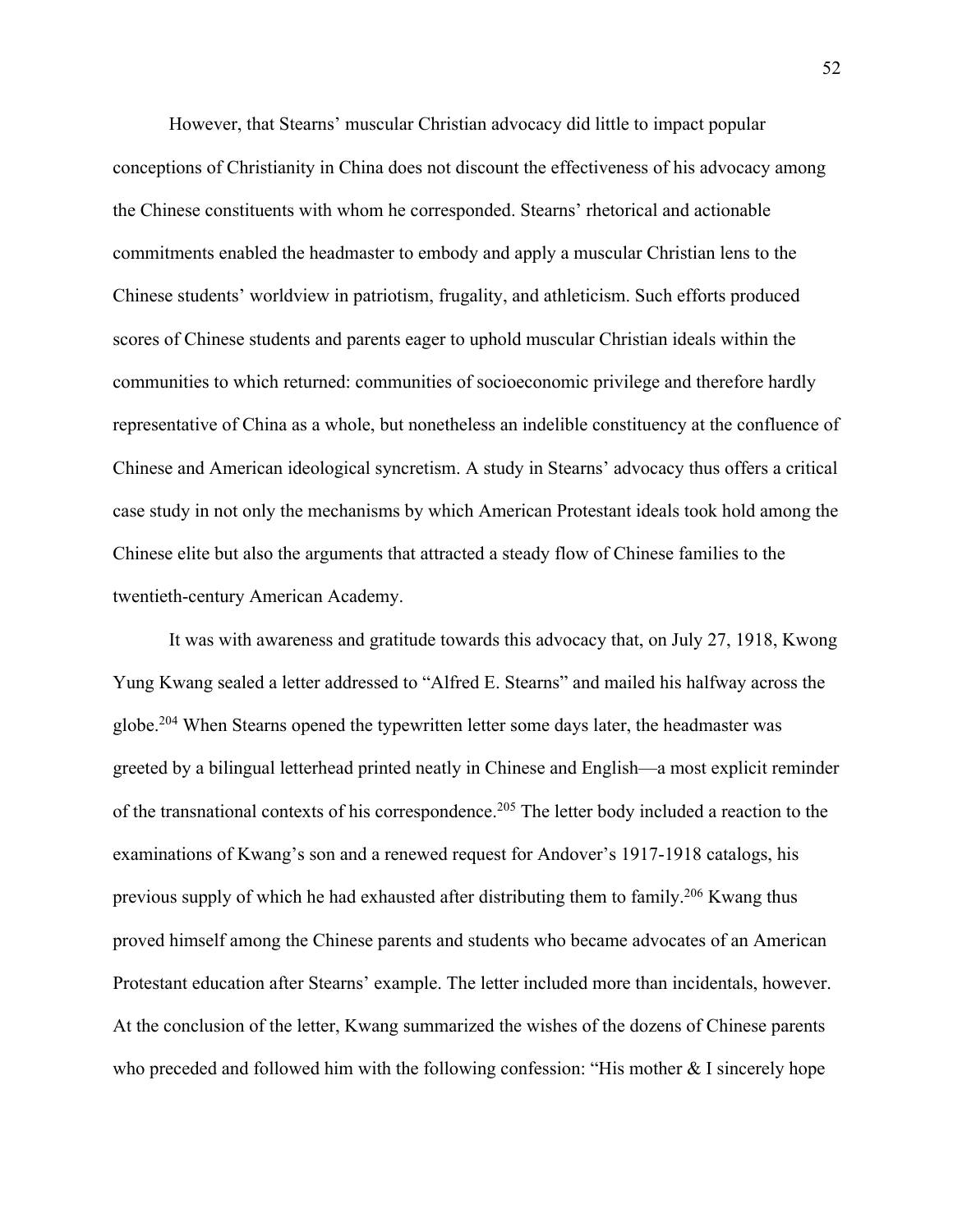you will make a christian [*sic*] out of [our son]."207 Such a statement marked an unequivocal embrace of the Academy's muscular Christian education. Stearns could have received no more enthusiastic an affirmation of the American Protestant ideals he worked so zealously to inculcate.

Kwang's note included even more than a bilingual letterhead and commitment to Christianity, however. He included a thank you. "Thanking for your ever kindness towards our students," Kwang wrote at the foot of the note.<sup>208</sup> Those eight words carried gratitude for Stearns' every tactful remark on Chinese affairs and every update on the Chinese students' accounts—every action and every line Stearns extended to his Chinese friends, families, and collaborators. On July 27, 1918, Kwang spoke as one Chinese parent out of the dozens with whom Stearns corresponded across his three decades as a muscular Christian advocate at the helm of the Academy. Nonetheless, Kwang's gratitude was directed towards the same commitments that Stearns extended to all of the Chinese families and collaborators he engaged in conversation. In that sense, Kwang may well have spoken for them all.

One must know what is there to identify what is not. This study occurs not in a vacuum but as one of what must become a series of studies in the Chinese students that build incrementally upon each other to uplift the Academy's marginalized, untold histories. It is my hope that this opening study, conducted through the lens of Stearns, explores what is there in order to set the stage for studies in what is not. The framing and focus of this study do not neglect, but most explicitly acknowledge, the shortcomings and omissions in the archives. Those omissions await further study.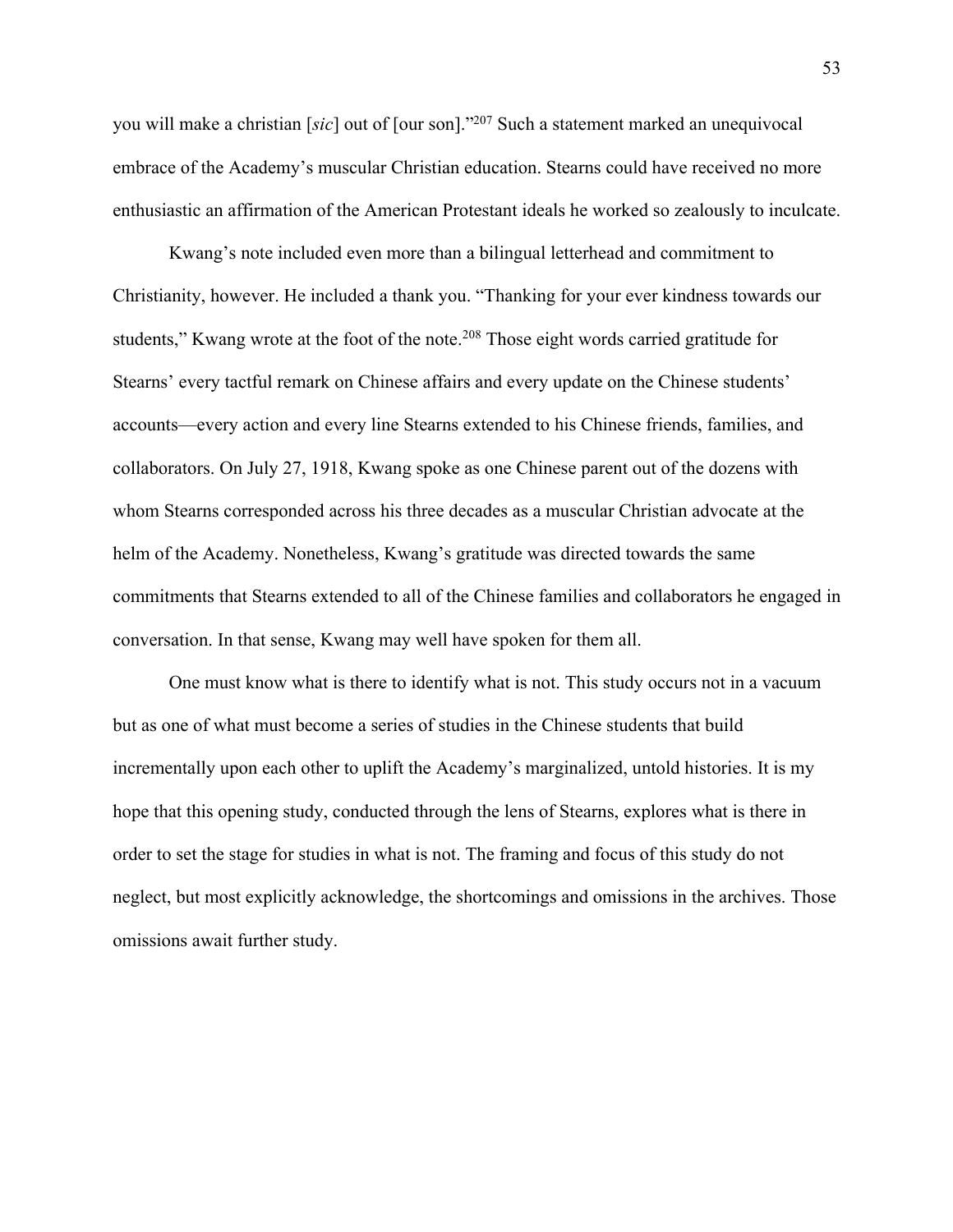### **Acknowledgments**

A most sincere thank you to Dr. Paige Roberts and Dr. Xiao Li, whose incisive feedback, unflappable support, and gentle mentorship sustained this project through this summer. In Spring 2021, it was under the tutelage of Dr. Miriam Villanueva, Dr. Fredrick Jordan, and Dr. Hijoo Son that many of my meditations on American Protestant missionaries made it into draft form and Dr. Bridget Tsemo who rekindled within me a renewed zeal for the academic growth I would experience throughout my research. Thank you, additionally, to Professors Dennis Kratz, Christopher Rea, and Emma Teng, whose commentary influenced the trajectory of this project at its every twist and turn. It is under their guidance that, to repurpose Liang Cheng's timeless words from 1904 yet again, this project "became tenfold stronger."<sup>209</sup>

In a study that centers Stearns, it is only fitting to reserve a place in these acknowledgments for the figure this study takes as its subject. In 1912, Stearns—in a characteristic show of compassion towards the Chinese parents amidst the political turmoil of Republican China—remarked at the height of his Christian advocacy, "I can only express the hope that the ordeals through which you are daily passing in your own land may soon become matters of history."210 Little did Stearns know, the "ordeals" to which he referred would grow into a decades-long campaign of political turmoil in China that shaped both his arguments on patriotism, frugality, and athleticism and the development of China in the twentieth century. Thank you, Headmaster, for offering me both impetus for this study and a quote to repurpose as the conclusion of my acknowledgments. It is my hope that this study in Stearns' rhetoric in the larger history of American Protestant advocacy—a case study in United States' educational institutions' formative influence on the Chinese elite—does, in fact, make such transnational histories of educational exchange "matters of history" well-studied for decades to come.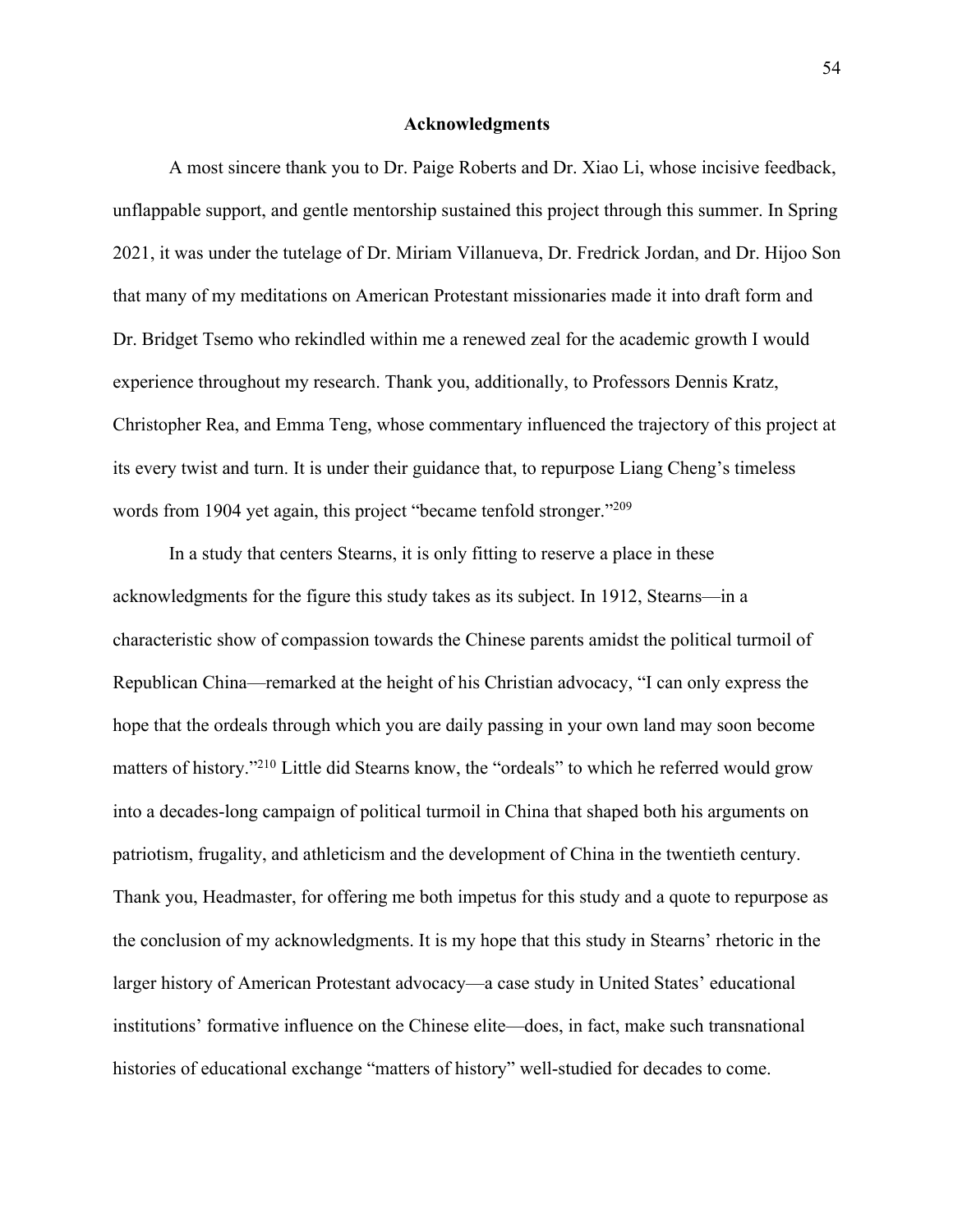#### **Notes**

<sup>1</sup> Kwong Yung Kwang to Alfred E. Stearns, July 27, 1918, Folder 4710, Head of School (Stearns) Records, Archives and Special Collections, Phillips Academy, Andover, MA.

<sup>2</sup> "My Country and My People (1935 Edition)," Open Library, last modified August 12, 2011, accessed September 9, 2021, https://openlibrary.org/books/OL24214697M/My\_country\_and\_my\_people.

<sup>3</sup> "Lin Yutang, 80, Dies; Scholar, Philosopher," *The New York Times* (New York, USA), March 27, 1976, 1, accessed September 9, 2021, https://www.nytimes.com/1976/03/27/archives/lin-yutang-80-dies-scholarphilosopher-lin-yutang.html.

<sup>4</sup> "Lin Yutang (1895 - 1976)," Biographical Dictionary of Chinese Christianity, accessed September 9, 2021, http://bdcconline.net/en/stories/lin-yutang.

<sup>5</sup> Boyd Tonkin, "The Little Prince: The New Film of the Boy Who Fell to Earth," *The Independent* (London, United Kingdom), December 29, 2014, [Page #], accessed September 9, 2021, https://www.independent.co.uk/artsentertainment/tv/features/little-prince-new-film-boy-who-fell-earth-9949079.html; "Hall of Fame Honorees: Lillian Smith," Georgia Writers Hall of Fame, accessed September 9, 2021, https://georgiawritershalloffame.org/honorees/lillian-smith.

<sup>6</sup> "Lin Yutang," 1.

<sup>7</sup> Edward J. M. Rhoads, "Chapter 9: Becoming Americanized?" in *Stepping Forth Into the World: The Chinese Educational Mission to the United States, 1872-81* (Aberdeen, Hong Kong: Hong Kong University Press, 2011),143-144, PDF.

<sup>8</sup> Rhoads, "Chapter 9: Becoming," 158.

<sup>9</sup> Alfred E. Stearns, "Andover and China," *The Phillips Bulletin*, October 1920, 6-7, accessed September 9, 2021.

<sup>10</sup> Fredrick W. Jordan, "Between Heaven and Harvard: Protestant Faith and the American Boarding School Experience, 1778-1940" (PhD diss., University of Notre Dame, 2004), 22.

<sup>1111</sup> For letters in which Stearns explores or references Chinese affairs, see Alfred E. Stearns to Charlie Sun, February 21, 1928, Folder: Sun 1928, Box 30, Head of School (Stearns) Records, Archives and Special Collections, Phillips Academy, Andover, MA; Alfred E. Stearns to C.Y. Sun, March 17, 1928, Folder: Sun 1928, Box 30, Head of School (Stearns) Records, Archives and Special Collections, Phillips Academy, Andover, MA; Alfred E. Stearns to Daniel B. Nye, December 31, 1929, Folder 4, Box 27, Head of School (Stearns) Records, Archives and Special Collections, Phillips Academy, Andover, MA; Alfred E. Stearns to Fayuen Sun, November 14, 1911, Folder 1803, Head of School (Stearns) Records, Archives and Special Collections, Phillips Academy, Andover, MA; Alfred E. Stearns to K. F. Tsai, May 18, 1926, Folder 5037, Head of School (Stearns) Records, Archives and Special Collections, Phillips Academy, Andover, MA; Alfred E. Stearns to King Yin Kwan, December 7, 1908, Head of School (Stearns) Records, Archives and Special Collections, Phillips Academy, Andover, MA; Alfred E. Stearns to King Yin Kwan, April 3, 1909, Head of School (Stearns) Records, Archives and Special Collections, Phillips Academy, Andover, MA; Alfred E. Stearns to King Yin Kwan, April 23, 1909, Head of School (Stearns) Records, Archives and Special Collections, Phillips Academy, Andover, MA; Alfred E. Stearns to King Yin Kwan, March 5, 1912, Head of School (Stearns) Records, Archives and Special Collections, Phillips Academy, Andover, MA; Alfred E. Stearns to King Yin Kwan, May 8, 1912, Head of School (Stearns) Records, Archives and Special Collections, Phillips Academy, Andover, MA; Alfred E. Stearns to M. C. Liang, June 21, 1920, Folder 4538, Head of School (Stearns) Records, Archives and Special Collections, Phillips Academy, Andover, MA; Alfred E. Stearns to M. T. Liang, January 28, 1925, Folder 4604, Head of School (Stearns) Records, Archives and Special Collections, Phillips Academy, Andover, MA; Alfred E. Stearns to Sung Sing Kwan, April 9, 1912, Head of School (Stearns) Records, Archives and Special Collections, Phillips Academy, Andover, MA; Alfred E. Stearns to S. Y. Hu, November 29, 1920, Folder 4415, Head of School (Stearns) Records, Archives and Special Collections, Phillips Academy, Andover, MA.

<sup>12</sup> Jordan, "Between Heaven," 348.

<sup>13</sup> Jordan, "Between Heaven," 348.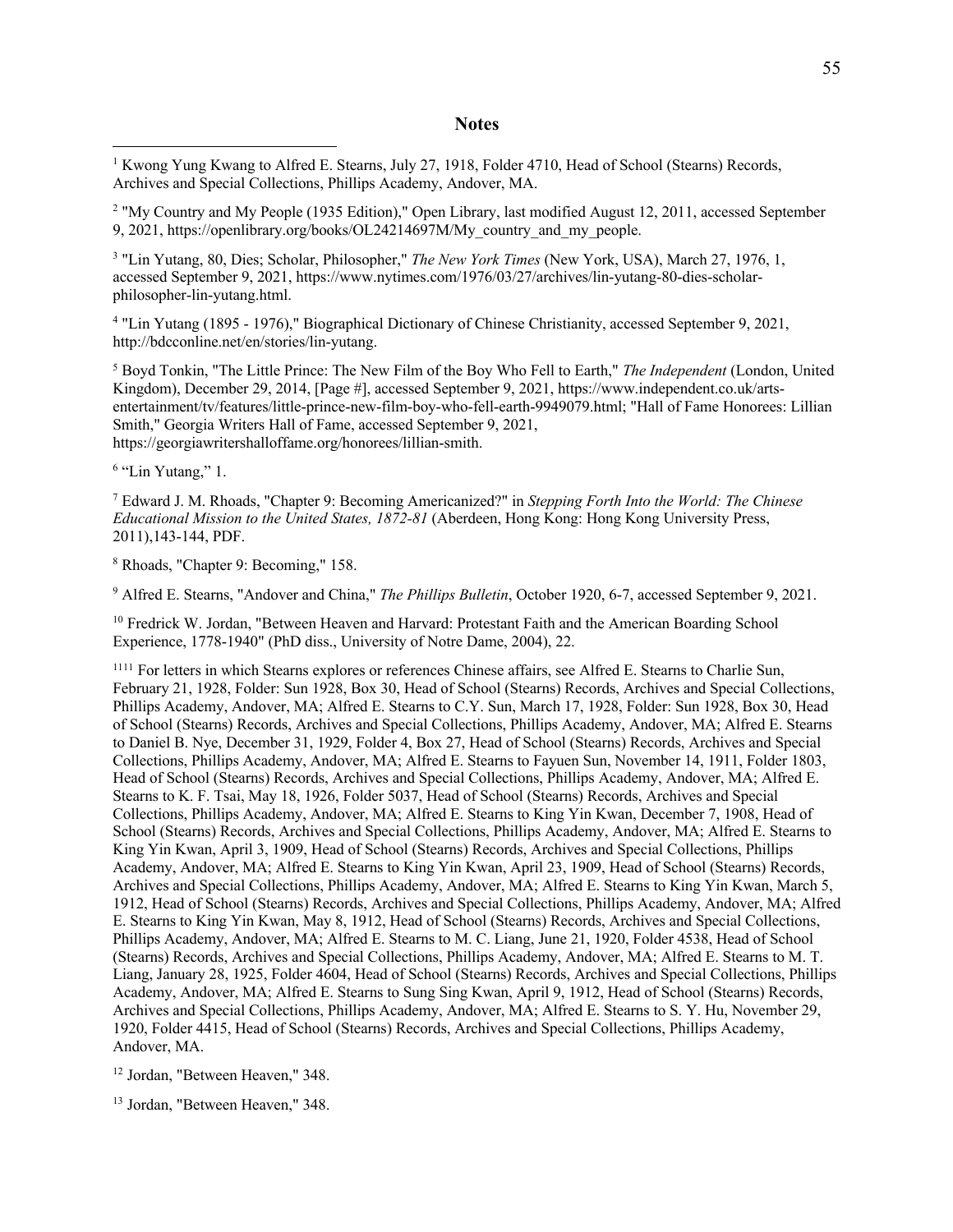<sup>14</sup> Johnathan D. Spence, "Experiments in Government: China and the United States," in *The Search for Modern China* (New York, NY: W. W. Norton & Company, 1990), 386, PDF.

<sup>15</sup> Stearns to Kwan, April 9, 1912; Sung Sing Kwan to Alfred E. Stearns, June 28, 1914, Head of School (Stearns) Records, Archives and Special Collections, Phillips Academy, Andover, MA.

<sup>16</sup> For the most thorough—albeit domestic—study of Stearns' American Protestant influence to date, see Jordan, "Between Heaven," 364-387, 563-567.

<sup>17</sup> For scattered examples of primary sources on Andover's Chinese students outside of Stearns' correspondence, see Alfred E. Stearns, "Welcome: Dr. Stearns' Message" (address printed in The Twelfth Annual Conference of the Eastern Section of the Chinese Students' Alliance in the United States of America at Phillips Academy, Andover, MA, August 24, 1916), 7; "Chinese Students' Alliance. Third Annual Conference Being Held in the Theological Seminary — Large Attendance of Students and Interesting Program," *The Andover Townsman* (Andover, MA), August 23, 1907, 4, accessed September 11, 2021, https://mhl.org/sites/default/files/newspapers/ATM-1907-08.pdf; "Successful Conference: Chinese Students Close a Very Enjoyable Program," *The Andover Townsman* (Andover, MA), August 30, 1907, 4, accessed September 11, 2021, https://mhl.org/sites/default/files/newspapers/ATM-1907- 08.pdf.

<sup>18</sup> For examples of Chinese students' reliance on Stearns, see Mary Sun to Alfred E. Stearns, April 18, 1926, Box 28, Folder 1, Head of School (Stearns) Records, Archives and Special Collections, Phillips Academy, Andover, MA; Stearns to Sun, February 21, 1928.

<sup>19</sup> Edward J. M. Rhoads, "Chapter 11: The Returned Students," in *Stepping Forth Into the World: The Chinese Educational Mission to the United States, 1872-81* (Aberdeen, Hong Kong: Hong Kong University Press, 2011), 209, PDF.

<sup>20</sup> Stearns' correspondence with Sung Sing Kwan extended past 1932, some two decades following Kwan's departure from the Academy; Stearns wrote Tommy Sun as late as 1949, nearly three decades following Tommy's departure. Stearns likewise advised the children of C. Y. Sun well past their time on Andover Hill. See Alfred E. Stearns to Sung Sing Kwan, May 4, 1932, Head of School (Stearns) Records, Archives and Special Collections, Phillips Academy, Andover, MA; Alfred E. Stearns to Tommy Sun, March 28, 1949, Folder 1, Box 27, Head of School (Stearns) Records, Archives and Special Collections, Phillips Academy, Andover, MA; Sun to Stearns, April 18, 1926.

 $21$  For a study that positions ancestor worship within Chinese folk religion, see Fenggang Yang and Anning Hu, "Mapping Chinese Folk Religion in Mainland China and Taiwan," *Journal for the Scientific Study of Religion* 51, no. 3 (September 2012): 509, 512. https://www.jstor.org/stable/41681808.

<sup>22</sup> Chang, "III. The Anti-Religion," 466; Daniel Liestman, "'To Win Redeemed Souls from Heathen Darkness': Protestant Response to the Chinese of the Pacific Northwest in the Late Nineteenth Century," *Western Historical Quarterly* 24, no. 2 (May 1993): 179-201, https://www.jstor.org/stable/970935; Editorial Board of The Chinese Recorder, "Editorial," *The Chinese Recorder* 55, no. 11 (November 1924): 695, accessed July 15, 2021, https://babel.hathitrust.org/cgi/pt?id=uc1.b3107577&view=1up&seq=833&skin=2021; Harry Kingman, "An Outstanding Problem of the Christian Movement in China," *The Chinese Recorder* 57 (May 1926): 332, accessed May 11, 2021, http://hdl.handle.net/2027/uc1.b3103515; Joseph Tse-Hei Lee, "God's Villages: Christian Communities in Late-Nineteenth-Century South China," in "Asian Ritual Systems: Syncretisms and Ruptures," special issue, *Journal of Ritual Studies* 19, no. 1 (2005): 32, PDF; Jun Xing, "The American Social Gospel and the Chinese YMCA," in "Bridging an Ocean: American Missionaries and Asian Concerts Reexamined," special issue, *The Journal of American - East Asian Relations* 5, no. 3 (Fall/Winter 1996): 277, 282, https://www.jstor.org/stable/23612677. For a study that positions insensitive Protestant evangelizing in China as a catalyst of Confucian-Christian polarization, see Ya-pei Kuo, "'Christian Civilization' and the Confucian Church: The Origin of Secularist Politics in Modern China," *Past & Present*, no. 208 (February 2013): 235-264, https://www.jstor.org/stable/23360260.

<sup>23</sup> Elijah C. Bridgman, "Introduction," *The Chinese Repository* 1, no. 1 (May 1832): 3, accessed May 7, 2021, https://archive.org/details/chinesereposito10unkngoog.

<sup>24</sup> Paul A. Cohen, "The Anti-Christian Tradition in China," *The Journal of Asian Studies* 20, no. 2 (February 1961): 178, https://www.jstor.org/stable/2050481; Tatsuro Yamamoto and Sumiko Yamamoto, "II. The Ant-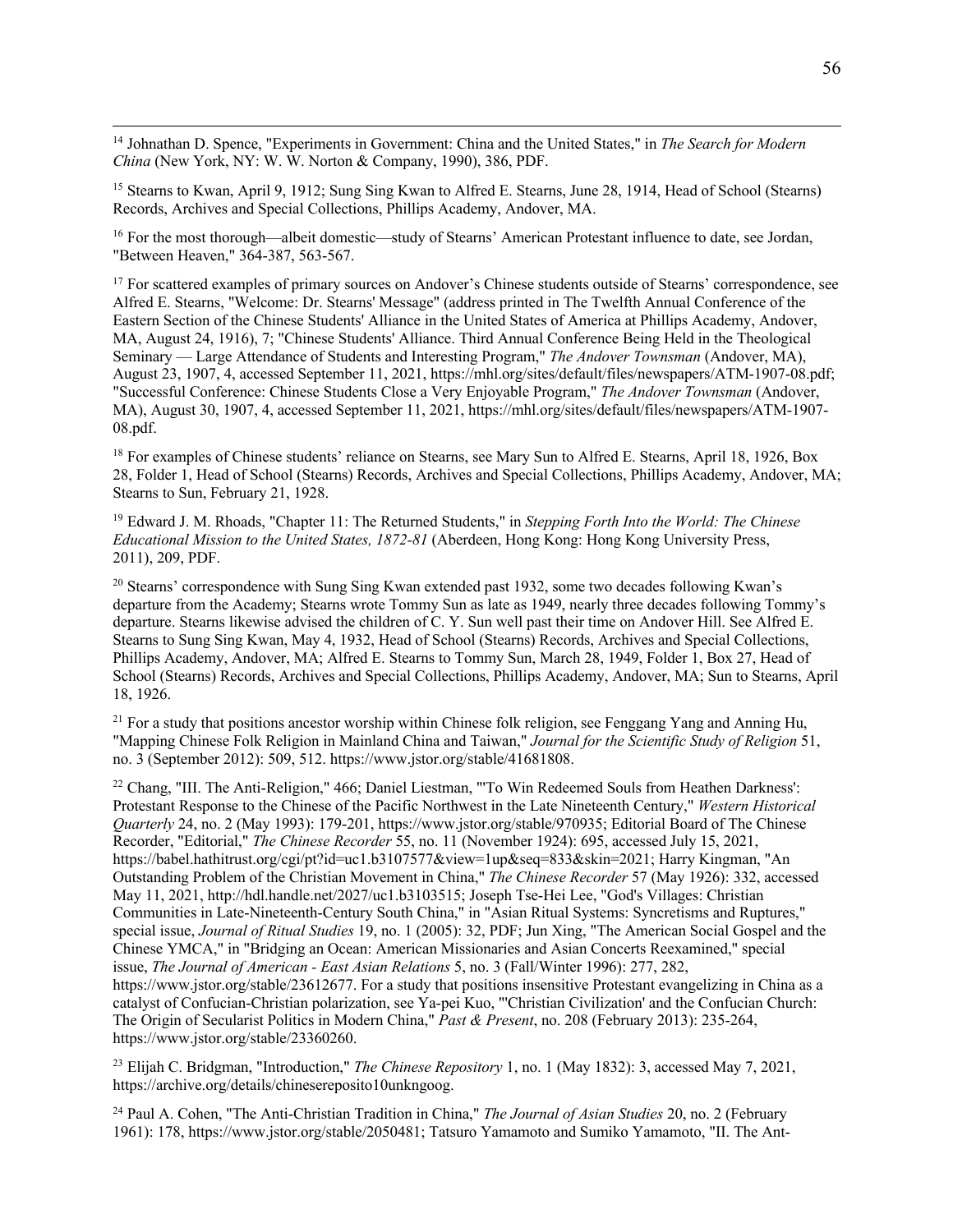Christian Movement in China 1922-127," *The Far Eastern Quarterly* 12, no. 2 (February 1953): 133, https://www.jstor.org/stable/2941975.

<sup>25</sup> Xiaoqun Xu, "The Dilemma of Accommodation: Reconciling Christianity and Chinese Culture in the 1920s," *The Historian* 60, no. 1 (Fall 1997): 29, PDF.

<sup>26</sup> H. C. Hu, "I. The New Thought Movement," in "The Intellectual Wakening of Young China," special issue, *The Chinese Recorder* 55, no. 8 (August 1923): 452, accessed July 15, 2021, https://babel.hathitrust.org/cgi/pt?id=uc1.b3108842&view=1up&seq=567&skin=2021.

<sup>27</sup> William A. Callahan, "National Insecurities: Humiliation, Salvation, and Chinese Nationalism," *Alternatives: Global, Local, Political* 29, no. 2 (March 2004): 202, 206, accessed May 7, 2021, https://www.jstor.org/stable/40645112.

<sup>28</sup> Bridgman, "Introduction," 3.

<sup>29</sup> Editorial Board of The Chinese Repository, "Christian Colonies to Eastern Asia," *The Chinese Repository* 4, no. 5 (September 1835): 204, accessed July 1, 2021, https://babel.hathitrust.org/cgi/pt?id=uc1.b3883202&view=1up&seq=219&skin=2021.

<sup>30</sup> S. Wells Williams, "The Middle Kingdom: A Survey of the Geography, Government, Education, Social Life, Arts, and History of the Chinese Empire and Its Inhabitants," 1834, in "The Dilemma of Accommodation: Reconciling Christianity and Chinese Culture in the 1920s," by Xiaoqun Xu, 24, *The Historian* 60, no. 1 (Fall 1997), PDF.

<sup>31</sup> Bridgman, "Introduction," 5; Williams, "The Middle," in "The Dilemma," 24.

<sup>32</sup> Johnathan D. Spence, "Fragmentation and Reform," in *The Search for Modern China* (New York, NY: W. W. Norton & Company, 1990), 140-141, PDF.

<sup>33</sup> Haiming Wen and Deming Chen, "'Confucian Cultural Fallacy' in the 20<sup>th</sup> Century Chinese Enlightenment Movement," *Frontiers of Philosophy in China* 8, no. 2 (June 2013): 203, https://www.jstor.org/stable/23597393.

<sup>34</sup> Xu, "The Dilemma," 25.

<sup>35</sup> Yamamoto and Yamamoto, "II. The Ant-Christian," 137.

<sup>36</sup> Hu, "I. The New Thought," 452; Hans Schmidt, "Democracy for China: American Propaganda and the May Fourth Movement," *Diplomatic History* 22, no. 1 (Winter 1998): 22, https://www.jstor.org/stable/24913719.

<sup>37</sup> Theodore Roosevelt to William Woodville Rockhill, May 18, 1905, Harvard College Library, The Roosevelt Center at Dickinson State University, Dickinson, ND.

<sup>38</sup> Roosevelt to Rockhill, May 18, 1905.

<sup>39</sup> Roosevelt to Rockhill, May 18, 1905.

<sup>40</sup> For a summary of the anti-Christian movement in China, see C. S. Chang, "III. The Anti-Religion Movement," in "The Intellectual Wakening of Young China," special issue, *The Chinese Recorder* 55, no. 8 (August 1923): 466, accessed July 15, 2021, https://babel.hathitrust.org/cgi/pt?id=uc1.b3108842&view=1up&seq=580&skin=2021.

<sup>41</sup> Roosevelt to Rockhill, May 18, 1905.

<sup>42</sup> Rhoads, "Chapter 9: Becoming," 158.

<sup>43</sup> Theodore Roosevelt to George B. Cortelyou, January 25, 1904, Harvard College Library, The Roosevelt Center at Dickinson State University, Dickinson, ND.

<sup>44</sup> Sidney Milkis, "Theodore Roosevelt: Life Before the Presidency," University of Virginia Miller Center, accessed September 11, 2021, https://millercenter.org/president/roosevelt/life-before-the-presidency.

<sup>45</sup> Stefan Hübner, "Muscular Christianity and the Western Civilizing Mission," *Diplomatic History* 39, no. 3 (June 2015): 445, https://www.jstor.org/stable/10.2307/26376677.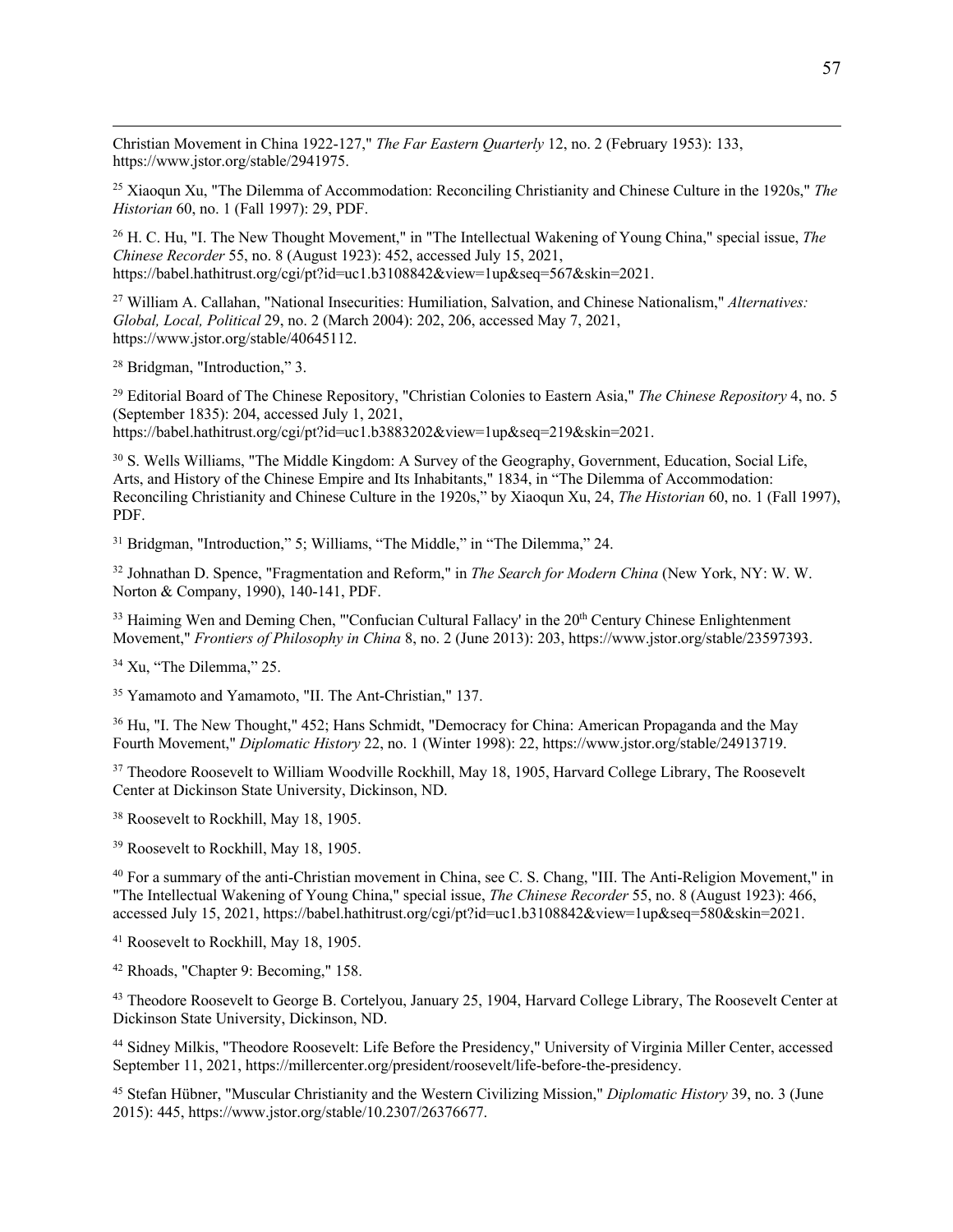<sup>46</sup> Benjamin J. Wetzel, "Lessons from the Faith of Theodore Roosevelt, on the Centennial of His Death," Taylor University, last modified April 1, 2019, accessed September 11, 2021, https://www.taylor.edu/news/lessons-fromthe-faith-of-theodore-roosevelt-on-the-centennial-of-his-death; Milkis, "Theodore Roosevelt," University of Virginia Miller Center.

<sup>47</sup> Milkis, "Theodore Roosevelt," University of Virginia Miller Center.

<sup>48</sup> Adrienne Zhang and Paige Roberts, eds., "Profiles: Sir Chentung Liang Cheng," China Comes to Andover, accessed September 11, 2021, https://www.noblenet.org/chinacomestoandover/profiles/sir-chentung-liang-chen/.

<sup>49</sup> Rhoads, "Chapter 11: The Returned," 209.

<sup>50</sup> Joseph A. Reaves, "Silk Gowns and Gold Gloves," in *Taking in a Game: A History of Baseball in Asia* (Lincoln, NE: University of Nebraska Press, 2002), 25-27, digital file.

<sup>51</sup> Reaves, "Silk Gowns," 25-27.

<sup>52</sup> Stearns consulted Sir Liang Cheng regularly on Chinese students' affairs. See Alfred E. Stearns to Sing Kan Tsai, December 18, 1906, Folder 1120, Head of School (Stearns) Records, Archives and Special Collections, Phillips Academy, Andover, MA.

<sup>53</sup> Claude Moore Fuess, "History of Phillips Academy Andover: The Twentieth Century," in *An Old New England School: A History of Phillips Academy Andover* (Boston, MA: Houghton Mifflin Co., 1917), 504, digital file.

<sup>54</sup> Fuess, "History of Phillips," 505.

<sup>55</sup> Fuess, "History of Phillips," 505.

<sup>56</sup> Fuess, "History of Phillips," 505.

<sup>57</sup> Fuess, "History of Phillips," 505.

<sup>58</sup> Fuess, "History of Phillips," 505.

<sup>59</sup> Fuess, "History of Phillips," 505.

<sup>60</sup> Describing Dr. Stearns' relationship with Chinese parents, Robert Chandler offered in 1920 that the Chinese parent was often "not himself a Christian." See Robert E. Chandler to Edward H. Chandler, July 1, 1920, Box 29, Head of School (Stearns) Records, Archives and Special Collections, Phillips Academy, Andover, MA.

<sup>61</sup> Alfred E. Stearns, *The Challenge of Youth* (Boston, MA: W. A. Wilde Company, 1923), accessed September 12, 2021, http://www.pa59ers.com/library/Stearns/youth1.html.

<sup>62</sup> Sinley K. Y. Chang to Alfred E. Stearns, January 13, 1925, Folder 4543, Head of School (Stearns) Records, Archives and Special Collections, Phillips Academy, Andover, MA.

<sup>63</sup> Alfred E. Stearns, "Part Three: Religion in Civilization," in *The Challenge of Youth* (Boston, MA: W. A. Wilde Company, 1923), accessed September 12, 2021, http://www.pa59ers.com/library/Stearns/youth1.html.

<sup>64</sup> *Amherst College Catalog 1884/1885: The Course of Study* (Amherst, MA: Amherst College, 1884), 25, accessed September 12, 2021, https://acdc.amherst.edu/explore/asc:627250/asc:627420.

<sup>65</sup> For a study of "world Christianity" in twentieth-century New England's American Protestant educational institutions, see James Strasburg, "Creating, Practicing, and Researching a Global Faith: Conceptualizations of World Christianity in the American Protestant Pastorate and Seminary Classroom, 1893 to the Present," *Journal of World Christianity* 6, no. 2 (2016): 217-236, https://www.jstor.org/stable/10.5325/jworlchri.6.2.0217.

<sup>66</sup> Jordan, "Between Heaven," 377.

<sup>67</sup> King Yin Kwan to Alfred E. Stearns, November 4, 1908, Head of School (Stearns) Records, Archives and Special Collections, Phillips Academy, Andover, MA.

<sup>68</sup> Stearns, "Andover and China," 6-7.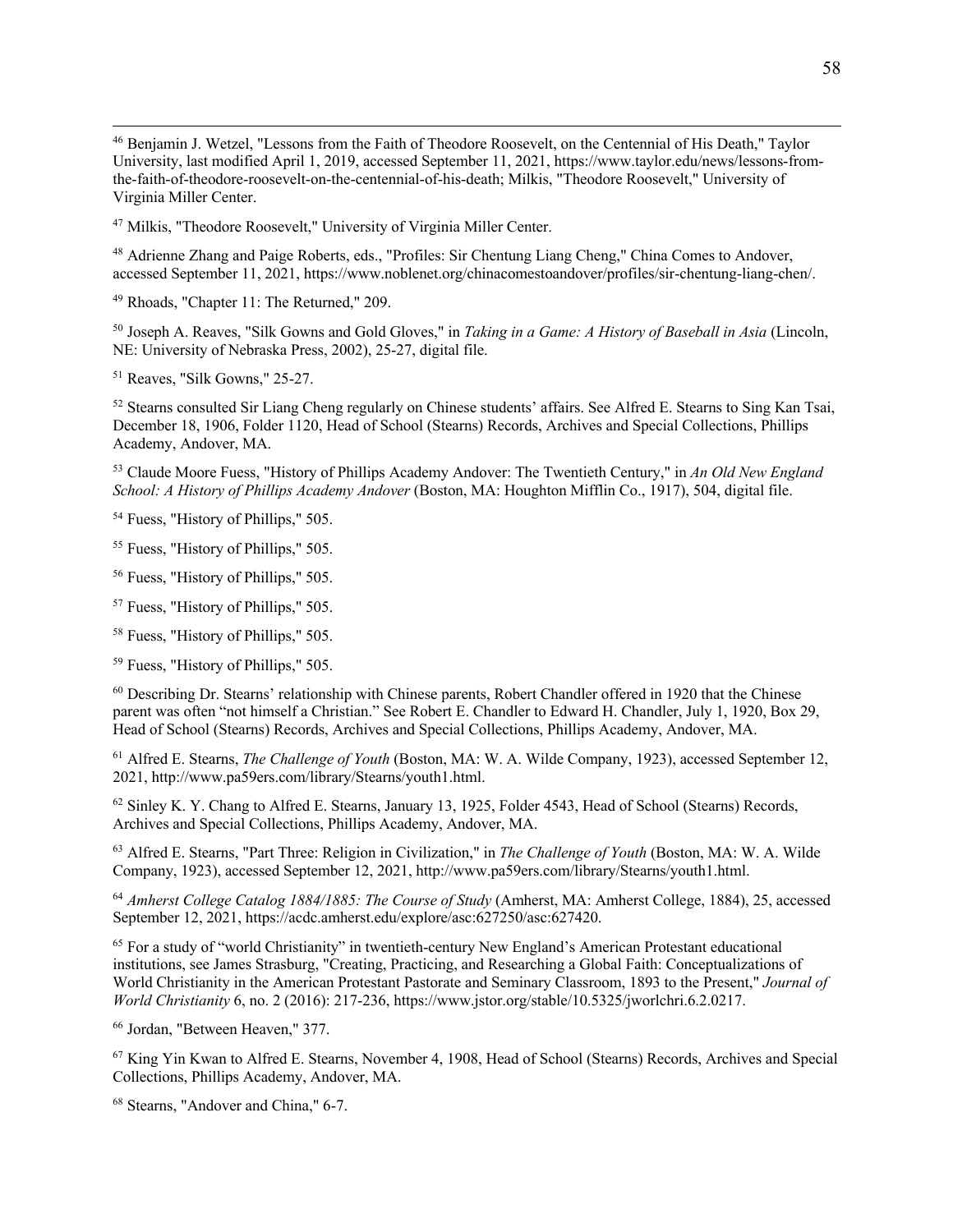<sup>69</sup> Samuel Phillips, ed., *The Constitution of Phillips Academy, in Andover* (Andover, MA: Flagg and Gould, 1828), 11-12, accessed September 12, 2021,

https://archive.org/details/constitutionofph00philiala/page/n3/mode/2up?q=god.

<sup>70</sup> Stearns, "Andover and China," 6-7. Among the Chinese parents, Stearns' piece was received with a chorus of applause. For an example of Chinese parents' vocal support for Stearns' Christian framing in his *The Phillips Bulletin* feature, see C. Y. Sun to Alfred E. Stearns, December 26, 1920, Box 29, Head of School (Stearns) Records, Archives and Special Collections, Phillips Academy, Andover, MA.

 $71$  For all the implied religious dimensions of his rhetoric, Stearns does not hesitate to articulate this religiosity clearly. For Stearns' reiteration of "high Christian principles" to the Chinese students, see Stearns to Sun, February 21, 1908.

<sup>72</sup> Stearns to Kwan, December 7, 1908.

<sup>73</sup> Kwan to Stearns, June 28, 1914; Kwan to Stearns, November 4, 1908; Stearns to Hu, November 29, 1920.

<sup>74</sup> Stearns, "Andover and China," 6-7.

<sup>75</sup> Spence, "Fragmentation and Reform," 267-268.

<sup>76</sup> Stearns to Kwan, March 5, 1912.

<sup>77</sup> Spence, "Fragmentation and Reform," 261.

<sup>78</sup> "Chinese Students,'" 4.

<sup>79</sup> "Chinese Students,'" 4.

<sup>80</sup> "Successful Conference," 4.

<sup>81</sup> Stearns, "Welcome: Dr. Stearns,'" 7.

<sup>82</sup> Kwan to Stearns, November 4, 1908.

83 King Yin Kwan to Alfred E. Stearns, October 2, 1909, Head of School (Stearns) Records, Archives and Special Collections, Phillips Academy, Andover, MA.

<sup>84</sup> Reaves, "Silk Gowns," 25-27.

<sup>85</sup> S. Y. Hu to Alfred E. Stearns, November 24, 1920, Folder 4415, Head of School (Stearns) Records, Archives and Special Collections, Phillips Academy, Andover, MA.

<sup>86</sup> C. L. Chow to Alfred E. Stearns, December 15, 1917, Folder 4055, Head of School (Stearns) Records, Archives and Special Collections, Phillips Academy, Andover, MA; Hu to Stearns, November 24, 1920.

<sup>87</sup> Chandler to Chandler, July 1, 1920.

<sup>88</sup> Chandler to Chandler, July 1, 1920.

<sup>89</sup> Stearns to Liang, June 21, 1920.

<sup>90</sup> Chandler to Chandler, July 1, 1920.

<sup>91</sup> Sun to Stearns, December 26, 1920.

92 The American Board of Commissioners for Foreign Missions to Alfred E. Stearns, June 9, 1921, Folder 4263, Head of School (Stearns) Records, Archives and Special Collections, Phillips Academy, Andover, MA.

<sup>93</sup> Alfred E. Stearns to Henry Smith Leiper, September 9, 1920, Box 29, Head of School (Stearns) Records, Archives and Special Collections, Phillips Academy, Andover, MA.

<sup>94</sup> Stearns to Leiper, September 9, 1920.

<sup>95</sup> Stearns to Leiper, September 9, 1920.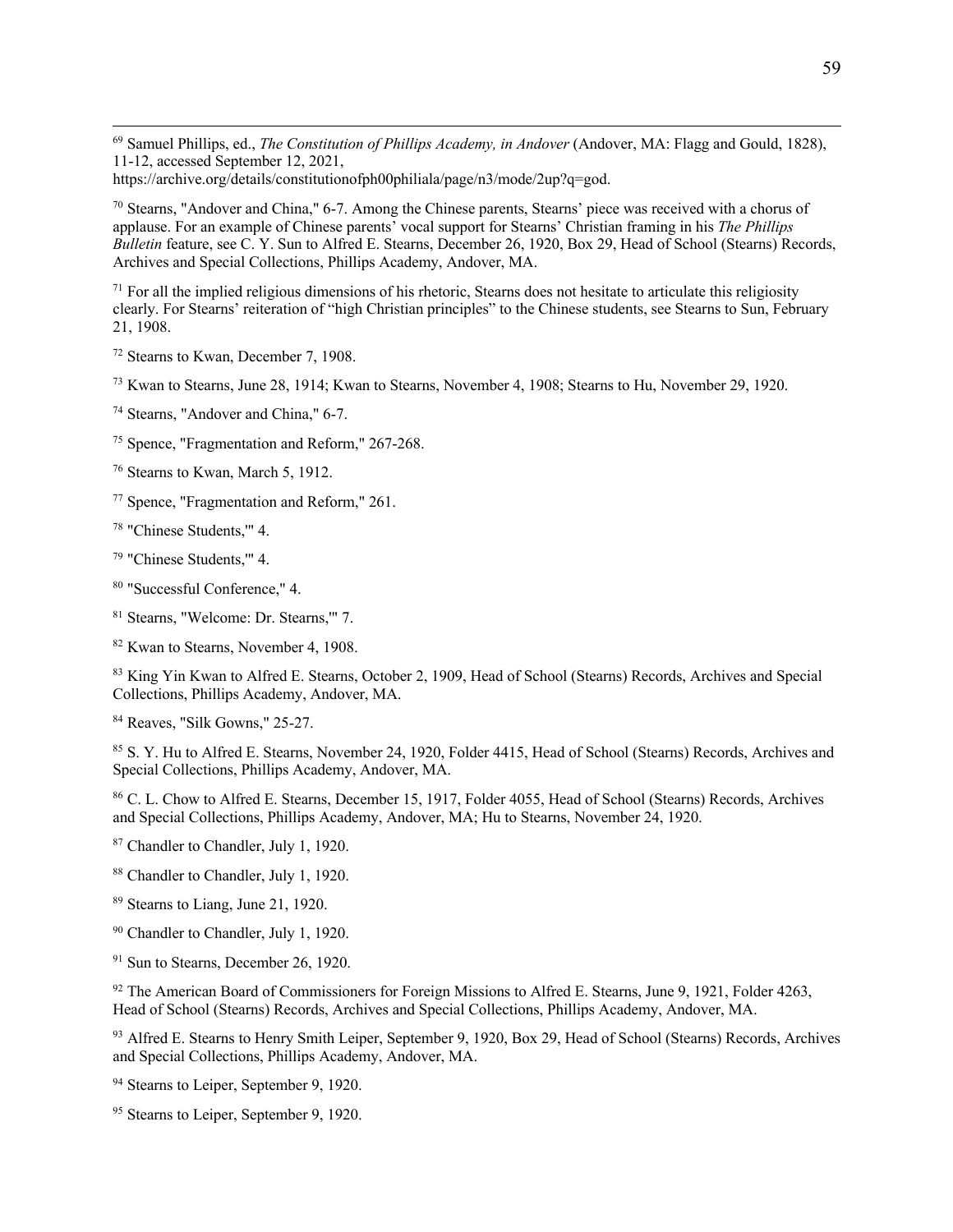<sup>96</sup> Stearns to Leiper, September 9, 1920.

 $97$  Stearns extended similar promises of thoughtful guidance to several other missionaries as well, among them Edward E. Chandler of the American Board Mission. See Alfred E. Stearns to Edward E. Chandler, September 9, 1920, Box 29, Head of School (Stearns) Records, Archives and Special Collections, Phillips Academy, Andover, MA; The American Board of Commissioners for Foreign Missions to Stearns, June 9, 1921.

<sup>98</sup> Stearns, "Andover and China," 6-7.

<sup>99</sup> Jordan, "Between Heaven," 14-15.

<sup>100</sup> King Yin Kwan, for example, served at the Imperial Medical College in Tientsin, China and resigned his post in 1913, just two years following the fall of the Qing dynasty. See Sung Sing Kwan to Alfred E. Stearns, October 16, 1913, Head of School (Stearns) Records, Archives and Special Collections, Phillips Academy, Andover, MA.

<sup>101</sup> Soma Hewa, "The Protestant Personality and Higher Education: American Philanthropy beyond the 'Progressive Era,'" *International Journal of Politics, Culture, and Society* 12, no. 1 (Fall 1998): 135, https://www.jstor.org/stable/20019958.

<sup>102</sup> For examples of such detailed reports of financial accounts, see Alfred E. Stearns to Alfred K. P. Tsai, "Account of Alfred K. P. Tsai from December 5, 1927 [*sic*] to October 9, 1928," October 9, 1928, Folder 3, Box 27, Head of School (Stearns) Records, Archives and Special Collections, Phillips Academy, Andover, MA; Alfred E. Stearns to K. F. Tsai, "Account of K. F. Tsai, from March 13 to December 8 [*sic*] 1920," December 8, 1920, Folder 5037, Head of School (Stearns) Records, Archives and Special Collections, Phillips Academy, Andover, MA; Alfred E. Stearns to K. F. Tsai, "Account of K. F. Tsai, June 4, '23 to March 24, '24," March 24, 1924, Folder 5037, Head of School (Stearns) Records, Archives and Special Collections, Phillips Academy, Andover, MA; Stearns to Kwan, March 5, 1912.

<sup>103</sup> King Yin Kwan to Alfred E. Stearns, May 25, 1911, Head of School (Stearns) Records, Archives and Special Collections, Phillips Academy, Andover, MA.

<sup>104</sup> Stearns to Kwan, March 5, 1912.

<sup>105</sup> Stearns to Kwan, March 5, 1912.

<sup>106</sup> Stearns to Kwan, May 8, 1912.

<sup>107</sup> Stearns to Kwan, May 8, 1912.

<sup>108</sup> Alfred E. Stearns to Fayuen Sun, December 26, 1908, Folder 1571, Head of School (Stearns) Records, Archives and Special Collections, Phillips Academy, Andover, MA; Alfred E. Stearns to Fayuen Sun, November 14, 1911, Folder 1571, Head of School (Stearns) Records, Archives and Special Collections, Phillips Academy, Andover, MA; Alfred E. Stearns to F. S. Tu, May 13, 1927, Folder 2, Box 28, Head of School (Stearns) Records, Archives and Special Collections, Phillips Academy, Andover, MA; Alfred E. Stearns to K. Y. Tu, July 26, 1927, Folder 2, Box 28, Head of School (Stearns) Records, Archives and Special Collections, Phillips Academy, Andover, MA; Alfred E. Stearns to Mary Sun, April 21, 1926, Folder 1, Box 28, Head of School (Stearns) Records, Archives and Special Collections, Phillips Academy, Andover, MA; Stearns to Kwan, March 5, 1912; Stearns to Kwan, March 5, 1912; Stearns to Kwan, May 25, 1911; Stearns to Liang, June 21, 1920.

<sup>109</sup> H. K. Tu to K. Y. Tu, July 15, 1927, Folder 2, Box 28, Head of School (Stearns) Records, Archives and Special Collections, Phillips Academy, Andover, MA.

<sup>110</sup> Stearns to Tu, May 13, 1927. For an account of the Tu's move to the French Settlement in Shanghai, see F. S. Tu to Alfred E. Stearns, April 10, 1927, Folder 2, Box 28, Head of School (Stearns) Records, Archives and Special Collections, Phillips Academy, Andover, MA.

<sup>111</sup> Letter to Alfred E. Stearns and Ting-Kan Tsai, November 8, 1926, Folder 2, Box 27, Head of School (Stearns) Records, Archives and Special Collections, Phillips Academy, Andover, MA.

<sup>112</sup> Alfred E. Stearns, "Part Three: Religion in Civilization," in *The Challenge of Youth* (Boston, MA: W. A. Wilde Company, 1923), accessed September 12, 2021, http://www.pa59ers.com/library/Stearns/youth1.html.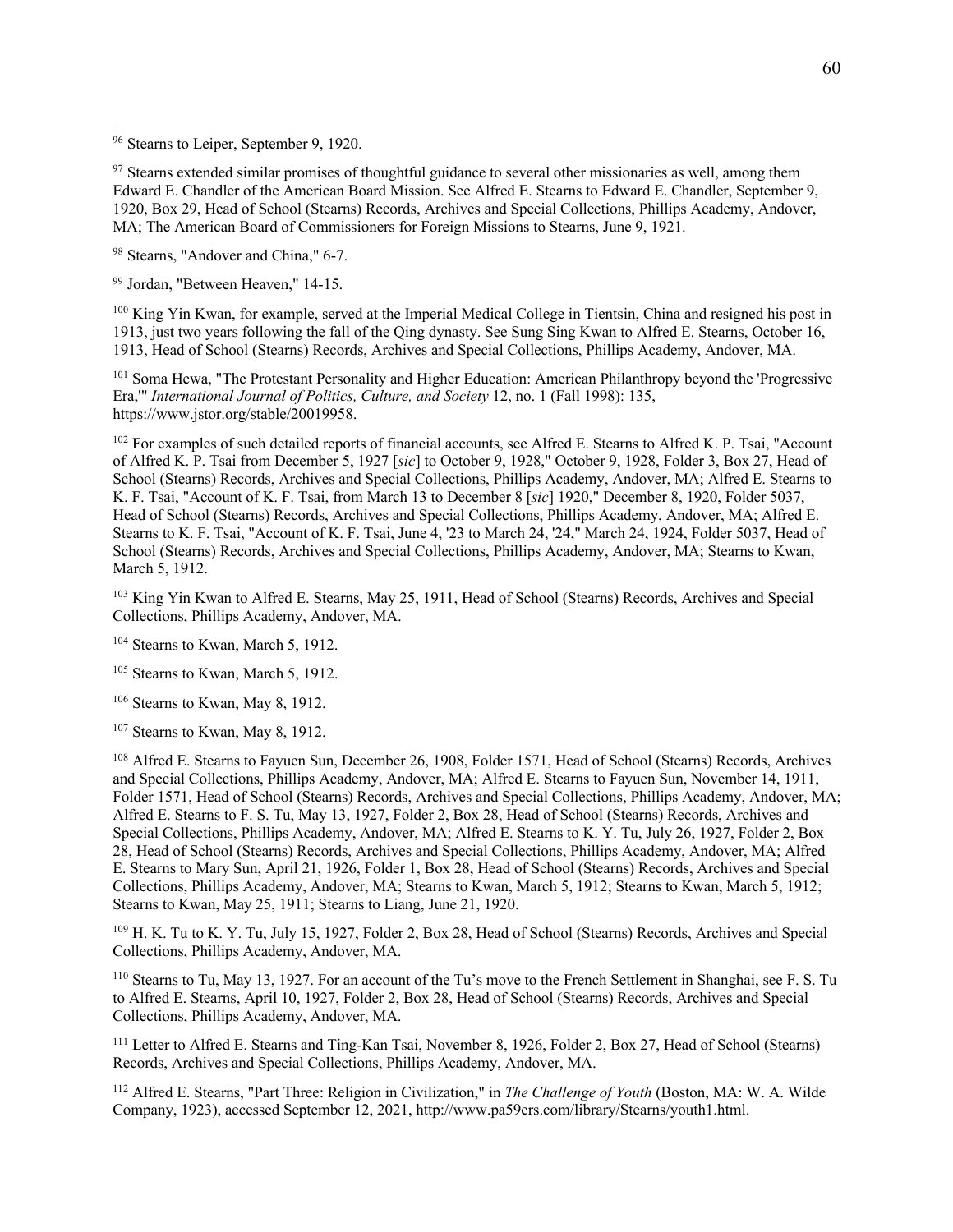<sup>113</sup> Fuess, "History of Phillips," 505.

<sup>114</sup> Alfred E. Stearns to Dummer Athletic Association, October 10, 1910, Folder 2545, Head of School (Stearns) Records, Archives and Special Collections, Phillips Academy, Andover, MA.

<sup>115</sup> Stearns to Dummer Athletic Association, October 10, 1910.

<sup>116</sup> Alfred E. Stearns to C. Y. Sun, June 7, 1926, Folder 2, Box 30, Head of School (Stearns) Records, Archives and Special Collections, Phillips Academy, Andover, MA.

<sup>117</sup> Hübner, "Muscular Christianity," 537.

<sup>118</sup> Hübner, "Muscular Christianity," 537.

<sup>119</sup> Stearns to Sun, June 7, 1926.

<sup>120</sup> H. K. Tu to Alfred E. Stearns, July 15, 1927, Folder 2, Box 28, Head of School (Stearns) Records, Archives and Special Collections, Phillips Academy, Andover, MA.

 $121$  Tu to Stearns, July 15, 1927.

<sup>122</sup> Chow to Stearns, December 15, 1917; Hu to Stearns, November 24, 1920.

<sup>123</sup>Stearns to Kwan, April 9, 1912.

<sup>124</sup>Kwan to Stearns, June 28, 1914.

<sup>125</sup> Kwan to Stearns, June 28, 1914.

<sup>126</sup> Stearns to Kwan, April 9, 1912.

<sup>127</sup> Kwan to Stearns, June 28, 1914.

<sup>128</sup> Emma Teng and York Lo, "Sung Sing Kwan 關頌聲: Architect and Athlete," China Comes to MIT: MIT's First

Chinese Students / 早期留学生: 1877-1931, accessed September 11, 2021, http://chinacomestomit.org/sungsingkwan.

<sup>129</sup> Teng and Lo, "Sung Sing," China Comes to MIT: MIT's First Chinese Students / 早期留学生: 1877-1931.

<sup>130</sup> Emma Teng, "Home: Celebrating the 140th Anniversary of Chinese Students at MIT," China Comes to MIT: MIT's First Chinese Students / 早期留学⽣: 1877-1931, accessed September 11, 2021, http://chinacomestomit.org/sungsing-kwan.

<sup>131</sup> Stearns to Kwan, April 9, 1912.

<sup>132</sup> Arthur Judson Brown, "XXI: Responsibility of Missionaries for the Boxer Uprising," in *New Forces in Old China: An Unwelcome but Inevitable Awakening* (Chicago, IL: Fleming H. Revell Company, 1904), 249, https://archive.org/details/newforcesinoldch00browuoft/page/248/mode/2up.

<sup>133</sup> George B. Grose, "Why Missionaries in China," *West China Missionary News* (Chengdu, Sichuan, China), February 1929, 2nd edition, 11-12, accessed May 10, 2021, https://findit.library.yale.edu/bookreader/BookReaderDemo/index.html?oid=11613946&page=4#page/12/mode/1up; Xing, "The American," 285; Xu, "The Dilemma," 25.

<sup>134</sup> Stearns to Liang, June 21, 1920.

<sup>135</sup> Stearns to Liang, June 21, 1920.

<sup>136</sup> Report, "Annual Report of North China Mission of the American Board of Commissioners of Foreign Missions," 1911, in "The Dilemma of Accommodation: Reconciling Christianity and Chinese Culture in the 1920s," by Xiaoqun Xu, 27, *The Historian* 60, no. 1 (Fall 1997), PDF.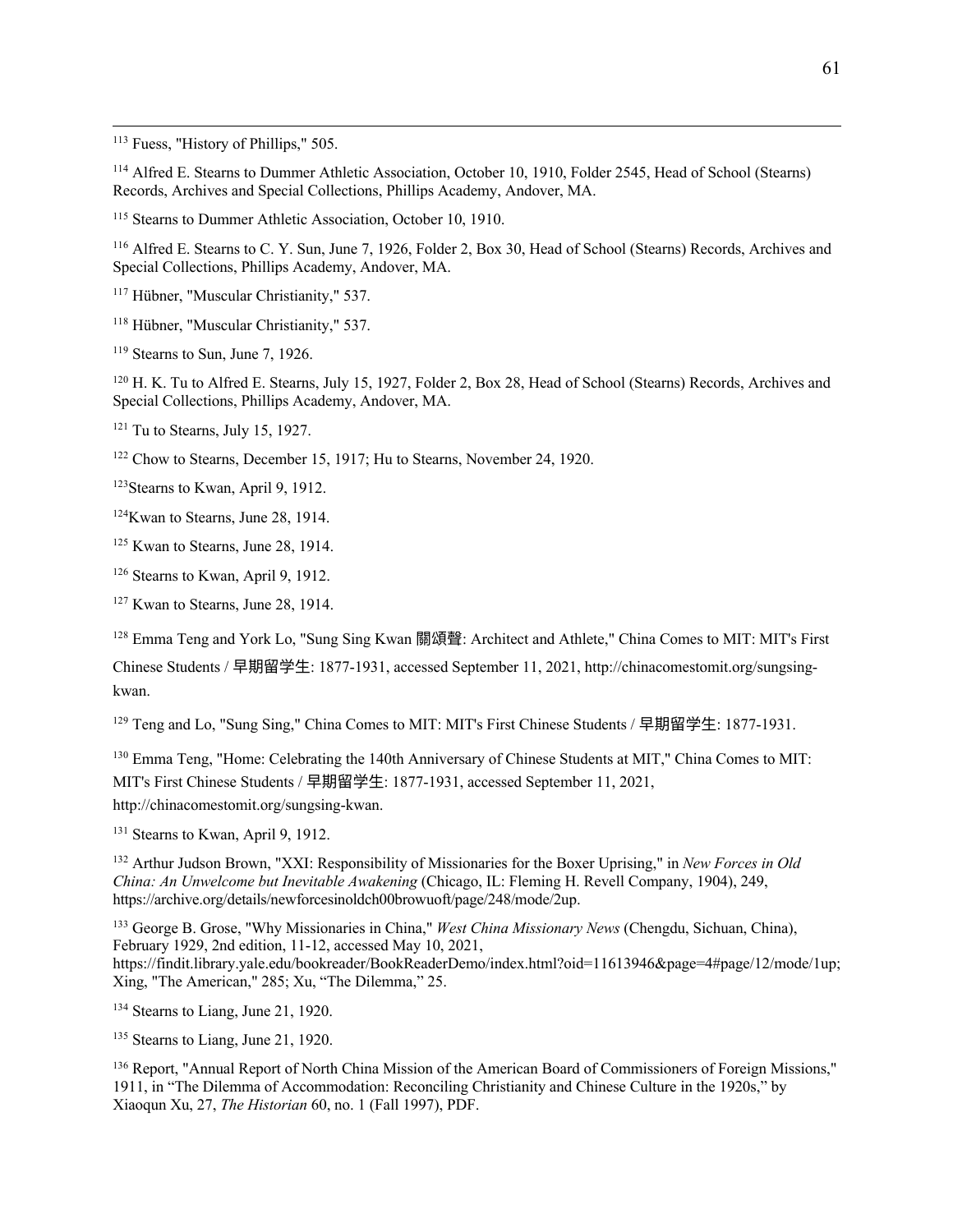<sup>137</sup> David Z. T. Yui, "The Need of the Christian Movement in China," *Educational Review* 18 (1926): 234, PDF.

<sup>138</sup> David W. Kling, "The New Divinity and the Origins of the American Board of Commissioners for Foreign Missions," *Church History* 72, no. 4 (December 2003): 808, https://www.jstor.org/stable/4146373.

<sup>139</sup> Xu, "The Dilemma," 27.

<sup>140</sup> Foreign Missions Conference of North America and Missionary Research Library Staff, "National Christian Council of China Records, 1919-1950," Missionary Research Library Archives: Section 6, The Burke Library Archives, Columbia University Libraries, Union Theological Seminary, New York, NY. The National Conference of Missionaries was renamed the National Christian Conference in 1922 due to a reorganization of conference leadership. Despite the difference in titling, both conferences convened missionaries from across the nation in one of the largest annual Protestant missionary functions of twentieth-century China.

<sup>141</sup> James Thayer Addison, "The Meaning of Chinese Ancestor Worship," *The Chinese Recorder* 55, no. 9 (September 1924): 592, 597, accessed May 14, 2021, https://babel.hathitrust.org/cgi/pt?id=uc1.b3107577&view=1up&seq=706&q1=ancestor.

<sup>142</sup> Adrian A. Bennet and Kwang Ching Liu, "Christianity in the Chinese Idiom: Young J. Allen and the Early Chohui Hsin-pao, 1868-1870," in *The Missionary Enterprise in China and America*, ed. John Fairbank (Cambridge, MA: Harvard University Press, 1974),171-179, PDF; Report, "Annual Report of North China Mission of the American Board of Commissioners of Foreign Missions," 1911, in "The Dilemma of Accommodation: Reconciling Christianity and Chinese Culture in the 1920s," by Xiaoqun Xu, 27, *The Historian* 60, no. 1 (Fall 1997), PDF.

<sup>143</sup> David Z. T. Yui, "The Need," 238, PDF.

<sup>144</sup> Vernon Carter and Jean DeBernardi, "Towards a Chinese Christian Hymnody: Processes of Musical and Cultural Synthesis," *Asian Music* 29, no. 2 (Spring/Summer 1998): 83, https://www.jstor.org/stable/834365.

<sup>145</sup> Homer H. Dubs, "Chinese Religious Education," *The Chinese Recorder* 55, no. 5 (May 1924): 290, accessed May 11, 2021, https://babel.hathitrust.org/cgi/pt?id=uc1.b3107577&view=1up&seq=339&q1=dubs.

<sup>146</sup> American Church Mission, "The Christian Way Out," *The Chinese Recorder* 56, no. 12 (December 1925): 811, accessed May 11, 2021, https://babel.hathitrust.org/cgi/pt?id=uc1.b3109967&view=1up&seq=973&q1=%22

American%20church%20mission%22; Editorial Board of The Chinese Recorder, "Editorial," 695-696; Grose, "Why Missionaries," 11-12; Maxwell Stewart, "The Missionary for this Generation," *The Chinese Recorder* 58 (August 1927): 526-528, accessed May 11, 2021, https://hdl.handle.net/2027/uc1.b3107578; Nettle M. Senger, "Christian Attitudes in Chinese Religions," *The Chinese Recorder* 57 (July 1926): 492-493, accessed May 11, 2021, https://hdl.handle.net/2027/uc1.b3103515.

<sup>147</sup> Phillip McLean, "The Junior Missionary's Mind," *The Chinese Recorder* 57 (August 1926): 573-574, accessed May 11, 2021,

https://babel.hathitrust.org/cgi/pt/search?q1=the%20junior%20missionary%27s%20mind;id=uc1.b3103515;view=1 up;seq=9;sort=seq;start=1;sz=10;page=search;orient=0.

<sup>148</sup> David Z. T. Yui, "The Need," 238, PDF.

<sup>149</sup> Chang, "III. The Anti-Religion," 466; Editorial Board of The Chinese Recorder, "Editorial," 695; Kingman, "An Outstanding," 332.

<sup>150</sup> "North China Herald, October 10," 1925, in "The Dilemma of Accommodation: Reconciling Christianity and Chinese Culture in the 1920s," by Xiaoqun Xu, 31, *The Historian* 60, no. 1 (Fall 1997), PDF.

<sup>151</sup> Editor of The China Bookman, "The National Christian Literature Association," *The West China Missionary News* (Chengtu, Szechuan, China), January 1927, 17, accessed May 14, 2021,

https://findit.library.yale.edu/bookreader/BookReaderDemo/index.html?oid=11613946&page=1#page/4/mode/1up. By 1927, missionary appeals to inclusivity were not without precedent: in November 1924, The Editorial Board of *The Chinese Recorder* reminded its missionary readers that "we need to appreciate, as well as say, that God has made of one blood all the nations of the earth [*sic*]." "It is the aim of Christianity," the editorial continued, "to blot out the word 'alien' and 'barbarian' and put the word 'brother' in its place." This declaration marked a continuation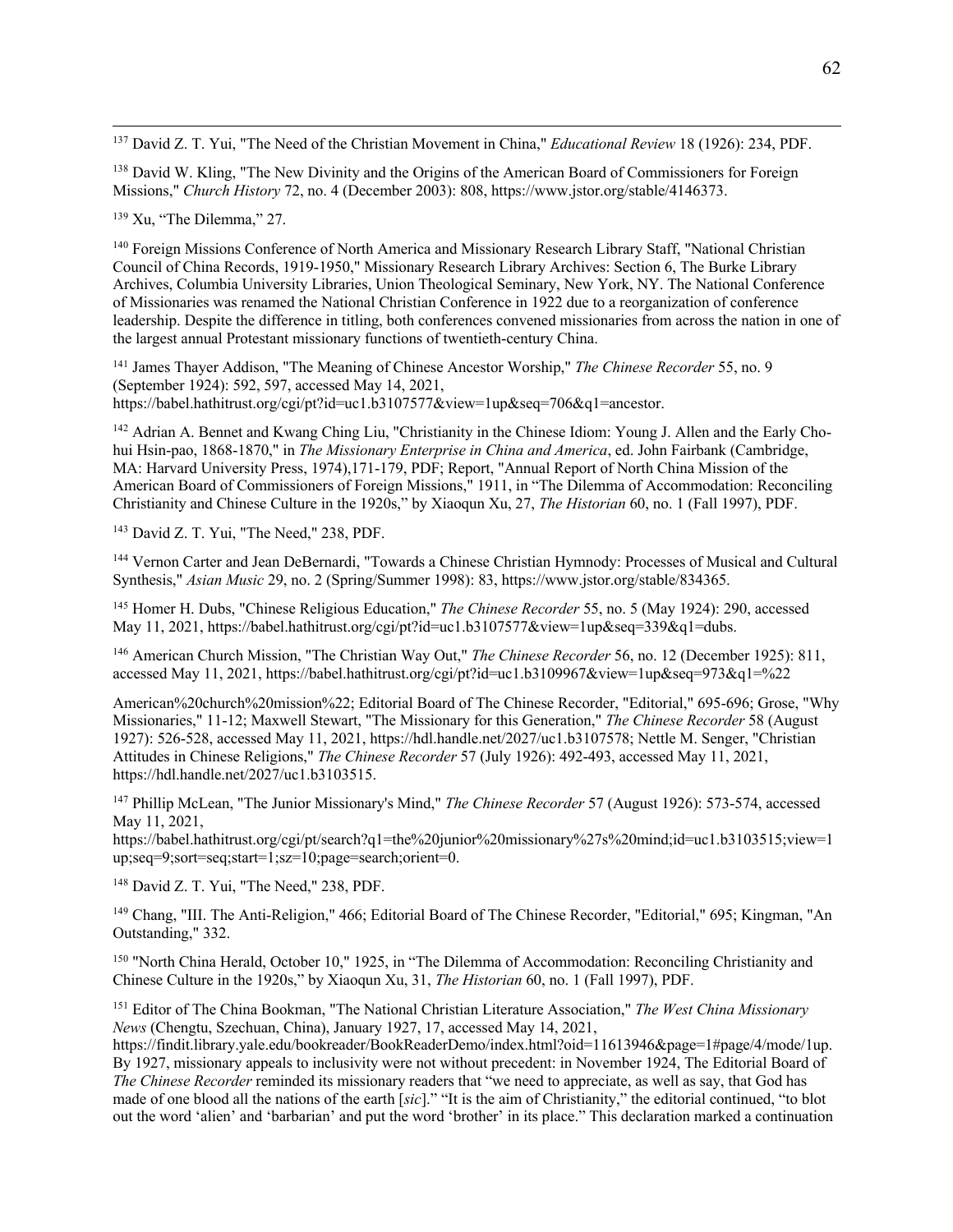of American Protestant attempts to declare the universal accessibility of Christian practice. See Editorial Board of The Chinese Recorder, "Editorial," 695-696.

<sup>152</sup> Lauren F. Pfister, "The Mengzian Matrix for Accommodationist Missionary Apologetics," *Monumenta Serica* 50 (2002): 393, 396, PDF.

<sup>153</sup> Pfister, "The Mengzian," 393, 396, PDF.

<sup>154</sup> For a study of missionaries' linguistic and sartorial appropriation of Chinese culture in attempts at a Sinicized theology, see Pfister, "The Mengzian," 410-411, PDF.

<sup>155</sup> Yang and Hu, "Mapping Chinese," 509, 512.

<sup>156</sup> Yang and Hu, "Mapping Chinese," 509, 512.

<sup>157</sup> Yang and Hu, "Mapping Chinese," 508.

<sup>158</sup> Y. Y. Tsu, "Spiritual Tendencies of the Chinese People As Shown Outside of the Christian Church Today," *The Chinese Recorder* 56, no. 12 (December 1925): 781, accessed July 15, 2021, https://babel.hathitrust.org/cgi/pt?id=uc1.b3109967&view=1up&seq=939&skin=2021.

<sup>159</sup> Anning Hu, "Ancestor Worship in Contemporary China: An Empirical Investigation," *China Review* 16, no. 1 (Spring 2016): 170, http://www.jstor.com/stable/43709965; Kevin Reilly, "Confucius The Analects, c. 479-221 B.C.E.," in *Worlds of History: A Comparative Reader*, fifth ed. (Boston, MA: Bedford/St. Martin's, n.d.), One: To 1550: 138, accessed April 8, 2021.

<sup>160</sup> Addison, "The Meaning," 597.

<sup>161</sup> Addison, "The Meaning," 595; T. C. Woo, "A Chinese Christian on Ancestor Worship," *The West China Missionary News* (Chungking, China), December 1925, 31, accessed April 23, 2021, https://findit.library.yale.edu/bookreader/BookReaderDemo/index.html?oid=11613284#page/30/mode/1up; Yang and Hu, "Mapping Chinese," 508.

<sup>162</sup> T. W. Douglas James, "The Christian Approach to Ancestor Worship," *The Chinese Recorder* 56, no. 11 (November 1925): 731, accessed July 15, 2021, https://babel.hathitrust.org/cgi/pt?id=uc1.b3109967&view=1up&seq=107&skin=2021.

<sup>163</sup> Addison, "The Meaning," 592, 595-598; E. R. Hughes, "Race Prejudice and Some Allied Religious Issues," *The Chinese Recorder* 56, no. 2 (February 1925): 81-85, accessed July 26, 2021, https://babel.hathitrust.org/cgi/pt?id=uc1.b3109967&view=1up&seq=110&skin=2021&q1=race%20prejudice%20a nd%20some%20allied%20issues; Woo, "A Chinese," 31-34.

<sup>164</sup> Addison, "The Meaning," 592, 596. Addison's colleagues, among them Reverend T. W. Douglas James of the Presbyterian Church, stripped ancestor worship of its religious dimensions and described the practice as "animistic." See James, "The Christian," 730.

<sup>165</sup> Woo, "A Chinese," 34. The University of Illinois Student Life and Culture Archives lists Woo as a 1921 graduate under the name "Thomas Tze-Chung Woo." Upon Woo's return to China, an American educational background informed his theology and evangelizing efforts. See Salvatore De Sando, "Illini Everywhere: Chinese Illini, 1917- 1927: Alumni in China," Student Life and Culture Archives, last modified February 9, 2018, accessed July 29, 2021, https://www.library.illinois.edu/slc/illini-everywhere/chinese-illini-2/.

<sup>166</sup> Addison, "The Meaning," 592, 595, 597; Woo, "A Chinese," 33-34.

<sup>167</sup> Yang and Hu, "Mapping Chinese," 509.

<sup>168</sup> Addison, "The Meaning," 592, 597; James, "The Christian," 730.

<sup>169</sup> The Oxford English Dictionary defines "sublimation" as "the action or process of... transformation into something higher, nobler, or more refined." Addison's diction thus positions Christian theology as higher and more refined than Chinese thought, a mindset that hampered faithful engagement with Chinese cultural practices. See "sublimation, n." OED Online. June 2021. Oxford University Press. https://www-oed com.proxy5.noblenet.org/view/Entry/192761?redirectedFrom=sublimation (accessed July 26, 2021).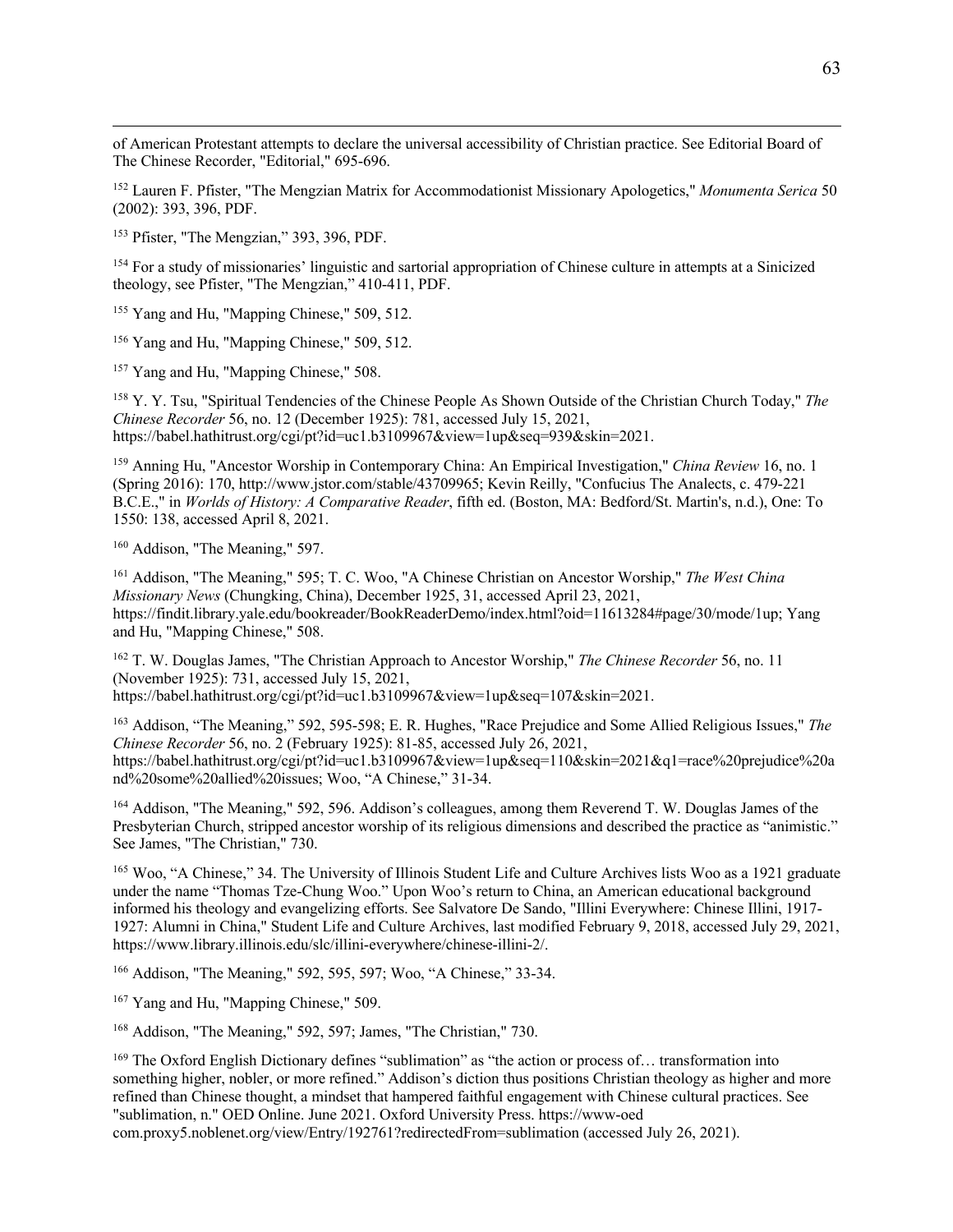<sup>170</sup> Hughes, "Race Prejudice," 84.

<sup>171</sup> Hughes, "Race Prejudice," 84.

<sup>172</sup> Hughes, "Race Prejudice," 84. Among the most prominent champions of the trinitarian family was eighteenthcentury American Protestant theologian Johnathan Edwards. Summarizing Amy Plantinga Pauw's analysis of Edwards' theology, Ava Chamberlain offered that "as Paw explains… the Father and Son [offered the conduit] through which the trinitarian family 'seeks spiritual union beyond its bounds.'" Therefore, Hughes' invocation of Father and Son aligned his arguments for sublimation with American Protestant frameworks of the trinitarian family. See Ava Chamberlain, review of *The Supreme Harmony of All: The Trinitarian Theology of Jonathan Edwards*, by Amy Plantinga Pauw, *The Journal of Religion* 84, no. 1 (January 2004): 123, https://www.jstor.org/stable/10.1086/382312.

<sup>173</sup> Hughes, "Race Prejudice," 84-85.

174 Hughes' essay reads as follows: "[The Christian ideal of Father and Son offers] one road, perhaps the main highway, by which the soul may arrive at the Kingdom of God. Here too the Church may learn how and where to find good pasture for her flock and for other sheep, tired of wandering." "Pasture" refers here to expedient theological arguments meant to facilitate Chinese sublimation and conversion, "flock" refers to missionaries' current Chinese following, and "sheep" refers to potential Chinese converts. See Hughes, "Race Prejudice," 84-85.

<sup>175</sup> Hughes, "Race Prejudice," 82-85.

<sup>176</sup> Lewis C. Smythe, "The Changing Missionary Message," *The Chinese Recorder* 60 (March 1929): 165, accessed May 15, 2021,

https://babel.hathitrust.org/cgi/pt/search?q1=%22religious%20sanction%20of%20the%20family%22;id=uc1.b31579 86;skin=2021;view=1up;seq=5;sort=seq;sz=10;start=1.;page=search;orient=0. Smythe's dissertation, although completed in 1928, was published by *The Chinese Recorder* in 1929.

<sup>177</sup> Hughes, "Race Prejudice," 82-85; James, "The Christian," 730; Smythe, "The Changing," 165.

<sup>178</sup> Yang and Hu, "Mapping Chinese," 508.

<sup>179</sup> Hu, "Ancestor Worship," 170.

<sup>180</sup> Yang and Hu, "Mapping Chinese," 508.

<sup>181</sup> Cohen, "The Anti-Christian," 176; Yamamoto and Yamamoto, "II. The Ant-Christian," 147; Tsu, "Spiritual Tendencies," 781.

<sup>182</sup> Woo, "A Chinese," 34.

<sup>183</sup> Chang, "III. The Anti-Religion," 460, 463.

<sup>184</sup> Chang, "III. The Anti-Religion," 459.

<sup>185</sup> Chang, "III. The Anti-Religion," 462-463. Manifestations of this Chinese resentment towards Christianity ranged from passive to proactive. Anti-Christian functions such as a 1923 conference at Peking's National University saw thousands flock to lectures and discussions that declared Christianity a "passed issue" unworthy of Chinese attention. Prominent intellectuals like Nai Te Chang urged his followers "to attack with an objective attitude all [Christian] superstitions" that mistreated Chinese cultural tenets. Publications such as Hsu Ching Yi's 1923 booklet "The Anti-Religion Federation and Church Revolution" called for the abolishment of Christian theology in China altogether. For a more detailed account of anti-Christian responses, see Chang, "III. The Anti-Religion," 460-461.

<sup>186</sup> Chang, "III. The Anti-Religion," 460-461. Endnote 66 describes the anti-Christian responses of varying intensity and methods of dissemination.

<sup>187</sup> "打死这条野狗 [Beat this Damned Dog to Death]," 1927, in "The Dilemma of Accommodation: Reconciling

Christianity and Chinese Culture in the 1920s," by Xiaoqun Xu, 26, *The Historian* 60, no. 1 (Fall 1997), PDF. "中国

⼈⺠的骨髓" translated by Xu as "bones and marrow of the Chinese people," "国⺠" translated by the author as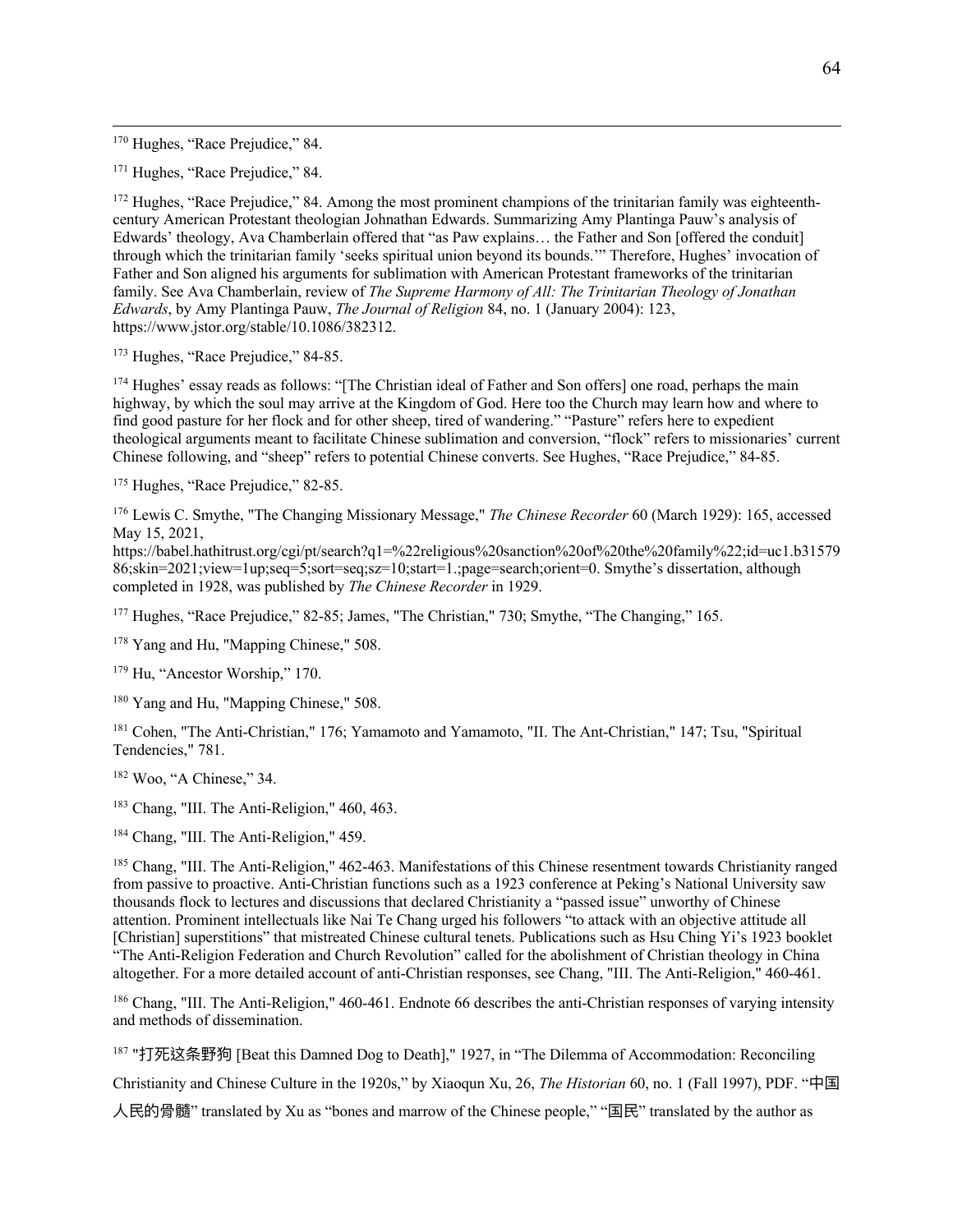"Chinese patriots," "中国教徒" translated by Xu as "Chinese Christians," and "教师" translated by the author as "missionary."

<sup>188</sup> "打死这条野狗," in "The Dilemma," 26. "打死这条野狗" translated by the author as "beat this damned dog to death."

<sup>189</sup> For further quantitative analyses of twentieth-century Christian missionary influence in China, see Fuk-tsang Ying, "The Regional Development of Protestant Christianity in China: 1918, 1949 and 2004," in "Religious Studies in China," special issue, *China Review* 9, no. 2 (Fall 2009): 68, https://www.jstor.org/stable/23462280.

<sup>190</sup> Addison described the goal of American Protestants' selective sublimation of ancestor worship as "purifying the worship of ancestors of all fear and falsehood so that what it contains of living truth may abide as a treasured possession." In pursuit of this "living truth," however, American Protestants stripped ancestor worship of its essential tenets. See Addison, "The Meaning," 598.

<sup>191</sup> Woo, "A Chinese," 32, 34.

<sup>192</sup> Chang, "III. The Anti-Religion," 464. Cohen, "The Anti-Christian," 176; Tsu, "Spiritual Tendencies," 781; Yamamoto and Yamamoto, "II. The Ant-Christian," 147.

<sup>193</sup> Henry T. Hodgkin, "The Discussion of Doctrinal Differences," *The Chinese Recorder* 55, no. 1 (January 1924): 28, accessed July 15, 2021,

https://babel.hathitrust.org/cgi/pt?id=uc1.b3107577&view=1up&seq=40&skin=2021&q1=grose.

<sup>194</sup> Chang, "III. The Anti-Religion," 466.

<sup>195</sup> Yutang Lin, "Introduction," introduction to *My Country and My People*, 11th ed. (Peking, China: Foreign Language Teaching and Research Press, 2008), 10; Yutang Lin, "Part One - Bases: Prologue," in *My Country and My People*, 11th ed. (Peking, China: Foreign Language Teaching and Research Press, 2008).

<sup>196</sup> Lin. "Introduction."

<sup>197</sup> Lin, "Introduction."

<sup>198</sup> Cohen, "The Anti-Christian," 176; Xu, "The Dilemma," 26.

<sup>199</sup> Addison, "The Meaning," 597.

<sup>200</sup> David Z. T. Yui, "The Need," 238, PDF.

<sup>201</sup> Smythe, "The Changing," 165. Presbyterian missionary Maxwell Stewart, one such Bridgman-subscriber, scorned Christian apologetics that incorporated elements of Chinese culture as "a feeble substitute for the burning message… [and] the fire and assurance that were manifest in the missionary slogans of thirty years ago," little more than a short-term adaptation to "stand the pragmatic test" of political turmoil. See Stewart, "The Missionary," 526- 528.

<sup>202</sup> Roosevelt to Cortelyou, January 25, 1904; Stewart, "The Missionary," 526-528.

 $203$  Ying, "The Regional," 68.

<sup>204</sup> Kwang to Stearns, July 27, 1918.

<sup>205</sup> Kwang to Stearns, July 27, 1918.

<sup>206</sup> Kwang to Stearns, July 27, 1918.

<sup>207</sup> Kwang to Stearns, July 27, 1918.

<sup>208</sup> Kwang to Stearns, July 27, 1918.

<sup>209</sup> Reaves, "Silk Gowns," 25-27.

<sup>210</sup> Stearns to Kwan, March 5, 1912.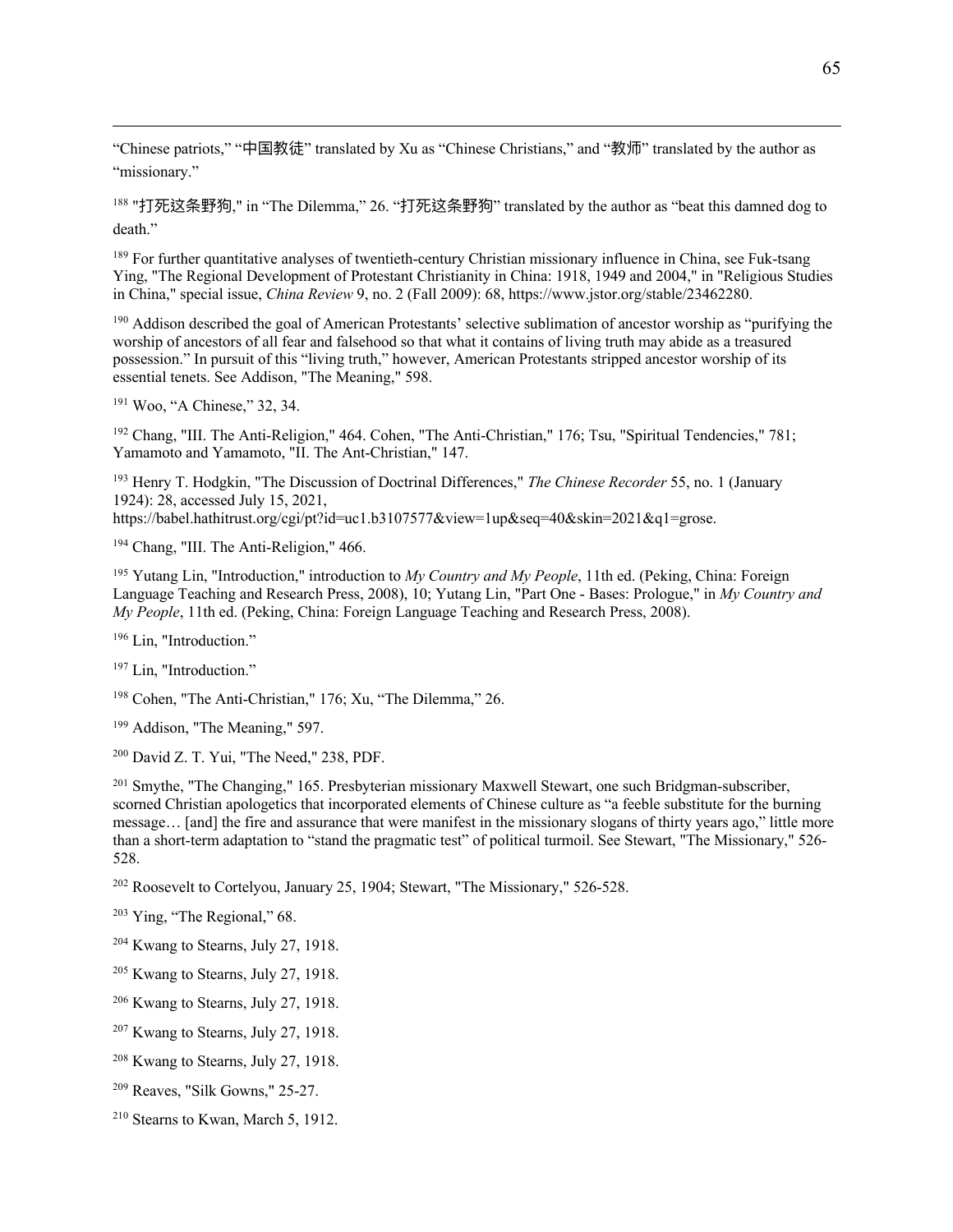## **Bibliography**

## Primary Sources

- Addison, James Thayer. "The Meaning of Chinese Ancestor Worship." *The Chinese Recorder* 55, no. 9 (September 1924): 592-99. Accessed May 14, 2021. https://babel.hathitrust.org/cgi/pt?id=uc1.b3107577&view=1up&seq=706&q1=ancestor.
- The American Board of Commissioners for Foreign Missions. Letter to Alfred E. Stearns, June 9, 1921. Folder 4263, Head of School (Stearns) Records. Archives and Special Collections, Phillips Academy, Andover, MA.
- American Church Mission. "The Christian Way Out." *The Chinese Recorder* 56, no. 12 (December 1925): 810-13. Accessed May 11, 2021. https://babel.hathitrust.org/cgi/pt?id=uc1.b3109967&view=1up&seq=973&q1=%22Ame rican%20church%20mission%22.
- *Amherst College Catalog 1884/1885: The Course of Study*. Amherst, MA: Amherst College, 1884. Accessed September 12, 2021. https://acdc.amherst.edu/explore/asc:627250/asc:627420.
- *The Andover Townsman* (Andover, MA). "Chinese Students' Alliance. Third Annual Conference Being Held in the Theological Seminary — Large Attendance of Students and Interesting Program." August 23, 1907. Accessed September 11, 2021. https://mhl.org/sites/default/files/newspapers/ATM-1907-08.pdf.
- *The Andover Townsman* (Andover, MA). "Successful Conference: Chinese Students Close a Very Enjoyable Program." August 30, 1907. Accessed September 11, 2021. https://mhl.org/sites/default/files/newspapers/ATM-1907-08.pdf.
- Bridgman, Elijah C. "Introduction." *The Chinese Repository* I, no. 1 (May 1832): 1-5. Accessed May 7, 2021. https://archive.org/details/chinesereposito10unkngoog.
- Brown, Arthur Judson. "XXI: Responsibility of Missionaries for the Boxer Uprising." In *New Forces in Old China: An Unwelcome but Inevitable Awakening*, 249-67. Chicago, IL: Fleming H. Revell Company, 1904. https://archive.org/details/newforcesinoldch00browuoft/page/248/mode/2up.
- Chandler, Robert E. Letter to Edward H. Chandler, July 1, 1920. Box 29, Head of School (Stearns) Records. Archives and Special Collections, Phillips Academy, Andover, MA.
- Chang, C. S. "III. The Anti-Religion Movement." In "The Intellectual Wakening of Young China," special issue, *The Chinese Recorder* 55, no. 8 (August 1923): 459-67. Accessed July 15, 2021. https://babel.hathitrust.org/cgi/pt?id=uc1.b3108842&view=1up&seq=580&skin=2021.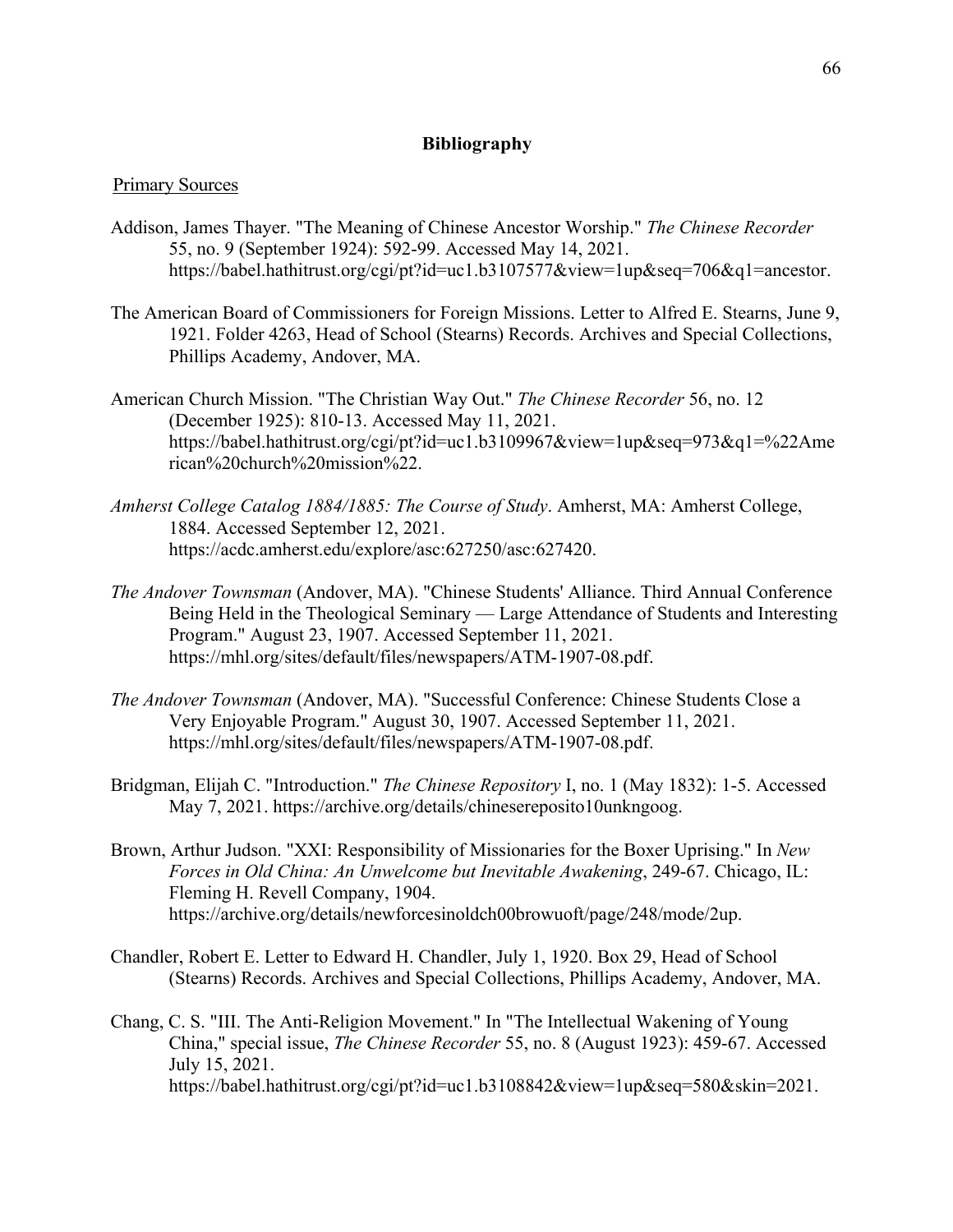- Chang, Sinley K. Y. Letter to Alfred E. Stearns, January 13, 1925. Folder 4543, Head of School (Stearns) Records. Archives and Special Collections, Phillips Academy, Andover, MA.
- Chow, C. L. Letter to Alfred E. Stearns, December 15, 1917. Folder 4055, Head of School (Stearns) Records. Archives and Special Collections, Phillips Academy, Andover, MA.
- Dubs, Homer H. "Chinese Religious Education." *The Chinese Recorder* 55, no. 5 (May 1924): 285-90. Accessed May 11, 2021. https://babel.hathitrust.org/cgi/pt?id=uc1.b3107577&view=1up&seq=9.
- Editorial Board of The Chinese Recorder. "Editorial." *The Chinese Recorder* 55, no. 11 (November 1924): 693-99. Accessed July 15, 2021. https://babel.hathitrust.org/cgi/pt?id=uc1.b3107577&view=1up&seq=833&skin=2021.
- Editorial Board of The Chinese Repository. "Christian Colonies to Eastern Asia." *The Chinese Repository* 4, no. 5 (September 1835): 201-14. Accessed July 1, 2021. https://babel.hathitrust.org/cgi/pt?id=uc1.b3883202&view=1up&seq=219&skin=2021.
- Editor of The China Bookman. "The National Christian Literature Association." *The West China Missionary News* (Chengtu, Szechuan, China), January 1927, 16-17. Accessed May 14, 2021. https://findit.library.yale.edu/bookreader/BookReaderDemo/index.html?oid=11613946& page=1#page/4/mode/1up.
- "The Fifth Annual Meeting of the China Council of the Presbyterian Church in the U.S.A." 1924. In *The Dilemma of Accommodation: Reconciling Christianity and Chinese Culture in the 1920s*, by Xiaoqun Xu, 31. The Historian, 1997. PDF.
- Foreign Missions Conference of North America and Missionary Research Library Staff. "National Christian Council of China Records, 1919-1950." Missionary Research Library Archives: Section 6. The Burke Library Archives, Columbia University Libraries, Union Theological Seminary, New York, NY.
- Fuess, Claude Moore. "History of Phillips Academy Andover: The Twentieth Century." In *An Old New England School: A History of Phillips Academy Andover*, 504-06. Boston, MA: Houghton Mifflin Co., 1917. Digital file.
- Grose, George B. "Why Missionaries in China." *West China Missionary News* (Chengdu, Sichuan, China), February 1929, 2nd edition, 10-18. Accessed May 10, 2021. https://findit.library.yale.edu/bookreader/BookReaderDemo/index.html?oid=11613946& page=4#page/12/mode/1up.
- Hodgkin, Henry T. "The Discussion of Doctrinal Differences." *The Chinese Recorder* 55, no. 1 (January 1924): 27-35. Accessed July 15, 2021. https://babel.hathitrust.org/cgi/pt?id=uc1.b3107577&view=1up&seq=40&skin=2021&q1  $=$ grose.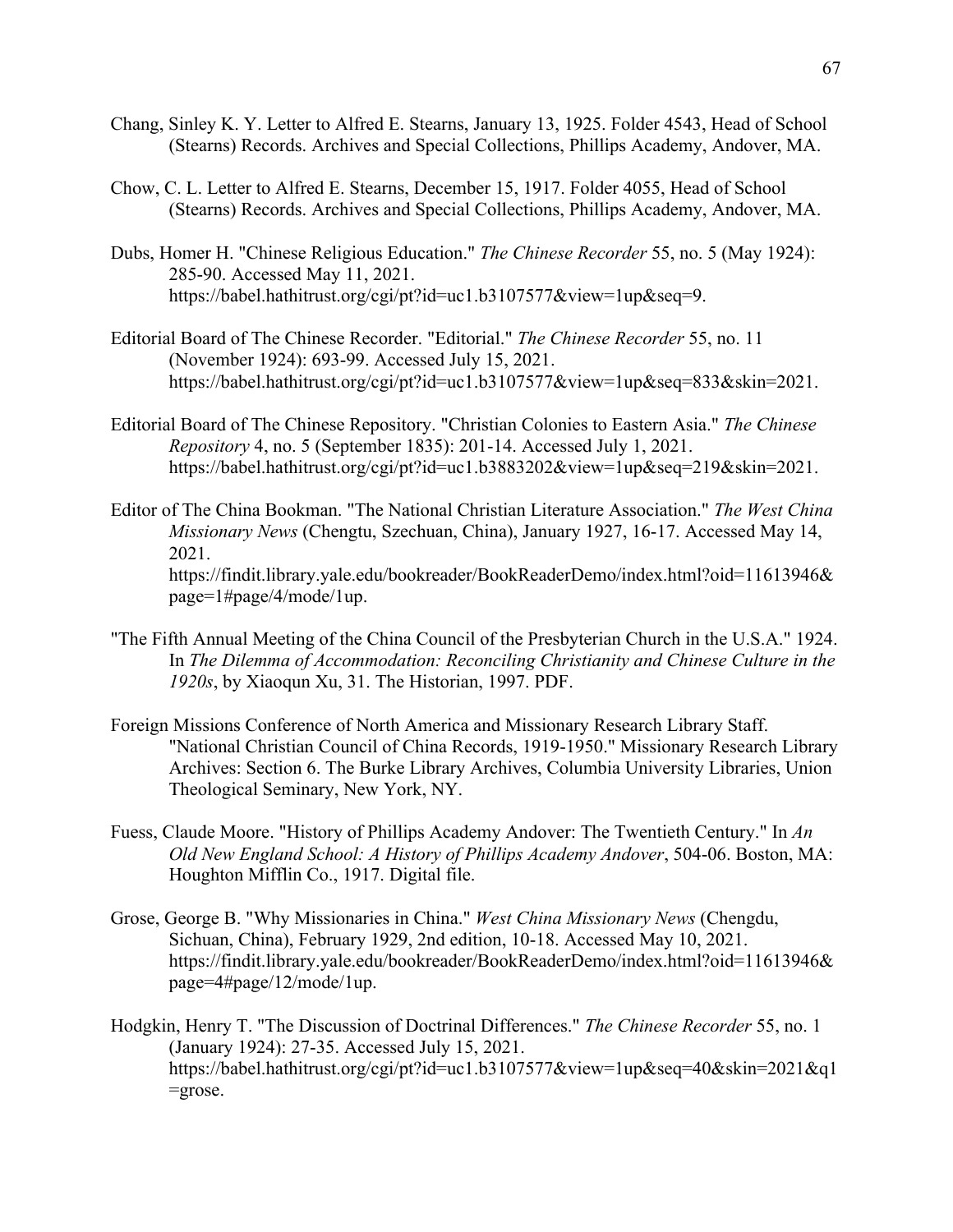———. "Editorial." *The Chinese Recorder* 54 (February 1923): 65-70. Accessed May 11, 2021. https://babel.hathitrust.org/cgi/pt?id=uc1.b3108842&view=1up&seq=94&skin=2021.

- Hu, H. C. "I. The New Thought Movement." In "The Intellectual Wakening of Young China," special issue, *The Chinese Recorder* 55, no. 8 (August 1923): 447-55. Accessed July 15, 2021. https://babel.hathitrust.org/cgi/pt?id=uc1.b3108842&view=1up&seq=567&skin=2021.
- Hu, S. Y. Letter to Alfred E. Stearns, November 24, 1920. Folder 4415, Head of School (Stearns) Records. Archives and Special Collections, Phillips Academy, Andover, MA.
- Hughes, E. R. "Race Prejudice and Some Allied Religious Issues." *The Chinese Recorder* 56, no. 2 (February 1925): 79-85. Accessed July 26, 2021. https://babel.hathitrust.org/cgi/pt?id=uc1.b3109967&view=1up&seq=110&skin=2021&q 1=race%20prejudice%20and%20some%20allied%20issues.
- James, T. W. Douglas. "The Christian Approach to Ancestor Worship." *The Chinese Recorder* 56, no. 11 (November 1925): 729-33. Accessed July 15, 2021. https://babel.hathitrust.org/cgi/pt?id=uc1.b3109967&view=1up&seq=107&skin=2021.
- Kingman, Harry. "An Outstanding Problem of the Christian Movement in China." *The Chinese Recorder* 57 (May 1926): 332. Accessed May 11, 2021. http://hdl.handle.net/2027/uc1.b3103515.
- Kwan, King Yin. Letter to Alfred E. Stearns, May 25, 1911. Head of School (Stearns) Records. Archives and Special Collections, Phillips Academy, Andover, MA.
- ———. Letter to Alfred E. Stearns, November 4, 1908. Head of School (Stearns) Records. Archives and Special Collections, Phillips Academy, Andover, MA.
- -. Letter to Alfred E. Stearns, October 2, 1909. Head of School (Stearns) Records. Archives and Special Collections, Phillips Academy, Andover, MA.
- Kwan, Sung Sing. Letter to Alfred E. Stearns, October 16, 1913. Head of School (Stearns) Records. Archives and Special Collections, Phillips Academy, Andover, MA.
- -. Letter to Alfred E. Stearns, June 28, 1914. Head of School (Stearns) Records. Archives and Special Collections, Phillips Academy, Andover, MA.
- Kwang, Kwong Yung. Letter to Alfred E. Stearns, July 27, 1918. Folder 4710, Head of School (Stearns) Records. Archives and Special Collections, Phillips Academy, Andover, MA.
- Letter to Alfred E. Stearns and Ting-Kan Tsai, November 8, 1926. Folder 2, Box 27, Head of School (Stearns) Records. Archives and Special Collections, Phillips Academy, Andover, MA.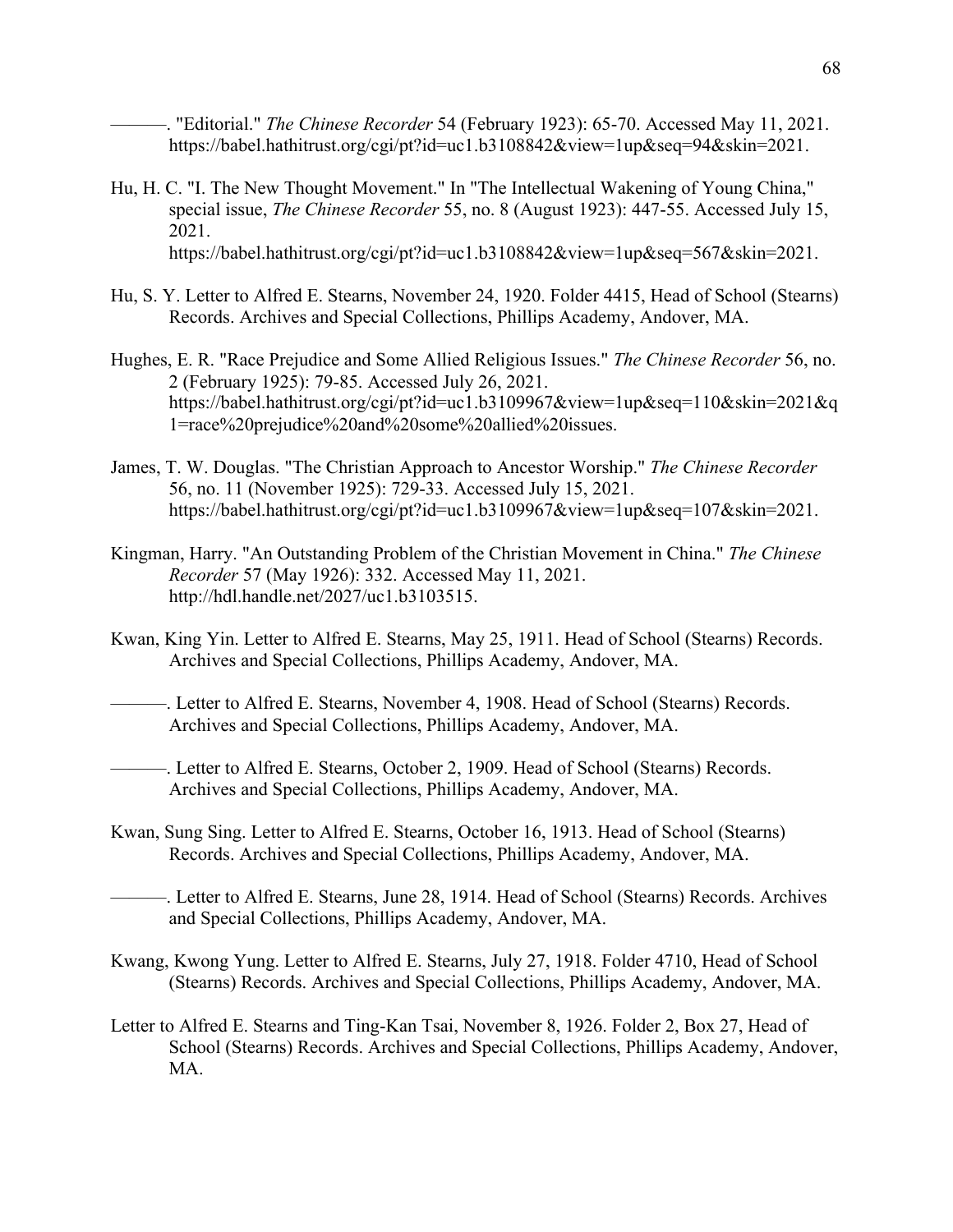- Li, Jung Fang. "The Function of the Educational Missionary in China During the Next Ten Years." *The Chinese Recorder* 55, no. 1 (January 1924): 35-38. Accessed July 14, 2021. https://babel.hathitrust.org/cgi/pt?id=uc1.b3107577&view=1up&seq=47&skin=2021.
- Lin, Yutang. "Introduction." In *My Country and My People*, 11th ed., 13-20. Peking, China: Foreign Language Teaching and Research Press, 2008.
	- ———. "Part One Bases: Prologue." In *My Country and My People*, 11th ed., 1-15. Peking, China: Foreign Language Teaching and Research Press, 2008.
- McLean, Phillip. "The Junior Missionary's Mind." *The Chinese Recorder* 57 (August 1926): 573- 74. Accessed May 11, 2021. https://babel.hathitrust.org/cgi/pt/search?q1=the%20junior%20missionary%27s%20mind ;id=uc1.b3103515;view=1up;seq=9;sort=seq;start=1;sz=10;page=search;orient=0.
- *The New York Times* (New York, USA). "Lin Yutang, 80, Dies; Scholar, Philosopher." March 27, 1976. Accessed September 9, 2021. https://www.nytimes.com/1976/03/27/archives/linyutang-80-dies-scholar-philosopher-lin-yutang.html.
- "North China Herald, October 10." 1925. In *The Dilemma of Accommodation: Reconciling Christianity and Chinese Culture in the 1920s*, by Xiaoqun Xu, 31. The Historian, 1997. PDF.
- Phillips, Samuel, ed. *The Constitution of Phillips Academy, in Andover*. Andover, MA: Flagg and Gould, 1828. Accessed September 12, 2021. https://archive.org/details/constitutionofph00philiala/page/n3/mode/2up?q=god. Archives and Special Collections, Phillips Academy, Andover, Mass.
- Rawlinson, Frank. "Editorial." *The Chinese Recorder* 57 (November 1926): 767-68. Accessed May 11, 2021. https://hdl.handle.net/2027/uc1.b3103515.
- ———. Letter to Abbe Livingston Warnshuis, May 8, 1924. Abbe Livingston Warnshuis papers, 1877-1963, bulk 1910-1958. Burke Library at Union Theological Seminary, New York, NY.
- Report, "Annual Report of North China Mission of the American Board of Commissioners of Foreign Missions," 1911. In *The Dilemma of Accommodation: Reconciling Christianity and Chinese Culture in the 1920s*, by Xiaoqun Xu, 27. The Historian, 1997. PDF.
- Roosevelt, Theodore. Letter to George B. Cortelyou, January 25, 1904. Harvard College Library. The Roosevelt Center at Dickinson State University, Dickinson, ND.
- -. Letter to William Woodville Rockhill, May 18, 1905. Harvard College Library. The Roosevelt Center at Dickinson State University, Dickinson, ND.
- Senger, Nettle M. "Christian Attitudes in Chinese Religions." *The Chinese Recorder* 57 (July 1926): 492-93. Accessed May 11, 2021. https://hdl.handle.net/2027/uc1.b3103515.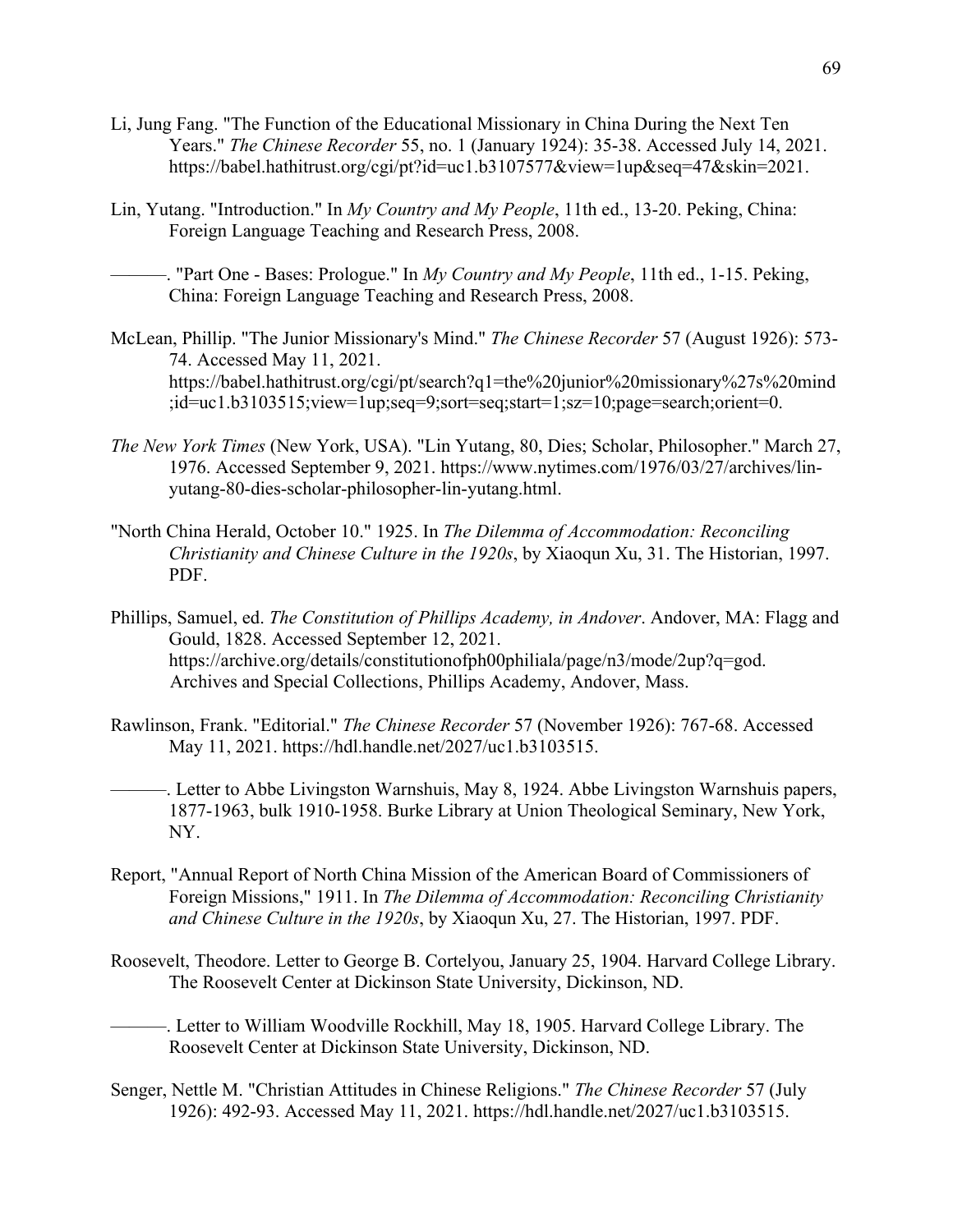- Smythe, Lewis C. "The Changing Missionary Message." *The Chinese Recorder* 60 (March 1929): 165-75. Accessed May 15, 2021. https://babel.hathitrust.org/cgi/pt/search?q1=%22religious+sanction+of+the+family%22 &id=uc1.b3157986&skin=2021&view=1up&seq=5&sort=seq&sz=10&start=1.
- Stearns, Alfred E. "Andover and China." *The Phillips Bulletin*, October 1920, 6-7. Accessed September 9, 2021. Archives and Special Collections, Phillips Academy, Andover, Mass.
- ———. Letter to Alfred K. P. Tsai, "Account of Alfred K. P. Tsai from December 5, 1927 [*sic*] to October 9, 1928," October 9, 1928. Folder 3, Box 27, Head of School (Stearns) Records. Archives and Special Collections, Phillips Academy, Andover, MA.
- -. Letter to Charlie Sun, February 21, 1928. Folder: Sun 1928, Box 30, Head of School (Stearns) Records. Archives and Special Collections, Phillips Academy, Andover, MA.
- -. Letter to C. Y. Sun, June 7, 1926. Folder 2, Box 30, Head of School (Stearns) Records. Archives and Special Collections, Phillips Academy, Andover, MA.
- ———. Letter to C.Y. Sun, March 17, 1928. Folder: Sun 1928, Box 30, Head of School (Stearns) Records. Archives and Special Collections, Phillips Academy, Andover, MA.
- -. Letter to Daniel B. Nye, December 31, 1929. Folder 4, Box 27, Head of School (Stearns) Records. Archives and Special Collections, Phillips Academy, Andover, MA.
- ———. Letter to Dummer Athletic Association, October 10, 1910. Folder 2545, Head of School (Stearns) Records. Archives and Special Collections, Phillips Academy, Andover, MA.
- -. Letter to Edward E. Chandler, September 9, 1920. Box 29, Head of School (Stearns) Records. Archives and Special Collections, Phillips Academy, Andover, MA.
- –. Letter to Fayuen Sun, November 14, 1911. Folder 1803, Head of School (Stearns) Records. Archives and Special Collections, Phillips Academy, Andover, MA.
- ———. Letter to Fayuen Sun, November 14, 1911. Folder 1571, Head of School (Stearns) Records. Archives and Special Collections, Phillips Academy, Andover, MA.
- ———. Letter to Fayuen Sun, December 26, 1908. Folder 1571, Head of School (Stearns) Records. Archives and Special Collections, Phillips Academy, Andover, MA.
- ———. Letter to F. S. Tu, May 13, 1927. Folder 2, Box 28, Head of School (Stearns) Records. Archives and Special Collections, Phillips Academy, Andover, MA.
- -. Letter to Henry Smith Leiper, September 9, 1920. Box 29, Head of School (Stearns) Records. Archives and Special Collections, Phillips Academy, Andover, MA.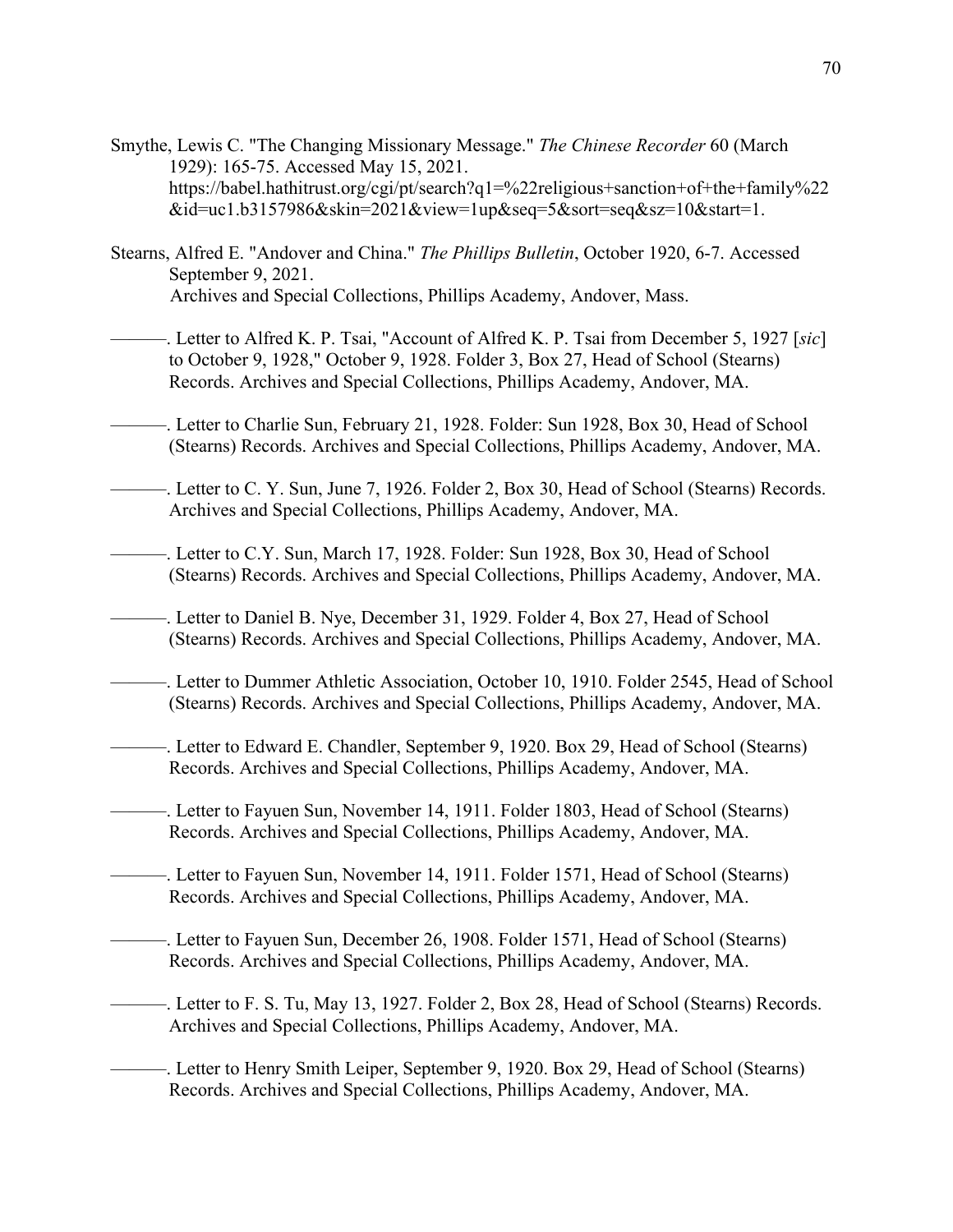- -. Letter to K. F. Tsai, May 18, 1926. Folder 5037, Head of School (Stearns) Records. Archives and Special Collections, Phillips Academy, Andover, MA.
- ———. Letter to K. F. Tsai, "Account of K. F. Tsai, from March 13 to December 8 [*sic*] 1920," December 8, 1920. Folder 5037, Head of School (Stearns) Records. Archives and Special Collections, Phillips Academy, Andover, MA.
- -. Letter to K. F. Tsai, "Account of K. F. Tsai, June 4, '23 to March 24, '24," March 24, 1924. Folder 5037, Head of School (Stearns) Records. Archives and Special Collections, Phillips Academy, Andover, MA.
- -. Letter to King Yin Kwan, December 7, 1908. Head of School (Stearns) Records. Archives and Special Collections, Phillips Academy, Andover, MA.
- -. Letter to King Yin Kwan, April 3, 1909. Head of School (Stearns) Records. Archives and Special Collections, Phillips Academy, Andover, MA.
- ———. Letter to King Yin Kwan, April 23, 1909. Head of School (Stearns) Records. Archives and Special Collections, Phillips Academy, Andover, MA.
- -. Letter to King Yin Kwan, March 5, 1912. Head of School (Stearns) Records. Archives and Special Collections, Phillips Academy, Andover, MA.
- -. Letter to King Yin Kwan, May 8, 1912. Head of School (Stearns) Records. Archives and Special Collections, Phillips Academy, Andover, MA.
- -. Letter to K. Y. Tu, July 26, 1927. Folder 2, Box 28, Head of School (Stearns) Records. Archives and Special Collections, Phillips Academy, Andover, MA.
- ———. Letter to Mary Sun, April 21, 1926. Folder 1, Box 28, Head of School (Stearns) Records. Archives and Special Collections, Phillips Academy, Andover, MA.
- -. Letter to M. C. Liang, June 21, 1920. Folder 4538, Head of School (Stearns) Records. Archives and Special Collections, Phillips Academy, Andover, MA.
- ———. Letter to M. T. Liang, January 28, 1925. Folder 4604, Head of School (Stearns) Records. Archives and Special Collections, Phillips Academy, Andover, MA.
- ———. Letter to Sing Kan Tsai, December 18, 1906. Folder 1120, Head of School (Stearns) Records. Archives and Special Collections, Phillips Academy, Andover, MA.
- –. Letter to Sung Sing Kwan, April 9, 1912. Head of School (Stearns) Records. Archives and Special Collections, Phillips Academy, Andover, MA.
- -. Letter to Sung Sing Kwan, May 4, 1932. Head of School (Stearns) Records. Archives and Special Collections, Phillips Academy, Andover, MA.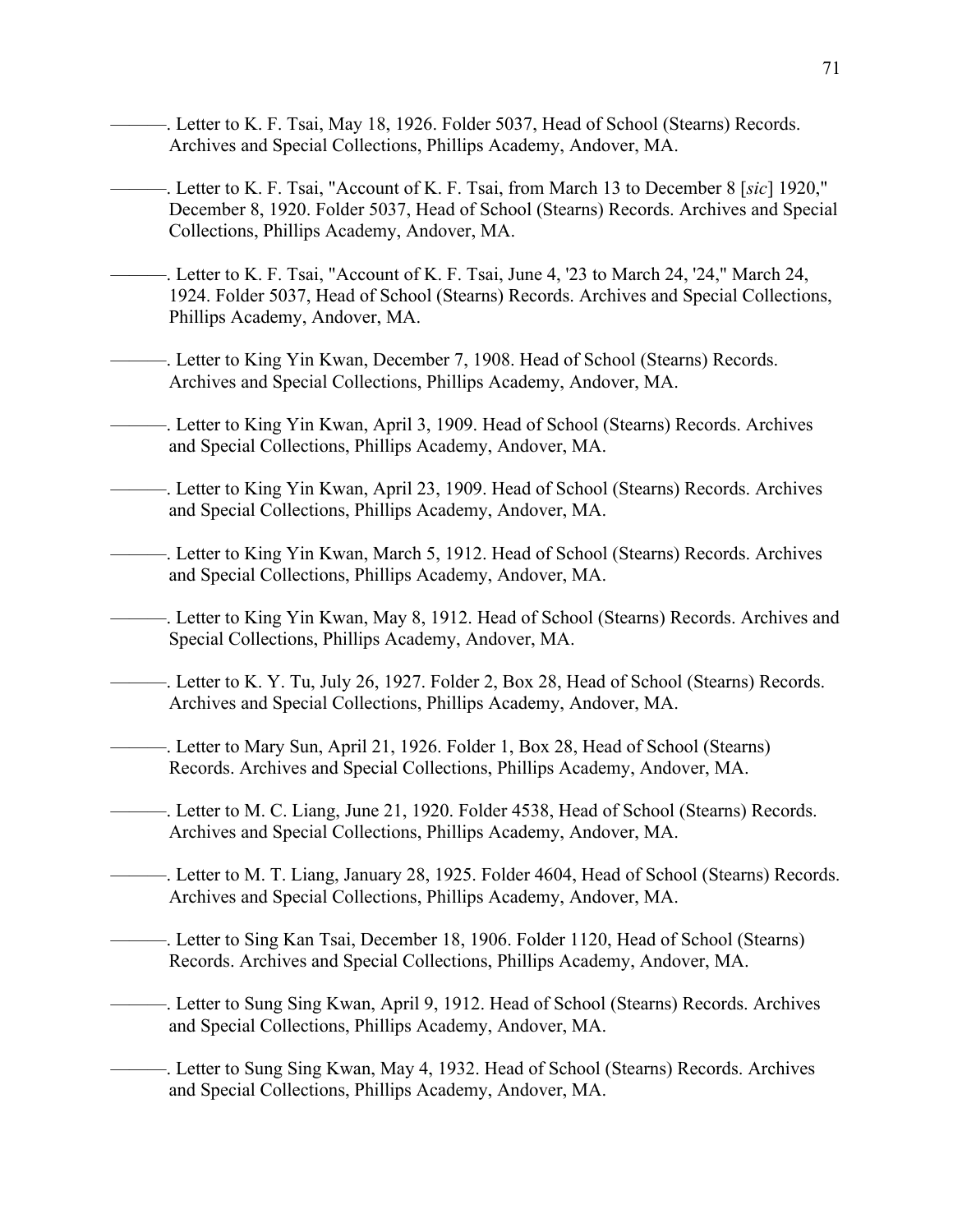- -. Letter to S. Y. Hu, November 29, 1920. Folder 4415, Head of School (Stearns) Records. Archives and Special Collections, Phillips Academy, Andover, MA.
	- -. Letter to Tommy Sun, March 28, 1949. Folder 1, Box 27, Head of School (Stearns) Records. Archives and Special Collections, Phillips Academy, Andover, MA.
- ———. "Part Three: Religion in Civilization." In *The Challenge of Youth*. Boston, MA: W. A. Wilde Company, 1923. Accessed September 12, 2021. http://www.pa59ers.com/library/Stearns/youth1.html.
- -. "Welcome: Dr. Stearns' Message." Paper presented at The Twelfth Annual Conference of the Eastern Section of the Chinese Students' Alliance in the United States of America at Phillips Academy, Andover, MA, August 24, 1916.
- Stewart, Maxwell. "The Missionary for this Generation." *The Chinese Recorder* 58 (August 1927): 526-28. Accessed May 11, 2021. https://hdl.handle.net/2027/uc1.b3107578.
- Sun, C. Y. Letter to Alfred E. Stearns, December 26, 1920. Box 29, Head of School (Stearns) Records. Archives and Special Collections, Phillips Academy, Andover, MA.
- Sun, Mary. Letter to Alfred E. Stearns, April 18, 1926. Box 28, Folder 1, Head of School (Stearns) Records. Archives and Special Collections, Phillips Academy, Andover, MA.
- Tonkin, Boyd. "The Little Prince: The New Film of the Boy Who Fell to Earth." *The Independent* (London, United Kingdom), December 29, 2014. Accessed September 9, 2021. https://www.independent.co.uk/arts-entertainment/tv/features/little-prince-new-film-boywho-fell-earth-9949079.html.
- Tsu, Y. Y. "Spiritual Tendencies of the Chinese People As Shown Outside of the Christian Church Today." *The Chinese Recorder* 56, no. 12 (December 1925): 779-82. Accessed July 15, 2021. https://babel.hathitrust.org/cgi/pt?id=uc1.b3109967&view=1up&seq=939&skin=2021.
- Tu, F. S. Letter to Alfred E. Stearns, April 10, 1927. Folder 2, Box 28, Head of School (Stearns) Records. Archives and Special Collections, Phillips Academy, Andover, MA.
- Tu, H. K. Letter to Alfred E. Stearns, July 15, 1927. Folder 2, Box 28, Head of School (Stearns) Records. Archives and Special Collections, Phillips Academy, Andover, MA.

-. Letter to K. Y. Tu, July 15, 1927. Folder 2, Box 28, Head of School (Stearns) Records. Archives and Special Collections, Phillips Academy, Andover, MA.

Williams, S. Wells. "The Middle Kingdom: A Survey of the Geography, Government, Education, Social Life, Arts, and History of the Chinese Empire and Its Inhabitants." 1834. In *The Dilemma of Accommodation: Reconciling Christianity and Chinese Culture in the 1920s*, by Xiaoqun Xu, 24. The Historian, 1997. PDF.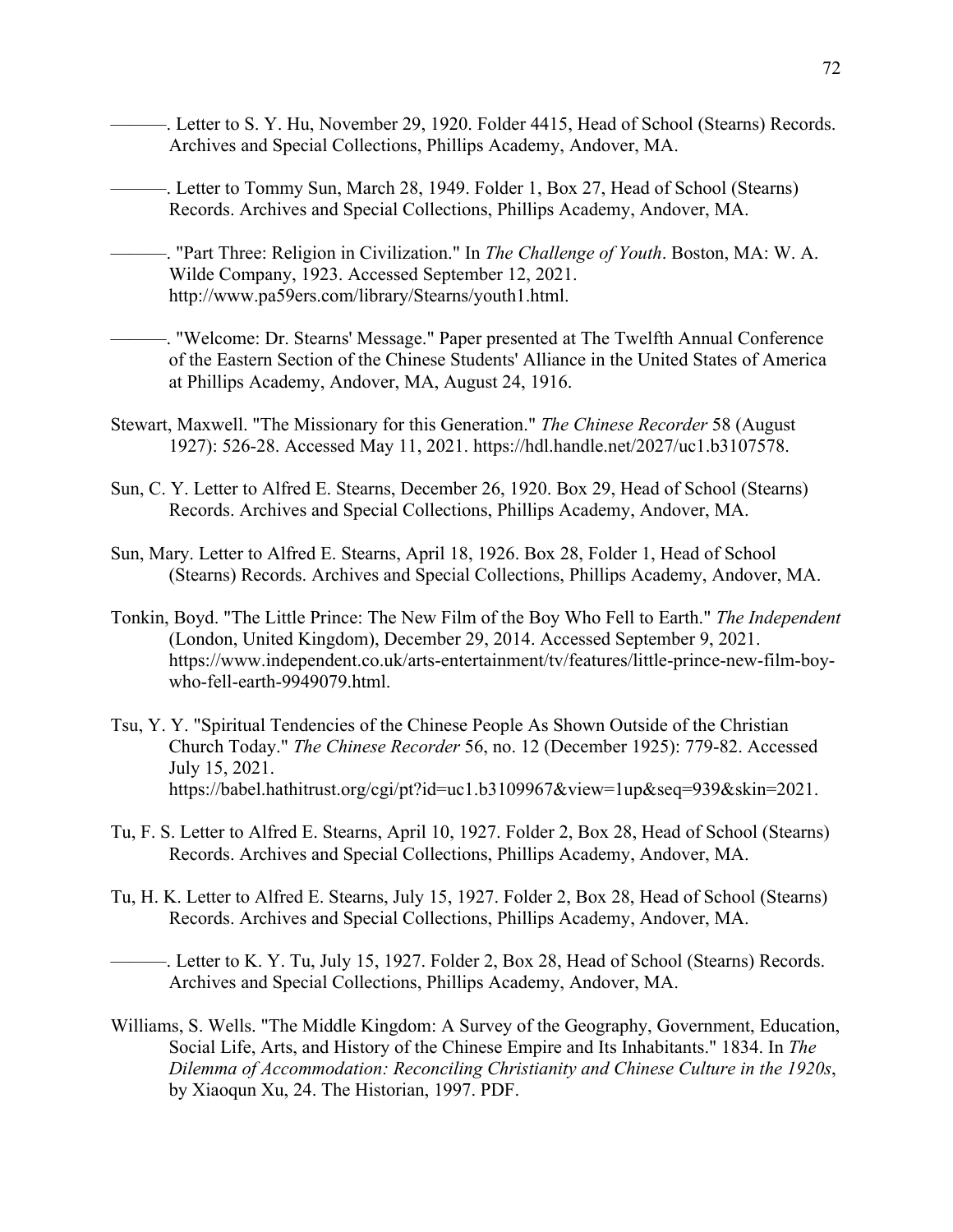- Woo, T. C. "A Chinese Christian on Ancestor Worship." *The West China Missionary News* (Chungking, China), December 1925, 31-34. Accessed April 23, 2021. https://findit.library.yale.edu/bookreader/BookReaderDemo/index.html?oid=11613284#p age/30/mode/1up.
- Wu, Lien Teh. "A Chinese View of the Missionaries." *The Chinese Recorder* LI, no. 1 (January 1920): 9-12. Accessed April 23, 2021. https://babel.hathitrust.org/cgi/pt?id=uc1.b3085918&view=1up&seq=45.
- Yui, David Z. T. "The Need of the Christian Movement in China." *Educational Review* 18 (1926): 232-38. PDF.
- "打死这条野狗 [Beat this Damned Dog to Death]." 1927. In *The Dilemma of Accommodation: Reconciling Christianity and Chinese Culture in the 1920s*, by Xiaoqun Xu, 26. The Historian, 1997. PDF.

## Secondary Sources

- Bennet, Adrian A., and Kwang Ching Liu. "Christianity in the Chinese Idiom: Young J. Allen and the Early Cho-hui Hsin-pao, 1868-1870." In *The Missionary Enterprise in China and America*, edited by John Fairbank, 171-79. Cambridge, MA: Harvard University Press, 1974. PDF.
- Callahan, William A. "National Insecurities: Humiliation, Salvation, and Chinese Nationalism." *Alternatives: Global, Local, Political* 29, no. 2 (March 2004): 199-218. Accessed May 7, 2021. https://www.jstor.org/stable/40645112.
- Carter, Vernon, and Jean DeBernardi. "Towards a Chinese Christian Hymnody: Processes of Musical and Cultural Synthesis." *Asian Music* 29, no. 2 (Spring/Summer 1998): 83-113. https://www.jstor.org/stable/834365.
- Chamberlain, Ava. Review of *The Supreme Harmony of All: The Trinitarian Theology of Jonathan Edwards*, by Amy Plantinga Pauw. *The Journal of Religion* 84, no. 1 (January 2004): 122-23. https://www.jstor.org/stable/10.1086/382312.
- Cohen, Paul A. "The Anti-Christian Tradition in China." *The Journal of Asian Studies* 20, no. 2 (February 1961): 169-80. https://www.jstor.org/stable/2050481.
- De Sando, Salvatore. "Illini Everywhere: Chinese Illini, 1917-1927: Alumni in China." Student Life and Culture Archives. Last modified February 9, 2018. Accessed July 29, 2021. https://www.library.illinois.edu/slc/illini-everywhere/chinese-illini-2/.
- "Hall of Fame Honorees: Lillian Smith." Georgia Writers Hall of Fame. Accessed September 9, 2021. https://georgiawritershalloffame.org/honorees/lillian-smith.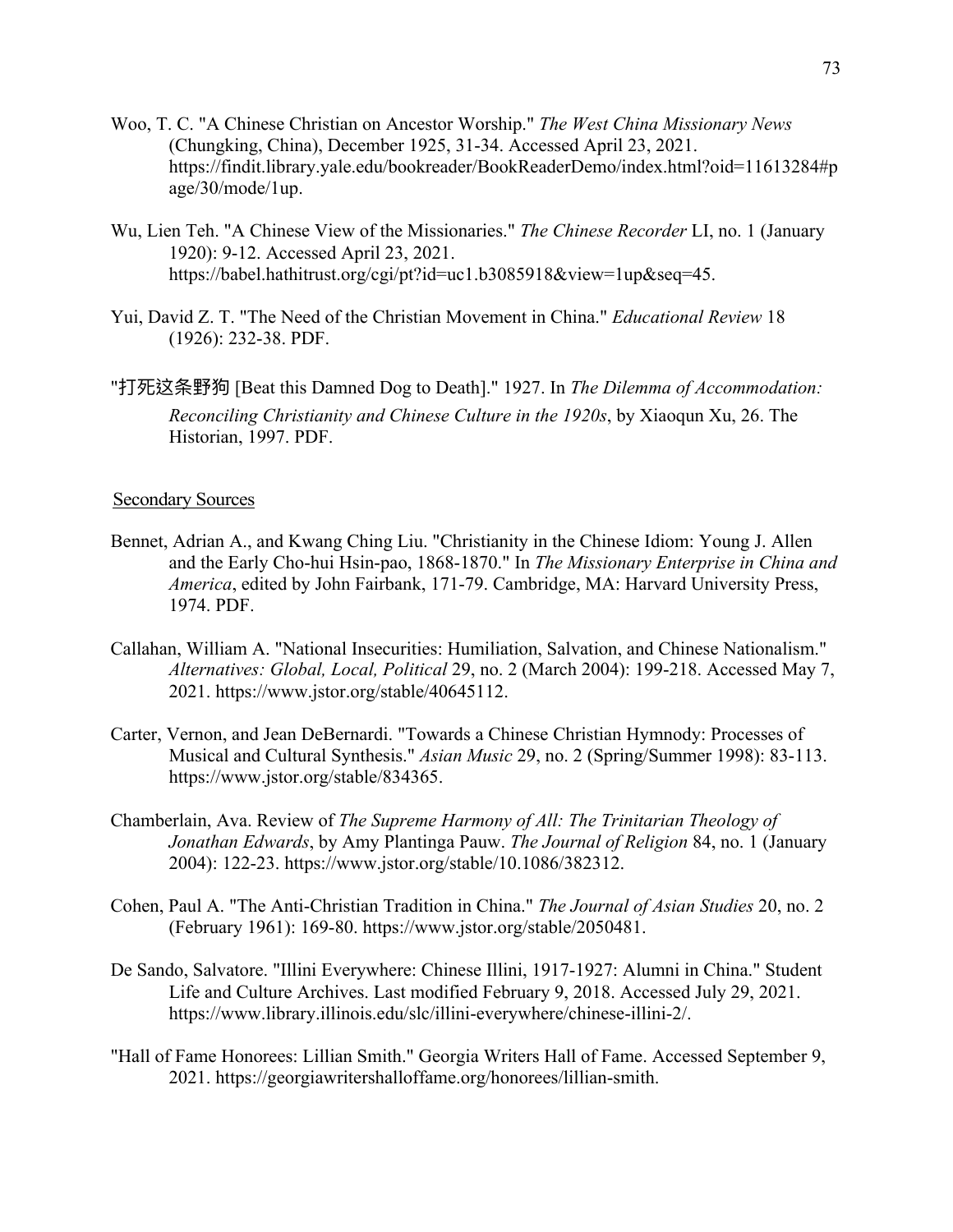- Hewa, Soma. "The Protestant Personality and Higher Education: American Philanthropy beyond the 'Progressive Era.'" *International Journal of Politics, Culture, and Society* 12, no. 1 (Fall 1998): 135-63. https://www.jstor.org/stable/20019958.
- Hu, Anning. "Ancestor Worship in Contemporary China: An Empirical Investigation." *China Review* 16, no. 1 (Spring 2016): 169-86. http://www.jstor.com/stable/43709965.
- Hübner, Stefan. "Muscular Christianity and the Western Civilizing Mission." *Diplomatic History* 39, no. 3 (June 2015): 532-57. https://www.jstor.org/stable/10.2307/26376677.
- Jordan, Fredrick W. "Between Heaven and Harvard: Protestant Faith and the American Boarding School Experience, 1778-1940." PhD diss., University of Notre Dame, 2004.
- Kling, David W. "The New Divinity and the Origins of the American Board of Commissioners for Foreign Missions." *Church History* 72, no. 4 (December 2003): 791-819. https://www.jstor.org/stable/4146373.
- Kuo, Ya-pei. "'Christian Civilization' and the Confucian Church: The Origin of Secularist Politics in Modern China." *Past & Present*, no. 208 (February 2013): 235-64. https://www.jstor.org/stable/23360260.
- Laamann, Lars. "Anti-Christian Agitation as an Example of Late Imperial Anticlericalism." *Extrême-Orient Extrême-Occident* 24 (2002): 47-63. Accessed May 7, 2021. https://www.jstor.org/stable/42635724.
- Lee, Joseph Tse-Hei. "God's Villages: Christian Communities in Late-Nineteenth-Century South China." In "Asian Ritual Systems: Syncretisms and Ruptures," special issue, *Journal of Ritual Studies* 19, no. 1 (2005): 31-46. PDF.
- LeMarquand, Grant. "Select Bibliography of Christianity in China with Special Reference to English Works on Chinese Anglicanism." *Anglican and Episcopal History* 67, no. 2 (June 1998): 238-54.
- Liestman, Daniel. "'To Win Redeemed Souls from Heathen Darkness': Protestant Response to the Chinese of the Pacific Northwest in the Late Nineteenth Century." *Western Historical Quarterly* 24, no. 2 (May 1993): 179-201. https://www.jstor.org/stable/970935.
- "Lin Yutang (1895 1976)." Biographical Dictionary of Chinese Christianity. Accessed September 9, 2021. http://bdcconline.net/en/stories/lin-yutang.
- Milkis, Sidney. "Theodore Roosevelt: Life Before the Presidency." University of Virginia Miller Center. Accessed September 11, 2021. https://millercenter.org/president/roosevelt/lifebefore-the-presidency.
- Mungello, D. E. "Historiographical Review: Reinterpreting the History of Christianity in China." *The Historical Journal* 55, no. 2 (2012): 533-52. PDF.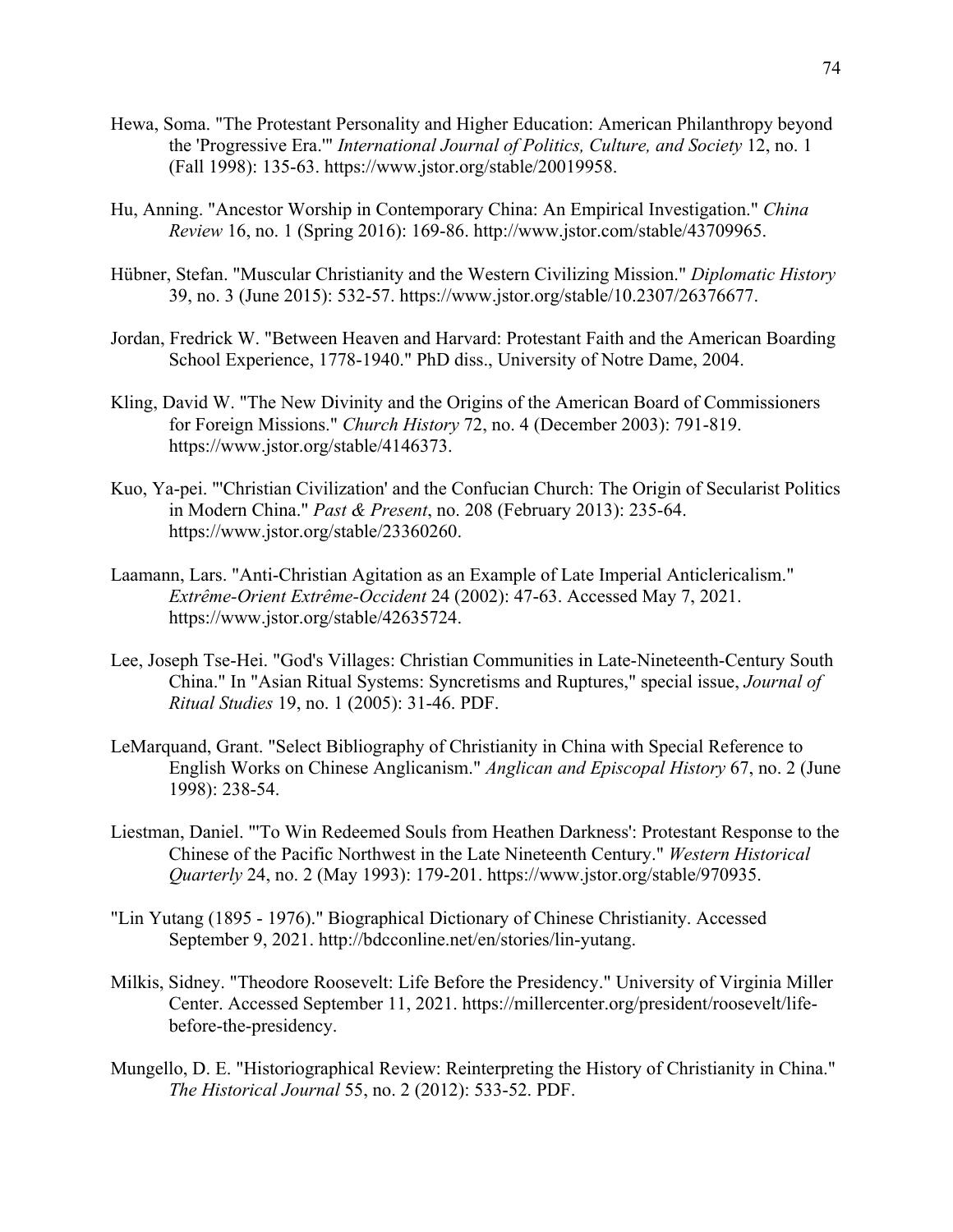- "My Country and My People (1935 Edition)." Open Library. Last modified August 12, 2011. Accessed September 9, 2021. https://openlibrary.org/books/OL24214697M/My\_country\_and\_my\_people.
- Pfister, Lauren F. "The Mengzian Matrix for Accommodationist Missionary Apologetics." *Monumenta Serica* 50 (2002): 391-416. PDF.
- Reaves, Joseph A. "Silk Gowns and Gold Gloves." In *Taking in a Game: A History of Baseball in Asia*, 19-36. Lincoln, NE: University of Nebraska Press, 2002. Digital file.
- Reilly, Kevin. "Confucius The Analects, c. 479-221 B.C.E.," translated by Kevin Reilly. In *Worlds of History: A Comparative Reader*, Fifth ed., 136-38. Vols. One: To 1550. Boston, MA: Bedford/St. Martin's, n.d. Accessed April 8, 2021.
- Rhoads, Edward J. M. "Chapter 11: The Returned Students." In *Stepping Forth Into the World: The Chinese Educational Mission to the United States, 1872-81*, 183-214. Aberdeen, Hong Kong: Hong Kong University Press, 2011. PDF.
- ———. "Chapter 9: Becoming Americanized?" In *Stepping Forth Into the World: The Chinese Educational Mission to the United States, 1872-81*, 135-66. Aberdeen, Hong Kong: Hong Kong University Press, 2011. PDF.
- Schmidt, Hans. "Democracy for China: American Propaganda and the May Fourth Movement." *Diplomatic History* 22, no. 1 (Winter 1998): 1-28. https://www.jstor.org/stable/24913719.
- Strasburg, James. "Creating, Practicing, and Researching a Global Faith: Conceptualizations of World Christianity in the American Protestant Pastorate and Seminary Classroom, 1893 to the Present." *Journal of World Christianity* 6, no. 2 (2016): 217-36. https://www.jstor.org/stable/10.5325/jworlchri.6.2.0217. Published by Penn State University Press.
- "sublimation, n.." OED Online. June 2021. Oxford University Press. https://www-oedcom.proxy5.noblenet.org/view/Entry/192761?redirectedFrom=sublimation (accessed July 26, 2021).
- Teng, Emma. "Home: Celebrating the 140th Anniversary of Chinese Students at MIT." China Comes to MIT: MIT's First Chinese Students / 早期留学生: 1877-1931. Accessed September 11, 2021. http://chinacomestomit.org/sungsing-kwan.
- Teng, Emma, and York Lo. "Sung Sing Kwan 關頌聲: Architect and Athlete." China Comes to MIT: MIT's First Chinese Students / 早期留学⽣: 1877-1931. Accessed September 11, 2021. http://chinacomestomit.org/sungsing-kwan.